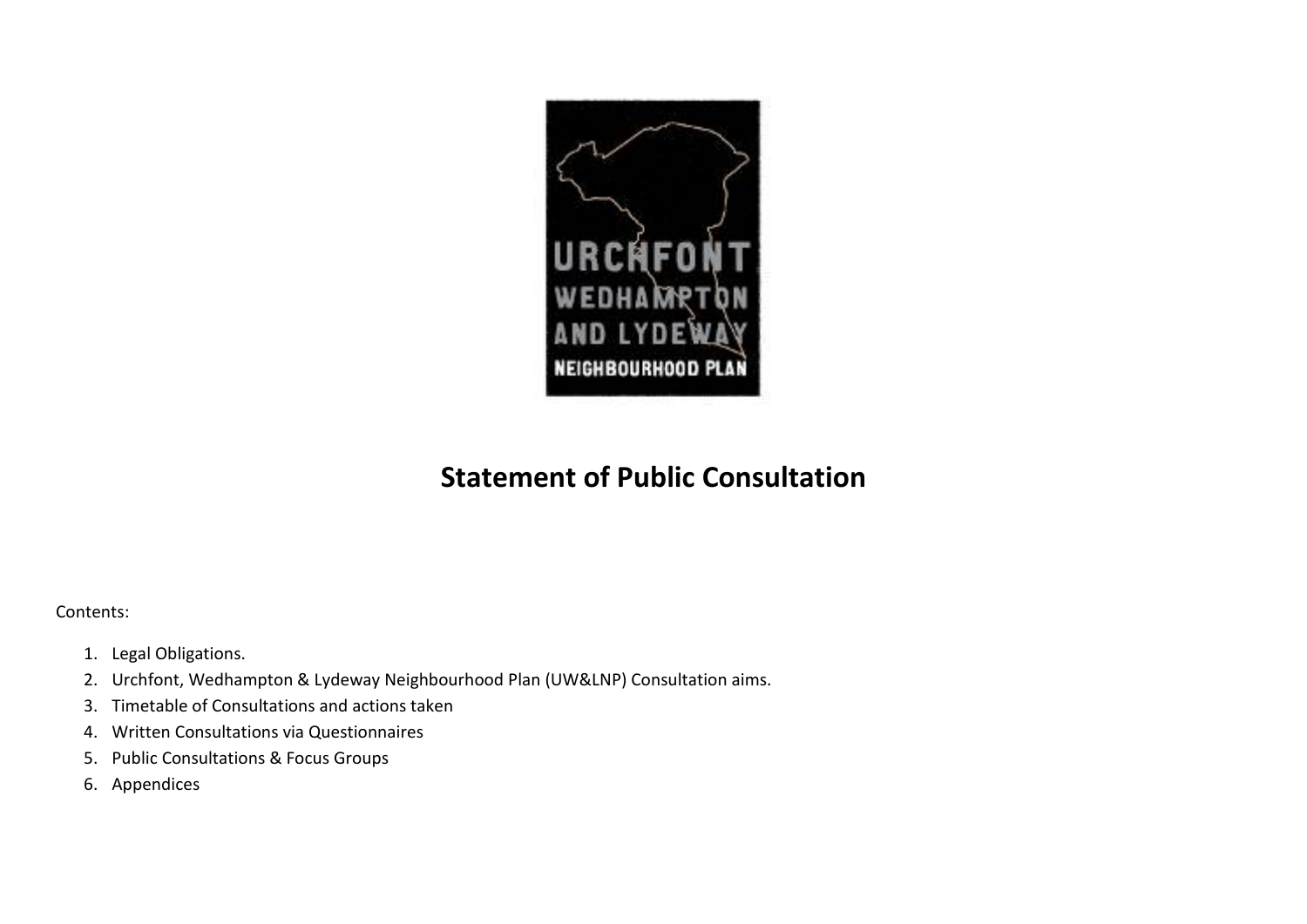## **1. Legal Obligations.**

This Consultation Statement has been prepared to fulfil the legal obligations of the Neighbourhood Planning Regulations 2012, Section 15(2) of Part 5 of the Regulations. In this regulation a 'Consultation Statement' means a document which:

*(a) contains details of the persons and bodies who were consulted about the proposed neighbourhood development plan;*

*(b) explains how they were consulted;*

*(c) summarises the main issues and concerns raised by the persons consulted; and*

*(d) describes how these issues and concerns have been considered and, where relevant, addressed in the proposed neighbourhood development plan.*

## **2. UW&LNP Consultation aims.**

The aims of the Urchfont, Wedhampton & Lydeway Neighbourhood Plan Consultation process were:

- To undertake 'bottom up' not 'top down' Consultation, so that the Plan was informed by the views of local people and other stakeholders from the start of the Neighbourhood Planning process.
- To ensure that Consultation events took place at critical points in the process and at times when decisions needed to be taken.
- To engage with as wide a range of people as possible, using a variety of events and communication techniques.
- To ensure written and spoken issues made by Parishioners were reflected in the Plan.
- To keep verbatim records of all comments made on written Consultation documents and analyse all responses to Questionnaires.
- To ensure that results of Consultation were fed back to local people regularly, through public meetings, in Redhorn News and the Gazette & Herald.
- To consult with national bodies (such as Natural England, the Environment Agency, English Heritage, Network Rail Infrastructure Limited, the sewerage and water undertakers, the Primary Care Trust, the Highways Agency
- To consult with local bodies including Wiltshire Council, Urchfont Parish Council, adjoining Parish Councils and Urchfont Scarecrow Festival committee.
- To undertake Consultation via open meetings & three written Consultations.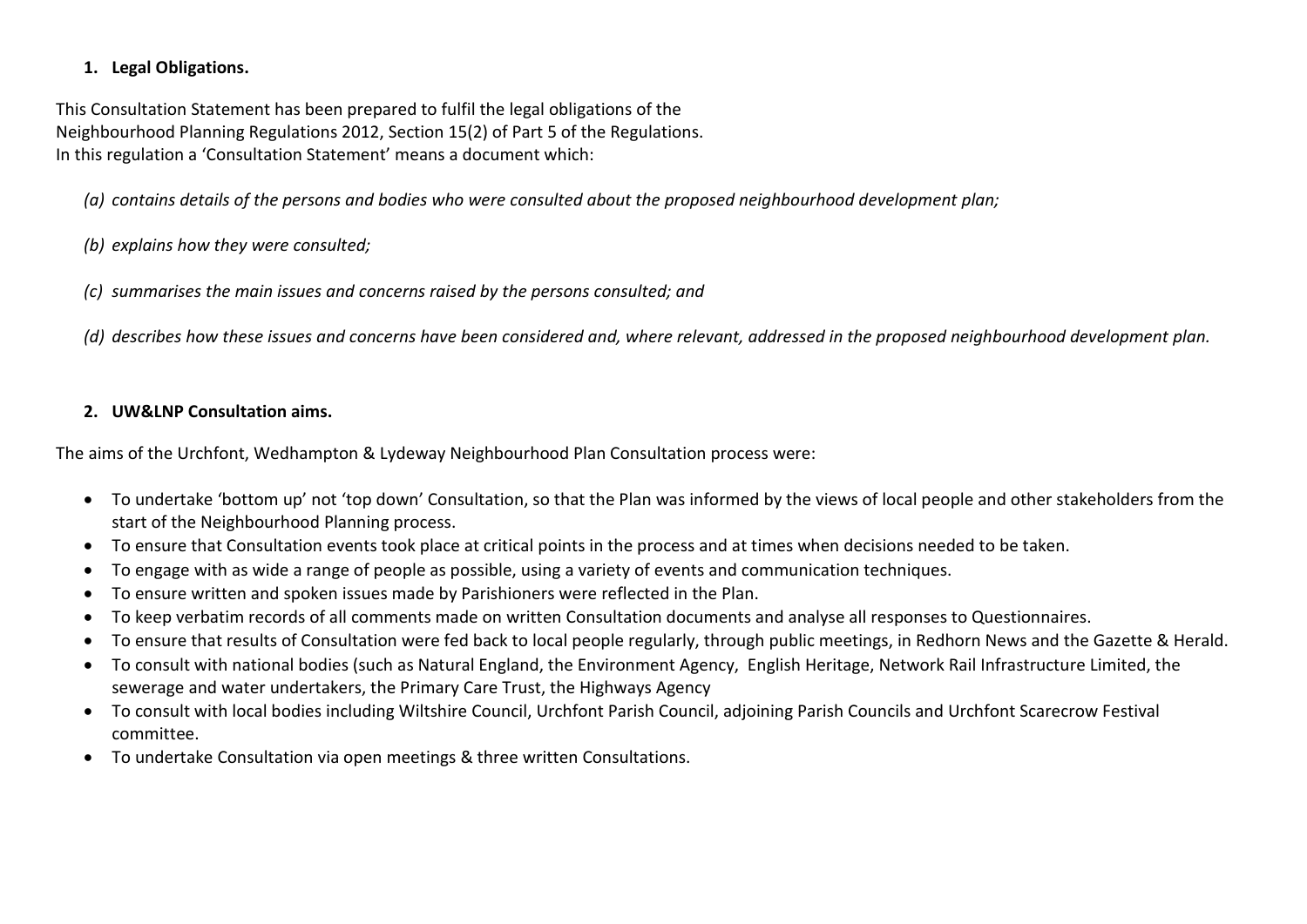## **3. Timetable of main Consultations.**

This grid gives a resumé of the Consultations involved. Lots of hard work undertaken. Very revealing & informative for the Steering Group & our Neighbourhood Plan has benefitted from thoughts and ideas elicited from parishioners, particularly with regard to the votes made for (and against) prospective sites in the Parish.

Script in *blue* shows initial replies made by Simon Holt Script in green shows quotations from UWLNP

| <b>Date</b> | Type of Consultation and feedback received                                           | Action(s) taken                              |
|-------------|--------------------------------------------------------------------------------------|----------------------------------------------|
| Spring 2012 | First written Consultation Forms delivered to all households in the Parish.          | Protect Improve & Develop themes             |
|             |                                                                                      | identified.                                  |
| 12/4/12     | First Public Consultation meeting in Urchfont Village Hall.                          | Themes above developed & flip chart          |
|             |                                                                                      | detail received and analysed.                |
| Sept 2012   | Flyers delivered to Foxley Fields & The Croft encouraging residents to attend Public | Sadly only a handful of these residents      |
|             | Consultation below.                                                                  | attended, although those who did were        |
|             |                                                                                      | pleased to have been asked.                  |
| 15/09/12    | Second Public Consultation meetings held in Urchfont Village Hall.                   | Protect Improve & Develop themes             |
|             |                                                                                      | worked on in small groups & flip chart       |
|             |                                                                                      | sheets analysed.                             |
| Spring 2012 | Primary School children consulted.                                                   | Flip chart sheets completed.                 |
| 04/04/13    | Application for Plan Designation made to Wiltshire Council.                          |                                              |
| Mar 2013    | Housing Need Survey completed after written Parish wide Consultation.                | Parishioners took to this task readily and a |
|             |                                                                                      | Housing Need was identified.                 |
| Spring 2013 | Neighbourhood Plan (NP) pages added to Parish website together with Consultation     | The Steering Group felt that the UPC         |
|             | documents.                                                                           | website was the best medium to use, as       |
|             |                                                                                      | parishioners have started to use it          |
|             |                                                                                      | regularly.                                   |
| 17/04/13    | Received approval from Wiltshire Council to start a NP.                              | It only took 1 year and a day!               |
| 12/04/13    | NP Presentation given at Parish AGM public meeting.                                  | The SG was pleased with positive feedback    |
|             |                                                                                      | given from Parishioners who have started     |
|             |                                                                                      | to 'buy in' to the NP process.               |
| Summer      | Devizes estate agents interviewed concerning the market for houses in the Parish.    | Feedback provided on what makes              |
| 2013        |                                                                                      | Urchfont special.                            |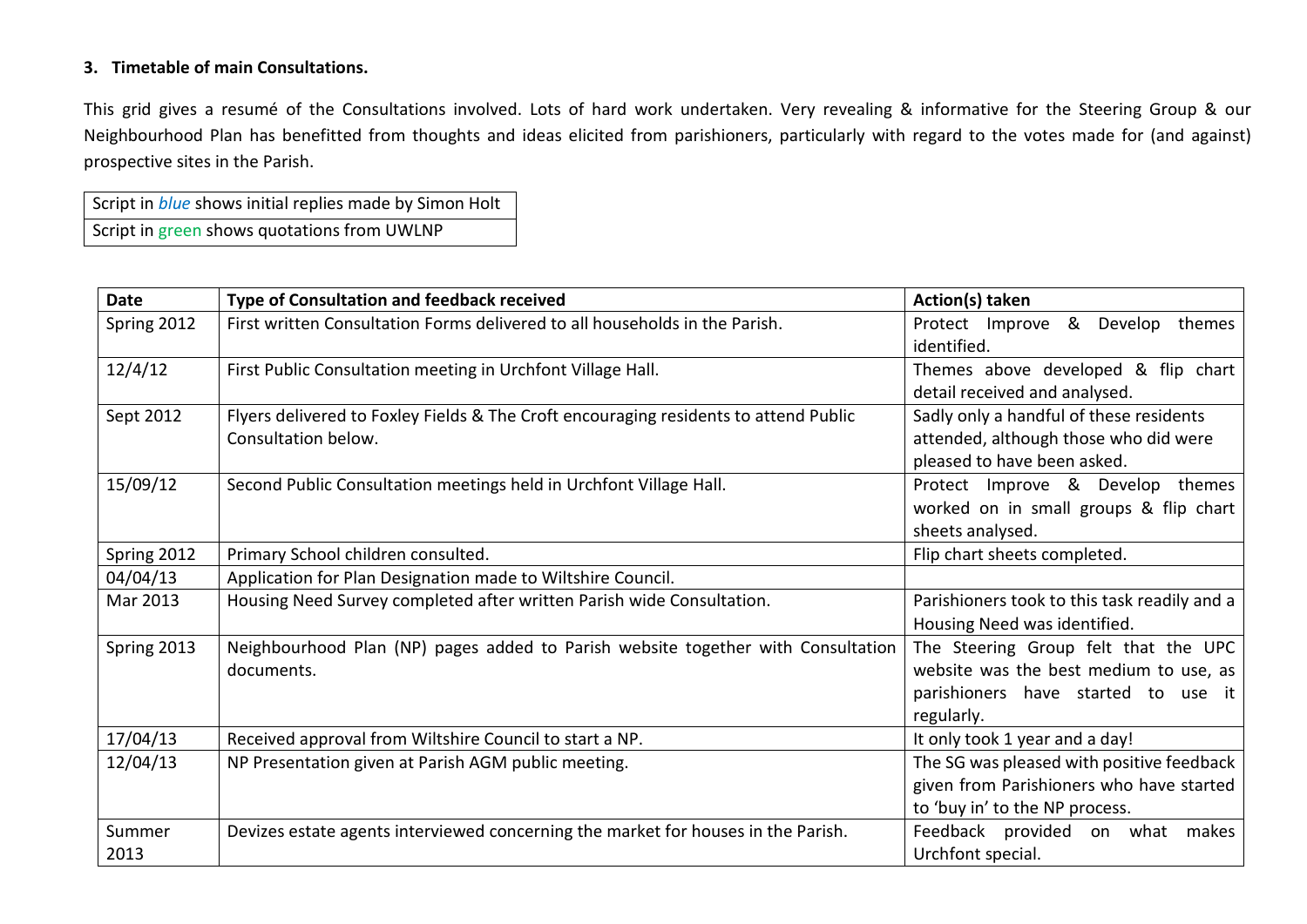| Summer<br>2013 | Leaflet given to comprehensive school children inviting them to a Focus Group.                                             |                                                                                                                                                                                                                                                                                                                       |
|----------------|----------------------------------------------------------------------------------------------------------------------------|-----------------------------------------------------------------------------------------------------------------------------------------------------------------------------------------------------------------------------------------------------------------------------------------------------------------------|
| Summer<br>2013 | Focus group of secondary school children held.                                                                             | Oh dear only 2 attended but they did have<br>a lot of ideas! It's back to the drawing<br>board to try to get engagement with more<br>children.                                                                                                                                                                        |
| Aug 2013       | Sustainability Appraisal Scoping Report published and consulted on for 6 weeks with<br>national bodies & parishioners.     | A small number of parishioners took the<br>time to read the whole document and<br>some alterations suggested by them were<br>implemented.                                                                                                                                                                             |
| Summer<br>2013 | Wedhampton resident encouraged to attend Steering Group meeting following criticism<br>of Consultations undertaken         | This resident attended an SG meeting, his<br>concerns were addressed and he later<br>responded congratulating the SG on<br>progress made.                                                                                                                                                                             |
| Oct 2013       | Second written Consultation Forms delivered to all households                                                              | 16 pages with 14 boxes to write in and 26<br>tick boxes to complete. The SG was very<br>pleased with the response to a quite<br>lengthy and tricky form to complete                                                                                                                                                   |
| April 2014     | Parish AGM results of second Written Consultation discussed after all returned forms<br>had been analysed                  | Lots of detail and thoughts appraised<br>which will reflect the NP going forward.<br>29180 words typed verbatim.                                                                                                                                                                                                      |
| Summer<br>2014 | UW&LNP were consulted by UPC to give their views on the WCs consultation on the<br>Development Boundary for Urchfont.      | Three changes proposed following an SG<br>tour around the village & changes<br>accepted by UPC. All were interested to<br>note that Wiltshire Council's proposed<br>alterations had omitted a piece of garden<br>land which had been given planning<br>consent 2 years ago and the house<br>occupied by an SG member! |
| Oct 2014       | Flyers delivered to Foxley Fields & The Croft encouraging residents to attend Public<br><b>Consultation below</b>          | Yet again we attempted to get some 'buy<br>in' from these areas.                                                                                                                                                                                                                                                      |
| 21/10/14       | First Public Consultation meetings to vote on development sites & review progress<br>including our Site Assessment matrix. | 30 or so Parishioners attended and<br>seemed pleased in the main to have an<br>opportunity to influence where houses<br>might be built.                                                                                                                                                                               |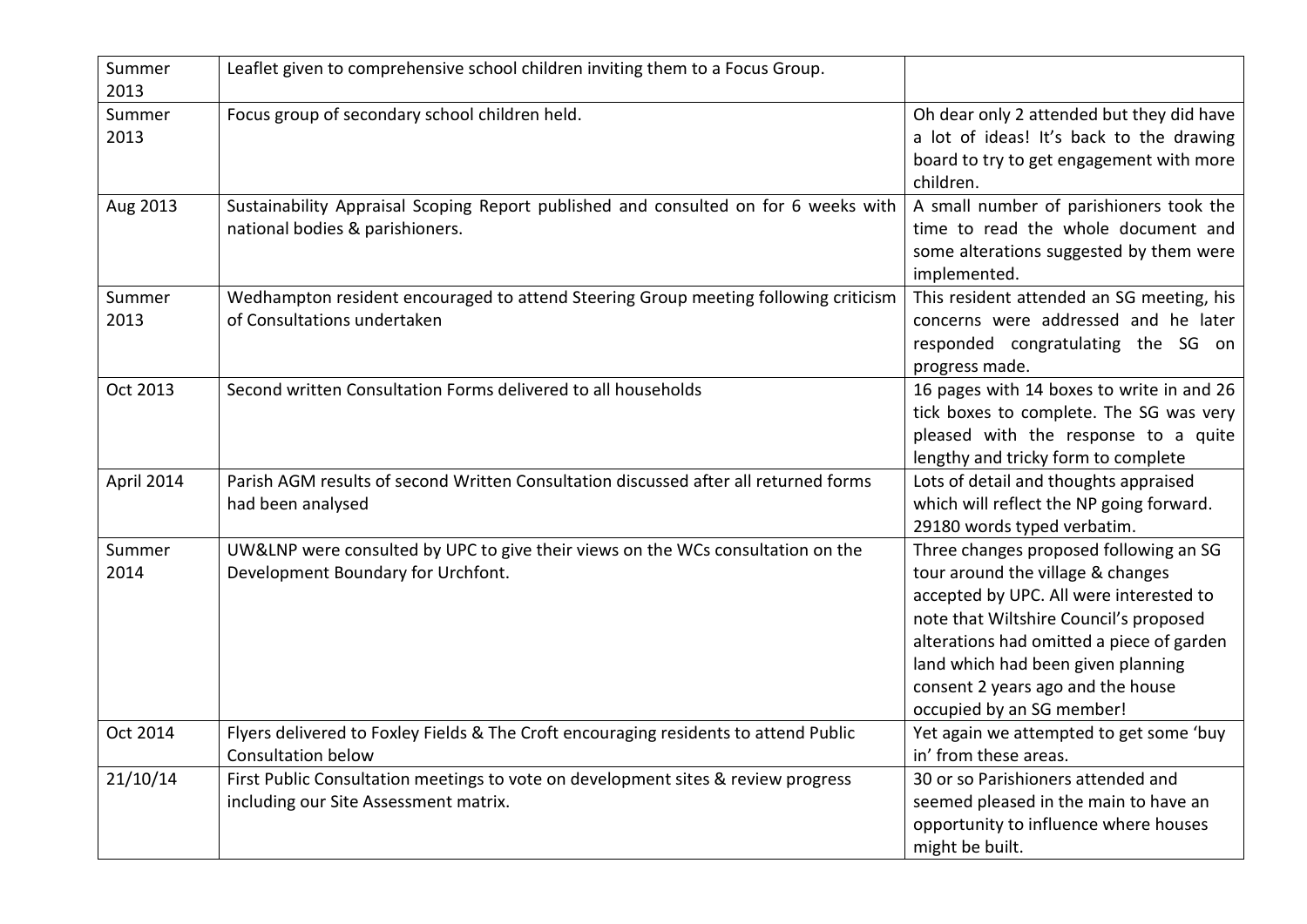| 28/10/14              | A6 flyers delivered to all houses in the Parish giving more detail of timings for the 2 <sup>nd</sup><br>round of Public Consultation | What a result! The village hall was packed<br>out with about 130 visitors and some<br>parishioners could not get through the<br>door.                                                                                                                           |
|-----------------------|---------------------------------------------------------------------------------------------------------------------------------------|-----------------------------------------------------------------------------------------------------------------------------------------------------------------------------------------------------------------------------------------------------------------|
| Oct 2014              | Luggage label consultation with visitors to the two Consultations meetings in Oct/Nov<br>2014                                         | This resulted in some complaints about<br>the Presentation being made which<br>resulted in refinements being made.                                                                                                                                              |
| <b>Nov 2014</b>       | Voting papers and the full Presentation available for completion by non-attendees on<br>UW&LNP web pages at www.urchfont-pc.gov.uk    | Some Parishioners either could not attend<br>or felt uncomfortable voting by a show of<br>hands so an email vote was devised and<br>put on the web pages.                                                                                                       |
| Jan 2015              | Luggage label consultation with comprehensive school children at two Urchfont bus<br>stops                                            | We had struggled to involve children and<br>in particular teenagers so this specific<br>consultation was devised to get some<br>feedback. ? luggage labels returned.                                                                                            |
| Dec/Jan<br>2014       | Web pages for UW&LNP given a professional 'makeover'.                                                                                 | A Parishioner felt they should look<br>different to the UPC pages.                                                                                                                                                                                              |
| 29&30<br>/12/14       | A6 flyers delivered to all houses in the Parish giving more detail of timings for the 3rd<br><b>Public Consultation.</b>              | This was requested by Parishioners who<br>hadn't realised that there would be a<br>formal Presentation and for those who<br>were away during the last two meetings<br>or couldn't find space at the last meeting.                                               |
| Jan 2015              | A Parishioner had expressed concerns that many of her neighbours had not attended<br>Consultations to vote on sites.                  | The first flyer she posted was felt to be<br>flawed. A member of the SG raised this<br>with the Parishioner who delivered a<br>second flyer. This did result in a number<br>of residents from the Foxley Fields area<br>attending the Jan Consultation meeting. |
| Dec 2014/<br>Jan 2015 | Design Statement drafted and consulted on with a small number of Parishioners<br>including a Conservation Officer                     | This document was produced as the use<br>of traditional materials, scale, layout and<br>form of buildings was the second most<br>popular matter when respondents gave                                                                                           |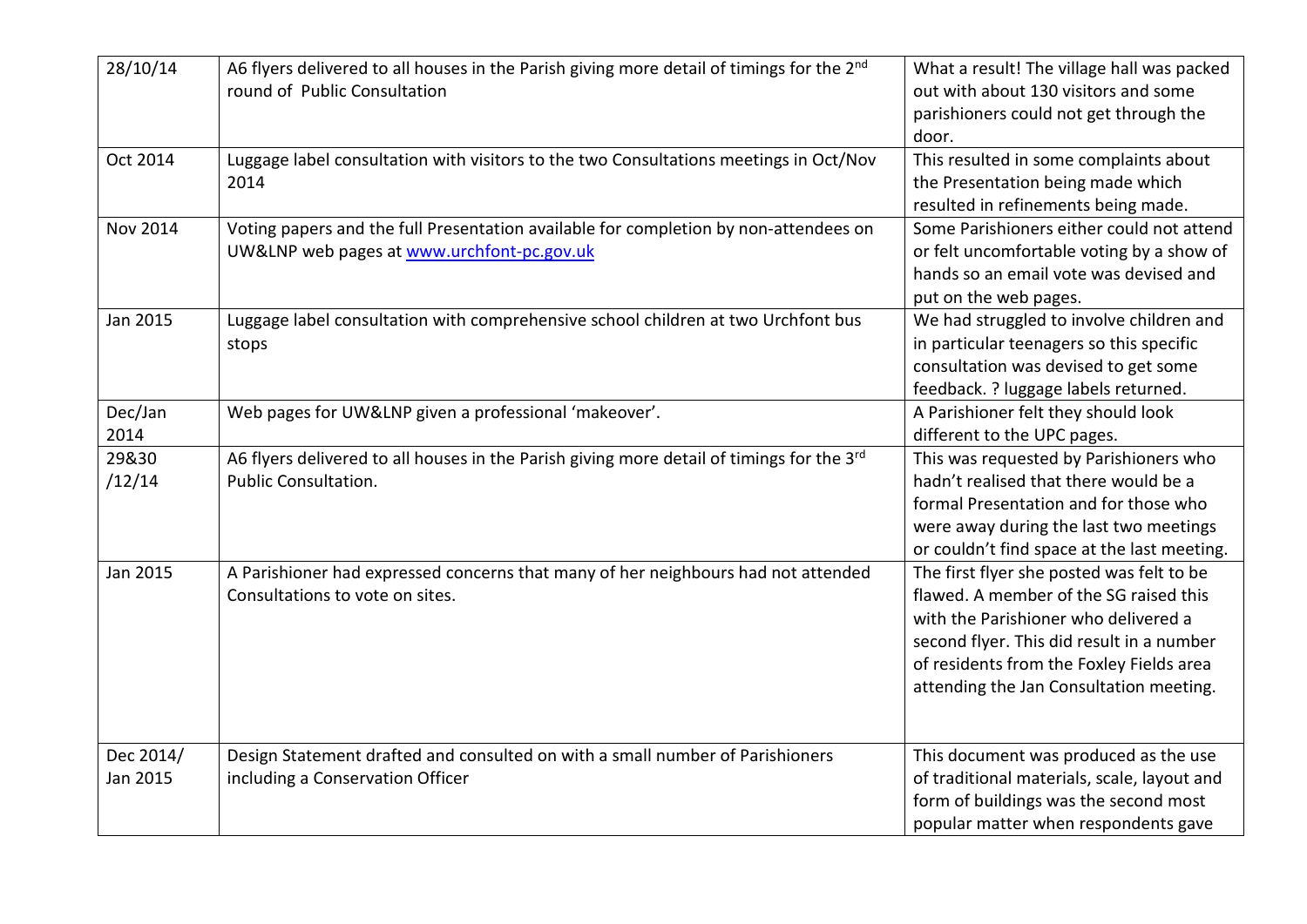|              |                                                                                                                                                                       | their views about the protection and<br>enhancement of the Parish.                                                                                                                                                                                                                                                                                                                                                                                                                                                                                                                                                                                                                             |
|--------------|-----------------------------------------------------------------------------------------------------------------------------------------------------------------------|------------------------------------------------------------------------------------------------------------------------------------------------------------------------------------------------------------------------------------------------------------------------------------------------------------------------------------------------------------------------------------------------------------------------------------------------------------------------------------------------------------------------------------------------------------------------------------------------------------------------------------------------------------------------------------------------|
| 2 to 5/01/15 | Display of boards in the Lamb Inn to allow Parishioners to review development sites.<br>Steering Group members attended to answer questions and enjoy a drink or two. | We felt this would give more opportunity<br>for Parishioners to acquaint themselves<br>with building sites and other elements of<br>this Consultation stage. 25 people<br>attended over the 4 day consultation.                                                                                                                                                                                                                                                                                                                                                                                                                                                                                |
| 06/01/15     | Display of boards at Coffee & Cakes in the Village Hall                                                                                                               | 10 people attended and many questions<br>answered and concerns addressed.                                                                                                                                                                                                                                                                                                                                                                                                                                                                                                                                                                                                                      |
| 06/01/15     | Third Public Consultation meeting held to vote on sites and review progress to date.                                                                                  | 42 people attended and a slightly revised<br>Power Point Presentation shown. Voting<br>undertaken and results entered into the<br>document which was influenced by the<br>200 or so residents who have voted in the<br>3 recent Consultations. Prior to this<br>meeting a number of Parishioners had<br>queried the area of land shown for a site<br>at Uphill. The SG stated that the original<br>site reflected the area shown in the<br>Wiltshire SHLAA. However as one of the<br>owners had recently decided to restrict<br>the area to be developed both plans were<br>shown in the Presentation so Parishioners<br>could see the smaller area now under<br>consideration for development |
| April 2015   | Draft NP Policies delivered to all houses in the Parish. The full Policy document with its<br>surrounding text was also lodged on the NP pages of the UPC web site.   | 20 Parishioners responded with their<br>thoughts. 15 in favour/broadly in favour.<br>1 resident asked why 1 site had been<br>removed since the 3 Consultations and<br>upon reflection it was re-introduced by<br>the SG                                                                                                                                                                                                                                                                                                                                                                                                                                                                        |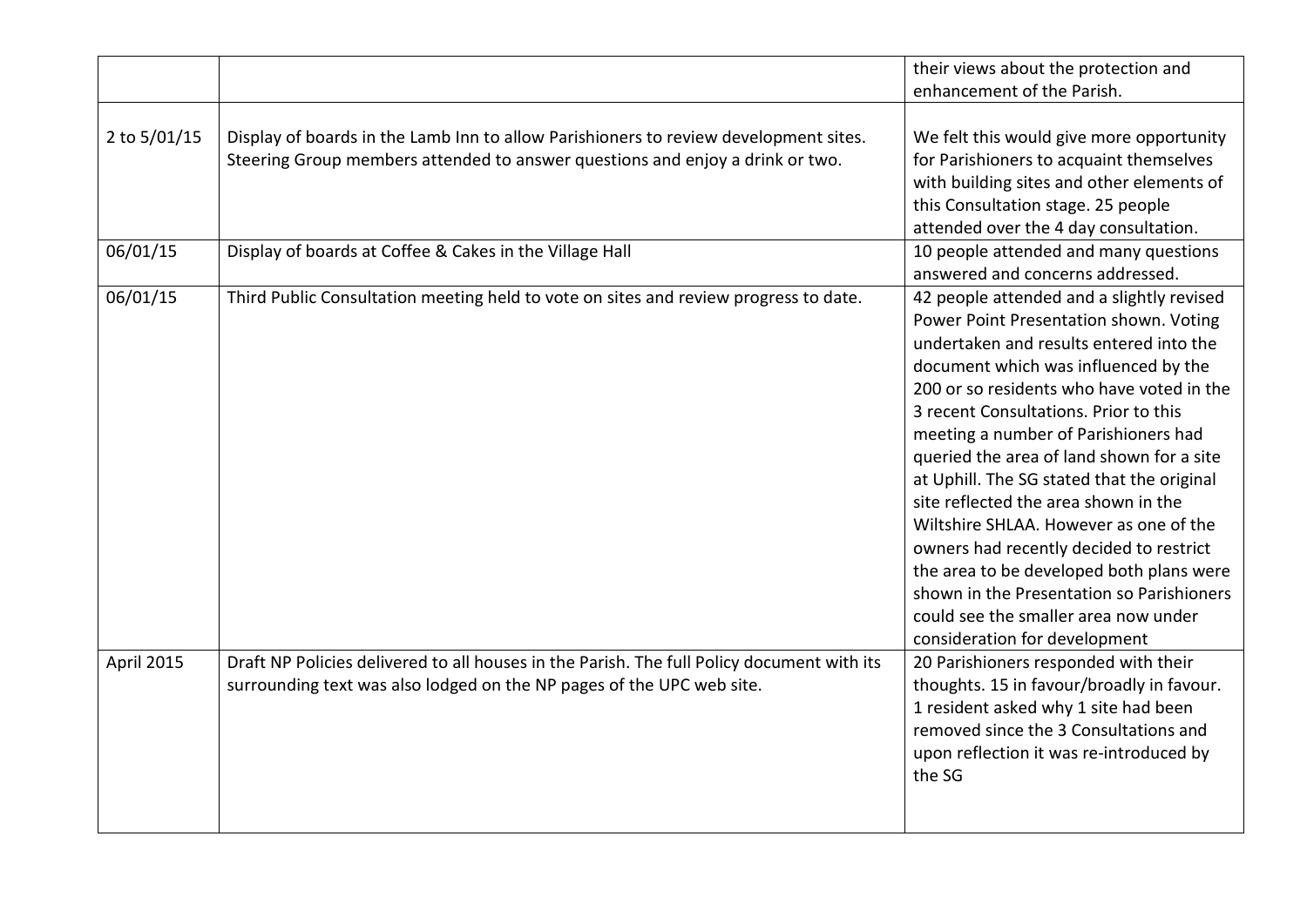| The grid below gives feedback received following the final 6 week Public Consultation,<br>together with actions taken. The Public Consultation lasted for 7 weeks to allow for<br>the Christmas period. It started on 16 November 2015 and finished on 03 January<br>2016.           |  |
|--------------------------------------------------------------------------------------------------------------------------------------------------------------------------------------------------------------------------------------------------------------------------------------|--|
| The next two boxes give detail of who was consulted as part of our Regulation 14 6                                                                                                                                                                                                   |  |
| week Consultation. (Yet more shoe leather lost for this important Consultation).                                                                                                                                                                                                     |  |
| The SG consulted with the following bodies:                                                                                                                                                                                                                                          |  |
| Wiltshire Council,                                                                                                                                                                                                                                                                   |  |
| <b>Adjoining Parishes:</b>                                                                                                                                                                                                                                                           |  |
| Urchfont Parish Council, Potterne Parish Council, Stert Parish Council, Patney Parish                                                                                                                                                                                                |  |
| Council, Chirton Parish Council, Charlton & Wilsford Parish Council, Easterton Parish                                                                                                                                                                                                |  |
| Council, Market Lavington Parish Council.                                                                                                                                                                                                                                            |  |
| <b>National Bodies:</b><br>Highways England, The Homes & Communities Agency, Natural England, The<br>Environment Agency, NFU, Historic England, Network Rail, Plank's Farm Shop, NHS<br>England, South West Ambulance Service Trust, Wessex Water, (sewage) Wessex<br>Water (water). |  |
| Local Groups, medical practitioners & businesses (many of these groups and<br>others not listed here (Scarecrow Festival, Urchfont Players etc) have committee                                                                                                                       |  |
| members who are resident in the village and will therefore already have been                                                                                                                                                                                                         |  |
| flyposted:                                                                                                                                                                                                                                                                           |  |
| Dr Gwynnifer Henning, Urchfont Dental Care, Market Lavington Surgery, Taste<br>Wiltshire.                                                                                                                                                                                            |  |
| Within The Parish the SG consulted with Parishioners by:                                                                                                                                                                                                                             |  |
| Leaflet dropping every house in the Parish (see Poster Oct 2015 attached at<br>$\bullet$                                                                                                                                                                                             |  |
| Page 72)                                                                                                                                                                                                                                                                             |  |
| Publicising in Redhorn News (Dec 2015 editorial attached at page 73)                                                                                                                                                                                                                 |  |
| Positioning laminated posters around the Parish (see photo on page 73 below)<br>$\bullet$                                                                                                                                                                                            |  |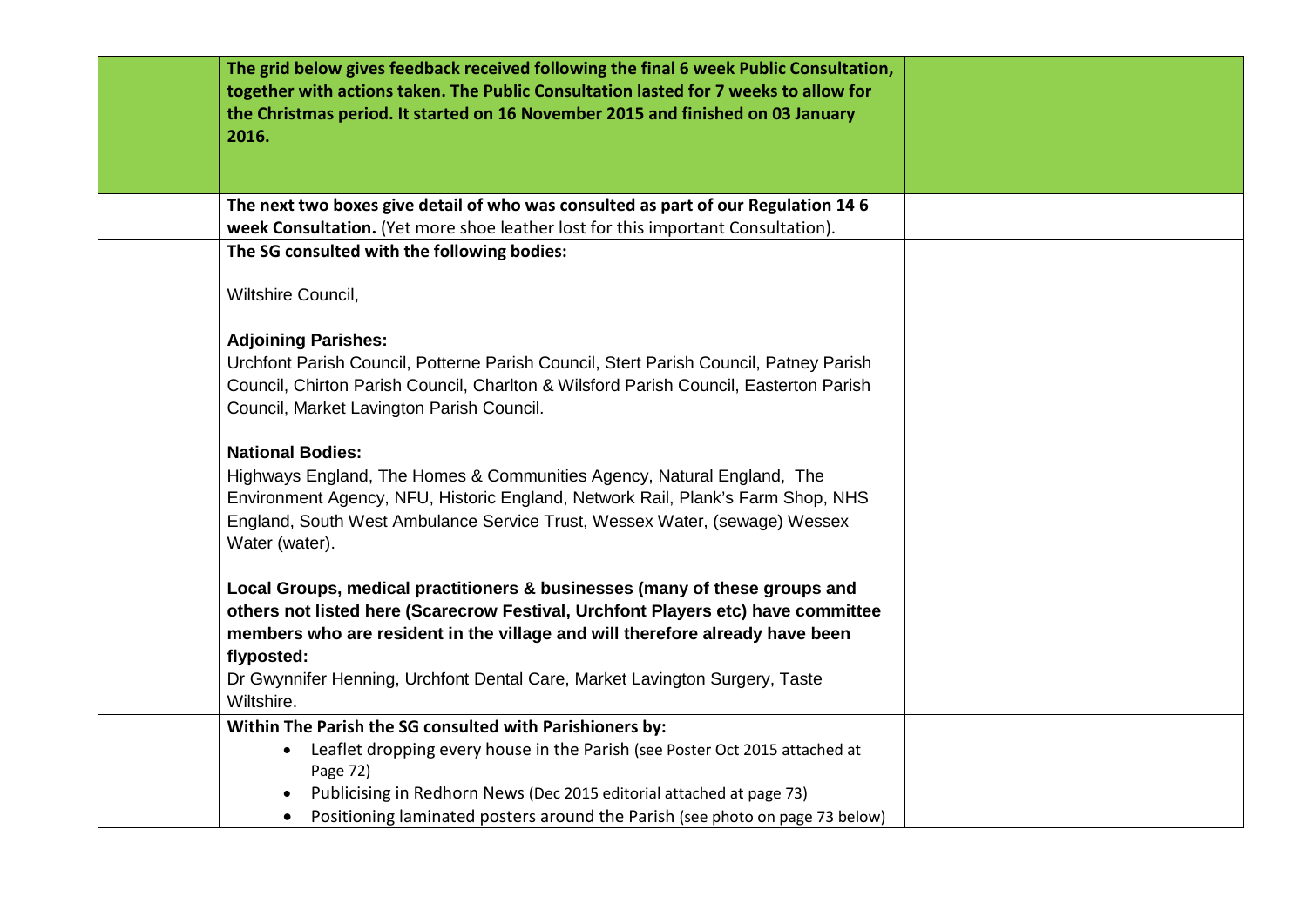| 07/11/15 | Paper copies of the UWLNP were available to borrow in the Lamb Inn, Village Hall &<br>Community Shop.<br>Parishioners were given the opportunity to respond by email or by writing to The Tiled<br>House, High St., Urchfont.<br><b>Peter Newell</b><br>Hello Simon and Linda,                                                                                                                                                                                                                                                                                                                                                                                                                                                                                                                                                                                                                                                                                                                                                                                                                                                                                                                                                                                                                                                                                                                                                                                                                                                                                                                                                                                                                                                                                                                                                                                                                                                                                         |                                                                                                                                                                                                                                                                                                                                                                                                                                                                                                                                                                                                                                                                                                                                                                                                                                                                    |
|----------|------------------------------------------------------------------------------------------------------------------------------------------------------------------------------------------------------------------------------------------------------------------------------------------------------------------------------------------------------------------------------------------------------------------------------------------------------------------------------------------------------------------------------------------------------------------------------------------------------------------------------------------------------------------------------------------------------------------------------------------------------------------------------------------------------------------------------------------------------------------------------------------------------------------------------------------------------------------------------------------------------------------------------------------------------------------------------------------------------------------------------------------------------------------------------------------------------------------------------------------------------------------------------------------------------------------------------------------------------------------------------------------------------------------------------------------------------------------------------------------------------------------------------------------------------------------------------------------------------------------------------------------------------------------------------------------------------------------------------------------------------------------------------------------------------------------------------------------------------------------------------------------------------------------------------------------------------------------------|--------------------------------------------------------------------------------------------------------------------------------------------------------------------------------------------------------------------------------------------------------------------------------------------------------------------------------------------------------------------------------------------------------------------------------------------------------------------------------------------------------------------------------------------------------------------------------------------------------------------------------------------------------------------------------------------------------------------------------------------------------------------------------------------------------------------------------------------------------------------|
|          | As you indicated on the telephone, Simon, there have been some significant changes to<br>the earlier draft Plan! I have studied the document and comment as follows, some of<br>which repeat my earlier suggestions/comments -<br>Site selection - I would challenge the stated assumption that 'there are few areas left<br>which would provide more than one or two homes'! What I believe you mean is that<br>there are few areas where the landowner is prepared to consider development? This<br>being so, the Plan is really responding to the willingness of landowners to sell their land<br>for development.<br>Policy H.1 - There are significant alterations here, some of which go back to earlier site<br>discussions. I am glad that the earlier proposals for 12 houses on land East of Crooks<br>Lane have been deleted although I would have been happy with a smaller development<br>of say three or four houses. I am very surprised that 'The Beeches' and land at<br>Wildman's garage have been reinstated. I really do not see how five houses can be<br>accommodated on the Beeches site even if the existing house(s) is demolished! As for<br>Wildman's garage, this proposal is contrary to the stated intention to retain<br>employment land (Policy LB.1). I still do not believe that four houses for the<br>Peppercombe site is appropriate for the character of this area with or without retention<br>of the bungalow.<br>Policy H.3 (3) - It is still not clear whether exceptions site developments will be<br>additional to the (now) target figure of 37 houses<br>Policy H.3 (4) - Again it is not clear whether the Government's right to buy commitment<br>for housing association tenants will override S.106 Agreements. Just as a footnote, as<br>you know many housing association developments are subject to restraints on sale<br>either by S.106 or the express wish (presumably by covenant) of the original landowner | Site selection: We believe we have<br>identified every site within the<br>development boundary.<br>H1: The landlord put the site forward in<br>the SHLAA. Employment sites are<br>protected under Policy LB1. The<br>site is listed in case the business<br>should fail.<br>Sites have been considered for size of<br>dwellings. The Plan is a guide and<br>does not legislate for a specific<br>number on the provision that it<br>adheres to other principles in the<br>Plan. More detail can be provided<br>within the site briefs. The size of<br>sites has though been determined.<br><b>Bowdens: The list of modern</b><br>developments on P29 is not<br>exhaustive - those quoted are just<br>examples.<br>Farmer's Field: This might be added.<br>The Baishe: Already included<br>Other Green Spaces: Could be added at<br>review stage if used regularly. |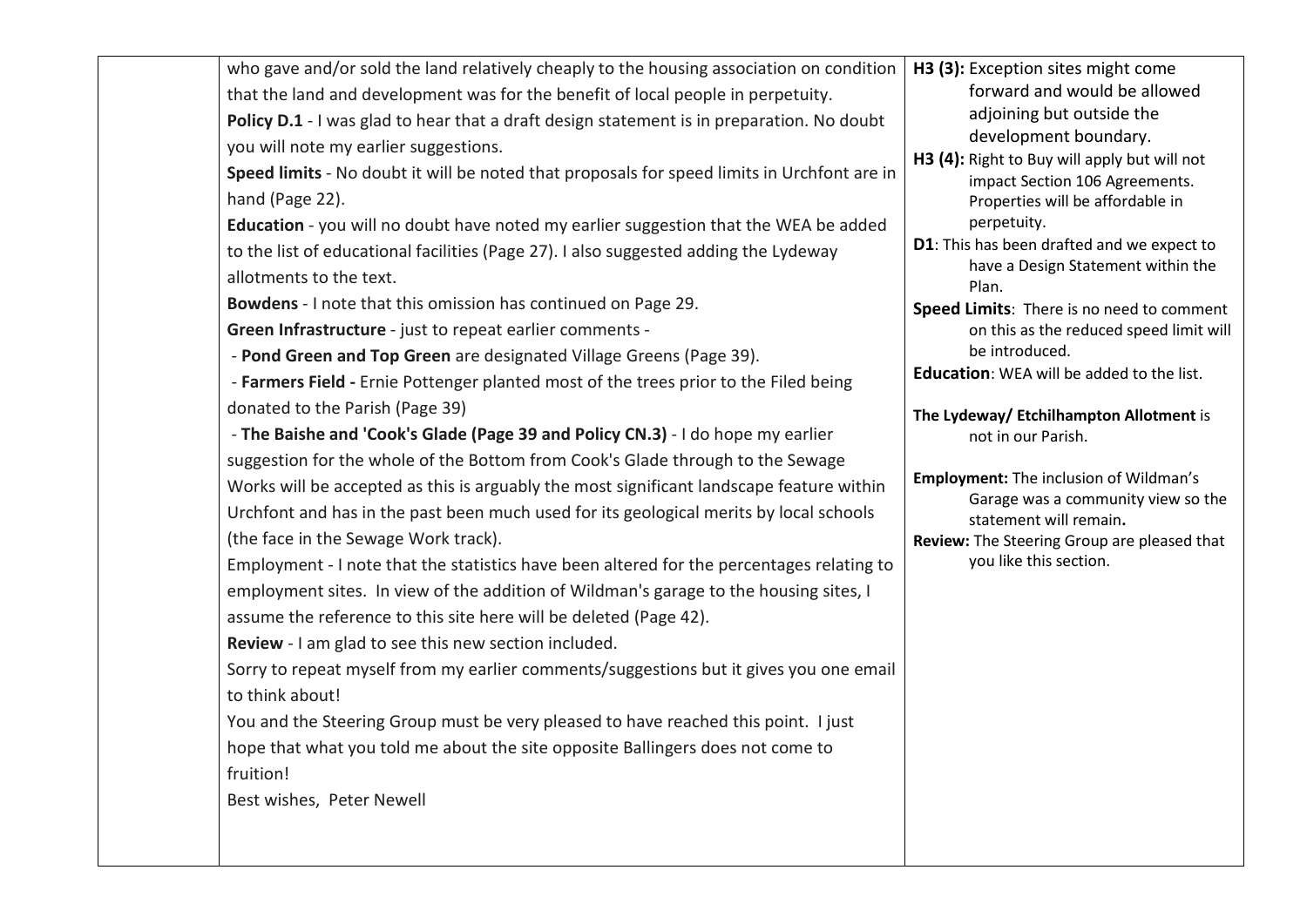| 15/11/15 | <b>Linda Jennings</b>                                                                                                                                                                                                                                                                                                                                                                                                                                                                                                                                                                                                                                                                                                                                                                                                                            |                                |
|----------|--------------------------------------------------------------------------------------------------------------------------------------------------------------------------------------------------------------------------------------------------------------------------------------------------------------------------------------------------------------------------------------------------------------------------------------------------------------------------------------------------------------------------------------------------------------------------------------------------------------------------------------------------------------------------------------------------------------------------------------------------------------------------------------------------------------------------------------------------|--------------------------------|
|          | The Plan is looking really good. I do have 3 suggested amendments which I hope you                                                                                                                                                                                                                                                                                                                                                                                                                                                                                                                                                                                                                                                                                                                                                               |                                |
|          | can incorporate;                                                                                                                                                                                                                                                                                                                                                                                                                                                                                                                                                                                                                                                                                                                                                                                                                                 | Typos which may be dealt with. |
|          | 1. Regarding Figures 6.2 (page 36) and 6.4 (page 39) please could these be centred on<br>the page rather than left justified.                                                                                                                                                                                                                                                                                                                                                                                                                                                                                                                                                                                                                                                                                                                    |                                |
|          | 2. Regarding Figure 5.2 (page 31) please could you reduce the size of the map and, if<br>possible, use "calibri" font for the title, so that it is the same as the others.                                                                                                                                                                                                                                                                                                                                                                                                                                                                                                                                                                                                                                                                       |                                |
|          | 3. Regarding the Policy D1 box: (page 21) points d) and e) are one gap indented, but<br>should be in line with the others.                                                                                                                                                                                                                                                                                                                                                                                                                                                                                                                                                                                                                                                                                                                       |                                |
|          | Regards, Linda Jennings                                                                                                                                                                                                                                                                                                                                                                                                                                                                                                                                                                                                                                                                                                                                                                                                                          |                                |
| 15/11/15 | <b>Simon Holt</b>                                                                                                                                                                                                                                                                                                                                                                                                                                                                                                                                                                                                                                                                                                                                                                                                                                |                                |
|          | Page 11-2 <sup>nd</sup> line of last bullet point should read homes<br>The NP states: will be expected to show a high standard of design and reference<br>must be made to the Urchfont, Wedhampton & Lydeway Design Statement as a<br>guide. The draft Design Statement therefore needs to go in to the NP as an<br>Annexe or Appendix<br>Page2nd para. Add 'school' before terms<br>Allow for proposed new 20mph limit?-lots of refs to it on page 23<br>To amongst other matters fund improvements to cycle routes and the bridleway<br>network, so as to increase safe and<br>Page 29 what makes the Lamb Inn and last line Unlisted<br>Page 32 2a what does this mean?<br>Page 38 Para 2 add Inn<br>Page 42 Neighbourhood Plan<br>Page 44 2014 2016<br>I like the Plan as it will make our community more resilient and avoid shocks for us. | Typos which may be dealt with. |
| 15/11/15 | <b>Chris Smith</b>                                                                                                                                                                                                                                                                                                                                                                                                                                                                                                                                                                                                                                                                                                                                                                                                                               |                                |
|          | Dear Simon,                                                                                                                                                                                                                                                                                                                                                                                                                                                                                                                                                                                                                                                                                                                                                                                                                                      |                                |
|          | I have had a read through the Neighbourhood Plan, which all seems very sensible and                                                                                                                                                                                                                                                                                                                                                                                                                                                                                                                                                                                                                                                                                                                                                              |                                |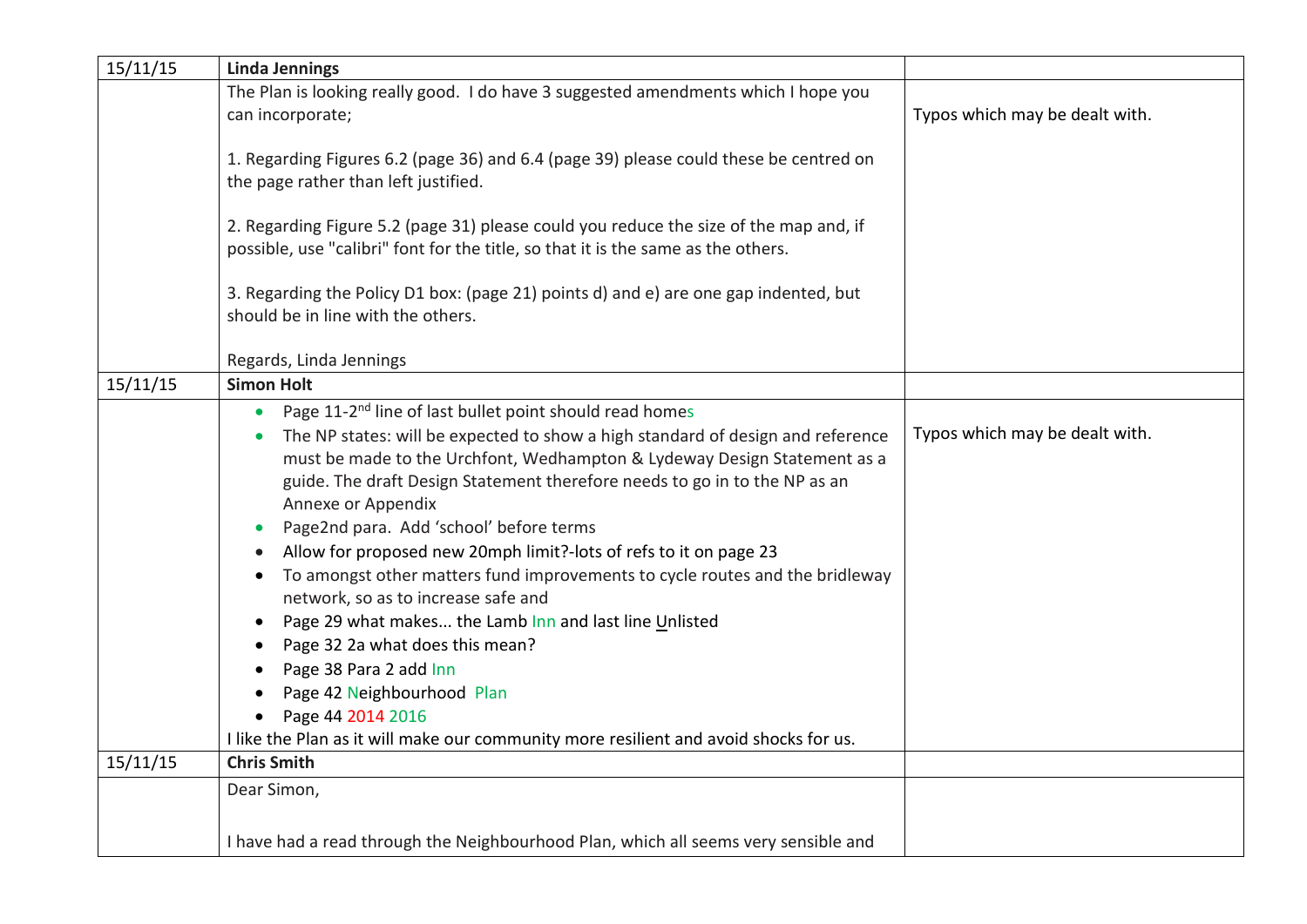|          | positive.                                                                                                                                                                                                                                                                                                                                                                                                                                                                                                                                                                                                                                                                                                                                            |                                                                                               |
|----------|------------------------------------------------------------------------------------------------------------------------------------------------------------------------------------------------------------------------------------------------------------------------------------------------------------------------------------------------------------------------------------------------------------------------------------------------------------------------------------------------------------------------------------------------------------------------------------------------------------------------------------------------------------------------------------------------------------------------------------------------------|-----------------------------------------------------------------------------------------------|
|          | However, one thing I did notice is that there is no specific mention of the need for more<br>single storey accommodation (bungalows) in the village. The plan correctly points out<br>the predominance of retired people in Urchfont (and I am one of them), and that there<br>is a need for more 2 and 3 bedroom properties, but it doesn't mention the type of<br>housing required. I guess you could conclude that retired people often tend to want<br>bungalows, so this need is implied, but it would be better if this was explicitly stated.<br>I have been renting one of the bungalows in The Orchard for 3 years, and if one came up<br>for sale I would buy it, but the situation is very much 'dead men's shoes'.<br>Regards,<br>Chris. | Bungalows are no longer favoured as they<br>represent an inefficient use of land.             |
|          | PS. The UWLNP document on the website has no file extension, so my Mac had to<br>guess what application to use to open it.<br>Post Script Simon asked Motters to deal with this tech question.                                                                                                                                                                                                                                                                                                                                                                                                                                                                                                                                                       | Comments in <i>blue</i> are the initial<br>responses made when feedback was first<br>received |
| 15/11/15 | <b>Duncan Forster</b>                                                                                                                                                                                                                                                                                                                                                                                                                                                                                                                                                                                                                                                                                                                                |                                                                                               |
|          | Hi Simon my uncle lives at Foxley corner and you put a leaflet through his door.can you<br>tell me if the new houses are going to be built between Foxley fields around my uncles<br>house. As he is old he has no Internet access and is worried about what is happening.<br>Looked on the Web site but not clear. Many thanks Duncan Forster<br><b>Hello Duncan,</b><br>Paper copies of the Neighbourhood Plan are available to borrow from the Shop. Village                                                                                                                                                                                                                                                                                      | There is no intention to build houses close<br>to his uncle's house.                          |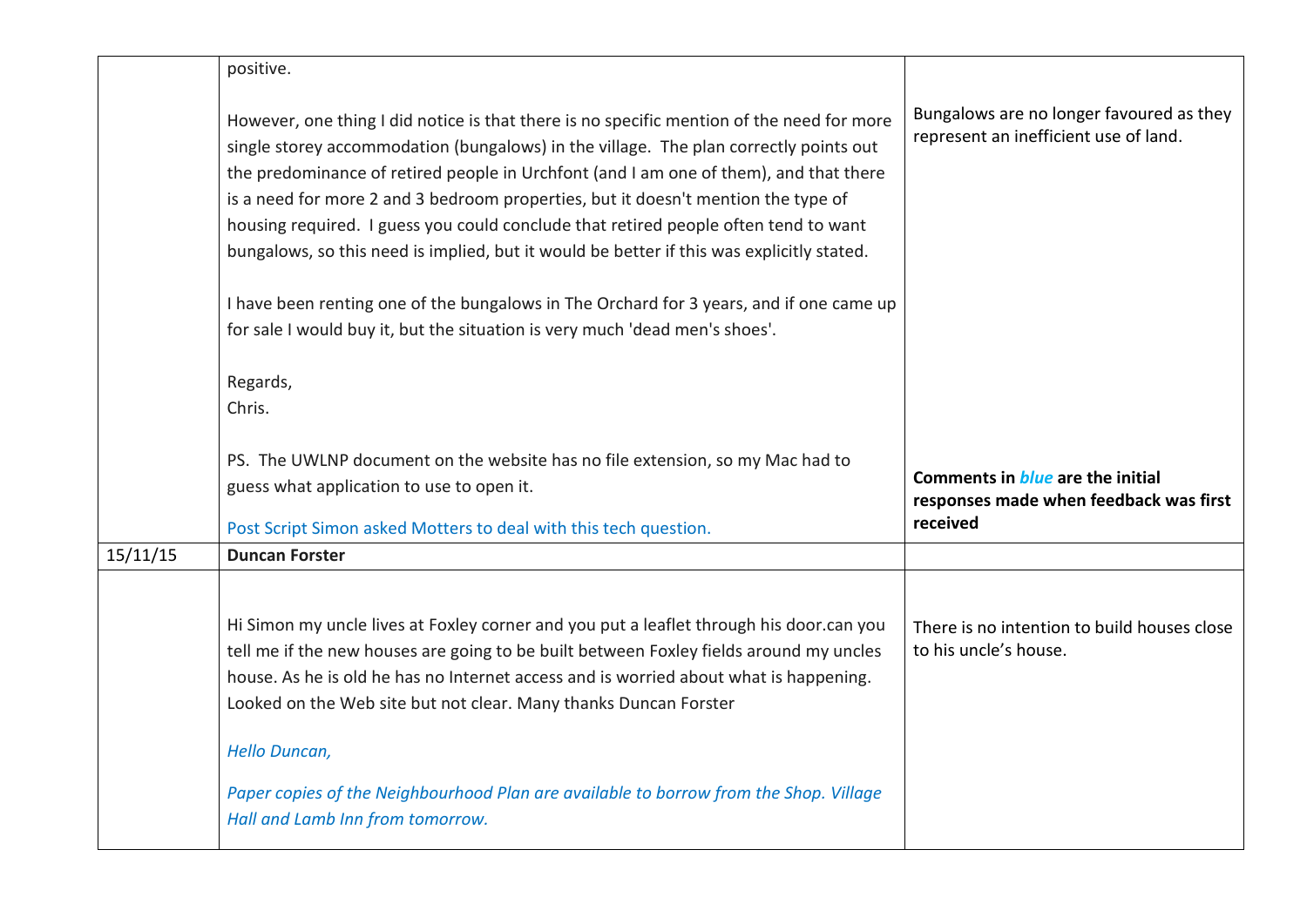|          | The Plan itself is easy to find on-line at the Parish website but I have attached a cop of it   |            |
|----------|-------------------------------------------------------------------------------------------------|------------|
|          | to this email. The sites are listed on page 14 and a map of Urchfont showing the sites is       |            |
|          | on the same page. Only 1 site is to the East of Crooks Lane and it is no closer than the        |            |
|          | closest Foxley Fields house to Foxley Corner.                                                   |            |
|          |                                                                                                 |            |
|          | I hope this helps.                                                                              |            |
|          | <b>Regards Simon</b>                                                                            |            |
| 16/11/15 | <b>John Rowland Chapman</b>                                                                     |            |
|          | Simon,                                                                                          |            |
|          | Having just spent an hour reading, and enjoying reading, the UWL Neighbourhood Plan I           |            |
|          | felt compelled to email to say that this seems an excellent piece of work: a model for          | Thank you! |
|          |                                                                                                 |            |
|          | clarity and brevity. Although I have very limited experience of NPs, I have had                 |            |
|          | considerable experience in my business and professional life of strategy documents,             |            |
|          | report writing and business planning. This means that I appreciate the work, effort and         |            |
|          | diplomatic skill that must have gone into producing this document. If a newcomer can            |            |
|          | be so bold, I think that the committee and contributors deserve our praise and grateful         |            |
|          | thanks for this output.                                                                         |            |
|          | Striking the balance between preserving what is best in the natural and built                   |            |
|          | environment, with the sometimes conflicting requirements of a developing and vibrant            |            |
|          | community, is clearly and obviously a challenge. The fact that Urchfont has apparently          |            |
|          | done this so well in the past and evidently plans to continue to do so in the future is         |            |
|          | why people like my wife and I wanted to live here so much and why we were prepared              |            |
|          | to make such efforts and compromises necessary to do so.                                        |            |
|          | Given Emma's role at Wiltshire Wildlife Trust you will understand that we have a                |            |
|          | particular interest in the green spaces, Peppercombe and Oakfrith in particular, and            |            |
|          | these and the Greens clearly play such a central part in making Urchfont the special            |            |
|          | place that it is. We are delighted to see that their part in the life and future of the village |            |
|          | is given such prominence and recognition.                                                       |            |
|          |                                                                                                 |            |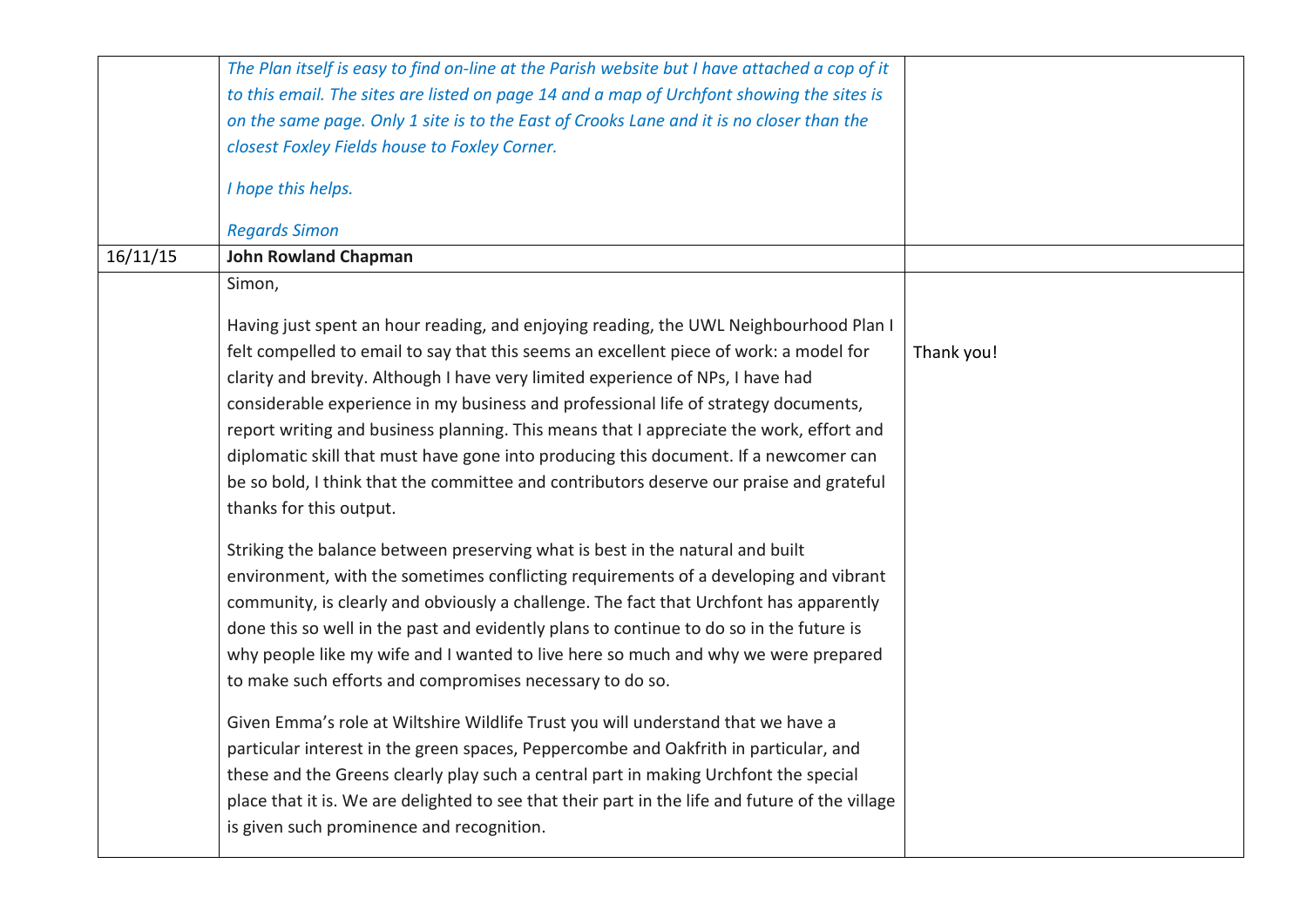|          | As a newcomer I feel very reticent about making any comment at all so soon after<br>arriving. On the other hand I would hope that positive feedback is never unwelcome!<br>Kind regards, John<br>Hello John,<br>Thank you for your kind comments. The UWLNP has been a huge task and we had little<br>idea of the work that would be required when we started 4 years ago. Sadly those<br>Parishes who do not produce Plans will find they have little to stop developers building<br>houses virtually where they want inside and outside their development boundaries.      |                                                      |
|----------|------------------------------------------------------------------------------------------------------------------------------------------------------------------------------------------------------------------------------------------------------------------------------------------------------------------------------------------------------------------------------------------------------------------------------------------------------------------------------------------------------------------------------------------------------------------------------|------------------------------------------------------|
|          | <b>Regards, Simon</b>                                                                                                                                                                                                                                                                                                                                                                                                                                                                                                                                                        |                                                      |
| 18/11/15 | <b>David Edwards</b>                                                                                                                                                                                                                                                                                                                                                                                                                                                                                                                                                         |                                                      |
|          | Dear Simon, having read it through more than once, I can but congratulate you on an<br>excellent piece of work.<br>However, (there's always a but, isn't there), the introduction to page 15 raises a point<br>that I have sort of campaigned for some years.<br>The reason why many think Foxley Fields is outside the Village is because the present<br>signage declares that IT IS outside the Village !<br>That signage needs to be relocated to INCLUDE Foxley Fields. It would be good if that<br>action be included in the Plan.<br>That apart, once again well done. | We believe this is a matter for UPC to deal<br>with. |
|          | <b>Hello David,</b><br>Thank you for your feedback. Your comments and others we receive will be considered<br>by the Steering Group when we meet very early in the New Year.<br><b>Kind Regards,</b><br><b>Simon</b>                                                                                                                                                                                                                                                                                                                                                         |                                                      |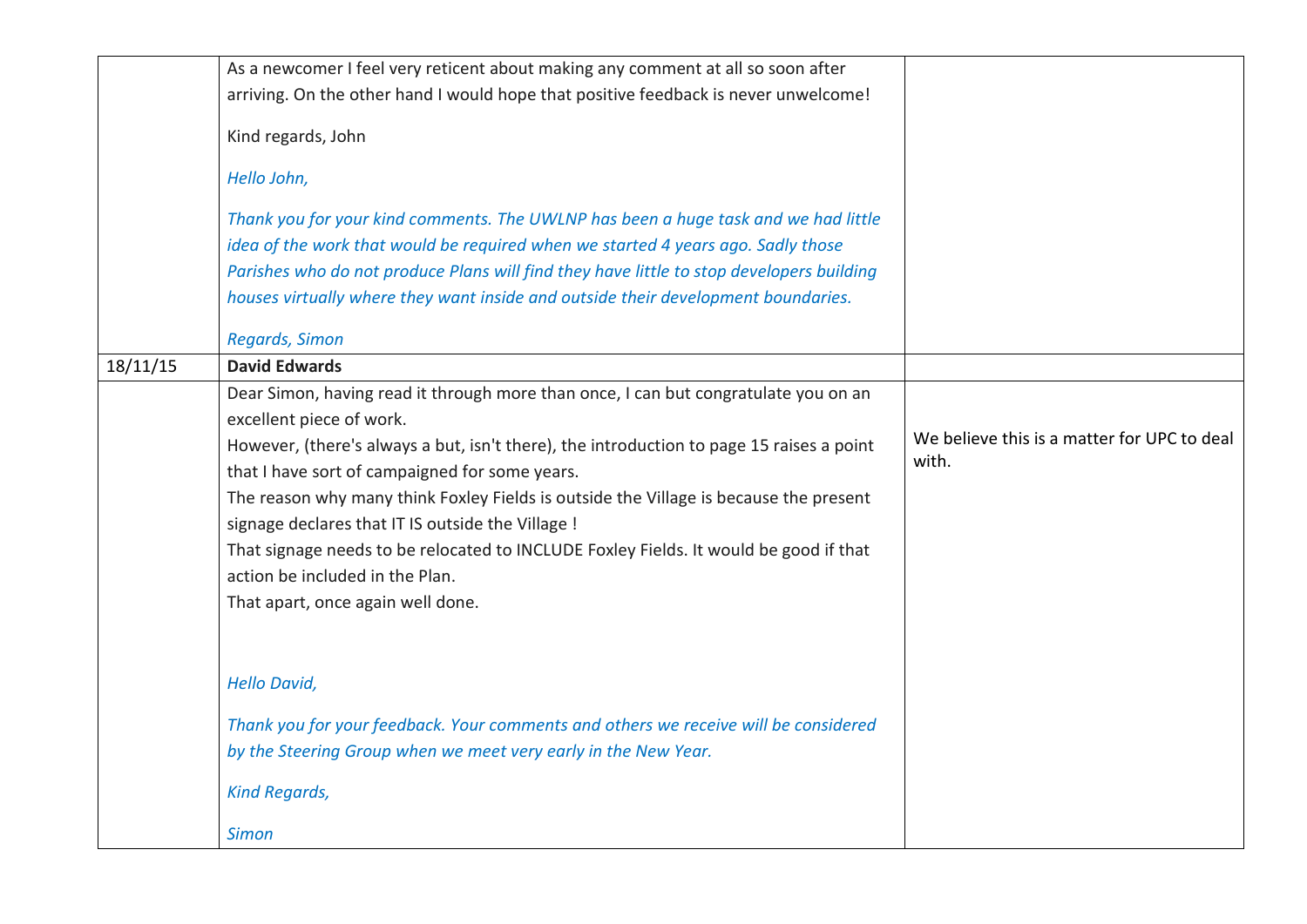| 12/11/15 | <b>Patrick Wheatley</b>                                                                  |                                                                |
|----------|------------------------------------------------------------------------------------------|----------------------------------------------------------------|
|          | Often older buildings in Urchfont are referred to when the subject of design of a new    |                                                                |
|          | dwelling comes up. What is forgotten is that when these houses were built they were in   |                                                                |
|          | the contemporary style of the time; were they not we would have many buildings of        | We hope a Design Statement will                                |
|          | wattle and daub construction, turf roofs and with no sanitation. All we need to say      | ameliorate matters.<br>The Design Policy D1 and Housing Policy |
|          | about design is that it should be of a high standard and suited to the needs             | H2 cover the need for high quality design                      |
|          | of tomorrow and include good quality materials, highly insulated construction, be        | and sustainable construction.                                  |
|          | pleasing to the eye and account for occupants of all ages (wheel chair access throughout |                                                                |
|          | the ground floor with the possibility of disabled toilets). Referring to Building        |                                                                |
|          | Regulation they lay down "the lowest standard that you can get away with" there is       |                                                                |
|          | now reason why higher standards should not be employed.                                  |                                                                |
|          | Architectural style is not prescribed; a good example of incorporating the old with the  |                                                                |
|          | new is Friars Cottage. With so many design programs on the television no developer       |                                                                |
|          | should be short of good ideas.                                                           |                                                                |
|          | Patrick                                                                                  |                                                                |
| 25/11/15 | <b>Patrick Wheatley</b>                                                                  |                                                                |
|          | further thoughts:                                                                        |                                                                |
|          | There are many older building in Urchfont that are spoken of with affection; they were   | Agree that contemporary design of the                          |
|          | all contemporary when built. However we do not want to live in the past and              | right scale and form may blend with older                      |
|          | encourage contemporary designs for to-day's new buildings of a high standard such that   | properties.                                                    |
|          | they will similarly be looked on with affection in the future.                           |                                                                |
|          |                                                                                          |                                                                |
|          | phew, take a deep breath                                                                 |                                                                |
|          | Patrick                                                                                  |                                                                |
| 24/11/15 | <b>Eleanor Jones</b>                                                                     |                                                                |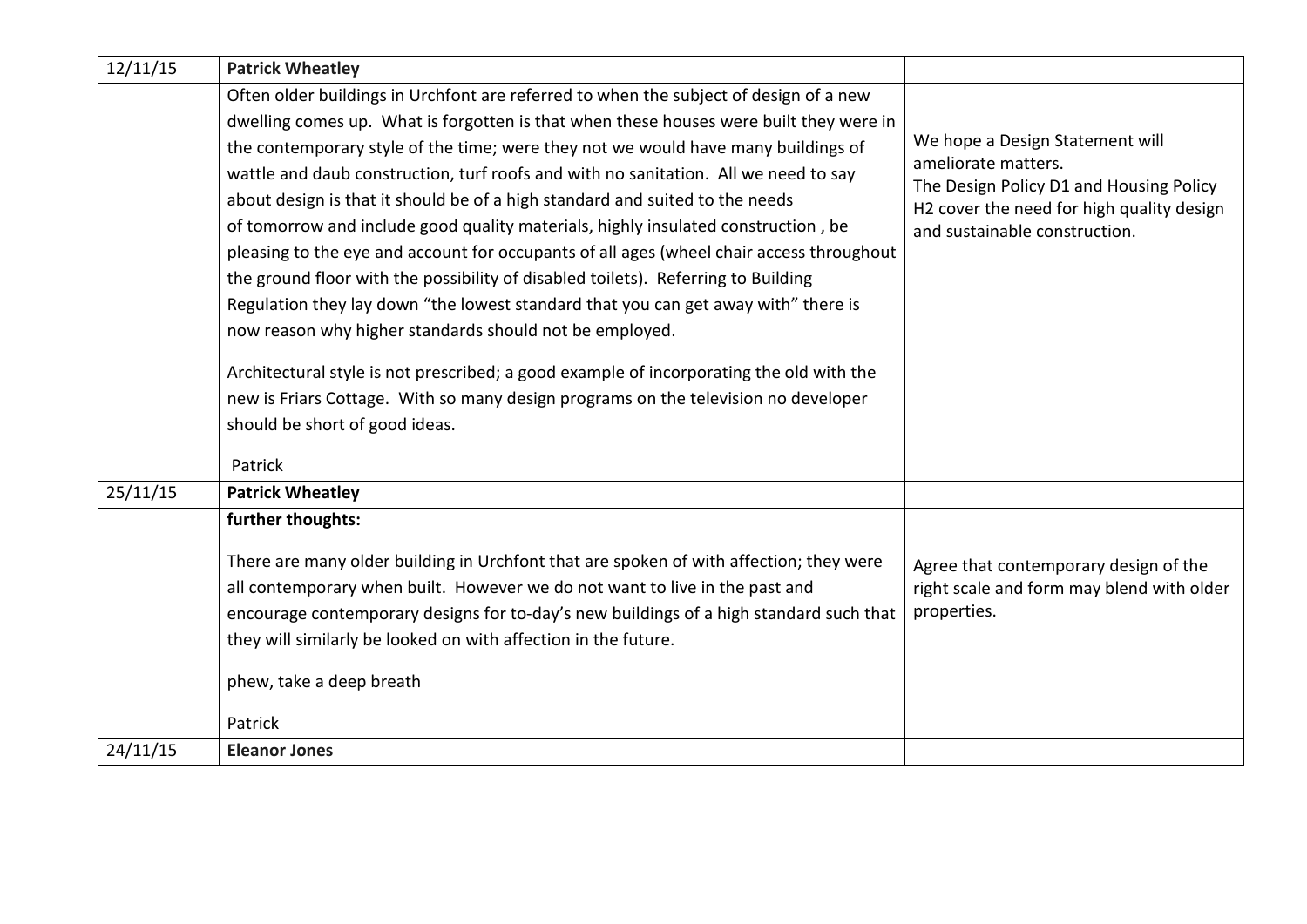|          | Design Statement. This would be important to maintain the integrity of any new builds<br>within the proposed Neighbourhood Plan. In particular, use of wooden casement or<br>sash windows with new technologies incorporated such as integral rubber seals,<br>discreet double glazed panes and the use of oil based exterior paints. It goes without<br>saying, that UPVC windows should be strongly resisted. The roof scapes should<br>complement the existing slate, pan tile or thatched roofs.<br>Highways. I do not believe that dedicated cycle routes would work in the proposed<br>areas under discussion. Country roads dating back centuries are narrow, often have soft<br>verges or ditches for necessary rain water drainage and additional signage or road<br>markings would be unsightly.<br>Speed restrictions. Whilst 20 mph restrictions in the centre of villages is desirable,<br>additional signage is an eye sore. Would it be possible to make the signs smaller or<br>lower or both to minimise the effects. Kensington and Chelsea Borough Council have<br>done this so it might be an idea to review how this has been effected.<br>I believe that the 30mph restriction on the B3098 should be extended to the Urchfont<br>white gates at both the eastern and western borders of the village.<br>Lighting. Can this be keep to a minimum to avoid light pollution.<br>With very best wishes<br>Eleanor Jones | Design Statement: Will be included.<br>Highways: Developments should address<br>easy access and safety. Considerable<br>research and discussion with the<br>Highways Authority would be necessary.<br>Speed restrictions: This is a matter for<br>UPC.<br>Lighting: Street lighting has not been<br>installed on a recent development of 19<br>houses in Urchfont. The SG support this<br>approach. |
|----------|--------------------------------------------------------------------------------------------------------------------------------------------------------------------------------------------------------------------------------------------------------------------------------------------------------------------------------------------------------------------------------------------------------------------------------------------------------------------------------------------------------------------------------------------------------------------------------------------------------------------------------------------------------------------------------------------------------------------------------------------------------------------------------------------------------------------------------------------------------------------------------------------------------------------------------------------------------------------------------------------------------------------------------------------------------------------------------------------------------------------------------------------------------------------------------------------------------------------------------------------------------------------------------------------------------------------------------------------------------------------------------------------------------------------------------------------|-----------------------------------------------------------------------------------------------------------------------------------------------------------------------------------------------------------------------------------------------------------------------------------------------------------------------------------------------------------------------------------------------------|
| 24/11/15 | <b>Declan Lyttle</b>                                                                                                                                                                                                                                                                                                                                                                                                                                                                                                                                                                                                                                                                                                                                                                                                                                                                                                                                                                                                                                                                                                                                                                                                                                                                                                                                                                                                                       |                                                                                                                                                                                                                                                                                                                                                                                                     |
|          | Simon - I wonder if you could please help on some queries I have with the Beeches<br>development as shown in the consultation document:                                                                                                                                                                                                                                                                                                                                                                                                                                                                                                                                                                                                                                                                                                                                                                                                                                                                                                                                                                                                                                                                                                                                                                                                                                                                                                    | The Beeches was omitted because the                                                                                                                                                                                                                                                                                                                                                                 |
|          | - for some reason the Beeches was omitted from the draft sent out earlier this year.                                                                                                                                                                                                                                                                                                                                                                                                                                                                                                                                                                                                                                                                                                                                                                                                                                                                                                                                                                                                                                                                                                                                                                                                                                                                                                                                                       | previous owner had no intention of selling                                                                                                                                                                                                                                                                                                                                                          |
|          | Why was that?                                                                                                                                                                                                                                                                                                                                                                                                                                                                                                                                                                                                                                                                                                                                                                                                                                                                                                                                                                                                                                                                                                                                                                                                                                                                                                                                                                                                                              | the property for redevelopment at that                                                                                                                                                                                                                                                                                                                                                              |
|          | - when you assess the sites, did you review road access? A similar development on                                                                                                                                                                                                                                                                                                                                                                                                                                                                                                                                                                                                                                                                                                                                                                                                                                                                                                                                                                                                                                                                                                                                                                                                                                                                                                                                                          | time. This changed when a sale was not<br>forthcoming. Access formed part of the<br>site assessment matrix.                                                                                                                                                                                                                                                                                         |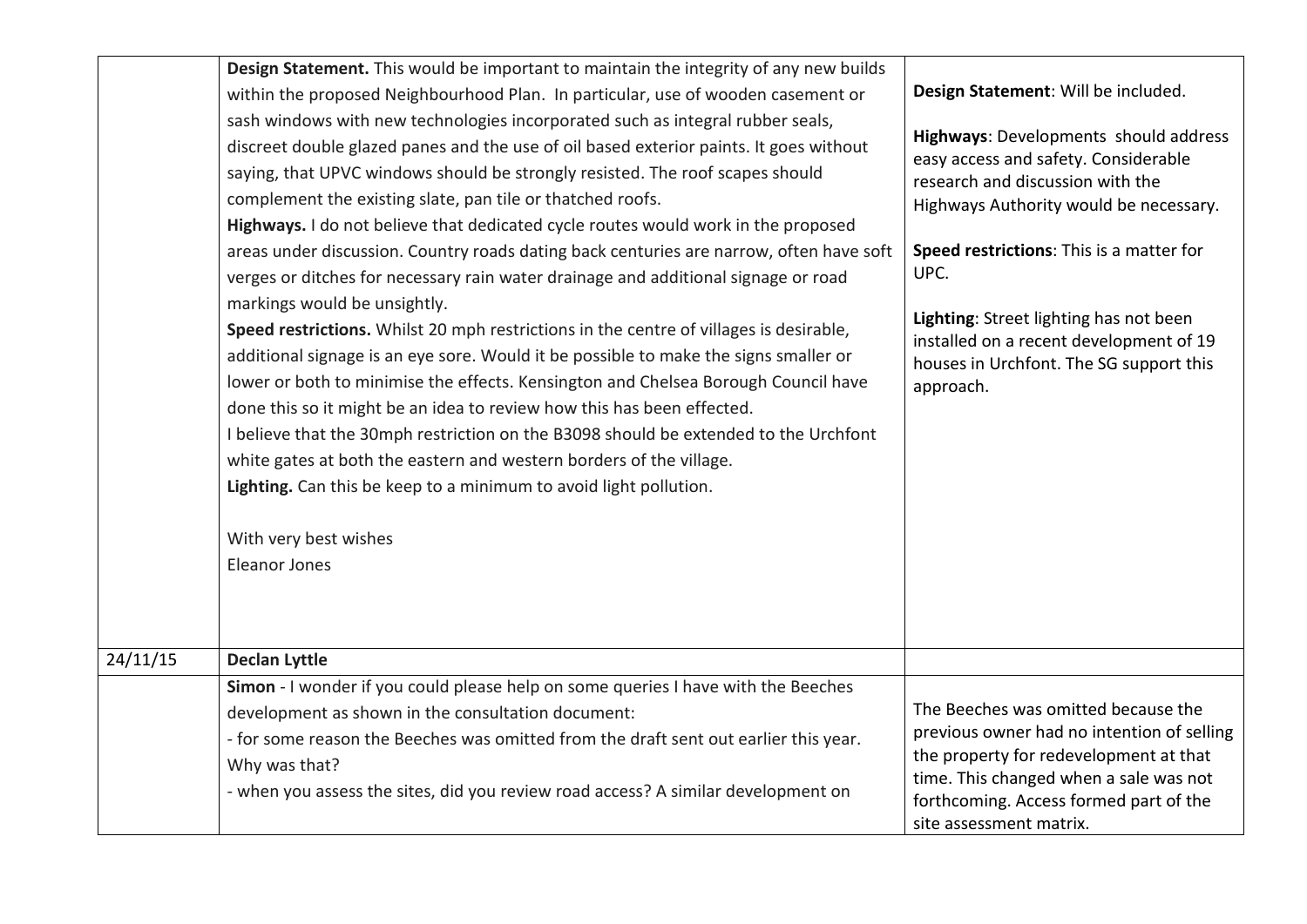|          | Blackboard Lane / The Green failed to progress a number of years ago on this point.       | The site passed our site assessment                                                 |
|----------|-------------------------------------------------------------------------------------------|-------------------------------------------------------------------------------------|
|          | Thanks in advance for any information you can give.                                       | criteria and was heavily supported in<br>public voting sessions by the community.   |
|          | <b>Hello Declan,</b>                                                                      |                                                                                     |
|          | The site at The Beeches has been listed as a potential site in the Wiltshire Council      |                                                                                     |
|          | Strategic Housing Land Availability Assessment for some years.                            |                                                                                     |
|          | You are correct in noting that it was removed from the list of sites some time ago. This  |                                                                                     |
|          | was because the sites listed in the Neighbourhood Plan have to be 'deliverable' within 5  |                                                                                     |
|          | years and Mrs Frindall chose to market The Beeches as a house.                            |                                                                                     |
|          | When Mrs Frindall struggled to find a purchaser, she asked a builder if he was interested |                                                                                     |
|          | in acquiring it as building land. This plainly made it 'deliverable' again and, as it had |                                                                                     |
|          | scored second out of 15 sites on both our Site Assessment Matrix and in the 3 three       |                                                                                     |
|          | public voting sessions which were held, it was brought back into the Neighbourhood        |                                                                                     |
|          | Plan. The site also is set inside the current development boundary and outside the        |                                                                                     |
|          | <b>Conservation Area.</b>                                                                 |                                                                                     |
|          | The Site assessment Matrix did consider 22 factors including the viability of access,     |                                                                                     |
|          | although plainly Highways will be asked to consider that matter when an application is    |                                                                                     |
|          | made for planning permission. It may be that that access to the site will be split with   |                                                                                     |
|          | only one drive on Blackboard Lane and three on Manor Close.                               |                                                                                     |
|          | I hope this clarifies the matter, but please get in touch if I can be of any further      |                                                                                     |
|          | assistance.                                                                               |                                                                                     |
|          | <b>Simon</b>                                                                              |                                                                                     |
| 30/11/15 | <b>Ray E Parry Certified Fraud Examiner</b>                                               |                                                                                     |
|          | Dear Mr Holt,                                                                             |                                                                                     |
|          | On behalf of my Clients Mr & Miss Cruse of West End Farmhouse, The Green, Urchfont I      | This correspondent acts for an owner of<br>land South of Ballingers. The SG believe |
|          | wonder if you could assist with a couple of queries?                                      | the responses adequately deal with his                                              |
|          |                                                                                           | enquiry.                                                                            |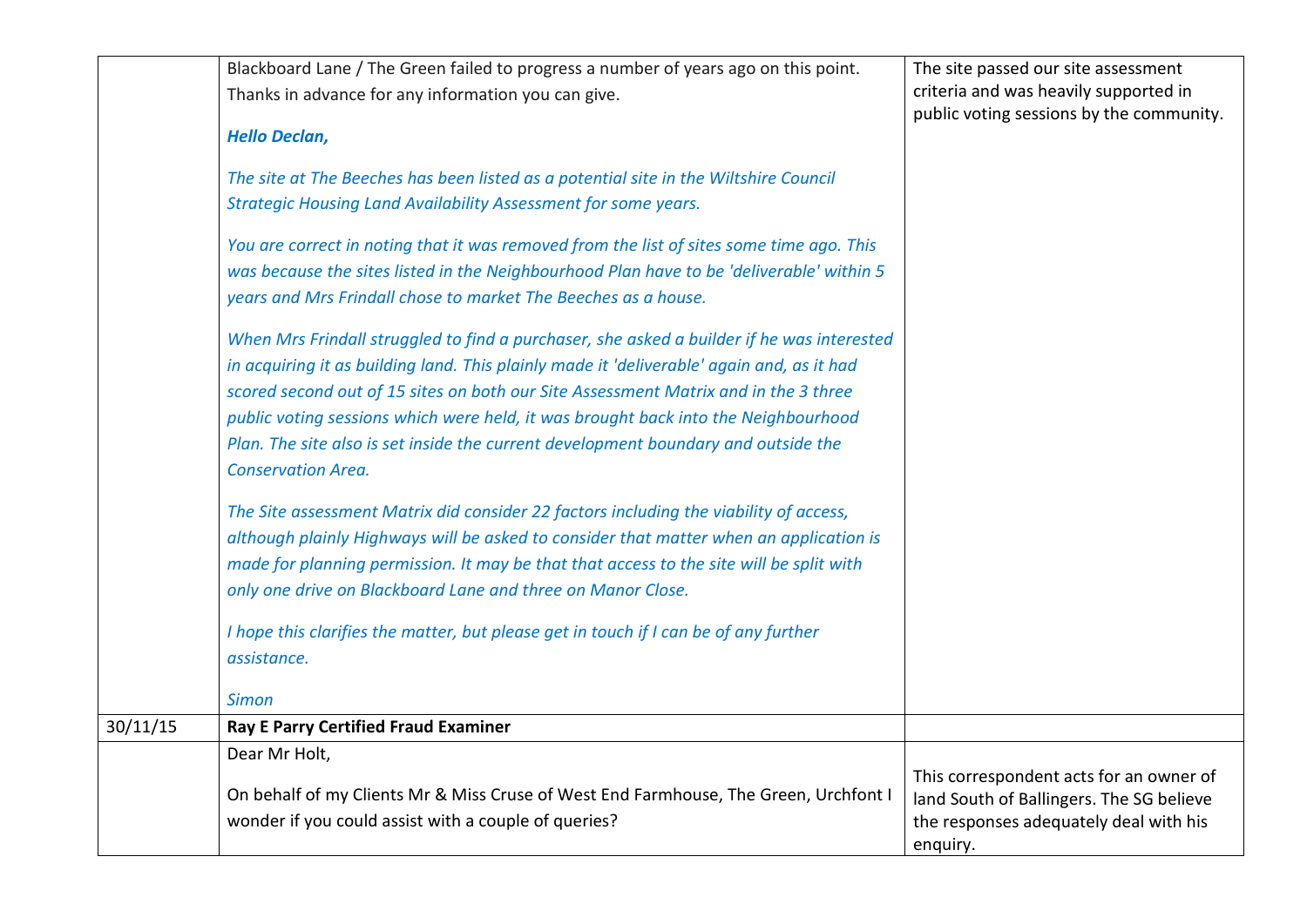| 1, How does the consultation process work? e.g. do "marks" represent number of                       |  |
|------------------------------------------------------------------------------------------------------|--|
| objections to the area listed? What does "position" mean?                                            |  |
| 2. Can you expand on the Site description listed as "Land south of Ballingers"                       |  |
| Thank you in anticipation.                                                                           |  |
| I rang to advise that the sites had been assessed using our site assessment matrix and               |  |
| public votes. The site opposite Ballingers came close to last and will not therefore be              |  |
| built on. I sent him the SHLAA draft Plan                                                            |  |
| Mr Parry,                                                                                            |  |
| Re: Urchfont Wedhampton & Lydeway Neighbourhood Plan                                                 |  |
| The District Plan which you refer to is a Neighbourhood Development Plan which is                    |  |
| covered by the \Neighbourhood Planning Regulations 2012 (as amended in 2015).                        |  |
|                                                                                                      |  |
| I enclose a copy of the draft Wiltshire Council SHLAA which shows the site you have                  |  |
| enquired about. I suspect this site has not been brought forward to Wiltshire Council but            |  |
| most probably by an owner who might like to see it developed for residential housing.                |  |
| Below you will see some of the detail from our Neighbourhood Plan which has been 4                   |  |
| years in the making:                                                                                 |  |
| The Plot South of Ballingers scored only 40 out of 75 on our own developed site                      |  |
| assessment matrices $-11^{th}$ place. The top 2 sites each scored 67 out of 75.                      |  |
|                                                                                                      |  |
| In the Public voting the South of Ballingers site fared even worse as it received only 55            |  |
| votes putting it in 13 <sup>th</sup> place. The highest number of votes was 372, and the site in the |  |
| last qualifying place got 200 votes. The South of Ballingers site only got 25% of the votes          |  |
| it would have required to be only the last site in the final list. This shows just how poorly        |  |
| it performed.                                                                                        |  |
|                                                                                                      |  |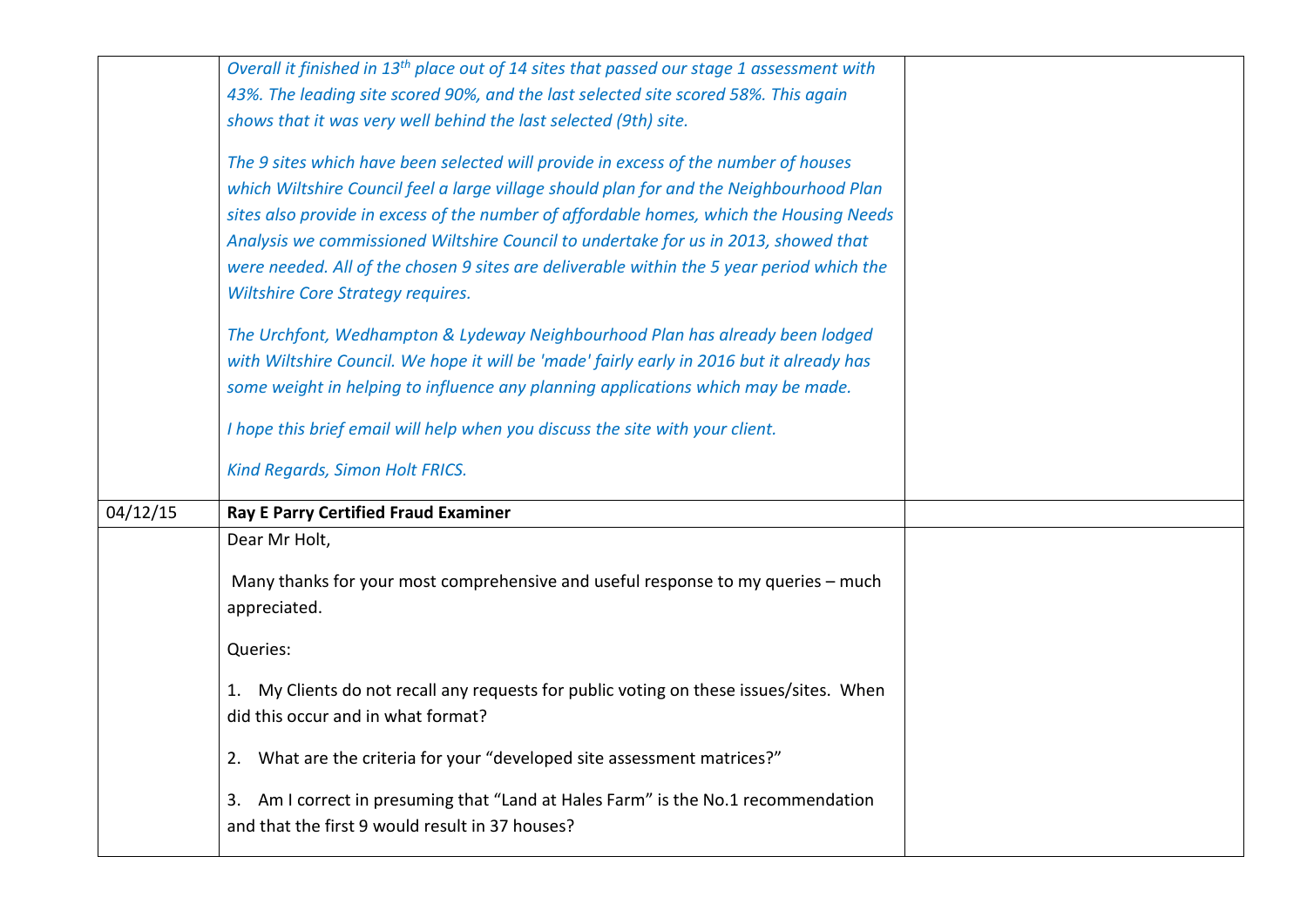|       | 4. What role did the Parish Council play in this Neighbourhood Development Plan i.e.<br>were PC Members seconded to a steering committee and if so who were they?                                                                                                                                                                                                                                                                                                                                                                                                                                                                                                                                                                                                                                                                                                                                                                                                                                                                                                                                                                                                                                                                                                                                                                                                                                                                                                                                                                                                                                                                                                                                         |  |
|-------|-----------------------------------------------------------------------------------------------------------------------------------------------------------------------------------------------------------------------------------------------------------------------------------------------------------------------------------------------------------------------------------------------------------------------------------------------------------------------------------------------------------------------------------------------------------------------------------------------------------------------------------------------------------------------------------------------------------------------------------------------------------------------------------------------------------------------------------------------------------------------------------------------------------------------------------------------------------------------------------------------------------------------------------------------------------------------------------------------------------------------------------------------------------------------------------------------------------------------------------------------------------------------------------------------------------------------------------------------------------------------------------------------------------------------------------------------------------------------------------------------------------------------------------------------------------------------------------------------------------------------------------------------------------------------------------------------------------|--|
| Yours |                                                                                                                                                                                                                                                                                                                                                                                                                                                                                                                                                                                                                                                                                                                                                                                                                                                                                                                                                                                                                                                                                                                                                                                                                                                                                                                                                                                                                                                                                                                                                                                                                                                                                                           |  |
|       | Ray E Parry                                                                                                                                                                                                                                                                                                                                                                                                                                                                                                                                                                                                                                                                                                                                                                                                                                                                                                                                                                                                                                                                                                                                                                                                                                                                                                                                                                                                                                                                                                                                                                                                                                                                                               |  |
|       | <b>Certified Fraud Examiner</b>                                                                                                                                                                                                                                                                                                                                                                                                                                                                                                                                                                                                                                                                                                                                                                                                                                                                                                                                                                                                                                                                                                                                                                                                                                                                                                                                                                                                                                                                                                                                                                                                                                                                           |  |
|       | Dear Mr Parry,                                                                                                                                                                                                                                                                                                                                                                                                                                                                                                                                                                                                                                                                                                                                                                                                                                                                                                                                                                                                                                                                                                                                                                                                                                                                                                                                                                                                                                                                                                                                                                                                                                                                                            |  |
|       | In response to your latest Queries I would advise:                                                                                                                                                                                                                                                                                                                                                                                                                                                                                                                                                                                                                                                                                                                                                                                                                                                                                                                                                                                                                                                                                                                                                                                                                                                                                                                                                                                                                                                                                                                                                                                                                                                        |  |
|       | 1) The Public Voting Sessions were held between November 2014 and Jan 2015 on 3<br>occasions. They were publicised in Redhorn News which is delivered to every<br>home in the Parish and on posters affixed around the Parish. The first meeting<br>was not as well attended as we might have liked (about 40 visitors from memory<br>and that meeting was covered in an article in the Gazette & Herald) so we fly-<br>posted every house for the next session. Well over 100 visitors attended and as<br>the Village Hall was filled to capacity we held a 3rd voting session. Again and<br>from memory this session was fly-posted. Over 200 people in all attended the 3<br>sessions and over 180 voted. I regret that your clients didn't attend but trust you<br>will see that this was not down to a lack of effort on our part! Our Statement of<br>Public Consultation and a few of the many posters & fliers (including 2 for the<br>Public Voting Sessions which were also used as house delivered fliers) is also<br>attached so that you will get a flavour of the breadth and depth of Consultations<br>which we have undertaken.<br>2) The Site Assessment matrices were developed by the Steering Group. The first<br>draft one compared a site which already had planning consent with Top Green<br>which would obviously never be granted planning consent for the construction of<br>houses. While the scores were different we did not feel they showed a wide<br>enough variation so the matrix was altered. They are attached hereto.<br>3) This question can be answered by a simple 'Yes'.<br>4) As a Parish Councillor I had read about the draft Localism Bill in late 2011. It |  |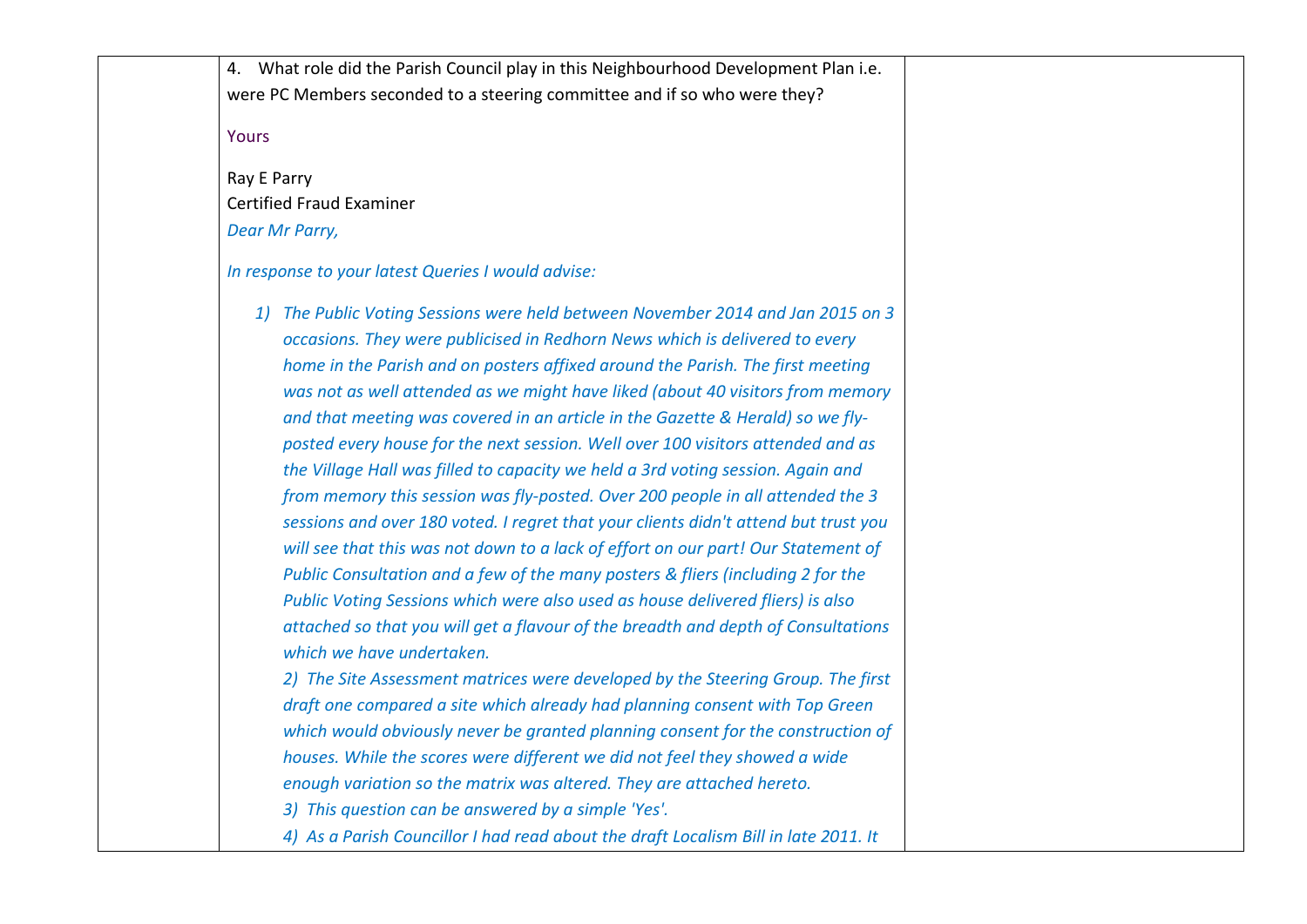*was decided by Urchfont Parish Council (UPC) to empower the setting up of a Steering Group to draft a Neighbourhood Plan and Terms of Reference were drawn up by UPC. A core of Parish Councillors including myself drew up a list of other skills which we felt were necessary and we approached Parishioners who had the skills we needed.. The list of Steering Group members has been shown in a lot of editions of Redhorn News so I see no need to repeat them here save to say that there are currently three who are Parish Councillors-myself, David Mottram & Andy Stephens.*

*If you have any further Queries might I suggest that you refer to the Urchfont Wedhampton & Lydeway Neighbourhood Plan on-line at [www.urchfont-pc.gov.uk](http://www.urchfont-pc.gov.uk/) or borrow a copy from The Lamb Inn, Village Hall or Community Shop first as I trust you will find all of the detail you need. However if there are matters which are not contained in the Plan itself I am more than willing to assist.*

*Kind Regards, Simon Holt*

*Dear Mr Parry,*

*I wish to advise that I miscalculated the number of Parish Councillors on our Steering Group of 11. There were 4 when we started. The number fell to 3 for a year and a half or so but returned to 4 at the elections this year. Bill Donald has been a Councillor on the Steering group from the beginning! (My apologies go to him as well).*

*Please do have a good look at our Statement of Public Consultation where you will find all of the Public Meetings and Briefing Sessions which we have held. There are well over 20 in total. These have included Power Point presentations at annual Parish meetings, briefings in the Lamb Inn and meetings at bus stops where school children have written on luggage labels. Throughout the Plan period I think we have fly-posted houses about 5 times and in some areas of the Parish we have undertaken additional fly-posting.*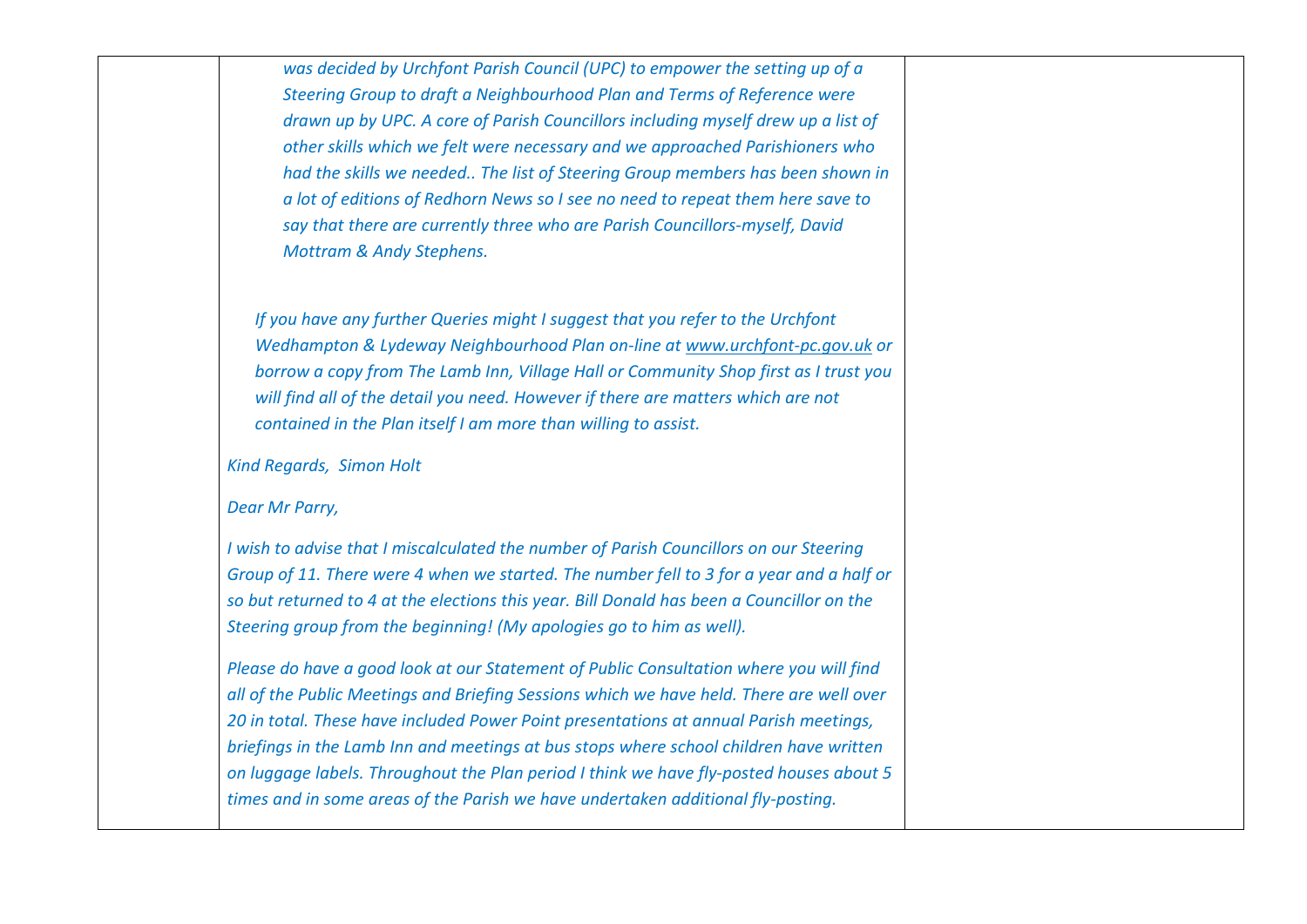|          | I have looked at a fair number of Neighbourhood Plans and have not seen any which                                                                                           |            |
|----------|-----------------------------------------------------------------------------------------------------------------------------------------------------------------------------|------------|
|          | have consulted as widely as we have and none where members of the public have been                                                                                          |            |
|          | able to vote for sites themselves.                                                                                                                                          |            |
|          | <b>Regards, Simon Holt FRICS</b>                                                                                                                                            |            |
| 30/11/15 | <b>Matt Webster</b>                                                                                                                                                         |            |
|          | Hello Simon,                                                                                                                                                                |            |
|          | I hope you and Jenny are well and in good spirits despite the rather stinky weather at<br>the moment!                                                                       | Thank you! |
|          | I just wanted to pop you a quick mail to say thank you to you and your colleagues on the                                                                                    |            |
|          | Parish Council for preparing such a thoughtful and well-researched Neighbourhood                                                                                            |            |
|          | Plan.                                                                                                                                                                       |            |
|          | Although Deborah and I were away for much of the last year-and-a-half I am still a little                                                                                   |            |
|          | embarrassed at not contributing directly to your efforts despite being very fond of the                                                                                     |            |
|          | village, mindful of how welcome we have felt since we moved down permanently and                                                                                            |            |
|          | grateful for the way of life it affords us.                                                                                                                                 |            |
|          |                                                                                                                                                                             |            |
|          | So I would like to say on behalf of both of us that we whole-heartedly support and                                                                                          |            |
|          | endorse the plan as it is currently set out. It strikes a good balance between the<br>potentially opposing aims of allowing for growth and change within the village at the |            |
|          | same time as preserving its character and rural spirit.                                                                                                                     |            |
|          |                                                                                                                                                                             |            |
|          | The identification of the area's agricultural economy, an awareness of parking and                                                                                          |            |
|          | traffic issues and a desire to maintain or enhance the aesthetics and building quality of                                                                                   |            |
|          | the housing stock are all very welcome and if their importance can take prominence as                                                                                       |            |
|          | the village grows it would be a very laudable outcome for your planning.                                                                                                    |            |
|          | I will keep an ear out for opportunities to 'vote' or verbally support the plan but please                                                                                  |            |
|          | let me know of any particularly important meetings or similar events where support                                                                                          |            |
|          | would be helpful. I am especially interested in supporting improvements in local cycle                                                                                      |            |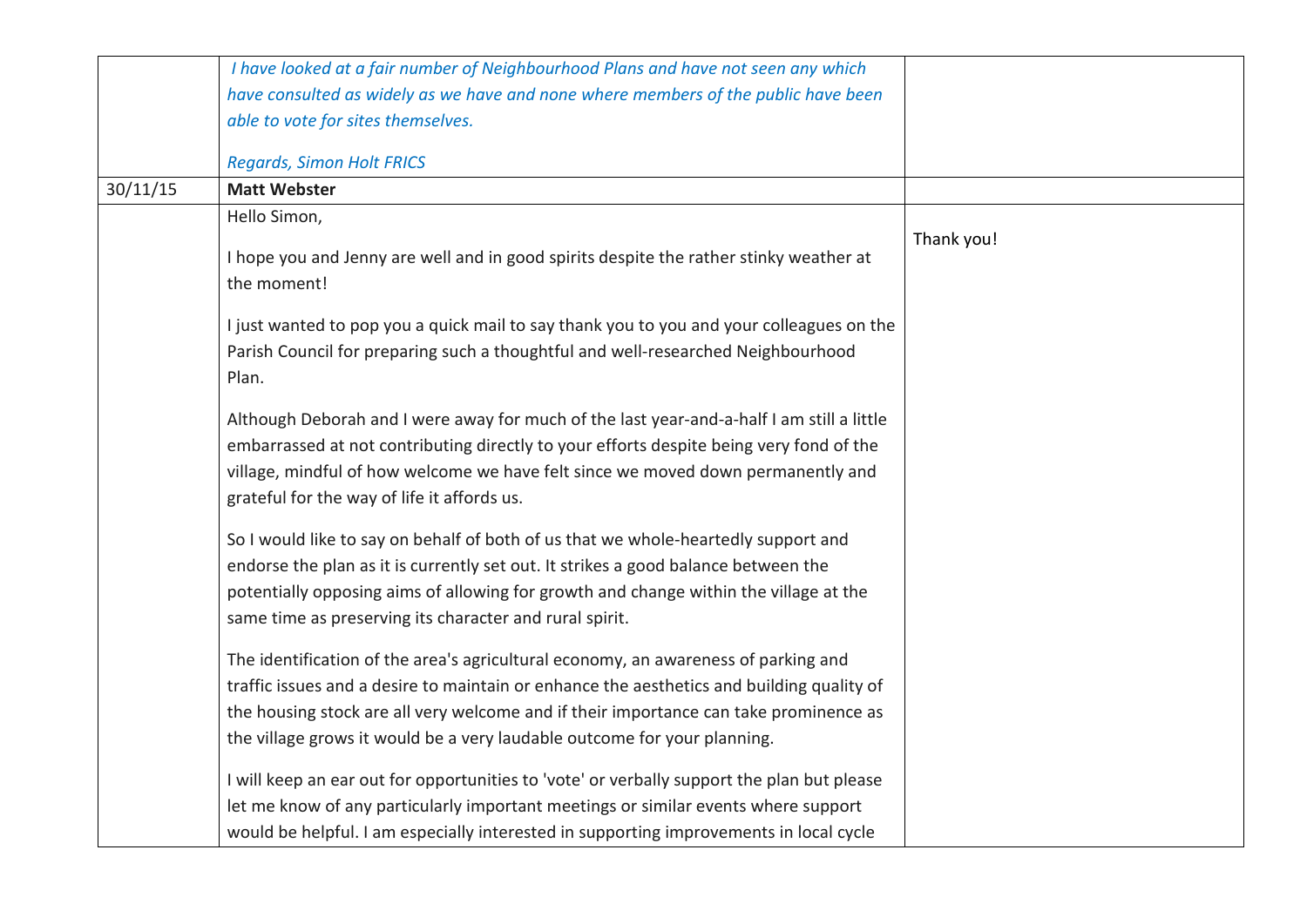|          | tracks as I enjoy cycling but echo the view within the report that taking to the busy main  |                                                                                 |
|----------|---------------------------------------------------------------------------------------------|---------------------------------------------------------------------------------|
|          | road can be 'hairy' to say the least and limits access to the wider countryside and cycling |                                                                                 |
|          | networks.                                                                                   |                                                                                 |
|          | Thank you again for your time and efforts on behalf of us all and hopefully bump into       |                                                                                 |
|          | you at The Lamb very soon!                                                                  |                                                                                 |
|          |                                                                                             |                                                                                 |
|          | All the best,                                                                               |                                                                                 |
|          | Matt                                                                                        |                                                                                 |
|          |                                                                                             |                                                                                 |
|          | <b>Hello Matt,</b>                                                                          |                                                                                 |
|          | Thank you for your kind email and offer of help.                                            |                                                                                 |
|          |                                                                                             |                                                                                 |
|          | We hope to get the Plan 'made' in Spring or early Summer 2016.                              |                                                                                 |
|          | I will let you know if you can help, but certainly talking to other Parish residents would  |                                                                                 |
|          | be of assistance.                                                                           |                                                                                 |
|          |                                                                                             |                                                                                 |
|          | <b>Regards, Simon</b>                                                                       |                                                                                 |
| 02/12/15 | <b>Suzie Grant</b>                                                                          |                                                                                 |
|          | First of all thanks to all who have put in many hours to research and produce this plan. It |                                                                                 |
|          | is much appreciated.                                                                        | The Change Management section is being<br>redrafted to reflect public concerns. |
|          | The only thing that seems a little unclear is that it implies (or so it seems to me) that   |                                                                                 |
|          | new development plans for house builds will still be considered and could replace those     |                                                                                 |
|          | agreed in the Plan? I expect this will only be in exceptional circumstances and only if     |                                                                                 |
|          | one of the agreed projects does not seem to be going ahead however, it does rather          |                                                                                 |
|          | read as though the agreed projects could be superseded. Many thanks for all your hard       |                                                                                 |
|          | work                                                                                        |                                                                                 |
|          |                                                                                             |                                                                                 |
|          | Regards                                                                                     |                                                                                 |
|          |                                                                                             |                                                                                 |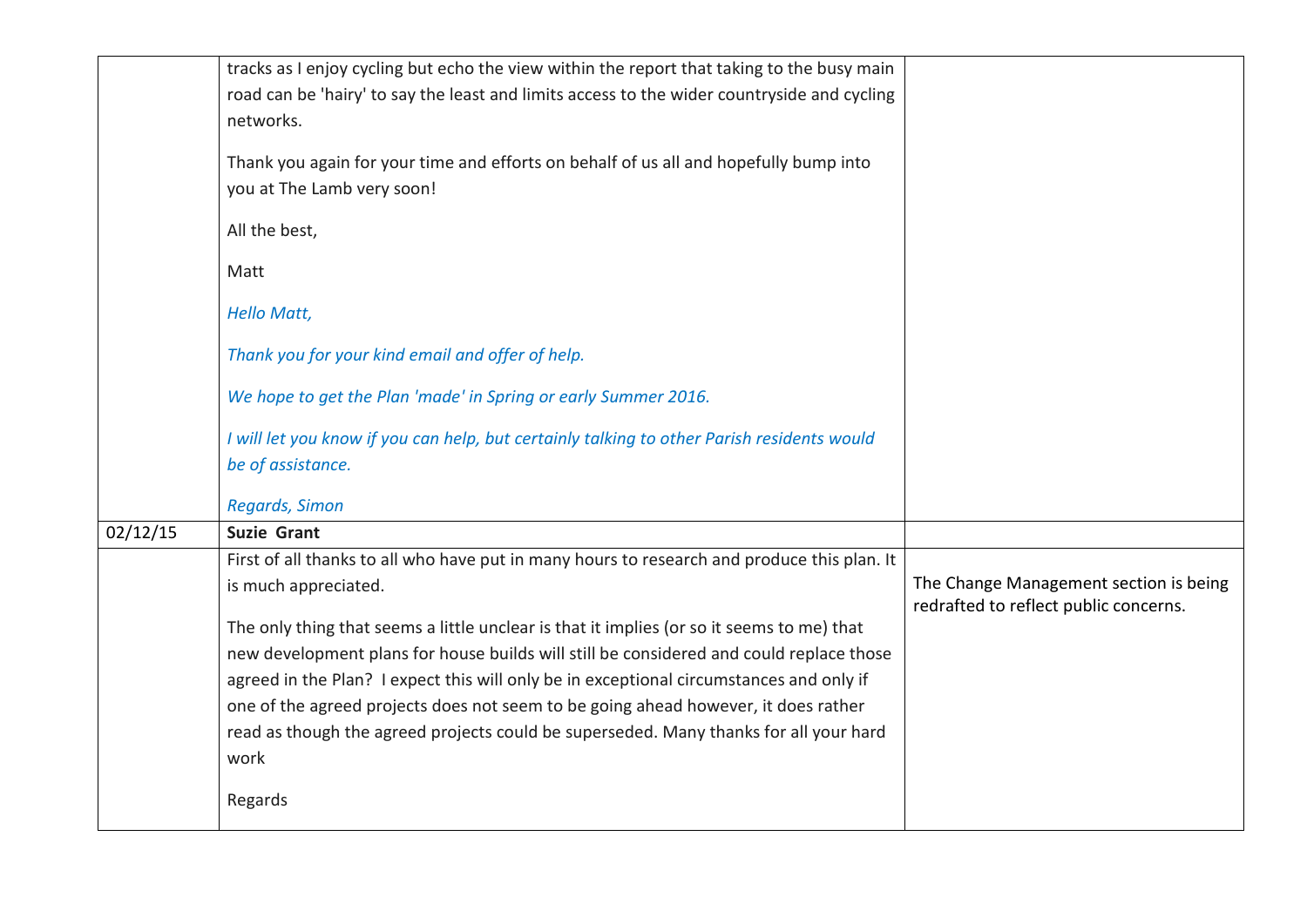|          | Suzie Grant, Anvil House                                                                                                                                                                                                                                                                                                                                                                                                                                                                                                                                                                                                                                            |                                                        |
|----------|---------------------------------------------------------------------------------------------------------------------------------------------------------------------------------------------------------------------------------------------------------------------------------------------------------------------------------------------------------------------------------------------------------------------------------------------------------------------------------------------------------------------------------------------------------------------------------------------------------------------------------------------------------------------|--------------------------------------------------------|
|          | Hello Suzie,                                                                                                                                                                                                                                                                                                                                                                                                                                                                                                                                                                                                                                                        |                                                        |
|          | Thank you for your feedback. All consultees' comments will be considered by the<br>Steering Group very early in the New Year.                                                                                                                                                                                                                                                                                                                                                                                                                                                                                                                                       |                                                        |
|          | The Change Management Chapter which you refer to was voted on before it was<br>included in the draft Neighbourhood Plan. In short its intention was to make the Plan a<br>'live document' in that it would allow new sites to come forward if an existing site<br>becomes not 'deliverable'. This should ensure that 37 houses are constructed. Any new<br>site would obviously need to be consulted on widely before it could come forward.<br>The Change Management Policy is only one and a half pages at the end of the draft Plan<br>and paper copies can be found in the Village Hall, Lamb Inn, Community Shop and at The<br><b>Tiled House High Street.</b> |                                                        |
|          | It can also be found at http://www.urchfont-pc.gov.uk/ under the Neighbourhood Plan<br>Home Section.                                                                                                                                                                                                                                                                                                                                                                                                                                                                                                                                                                |                                                        |
|          | <b>Kind Regards, Simon</b>                                                                                                                                                                                                                                                                                                                                                                                                                                                                                                                                                                                                                                          |                                                        |
| 03/12/15 | <b>Paul Baker</b>                                                                                                                                                                                                                                                                                                                                                                                                                                                                                                                                                                                                                                                   |                                                        |
|          | Really like the plan. My only feedback is that I really do feel that it is vital to retain the<br>look, feel and charm of the village and to ensure this we should have some section<br>about the materials etc used for new builds.                                                                                                                                                                                                                                                                                                                                                                                                                                | A draft Design Statement has already<br>been produced. |
|          | This should really be in the plan.                                                                                                                                                                                                                                                                                                                                                                                                                                                                                                                                                                                                                                  |                                                        |
|          | Regards                                                                                                                                                                                                                                                                                                                                                                                                                                                                                                                                                                                                                                                             |                                                        |
|          |                                                                                                                                                                                                                                                                                                                                                                                                                                                                                                                                                                                                                                                                     |                                                        |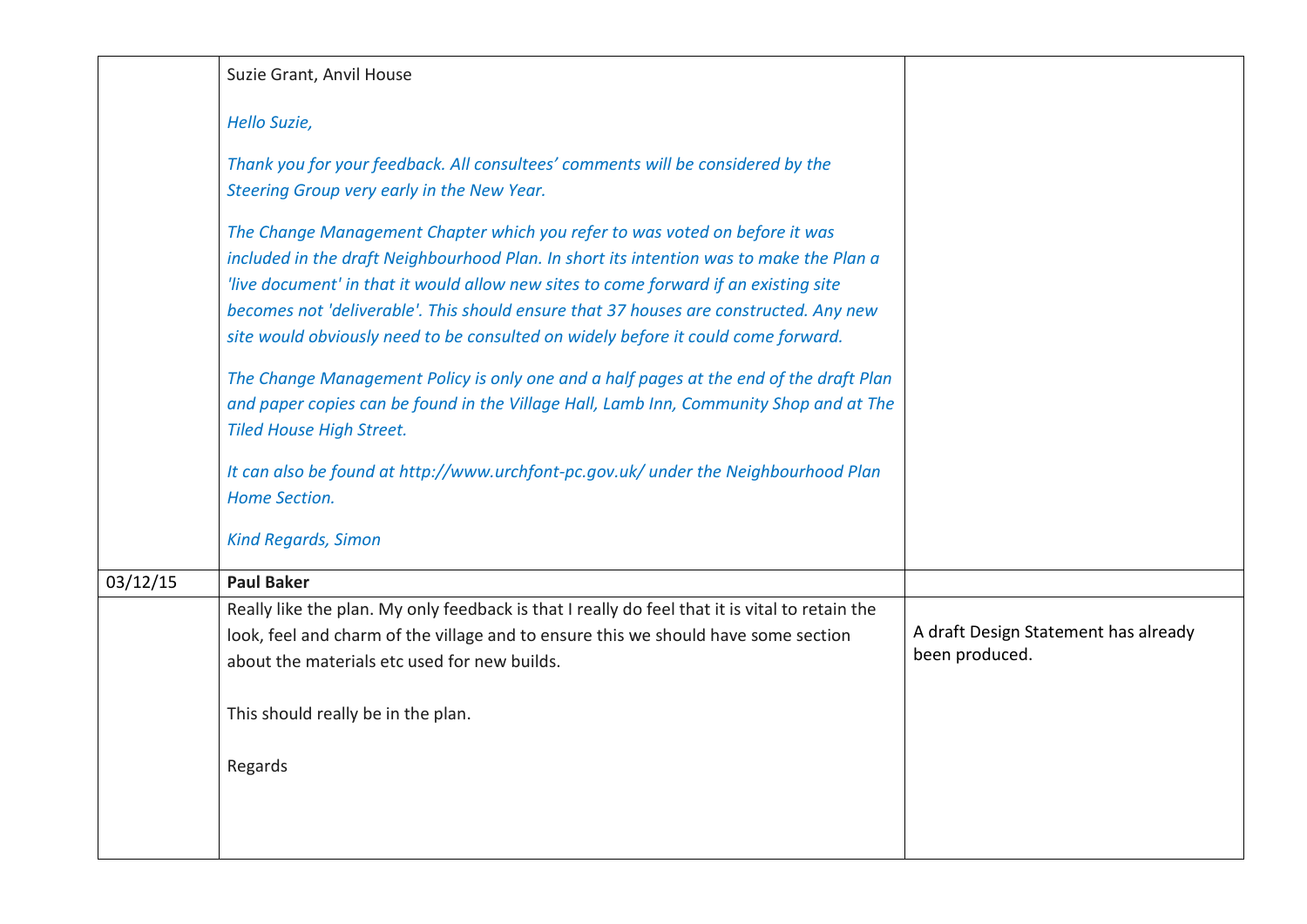| 12/12/15 | Val & Keith Brockie                                                                                                                                                                      |                                                                                           |
|----------|------------------------------------------------------------------------------------------------------------------------------------------------------------------------------------------|-------------------------------------------------------------------------------------------|
|          | Hello Simon                                                                                                                                                                              |                                                                                           |
|          | Following the Parish Plan consultation meetings last year, it was noted that according to your                                                                                           |                                                                                           |
|          | drawings we did not have a view at the end of Crooks Lane. (1 -4 Uphill & Coppers Yew). After<br>the meeting, following an email received from Dave Mottram (below), we were assured the | Map has been amended.                                                                     |
|          | view symbol would be put back for the final draft (see last sentence in Dave's email)), we now                                                                                           | Not the entire proposed site in the SHLAA                                                 |
|          | see this is not the case.                                                                                                                                                                | has ended up in the Plan. This will result<br>in the effect on existing houses being less |
|          | Val & Keith,                                                                                                                                                                             | than would have been the case if the                                                      |
|          | Thanks for this - I do understand you position.                                                                                                                                          | entire SHLAA site were developed as less<br>than % is in this Plan.                       |
|          | Taking the issue of trees obscuring light and views first. I am well aware that this is an                                                                                               |                                                                                           |
|          | increasing problem within the village and will be pressing for the Parish Council to take action                                                                                         |                                                                                           |
|          | where we feel it is necessary. There are some trees which are worth preserving and others which<br>have grown up like weeds!                                                             |                                                                                           |
|          | The other point is how do we handle the impact of new developments around the edge of the                                                                                                |                                                                                           |
|          | village on the landscape. The Neighbourhood Plan initiative is to identify potential sites to meet                                                                                       |                                                                                           |
|          | the housing requirement, and measure the pros and cons of these sites against each other. The                                                                                            |                                                                                           |
|          | site opposite you has been identified as a potential development site for several years in the                                                                                           |                                                                                           |
|          | Wiltshire Council SHLAA -http://www.wiltshire.gov.uk/planning-shlaa-appendix-3-devizes.pdf.                                                                                              |                                                                                           |
|          | The landowner has also indicated that he is considering developing a small part of this land.                                                                                            |                                                                                           |
|          | These are the factors which have led to it being included in the list of potential sites in the                                                                                          |                                                                                           |
|          | UWLNP, not an opportunistic attempt by us to grab a piece of land that is 'ripe for building<br>development'.                                                                            |                                                                                           |
|          | If a planning application is made to develop this site, then all the neighbours impacted by the                                                                                          |                                                                                           |
|          | development will be consulted as with any other planning application. In the meantime I suggest                                                                                          |                                                                                           |
|          | you talk to the land owner and discuss the extent of his planned development. The UWLNP                                                                                                  |                                                                                           |
|          | steering group will amend our map to show the view starting at Uphill Cottages and not from                                                                                              |                                                                                           |
|          | the next field.                                                                                                                                                                          |                                                                                           |
|          | <b>Regards, Dave</b>                                                                                                                                                                     |                                                                                           |
|          |                                                                                                                                                                                          |                                                                                           |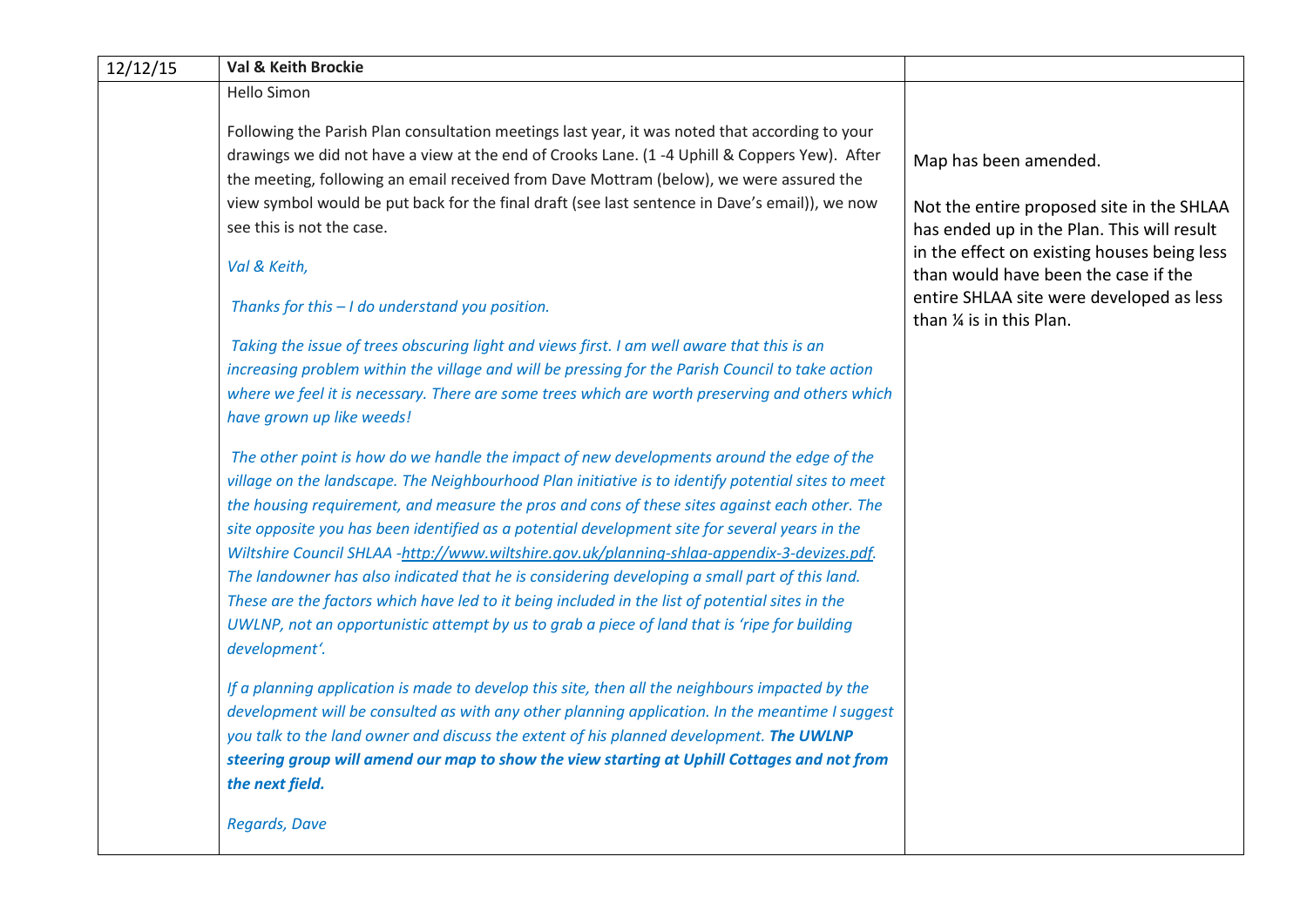|          | I don't know whether it's too late to change it now, if it is I feel an additional note should be put |                                           |
|----------|-------------------------------------------------------------------------------------------------------|-------------------------------------------|
|          | in the final draft to confirm the facts.                                                              |                                           |
|          |                                                                                                       |                                           |
|          | For your information I have attached a photo of our non-existent view taken from the end of           |                                           |
|          | Crooks Lane and the bridle path to Lydeway.                                                           |                                           |
|          | Kind regards, Keith and Val Brockie                                                                   |                                           |
| 13/12/15 | <b>John and Gill Reed</b>                                                                             |                                           |
|          | Simon                                                                                                 |                                           |
|          | We object in the strongest possible terms to the singling out and inclusion of what is in             | Your objection is noted and the parcel of |
|          | effect our front garden in the neighbourhood plan and request that it be removed. The                 | land will be taken out of the Plan as a   |
|          | parcel of land labelled on the plan as "West End Paddock" (it has to my certain                       | Green Space.                              |
|          | knowledge never been known by that name) is an integral part of the Dunelm plot and                   |                                           |
|          | only came into existence when Homefield, Langstone House, Barnam House, The Pines                     |                                           |
|          | and Dunelm were built in the 1970s and '80's on farmland bordering Green gate Road,                   |                                           |
|          | the land being divided into 5 irregularly shaped plots. The Village of                                |                                           |
|          | Wedhampton proper only began on the south side at Fleece Cottage. The land in                         |                                           |
|          | question therefore does not have any historic significance as green space. The fact that              |                                           |
|          | it is preserved as a visual amenity is purely down to the fact that I have mowed it                   |                                           |
|          | regularly and maintained it as a lawn for the whole 25 years that we have had                         |                                           |
|          | possession. Throughout that time it has never been used as a paddock. The proposal                    |                                           |
|          | that I should be rewarded for my efforts by the imposition of constraints on the use of               |                                           |
|          | my property I find distressing, particularly as no one took the trouble to write or call to           |                                           |
|          | seek our opinion. I note that in order to qualify as "local green space" the land in                  |                                           |
|          | question must be special for historical, recreational or scenic reasons and/or have                   |                                           |
|          | wildlife value. I submit that our property meets none of these stipulations.                          |                                           |
|          | Regards.                                                                                              |                                           |
|          | John and Gill Reed                                                                                    |                                           |
|          | Dear John,                                                                                            |                                           |
|          | Thank you for your detailed response. Whilst I am the respondee for comments, I have                  |                                           |
|          | previously advised that Linda Jennings produced this Section of the Neighbourhood Plan                |                                           |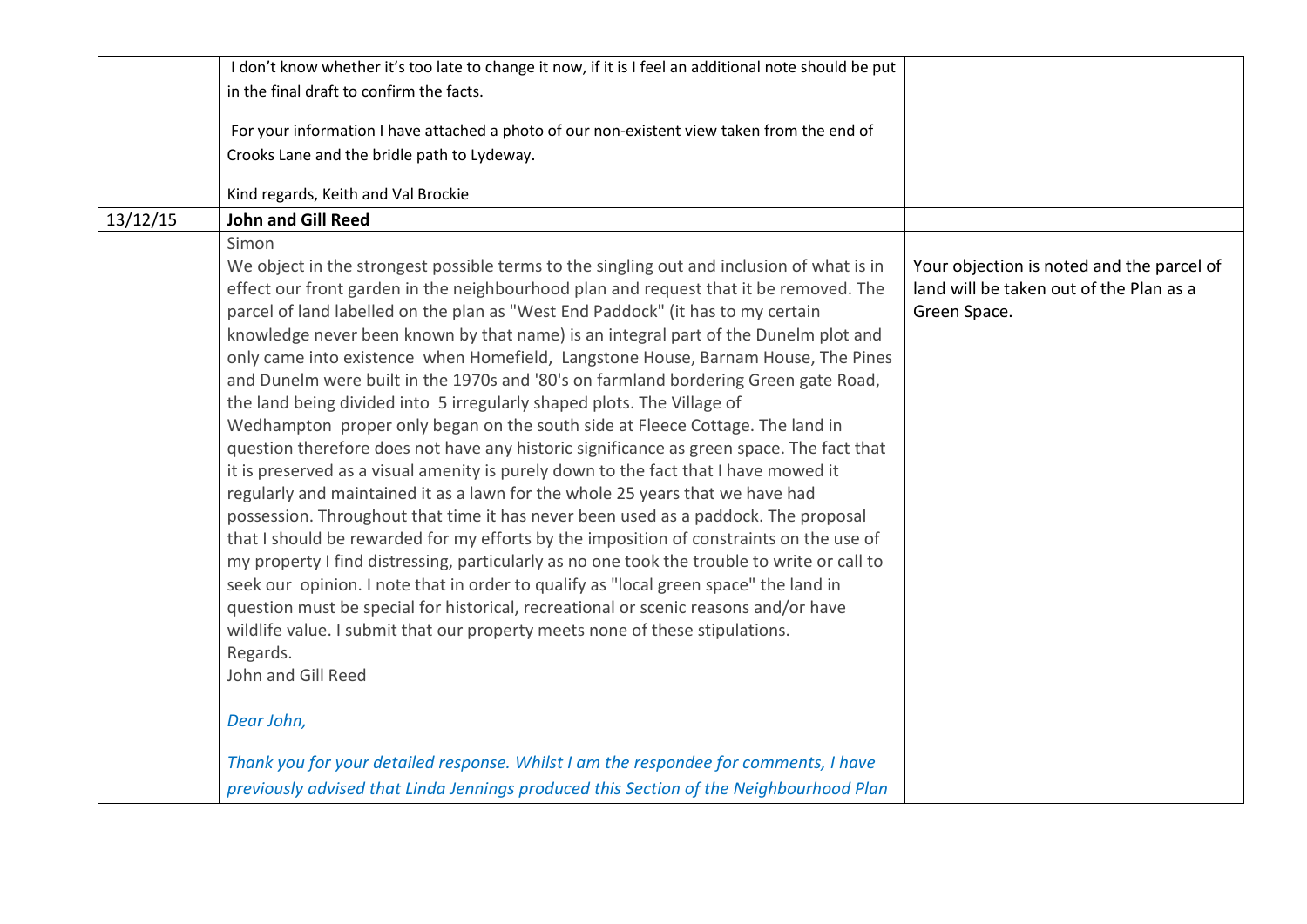|          | and I also suggested you might discuss this matter with Bill Donald who is on the                                 |                                             |
|----------|-------------------------------------------------------------------------------------------------------------------|---------------------------------------------|
|          | Steering Group and a Wedhampton resident. I have copied both in for information.                                  |                                             |
|          | The protection of Green Spaces was a matter which many parishioners felt was a good                               |                                             |
|          | idea and the draft Green Spaces have been published at many Public Consultation                                   |                                             |
|          | meetings.                                                                                                         |                                             |
|          | Your comments are noted and we will alter the draft Plan before it is submitted to                                |                                             |
|          | <b>Wiltshire Council.</b>                                                                                         |                                             |
|          | As Wedhampton is listed in the Core Strategy as 'green space' it would fail to be a<br>suitable site for housing. |                                             |
|          |                                                                                                                   |                                             |
|          | If you would like to discuss this I am available on 840100 at most times. I do feel that                          |                                             |
|          | some matters are better discussed on the phone than by email. Had your emails to me                               |                                             |
|          | included a telephone number I would have telephoned you to discuss this which might                               |                                             |
|          | have served to reassure you earlier.                                                                              |                                             |
|          | <b>Kind Regards, Simon Holt</b>                                                                                   |                                             |
|          |                                                                                                                   |                                             |
|          |                                                                                                                   |                                             |
| 15/12/15 | <b>David Myers</b>                                                                                                |                                             |
|          | Dear Simon                                                                                                        |                                             |
|          | Comments on the Neighbourhood Plan                                                                                |                                             |
|          | Page 44: "Events which may lead to early review of the sites listed are  when a new                               |                                             |
|          | site has been identified which on an initial assessment meets our evaluation criteria                             | Page 44: This section has been removed.     |
|          | ". Whose assessment and who is <b>our</b> (our evaluation criteria)?                                              |                                             |
|          |                                                                                                                   |                                             |
|          | Taking Wildman's Garage as an example (though the principle applies to all the sites                              |                                             |
|          | which were proposed at the consultation meetings in the Village Hall and which the                                | Chapter 8 on Change Management is           |
|          | community agreed had potential for development), Policy H1 says that if no pre-                                   | being redrafted to reflect public concerns. |
|          | planning application has been lodged to develop this and another site which is                                    |                                             |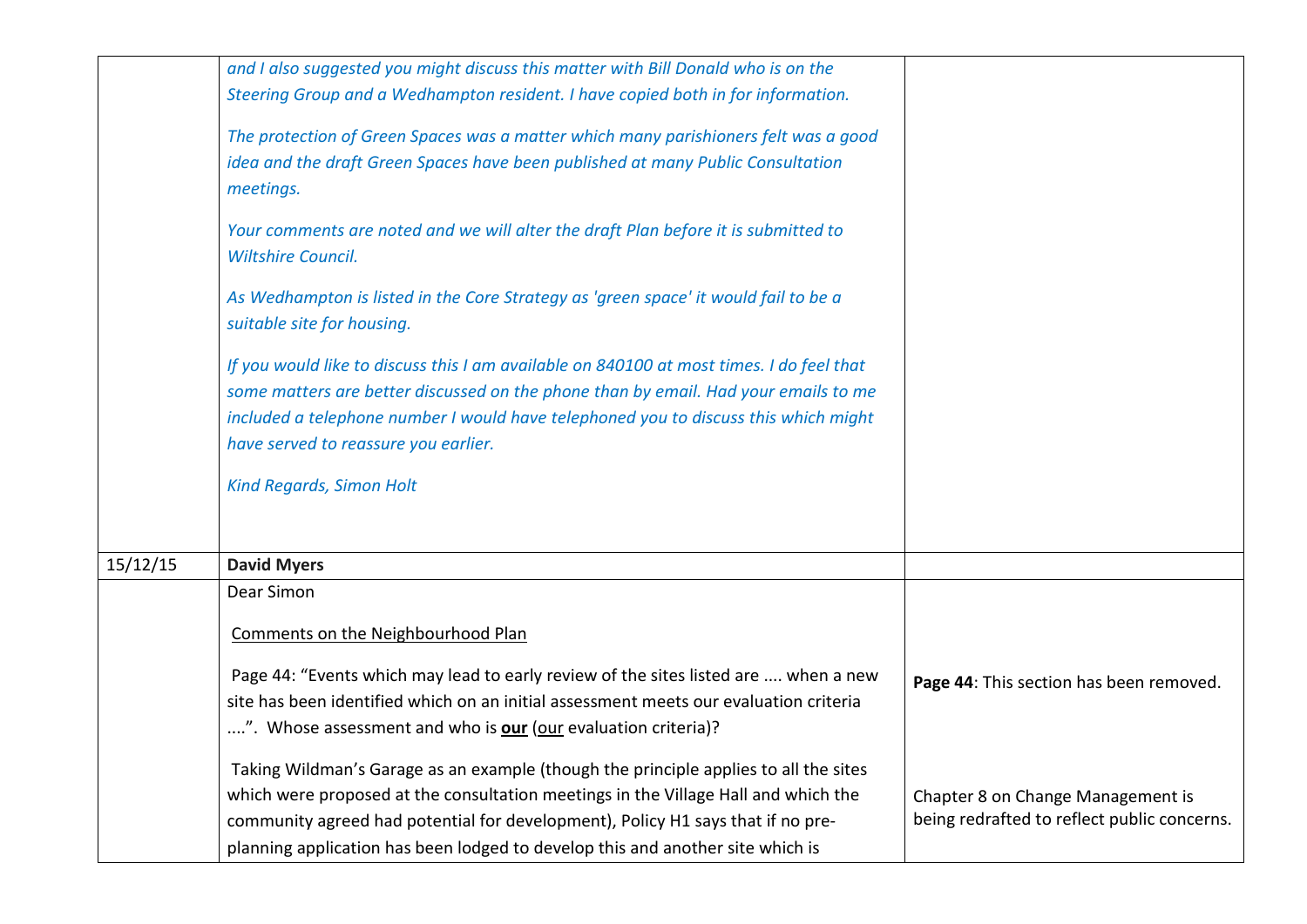| considered preferable becomes available, then that site will replace Wildman's (subject<br>to public consultation) unless Wildman's has made or makes an application. Wildman's<br>Garage is an existing business, so one wouldn't expect any application to be made until<br>the owner wishes to cease trading. This could be many years away - or it could be next<br>week! Who knows? |                                                                                                                                                |
|------------------------------------------------------------------------------------------------------------------------------------------------------------------------------------------------------------------------------------------------------------------------------------------------------------------------------------------------------------------------------------------|------------------------------------------------------------------------------------------------------------------------------------------------|
| Why should it cease to be an option just because no application to develop has been<br>made at a particular time?                                                                                                                                                                                                                                                                        |                                                                                                                                                |
| What is a pre-planning application? From what I can discover, there's no such<br>thing. According to Wiltshire Council's web site, there's pre-planning advice, which is<br>just that - an "advice service to anyone wanting help with a development before the<br>submission of a planning application.                                                                                 | Pre- Planning Application: The correct<br>term will be used - which is Pre-<br>Application Advice.                                             |
| The aim of our pre-application service is to provide responsive, consistent and timely<br>advice that de-risks the application process and reduces the time taken to deal with your<br>application through the formal decision making stage."                                                                                                                                            |                                                                                                                                                |
| Consequently, I believe the wording in 2.i) is meaningless and, therefore, should be<br>removed.                                                                                                                                                                                                                                                                                         |                                                                                                                                                |
| As an aside, if a planning application is received for a site not currently included within<br>the Plan, will this automatically be rejected by the Parish Council (PC) as 'not within the<br>Neighbourhood Plan'? The PC is unlikely to be able to follow the processes of<br>assessment, consultation etc., as the timescale for planning consent is too short to<br>permit this.      | The only sites not listed which might<br>receive consent are exception sites or<br>infills.                                                    |
| Paragraph 6 on page 45 says that all changes to the Plan will have to be approved by<br>Urchfont Parish Council (UPC); surely, they will have to be approved by the<br>community! It is our plan - it says so on the publicity posters - not UPC's! And if it's<br>our Plan, how can Wiltshire Council be the 'owners'?<br>Regards, David                                                | Para 6: The PC is the 'Qualifying Body'<br>and is the owner of the community's Plan<br>and will reflect the views/ wishes of the<br>community. |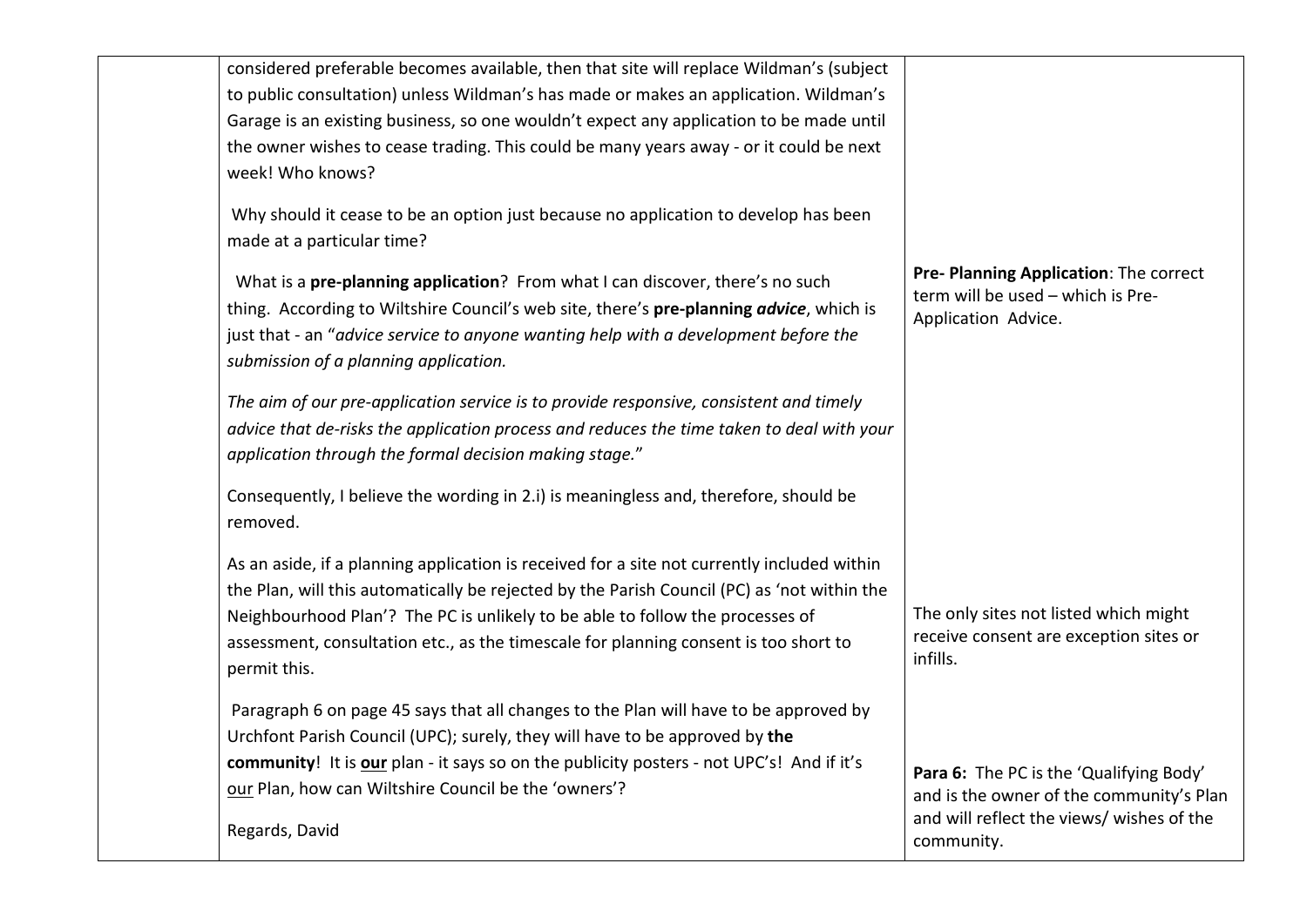|          | <b>Hello David,</b>                                                                                                                                                                                                                                                                                                                                                                                                                                                                                                                                                                                                                                                                                                                                                                                                                                                                                                                                                                                                                                                                                                                                                                                                                                                                                                                                                                                                     |                                                                                                                                                                                                                             |
|----------|-------------------------------------------------------------------------------------------------------------------------------------------------------------------------------------------------------------------------------------------------------------------------------------------------------------------------------------------------------------------------------------------------------------------------------------------------------------------------------------------------------------------------------------------------------------------------------------------------------------------------------------------------------------------------------------------------------------------------------------------------------------------------------------------------------------------------------------------------------------------------------------------------------------------------------------------------------------------------------------------------------------------------------------------------------------------------------------------------------------------------------------------------------------------------------------------------------------------------------------------------------------------------------------------------------------------------------------------------------------------------------------------------------------------------|-----------------------------------------------------------------------------------------------------------------------------------------------------------------------------------------------------------------------------|
|          | Thank you for your comments which are noted. The Steering Group will meet after 3rd<br>Jan to look at all of the comments which have been made and amendments will be<br>agreed prior to the NP being submitted.                                                                                                                                                                                                                                                                                                                                                                                                                                                                                                                                                                                                                                                                                                                                                                                                                                                                                                                                                                                                                                                                                                                                                                                                        |                                                                                                                                                                                                                             |
|          | Regards, Simon                                                                                                                                                                                                                                                                                                                                                                                                                                                                                                                                                                                                                                                                                                                                                                                                                                                                                                                                                                                                                                                                                                                                                                                                                                                                                                                                                                                                          |                                                                                                                                                                                                                             |
| 15/12/15 | <b>Rosie and Will Palmer</b>                                                                                                                                                                                                                                                                                                                                                                                                                                                                                                                                                                                                                                                                                                                                                                                                                                                                                                                                                                                                                                                                                                                                                                                                                                                                                                                                                                                            |                                                                                                                                                                                                                             |
|          | Hi Simon,<br>Just reading through the Neighbourhood Plan and wanted to add a couple of<br>comments.<br>Obviously I am currently well aware of the proposed development next door and feel<br>that the suggestion in the NP that The Beeches plot is suitable for five houses is not<br>acceptable. Yes, you would physically put five houses on this plot but a significant<br>proportion of the plot cannot be built on due to the root protection zones around the<br>trees with TPOs. Therefore this reduces the area available for housing. I also think that if<br>you did put five houses on there (even if two or three bedroomed) there would then not<br>be adequate space for the recommended amount of car parking spaces, visitor spaces<br>and delivery parking. If you built five three bedroom properties then you would need 15<br>parking spaces according to the NP and the site just is not that big! I feel that three<br>houses is a much more appropriate number and that this would then allow for the nine<br>parking spaces required. Sorry to be a NIMBY, I sincerely do wish for this site to be<br>developed and think that it is one of the more preferable sites within the village but if<br>the NP also intends that new developments will have no adverse impact on the amenity<br>of existing residents then five houses and fifteen car parking spaces is simply not<br>appropriate. | The site passed our site assessment<br>criteria and was heavily supported in<br>public voting sessions by the community.<br>Concerns are noted and could be aired<br>during the consideration of a Planning<br>Application. |
|          | Another comment I have is that although the NP states that the grass verges in the<br>village and Greens are to be conserved there is no mention of how. The Top Green has<br>been eroded away so much in recent years and it would be good to see how this is                                                                                                                                                                                                                                                                                                                                                                                                                                                                                                                                                                                                                                                                                                                                                                                                                                                                                                                                                                                                                                                                                                                                                          | Grass verges are a matter for UPC.                                                                                                                                                                                          |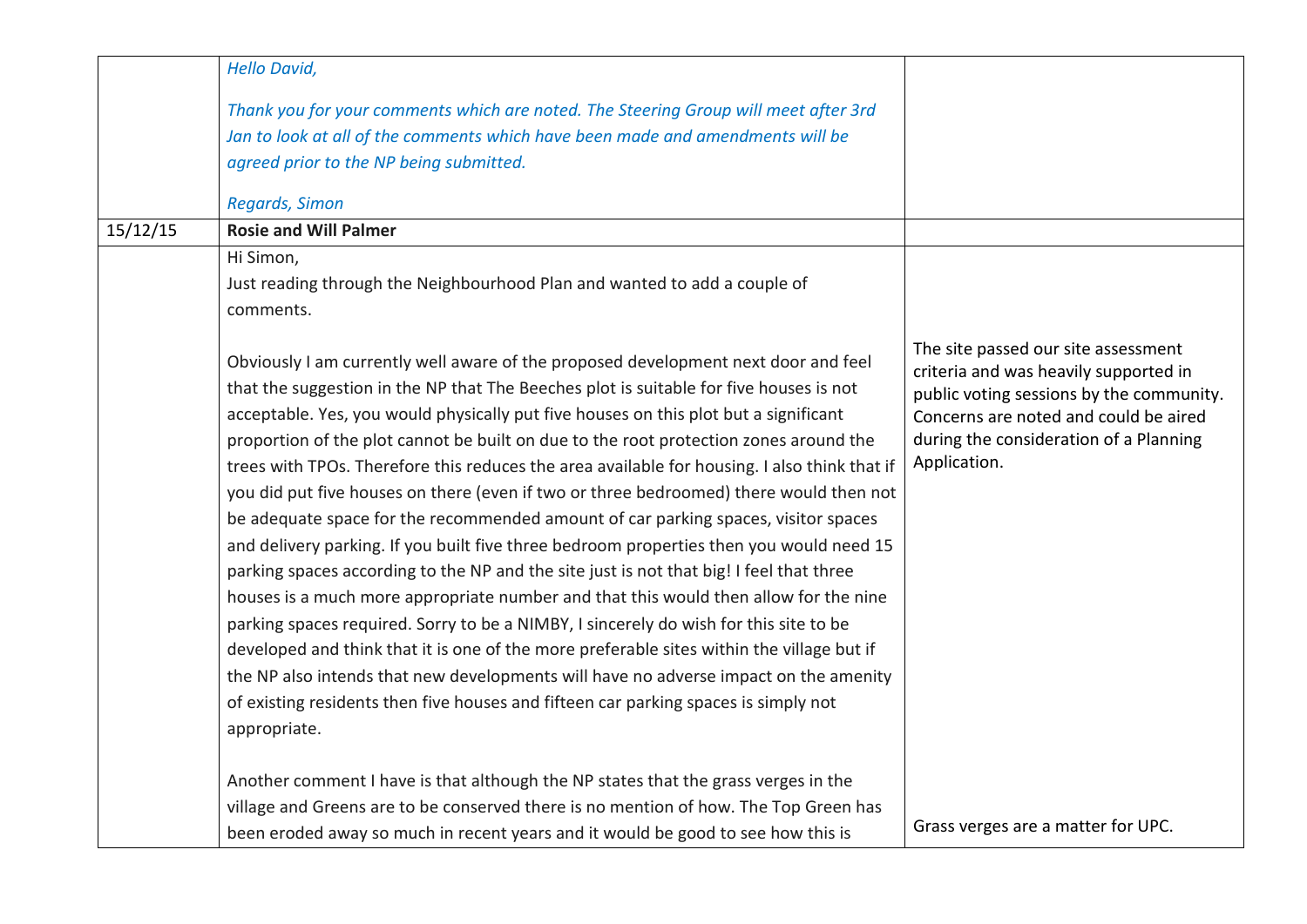|          | going to be halted or even reversed. The same can be said for the Pond Green and<br>verges.                                                                                                                                                     |                                                                                      |
|----------|-------------------------------------------------------------------------------------------------------------------------------------------------------------------------------------------------------------------------------------------------|--------------------------------------------------------------------------------------|
|          | Overall we think the Neighbourhood Plan is well thought out, forward thinking but<br>certainly in the best interests of the village.                                                                                                            |                                                                                      |
|          | Thanks for your time,<br><b>Hello Rosie,</b>                                                                                                                                                                                                    |                                                                                      |
|          | Thank you for your feedback. The Steering Group will meet after the end of this<br>Consultation period to decide which amendments to make.                                                                                                      |                                                                                      |
|          | In the meantime I would suggest that you should perhaps write to Wiltshire Council to<br>express your concerns about The Beeches.                                                                                                               |                                                                                      |
|          | Regards, Simon                                                                                                                                                                                                                                  |                                                                                      |
| 16/12/15 | <b>Trevor Hill</b>                                                                                                                                                                                                                              |                                                                                      |
|          | I have followed the progress of the UWLNP with great interest and commend the                                                                                                                                                                   |                                                                                      |
|          | authors on its contents. There are, however a few areas, which I believe require, either                                                                                                                                                        |                                                                                      |
|          | clarification or amendment.                                                                                                                                                                                                                     |                                                                                      |
|          | Please find my comments on those areas, which I believe need addressing;                                                                                                                                                                        |                                                                                      |
|          | <b>Policies - General</b>                                                                                                                                                                                                                       |                                                                                      |
|          | Many of the policies provide a list of criteria under sub-paragraphs, which presumably                                                                                                                                                          | Policies: Developers should come through<br>with plans which meet our Plan Policies. |
|          | must be met to achieve the objective, but it is unclear whether it is an individual                                                                                                                                                             | The NP is a guide but Policy H2 should                                               |
|          | criteria, which must be met or all of the listed criteria. e.g. Policy H2 states; 'Support will                                                                                                                                                 | preferably be followed in its entirety. If                                           |
|          | be given to development proposals which; a) make efficient use of land, b) show a<br>predominance , c)  etc.                                                                                                                                    | this cannot be done, the reasons why<br>should be justified.                         |
|          | I suggest that there needs to be some form of words added that clearly identifies<br>$\bullet$<br>which of the listed criteria needs to be met to satisfy the Policy, or the words<br>'and', 'or' or 'and/or' between each criteria to clarify. |                                                                                      |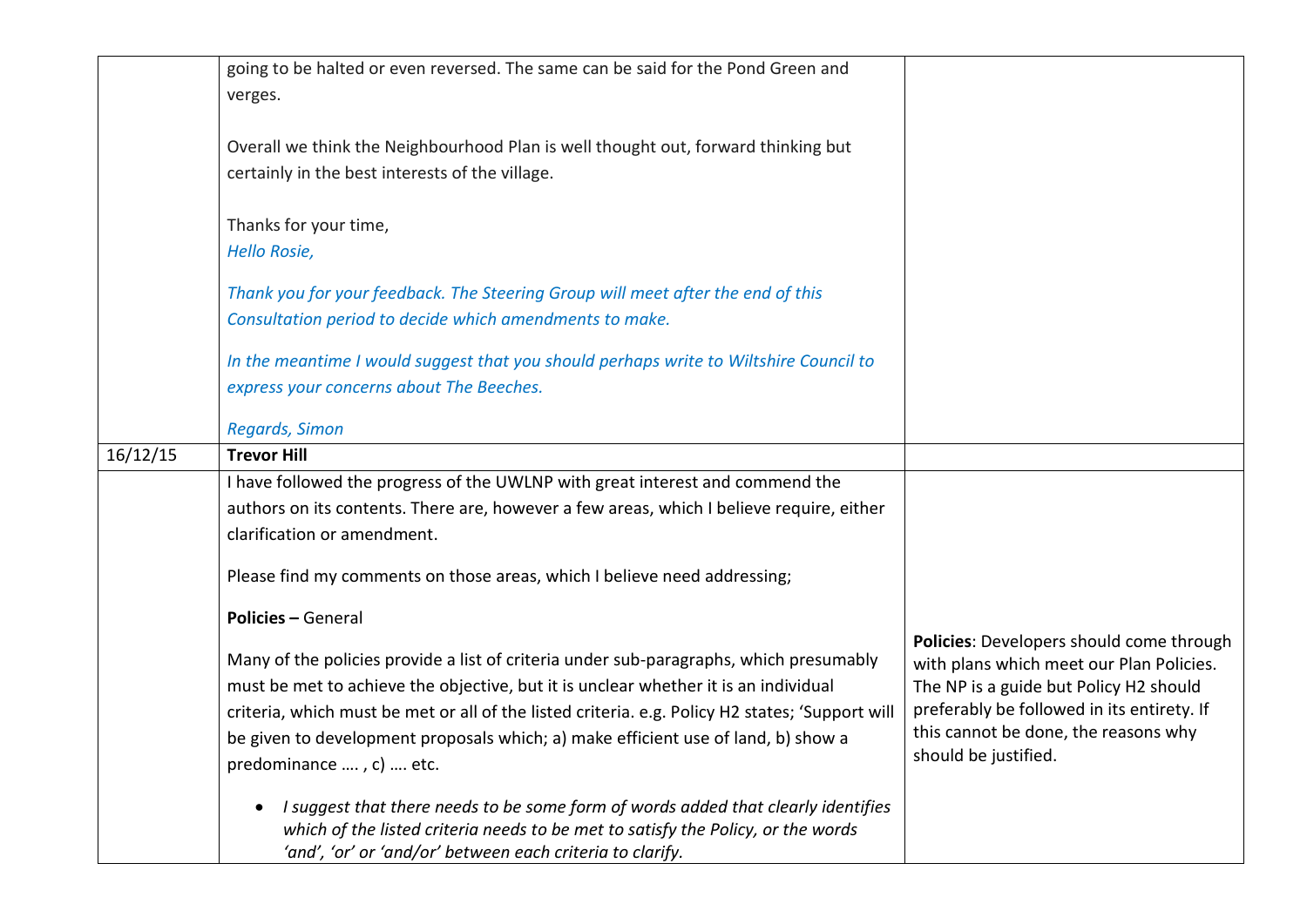| The objective states;- 'Develop a Design statement to inform new development,                                                                                                                                                                                                                                                                                                                                                                                                                                                                                |                                                                                                                                                                                                                                    |
|--------------------------------------------------------------------------------------------------------------------------------------------------------------------------------------------------------------------------------------------------------------------------------------------------------------------------------------------------------------------------------------------------------------------------------------------------------------------------------------------------------------------------------------------------------------|------------------------------------------------------------------------------------------------------------------------------------------------------------------------------------------------------------------------------------|
| alterations and extensions'                                                                                                                                                                                                                                                                                                                                                                                                                                                                                                                                  |                                                                                                                                                                                                                                    |
| Where is the 'Design Statement'? The current policy appears to provide a few general<br>guidelines or principles to which new or extended properties may need to comply. I<br>would have expected to see a far more detailed document which developers or<br>individuals, who wish to build new or extend existing properties, could refer for<br>guidance prior to submitting plans.<br>• A clear design statement needs to be written and included within the UWLNP<br>Local Economy and Enterprise - Policy LB1 Protecting existing employment facilities | <b>Local Economy and Enterprise: Six</b><br>months is the commonly accepted period<br>in development plans for marketing so it<br>cannot be extended.<br>Development will not be permitted unless<br>both a) and b) are satisfied. |
| At (b) of Policy LB1 states;- 'the land and/or buildings have been genuinely marketed on<br>reasonable terms for employment use, for at least 6 months, and have remained unsold                                                                                                                                                                                                                                                                                                                                                                             |                                                                                                                                                                                                                                    |
| $\cdots$<br>As the objective states, we need to protect and enhance local opportunities for<br>employment. I do not believe that the '6 months' marketing period is sufficient time to<br>dissuade owners of commercial properties from running that business down to justify<br>changing its use and applying to turn it into a development site.                                                                                                                                                                                                           |                                                                                                                                                                                                                                    |
| I believe that the 'marketing' period should be increased to at least 12 months, or<br>$\bullet$<br>even 18 months.                                                                                                                                                                                                                                                                                                                                                                                                                                          |                                                                                                                                                                                                                                    |
| As explained in 'Policies - General', (above) is there a requirement for both a) and<br>b) criteria to be met or just one, to satisfy the policy?                                                                                                                                                                                                                                                                                                                                                                                                            |                                                                                                                                                                                                                                    |
|                                                                                                                                                                                                                                                                                                                                                                                                                                                                                                                                                              |                                                                                                                                                                                                                                    |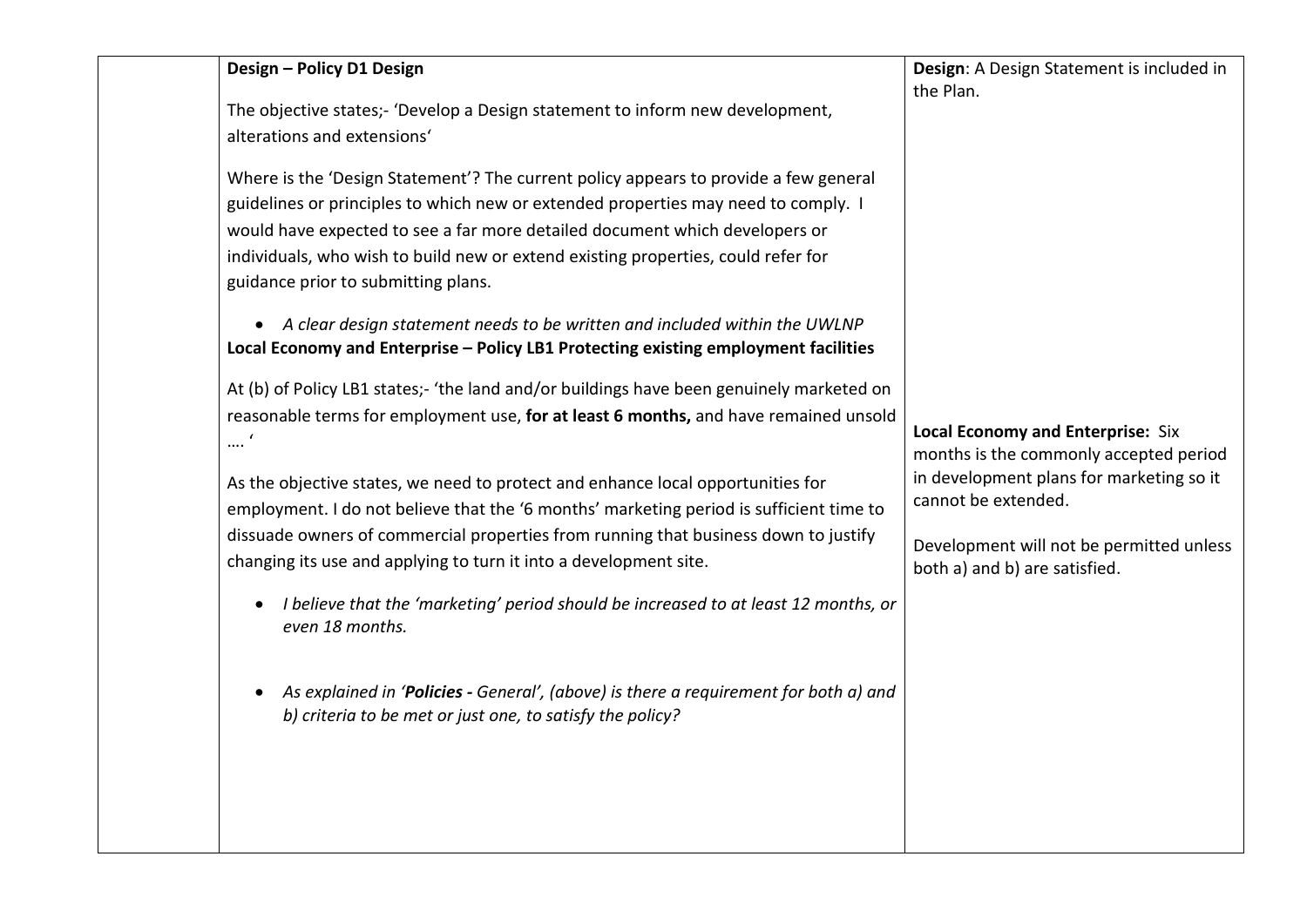| <b>UWLNP Change Management Process</b>                                                                                |                                        |
|-----------------------------------------------------------------------------------------------------------------------|----------------------------------------|
| The founding principle of a 'Neighbourhood Plan' must surely be that once adopted it                                  | <b>Change Management Process:</b>      |
| remains unchanged for its duration unless there are exceptional circumstances.                                        | Accepted - Change management process   |
| I understand the need to review the 'Plan' and update it to reflect new legislation, but I                            | has been reviewed following responses. |
| do not understand how, the identified sites can be changed or swopped with others,                                    |                                        |
| because they are 'undeliverable' within the time scale.                                                               |                                        |
| There must be an assumption, that having agreed for their site to be included in the                                  |                                        |
| 'Plan', all landowners of identified sites intend, sooner or later, to develop that site.                             |                                        |
| Any new site, which is identified within the development boundary, must surely wait for                               |                                        |
| inclusion into the next '2026 - 20?? Plan', and could form the basis of a 'reserve list' of                           |                                        |
| possible future sites.                                                                                                |                                        |
| The only exceptions to this would be, (in my view);                                                                   |                                        |
| 1. Where a landowner of an identified site formally requests that that site be                                        |                                        |
| removed from the plan before the end of the 'Plan' life in 2026, or,                                                  |                                        |
| 2. Within the last (say) 1 to 3 years of the 'Plan' life, it is apparent that the full 37                             |                                        |
| new builds will not be achieved due to some sites not fulfilling their approved                                       |                                        |
| numbers.<br>This does however beg the question;                                                                       |                                        |
|                                                                                                                       |                                        |
| o Is the figure of 37 new houses a guide number to be built within the 9                                              |                                        |
| identified sites, or                                                                                                  |                                        |
| Are we, as a community, legally bound to build 37 new houses before the<br>$\circ$<br>end of the 'Plan' life in 2026? |                                        |
|                                                                                                                       |                                        |
| The answer to this question will influence the wording of the 'UWLNP Change                                           |                                        |
| Management Process', but my understanding of the Wiltshire Council's Core Strategy is                                 |                                        |
|                                                                                                                       |                                        |
|                                                                                                                       | The number of houses is a guide.       |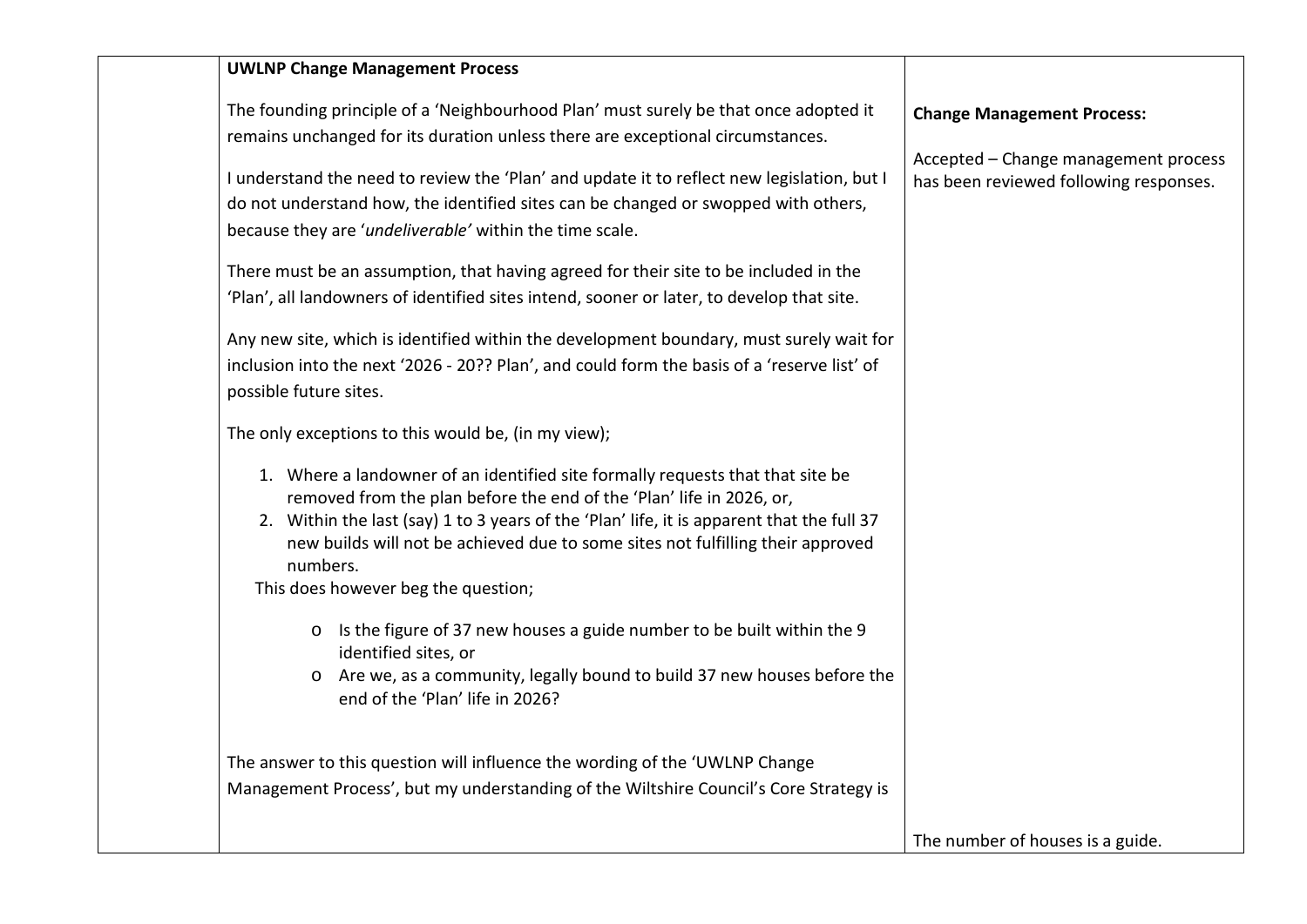that the figure of 37 houses is a guide rather than a legal requirement as it equates to our 'share' of required 'new builds' within the Wiltshire Council's area.

• *The issue of whether the figure of 37 new builds is a 'guide' or 'an exact number to be achieved' needs to be clarified within the document.*

On the rare occasion that a site is removed from the Policy H1 list, then a full public consultation must be held to identified a substitute site from the 'reserve list', which meets the rigorous assessment process applied to the original list.

- *This whole section should be reviewed and rewritten to include;*
	- *1. The option to create a 'reserve list' of identified development sites, which will form the basis of the next '2026 – 20?? Plan'*
	- *2. Replacing or adding new sites to the Plan within the 'Plans' life should be subject to the following criteria;*
		- *a. An identified site can only be removed from the list following a formal written request by the landowner, or*
		- *b. If, within the last (1 to) 3 years of the 'Plans' life, it is apparent that there will be a shortfall of the 37 actual new builds due to some sites not fulfilling the approved numbers, then;* 
			- *A substitute site from the 'reserve list' may be identified to replace the removed site or make up a shortfall. The approved substitute site must meet the initial rigorous assessment process and compete with all other sites on the reserve list through a full public consultation process.*

It is implied as the Parish's share of the Devizes Community Area house build requirement. It is probably too late for a 'reserve list' as we believe we have identified all of the deliverable sites within the Parish and no other sites have been voted on.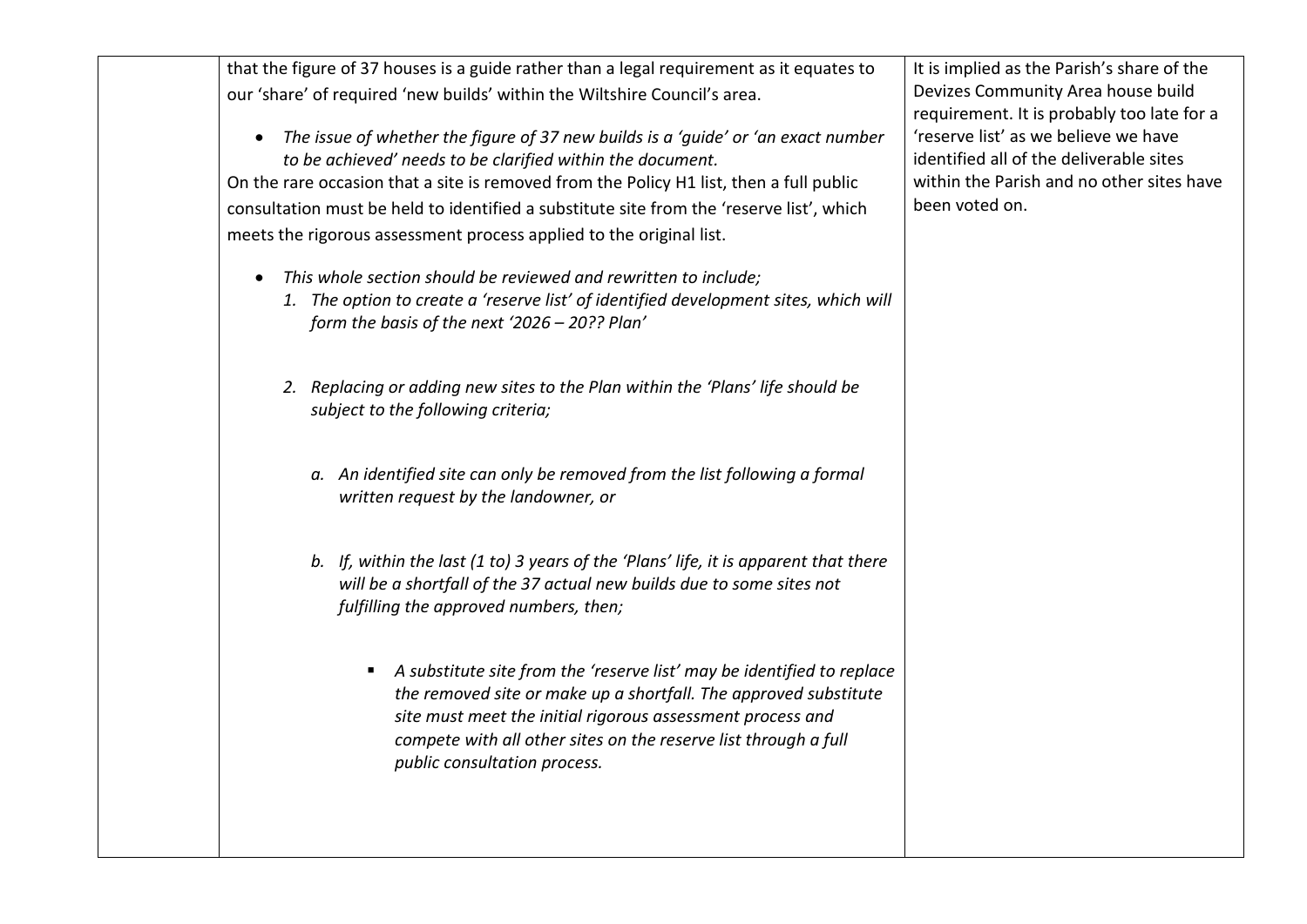|          | Planning for the next UWLNP 2026 - 2046                                                           |                                                                                      |
|----------|---------------------------------------------------------------------------------------------------|--------------------------------------------------------------------------------------|
|          | There is no mention of what happens when the current 'Plan' expires. As identified                | Planning for the next UWLNP: We agree<br>the next Plan should start to be drafted in |
|          | above, there is a need to put in place procedures to accommodate the next round of                | 2023.                                                                                |
|          | development, which will undoubtedly be required by Wiltshire Council. It would appear             |                                                                                      |
|          | prudent to start any new 'Plan' within 3 years prior to expiration of the current one.            |                                                                                      |
|          | Include a 'Succession Planning' section.                                                          |                                                                                      |
|          | I hope that the above suggestions may be of help in creating an even more<br>comprehensive UWLNP. |                                                                                      |
|          | Trevor Hill, 12 The Paddock, Urchfont                                                             |                                                                                      |
|          | Hello Trevor,                                                                                     |                                                                                      |
|          | Thank you your detailed response which will be considered when the Steering Group                 |                                                                                      |
|          | meet early in the new Year. All of the respondents views will be sent to SG members               |                                                                                      |
|          | before that meeting.                                                                              |                                                                                      |
|          | Regards, Simon                                                                                    |                                                                                      |
|          |                                                                                                   |                                                                                      |
|          |                                                                                                   |                                                                                      |
|          |                                                                                                   |                                                                                      |
|          |                                                                                                   |                                                                                      |
| 16/12/15 | <b>John Bean</b>                                                                                  |                                                                                      |
|          | Dear Simon                                                                                        |                                                                                      |
|          | Firstly may I congratulate you and the Steering Group on creating a Neighbourhood Plan            | We changed the draft development                                                     |
|          | for Urchfont, Wedhampton and Lydeway which is of a very high standard. A great deal               | boundary to reflect the desire for one                                               |
|          | of time and diligent effort has obviously been put into writing the plan.                         | additional house at Alcudia. All                                                     |
|          |                                                                                                   | <b>Consultations and Voting Sessions were</b>                                        |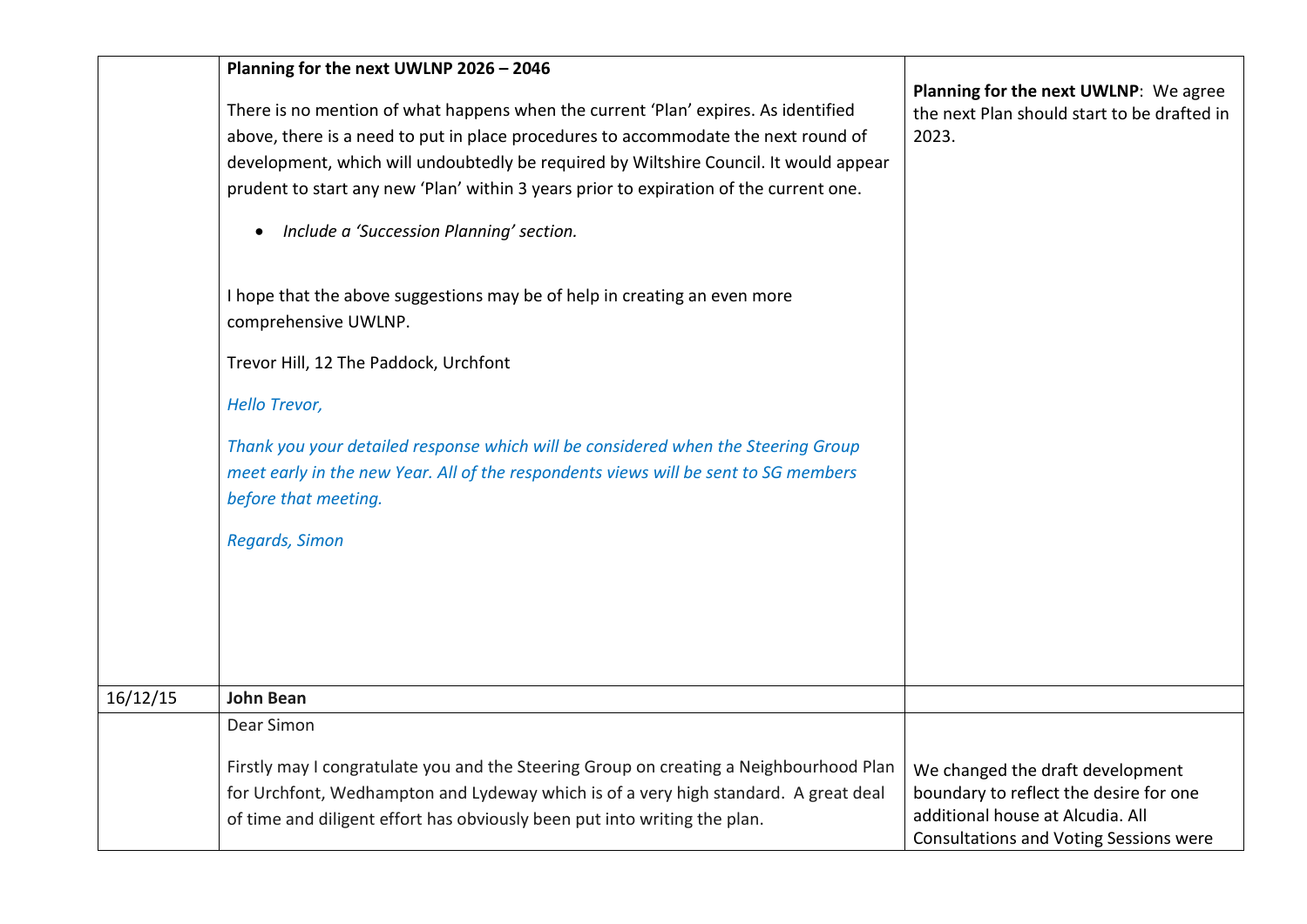With regard to our property: (Site 15). 'Alcudia' The Ham.

Please will the steering group:

1. Include the entire extent of our garden within the identified site as appears to be the case with each of the other identified sites. See the attached document which shows the boundary of our property. (Ref: UWLNP. Page 14 Fig 2.1 and Appendix A Site Briefs)

2. Incorporate all of our land within the proposed Urchfont Development Boundary. (Ref: UWLNP. Page 14 Fig 2.1 and Appendix Q Development Boundary)

As we have grown older, I have developed various health problems, which has made the size of our garden become a challenge, putting a few family homes in the garden would make it possible for young families to move back into and enjoy living in this charming community. The development of Manor Farmyard and the speed with which the houses sold illustrated that there is a strong requirement in the village for such properties. It has been suggested that our garden could easily accommodate four good sized family homes each with double garages, gardens and plenty of additional parking space. It would also be possible to provide off street parking spaces for residents who live in properties in The Bottom and Friars Lane. Vehicle parking space in the Bottom is already at a premium. In the foreseeable future, especially when the site opposite The Old Sawmills is developed, the street parking space available will be unable to satisfy the local street parking demand which is likely to cause those car owners to park in the High Street or around Pond Green. Space at the bottom of our garden could help resolve that problem. The bottom of our garden is well hidden, it cannot be seen from any road or footpath and it can only be glimpsed from a few houses.

on that basis. It is therefore too late to make such a fundamental change.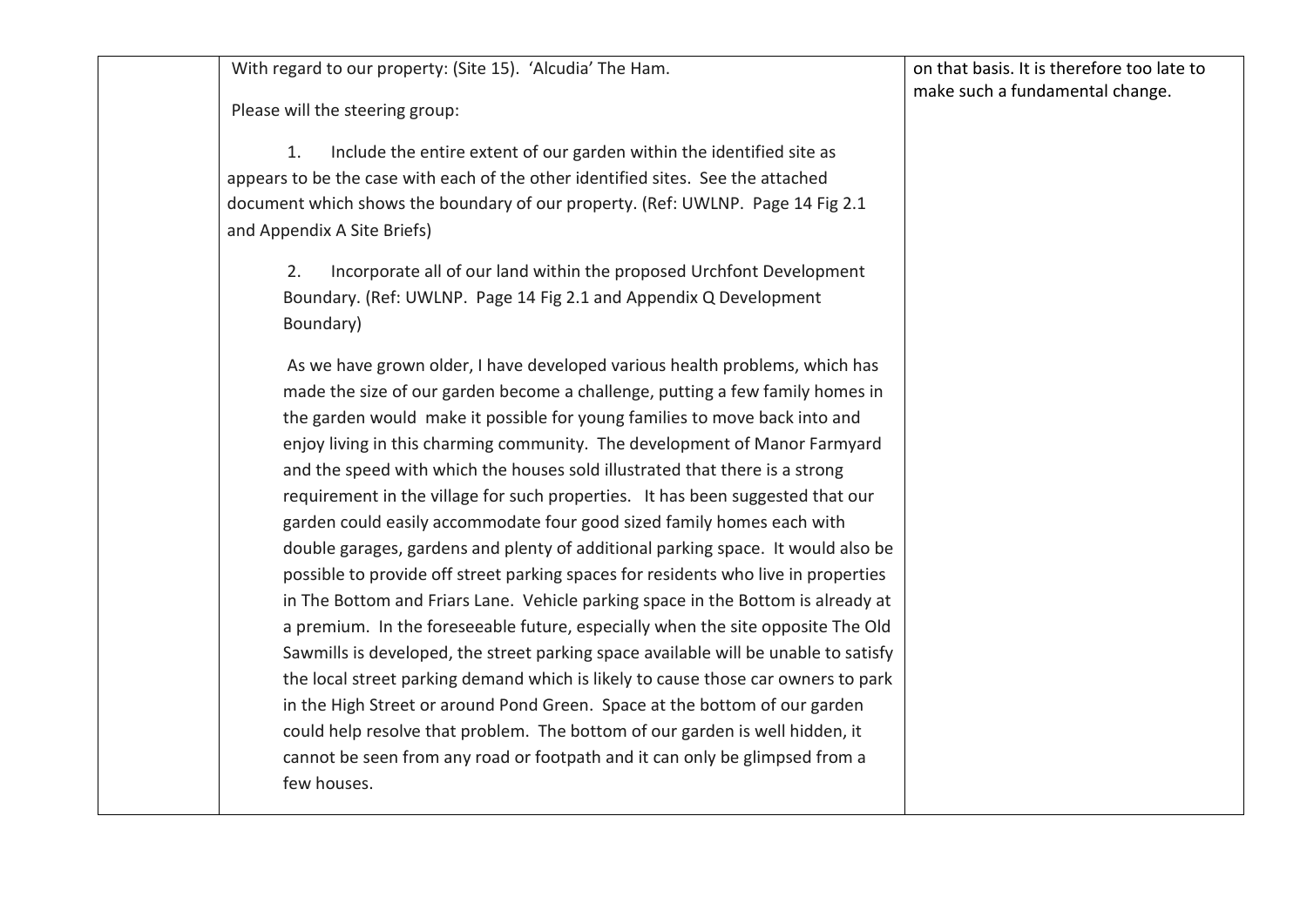|          | May we thank all of the Steering Group for all the effort that they have put into                                                                                                                                                                                                                                                                                                                                                                                                                                                                                                                                                                                                                                                                                                                                                                                                                                              |                                                                                                                                                                                                                                     |
|----------|--------------------------------------------------------------------------------------------------------------------------------------------------------------------------------------------------------------------------------------------------------------------------------------------------------------------------------------------------------------------------------------------------------------------------------------------------------------------------------------------------------------------------------------------------------------------------------------------------------------------------------------------------------------------------------------------------------------------------------------------------------------------------------------------------------------------------------------------------------------------------------------------------------------------------------|-------------------------------------------------------------------------------------------------------------------------------------------------------------------------------------------------------------------------------------|
|          | creating the Neighbourhood Plan. We wish you all a very merry Christmas and a happy                                                                                                                                                                                                                                                                                                                                                                                                                                                                                                                                                                                                                                                                                                                                                                                                                                            |                                                                                                                                                                                                                                     |
|          | and healthy 2016.                                                                                                                                                                                                                                                                                                                                                                                                                                                                                                                                                                                                                                                                                                                                                                                                                                                                                                              |                                                                                                                                                                                                                                     |
|          | Yours sincerely, Elaine and John Bean                                                                                                                                                                                                                                                                                                                                                                                                                                                                                                                                                                                                                                                                                                                                                                                                                                                                                          |                                                                                                                                                                                                                                     |
|          | Hello John,                                                                                                                                                                                                                                                                                                                                                                                                                                                                                                                                                                                                                                                                                                                                                                                                                                                                                                                    |                                                                                                                                                                                                                                     |
|          | I did receive it but seem not to have replied even though I did draft a response.                                                                                                                                                                                                                                                                                                                                                                                                                                                                                                                                                                                                                                                                                                                                                                                                                                              |                                                                                                                                                                                                                                     |
|          | The Steering Group will meet on 12 Jan to consider the 40 or so responses we will have                                                                                                                                                                                                                                                                                                                                                                                                                                                                                                                                                                                                                                                                                                                                                                                                                                         |                                                                                                                                                                                                                                     |
|          | received by then. Your feedback will also be dealt with.                                                                                                                                                                                                                                                                                                                                                                                                                                                                                                                                                                                                                                                                                                                                                                                                                                                                       |                                                                                                                                                                                                                                     |
|          | <b>Kind Regards, Simon</b>                                                                                                                                                                                                                                                                                                                                                                                                                                                                                                                                                                                                                                                                                                                                                                                                                                                                                                     |                                                                                                                                                                                                                                     |
| 15/12/15 | <b>Peter Cook</b>                                                                                                                                                                                                                                                                                                                                                                                                                                                                                                                                                                                                                                                                                                                                                                                                                                                                                                              |                                                                                                                                                                                                                                     |
|          | Sandra,                                                                                                                                                                                                                                                                                                                                                                                                                                                                                                                                                                                                                                                                                                                                                                                                                                                                                                                        |                                                                                                                                                                                                                                     |
|          | Thank you. I was planning to attend and speak. The Neighbourhood Plan has<br>determined that there should be 5 houses on this site (The Beeches) towards the 37 we<br>are to build by 2026. I note that the existing house is to come down so that reduces the<br>village housing stock by one and for 4 to go up in its place, so overall the housing stock<br>only goes up by 3. I feel our Neighbourhood Plan has failed at the first jump and if the<br>Plan has such little power and authority what hope is there that any one will take any<br>notice of it. Refusal to follow the Plan makes a nonsense of all the hard work that has<br>been put into the Neighbourhood Plan and the protection we all hoped we would be<br>getting from the Plan.<br>To whom do I write with my concerns if the Parish Council have excluded themselves<br>from commenting on this application other than say 'No comment'.<br>Peter | The comment is noted and reinforces the<br>need for planning applications to reflect<br>the policies of the NP.<br>The matter of 'gross' or 'net' is germane<br>to only two sites and the number of<br>houses on a site is a guide. |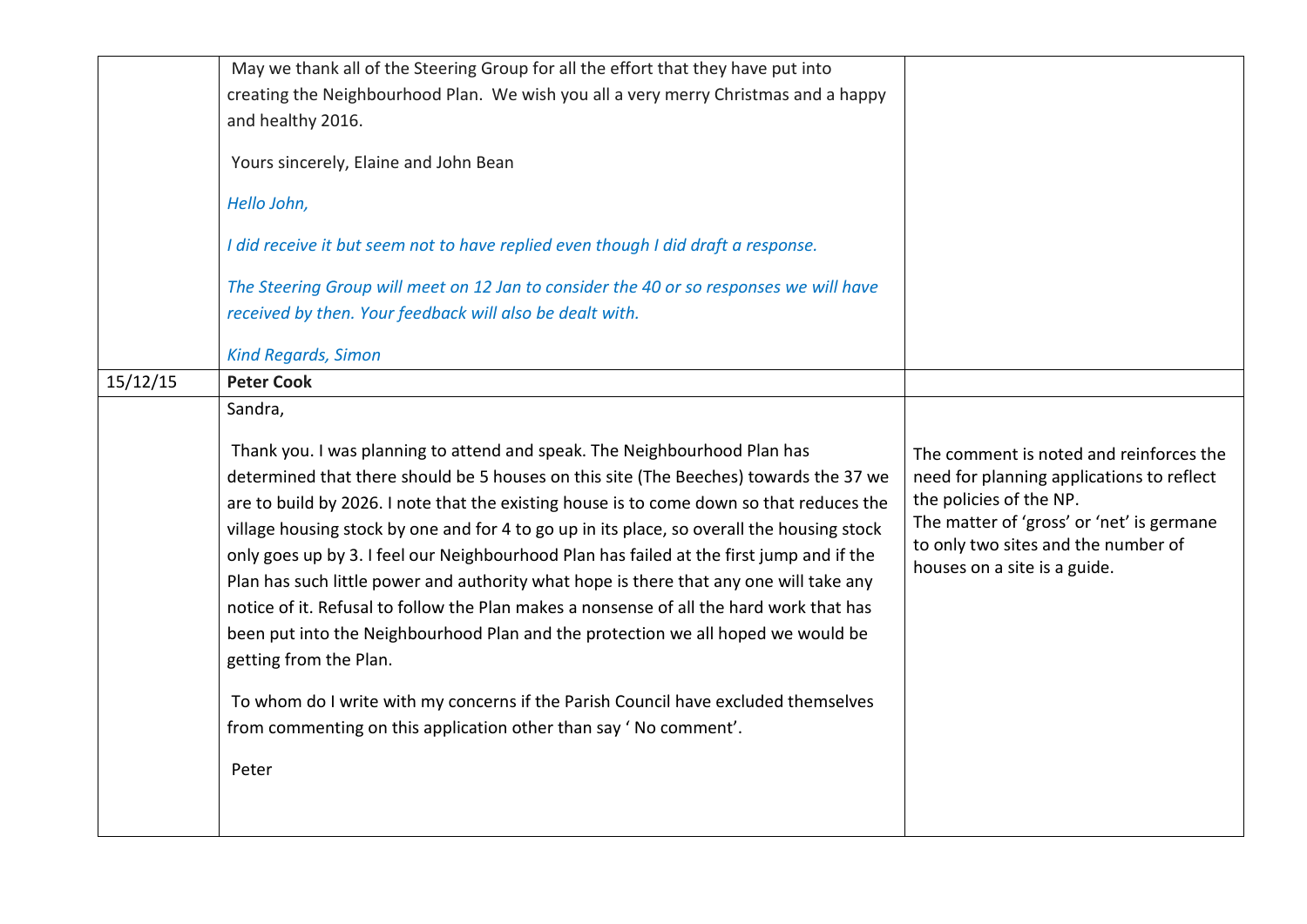| 18/12/15 | Natural England, Customer Services, Crewe Business Park, Electra Way, Crewe,             |                                          |
|----------|------------------------------------------------------------------------------------------|------------------------------------------|
|          | <b>Cheshire CW1 6GJ</b>                                                                  |                                          |
|          | Planning consultation: Urchfont, Wedhampton and Lydeway Neighbourhood Plan               |                                          |
|          | Thank you for your consultation on the above dated and received by Natural England on    |                                          |
|          | 17 November 2015. Natural England is a non-departmental public body. Our statutory       |                                          |
|          | purpose is to ensure that the natural environment is conserved, enhanced, and            |                                          |
|          | managed for the benefit of present and future generations, thereby contributing to       |                                          |
|          | sustainable development. Natural England generally welcomes the draft neighbourhood      |                                          |
|          | plan which sets out development management policies which will guide the future          |                                          |
|          | sustainable development of Urchfont, Wedhampton and Lydeway.                             |                                          |
|          | We are pleased to note the objective to protect and enhance the open countryside,        |                                          |
|          | biodiversity and valued green space. Natural England welcomes Policy CN1 Protecting      |                                          |
|          | the Landscape. The plan area is located within and adjacent to the North Wessex Downs    |                                          |
|          | Area of Outstanding Natural Beauty. The NPPF states that great weight should be given    |                                          |
|          | to conserving landscape and scenic beauty in Areas of Outstanding Natural Beauty,        |                                          |
|          | which have the highest status of protection in relation to landscape and scenic beauty.  |                                          |
|          | The conservation of wildlife and cultural heritage are important considerations in all   |                                          |
|          | these areas, Source - NPPF, Para 115. You may also wish to refer to the National         |                                          |
|          | Character Areas which divide England into 159 natural areas, each defined by a unique    |                                          |
|          | combination of landscape, biodiversity, geodiversity and economic and cultural activity. |                                          |
|          | The new NCA profiles provide an integrated, locally specific evidence base that can be   |                                          |
|          | used for making decisions about the natural environment. The NCAs highlight the          |                                          |
|          | significant opportunities in each area and therefore provide a useful planning tool that |                                          |
|          | can help guide the design of projects so that they are appropriate to the locality and   |                                          |
|          | deliver the maximum benefits for the natural environment. Urchfont falls within NCA      | NCAs are acknowledged although the SG    |
|          | Profile:117 Avon Vales and Lydeway and Wedhampton fall within NCA Profile:116            | feels that NCAs are of greater relevance |
|          | Berkshire and Marlborough Downs.                                                         | on a regional scale.                     |
|          | We are pleased to see Policy CN2 Protection of biodiversity sites and features.          |                                          |
|          | Protection and enhancement of trees/woodland and hedges is important as they form a      |                                          |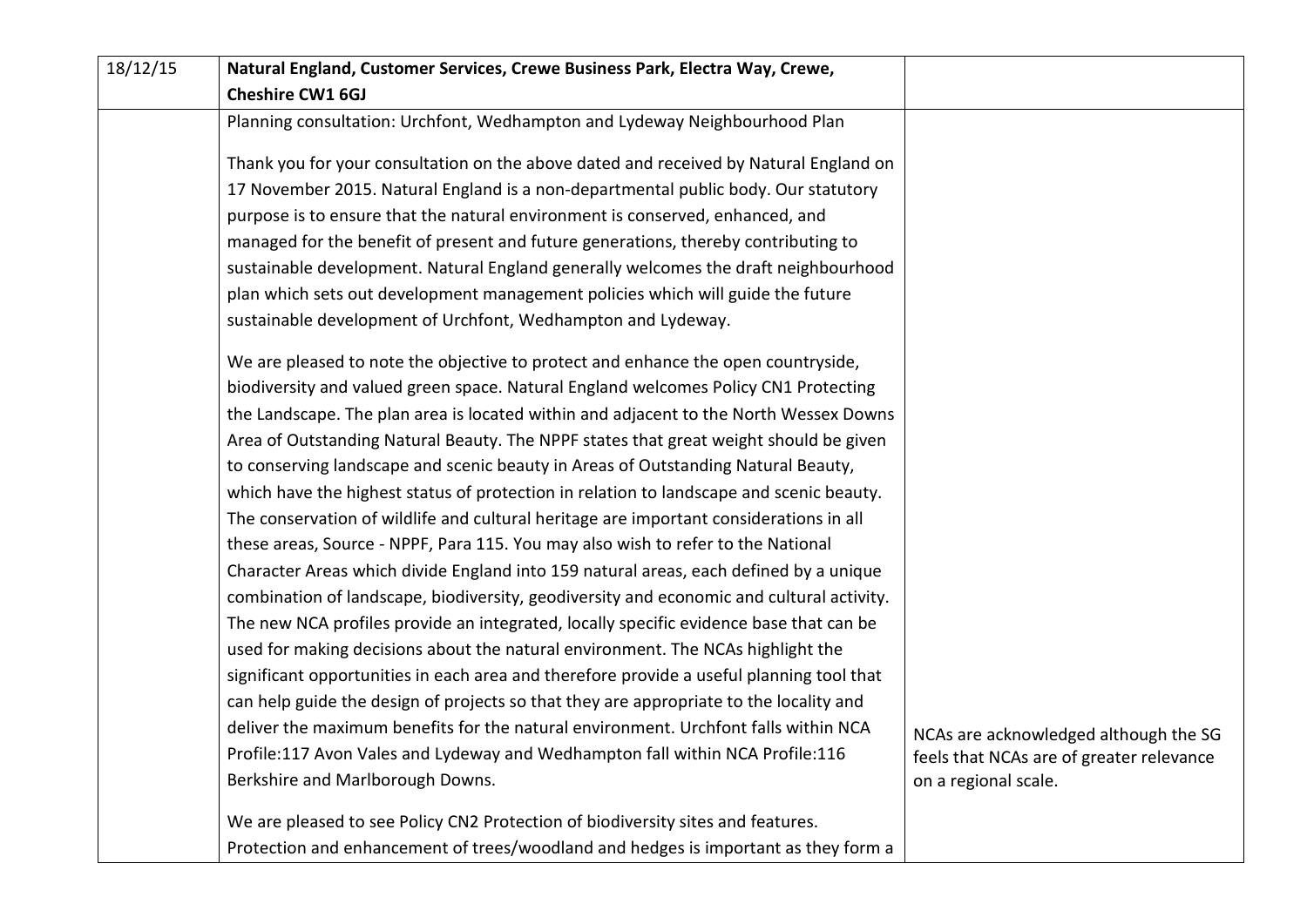| 15/12/15 | fundamental part of the ecological network; providing connectivity, creating breeding<br>and foraging habitat and contributing to local landscape character. The housing<br>allocation at Peppercombe is adjacent to Peppercombe Copse Local Wildlife Site,<br>therefore consideration should be given to the design of this site so it does not impact<br>the woodland. Proposals may present opportunities to incorporate features such as<br>roosting opportunities for bats, the installation of bird nest boxes and the use of native<br>species in Page 2 of 2 landscape planting and we advise including a policy with the<br>requirement for ecological enhancements.<br>We support Policy CN3 Local Green Space and Green Infrastructure. Green<br>infrastructure (GI) can perform a range of functions including improved flood risk<br>management, provision of accessible green space, climate change adaptation and<br>biodiversity enhancement. GI can be designed to maximise the benefits needed for<br>development, such as promoting opportunities for recreation, improving links between<br>communities and promoting sustainable transport, such as walking and cycling routes.<br>For further information on GI, including its economic benefits, see Natural England's<br>website.<br>We would be happy to comment further should the need arise but if in the meantime<br>you have any queries please do not hesitate to contact us. For any queries relating to<br>the specific advice in this letter only please contact Kayleigh Cheese on 0300 060 1411.<br>For any new consultations, or to provide further information on this consultation please<br>send your correspondences to consultations@naturalengland.org.uk.<br>We really value your feedback to help us improve the service we offer. We have<br>attached a feedback form to this letter and welcome any comments you might have<br>about our service. Yours sincerely Miss Kayleigh Cheese Sustainable Development Team<br>Somerset, Avon and Wiltshire Area<br><b>Linda Clow</b> | Green spaces have been considered in site<br>assessments and site briefs.<br>Some of the detail requested can be dealt<br>with under Planning Conditions.<br>Peppercombe Site Brief lists the impact as<br>an issue to address and recommends<br>contact with the Wiltshire Wildlife Trust.<br>Add to sub para G Policy H2 so it reads:<br>'Enhance existing green infrastructure and<br>ecology' |
|----------|------------------------------------------------------------------------------------------------------------------------------------------------------------------------------------------------------------------------------------------------------------------------------------------------------------------------------------------------------------------------------------------------------------------------------------------------------------------------------------------------------------------------------------------------------------------------------------------------------------------------------------------------------------------------------------------------------------------------------------------------------------------------------------------------------------------------------------------------------------------------------------------------------------------------------------------------------------------------------------------------------------------------------------------------------------------------------------------------------------------------------------------------------------------------------------------------------------------------------------------------------------------------------------------------------------------------------------------------------------------------------------------------------------------------------------------------------------------------------------------------------------------------------------------------------------------------------------------------------------------------------------------------------------------------------------------------------------------------------------------------------------------------------------------------------------------------------------------------------------------------------------------------------------------------------------------------------------------------------------------------------------------------------------------------------------------------------|---------------------------------------------------------------------------------------------------------------------------------------------------------------------------------------------------------------------------------------------------------------------------------------------------------------------------------------------------------------------------------------------------|
|          | Good evening. I am emailing you in the capacity of Clerk to the Council.                                                                                                                                                                                                                                                                                                                                                                                                                                                                                                                                                                                                                                                                                                                                                                                                                                                                                                                                                                                                                                                                                                                                                                                                                                                                                                                                                                                                                                                                                                                                                                                                                                                                                                                                                                                                                                                                                                                                                                                                     |                                                                                                                                                                                                                                                                                                                                                                                                   |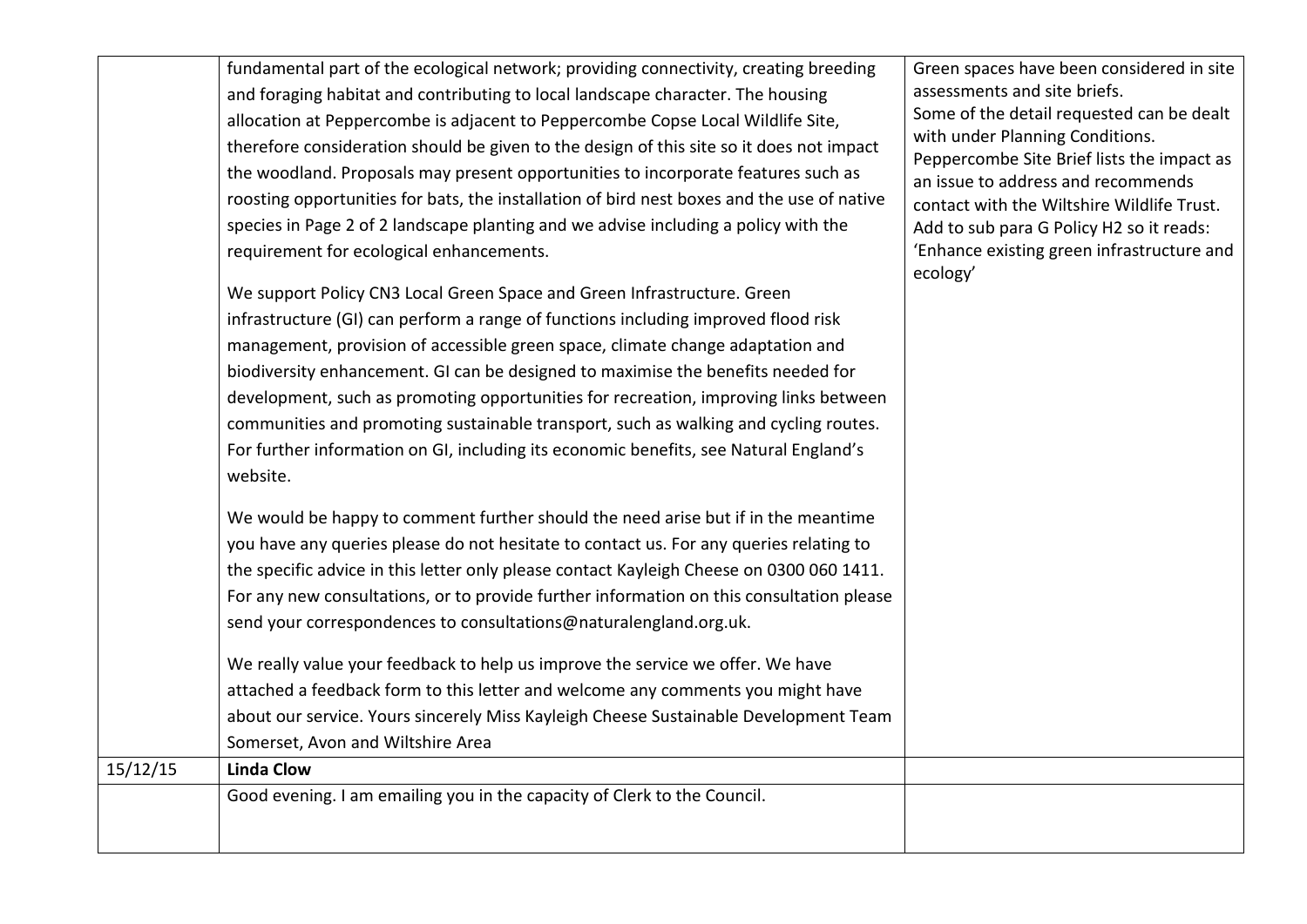I was expecting to attend a meeting on Friday where the above subject would be discussed. I have now been advised that the meeting has been cancelled apparently due to a large number of councillors stating a conflict of interest. Could you please confirm if this is true? If it is, could you please explain why? As a resident of Urchfont and potentially impacted by the proposed development, I am less than happy that, if this is the case, there appears to be a reluctance on behalf of the Parish Council to deal with the concerns? Furthermore, I am led to believe that a record of "no comment" would be sent to Wiltshire Council, which does not in any way reflect the concerns of the residents.

I would be very grateful therefore, if you would advise me as to the most effective way of getting this subject raised and debated by the Parish Council in a proper manner. I would also like to know what your guidelines / terms of reference are in terms of defining conflict of interest please.

Whilst I am writing, I will also comment on the Neighbourhood Plan with reference to development of the Beeches. In principle, I have no objection to the site being developed – and your Plan appears to be sensible in so far as it says that it should "seek designs of appropriate scale and form to blend with the existing". In another part, you indicate that your preferred development would be for retirement homes or similar. The only thing I take issue with is the number of houses proposed. 5 is too many for that plot; we can already see the impact of what crowding houses together can do when you look at the mess that is the manor farmyard – sadly it looks like a row of expensive chicken sheds and does nothing to enhance the centre of the village. The current proposal for the Beeches does not meet any of your declared aspirations and for that reason alone I would have thought that the Parish Council would have wished to debate it.

I will be objecting to the plans for development of the Beeches as currently proposed through the proper planning channels, but would have like to have seen the issue properly debated by the Parish Council as well. If I have been misinformed, then I

The site passed our site assessment criteria and was heavily supported in public voting sessions by the community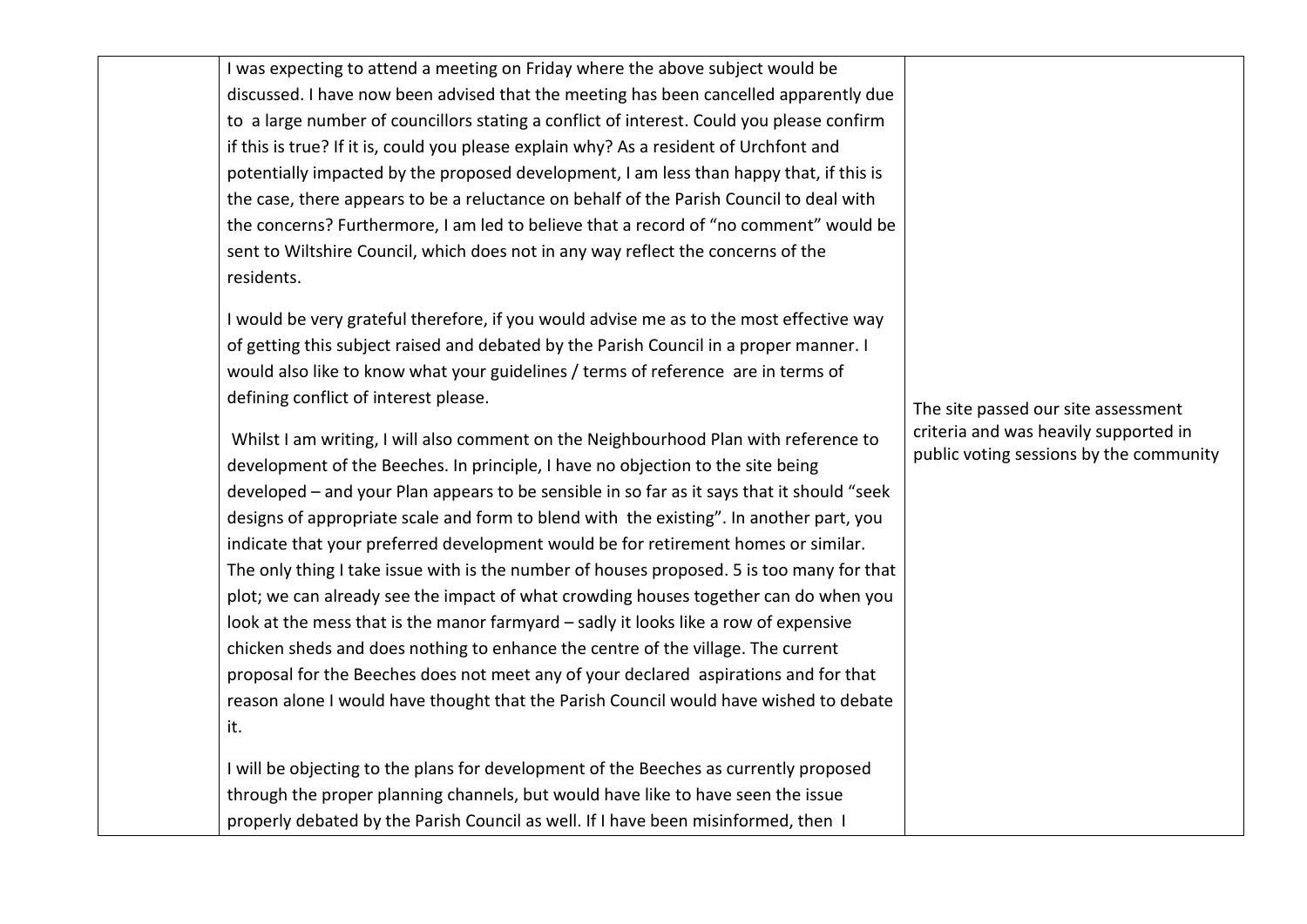would be very happy to hear from you when there will be an opportunity for it to be discussed.

Thank you and look forward to hearing from you.

Linda,

Thank you for your email.

The meeting was due to be held on Thursday not \Friday. You are correct in believing that Councillors (6 in total) have registered a Conflict. That is their decision alone. For myself I felt that this matter had been referred to the Legal Dept at Wiltshire Council because someone did not trust me and I know David Mottram feels the same. There is a fine for non disclosure which can be £5,000. This does serve to put Councillors in a very difficult position. In addition some years ago I was put through a Code of Conduct investigation when a number of outright lies were told about me. This investigation included 6 hours of interview by a Wilts Council solicitor and took well over a year to resolve. I certainly would not wish to go through that type of investigation again.

The No Comment return as you rightly say does not reflect the view of residents who are against the application but of course neither does it reflect the view of those who are for the application. Urchfont Parish Council is in any event only a Consultee and the decision on whether to grant or refuse planning permission rests with Wiltshire Council.

The rules on Conflicts of Interest can be found in the Good Councillors Guide which is available on-line.

The Neighbourhood Plan decided to suggest 5 houses for the site as that was the number which was listed on the Strategic Housing Land Availability Analysis which has been in place for some years prior to work on the NP starting. The site also scored well in both the NP site assessment matrix and in the 3 public voting sessions which were held at the end of last year and the beginning of this year.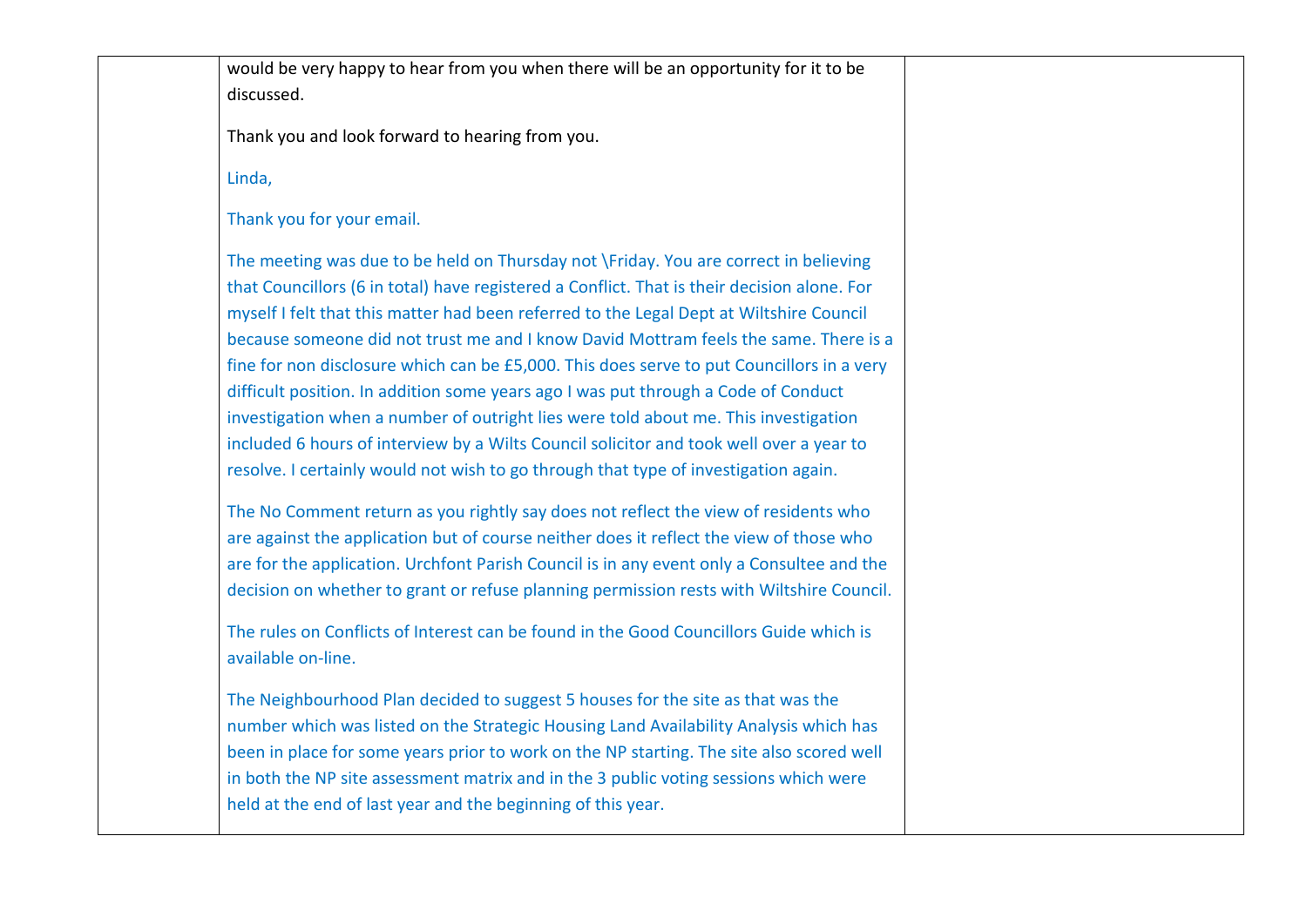|          | I am pleased to see that you intend making your views known to the Case Officer<br>(Jonathan James). I would though suggest you steer away from phrases such as<br>'expensive chicken sheds' which might be seen by some to be libellous and also counter<br>productive by the Case Officer.<br>If you wish to discuss this matter further I can be reached on 01380 840100 this<br>afternoon.                                                                                                                            |                                                                                                |
|----------|---------------------------------------------------------------------------------------------------------------------------------------------------------------------------------------------------------------------------------------------------------------------------------------------------------------------------------------------------------------------------------------------------------------------------------------------------------------------------------------------------------------------------|------------------------------------------------------------------------------------------------|
|          | Kind Regards, Simon                                                                                                                                                                                                                                                                                                                                                                                                                                                                                                       |                                                                                                |
|          | My response here related to the planning application for The Beeches. Linda asked that<br>her input should also be considered by the SG so it is included here.                                                                                                                                                                                                                                                                                                                                                           |                                                                                                |
| 18/12/15 | <b>Dave Mottram</b>                                                                                                                                                                                                                                                                                                                                                                                                                                                                                                       |                                                                                                |
|          | 1. The Steering Group Terms of Reference clearly state - 'To produce a plan for the<br>Parish of Urchfont, which will provide a clear vision for the future sustainability<br>of the community socially, economically and environmentally and to produce<br>practical proposals to the implementation of this by the Parish Council and other<br>community groups over the next 5 years and annually thereafter on a rolling<br>basis.'<br>We have not achieved this, but at least the Change Management Section tries to |                                                                                                |
|          | address the requirement as stated in the introduction:<br><b>Introduction</b>                                                                                                                                                                                                                                                                                                                                                                                                                                             | Following Consultation Responses this<br>Section has been radically amended                    |
|          | It is important that the Urchfont, Wedhampton & Lydeway Neighbourhood Plan<br>(UWLNP) can be updated to reflect progress and changes both within the<br>community and from outside such as new legislation. The first issue of the Plan<br>has been produced following a lengthy consultation process and will go through<br>a thorough examination and referendum process. The Plan will be kept up to<br>date using the procedures outlined below.                                                                      | Development Sites Policy H1: Change pre-<br>planning application to pre-application<br>advice. |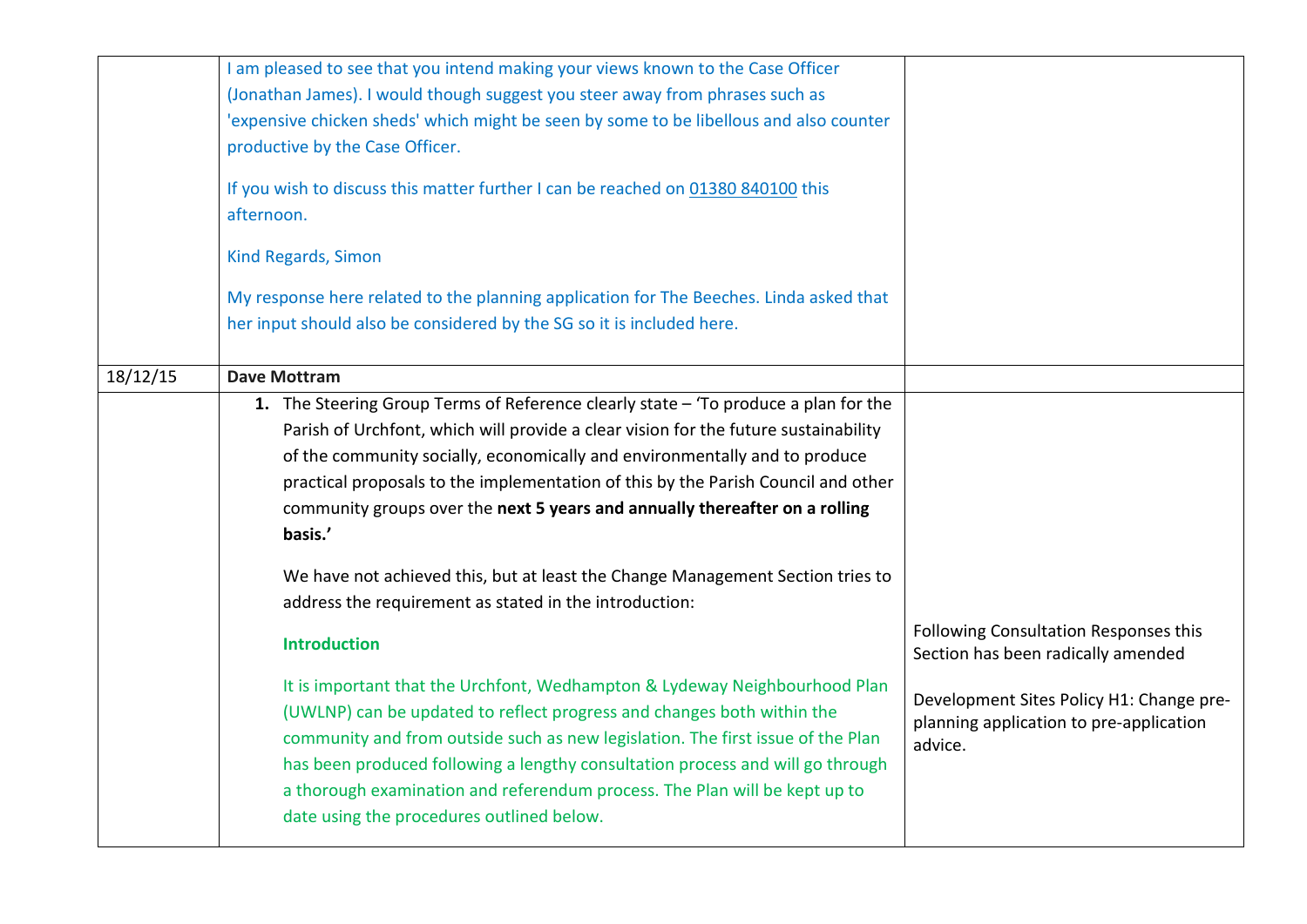|  |               | 2. The Site Briefs are not consistent with the presentation given at the public                                                                                                                                                                                                                                                                                                    |
|--|---------------|------------------------------------------------------------------------------------------------------------------------------------------------------------------------------------------------------------------------------------------------------------------------------------------------------------------------------------------------------------------------------------|
|  |               | consultation meetings. At least we have the correct sites this time, but again we                                                                                                                                                                                                                                                                                                  |
|  |               | have been let down by lack of discipline in document management. This is                                                                                                                                                                                                                                                                                                           |
|  |               | particularly significant for the Beeches development site. In my presentation I                                                                                                                                                                                                                                                                                                    |
|  |               | did not specify house sizes for this site, let alone use for retirement properties.                                                                                                                                                                                                                                                                                                |
|  |               | 3. What does the change management section really say! This is to remind those                                                                                                                                                                                                                                                                                                     |
|  |               | that might not understand it, let alone even read it!                                                                                                                                                                                                                                                                                                                              |
|  |               | <b>Development Sites - Policy Number H1</b>                                                                                                                                                                                                                                                                                                                                        |
|  |               | 'The Plan will be continuously updated to reflect the status of all the sites listed in<br>Policy H1. The various stages of development to be recorded are:                                                                                                                                                                                                                        |
|  | $\mathbf{i}$  | Pre-planning application lodged with Wiltshire Council                                                                                                                                                                                                                                                                                                                             |
|  | $\mathsf{ii}$ | Outline planning permission granted by Wiltshire Council                                                                                                                                                                                                                                                                                                                           |
|  | iii)          | Full planning permission granted by Wiltshire Council                                                                                                                                                                                                                                                                                                                              |
|  | iv)           | <b>Development started</b>                                                                                                                                                                                                                                                                                                                                                         |
|  | $\mathsf{v}$  | Development complete'                                                                                                                                                                                                                                                                                                                                                              |
|  |               | This is a straightforward recording of information about the status of each site. It<br>should be included in the site briefs - it was in my presentation! Unless we do it<br>the plan will be out of date when it is published let alone in 5 years time. The word<br>'continuously' is probably superfluous otherwise I fail to see anything remotely<br>contentious about this! |
|  |               | 'The number of new homes still to be developed in the Parish will also be adjusted<br>accordingly.'                                                                                                                                                                                                                                                                                |
|  |               |                                                                                                                                                                                                                                                                                                                                                                                    |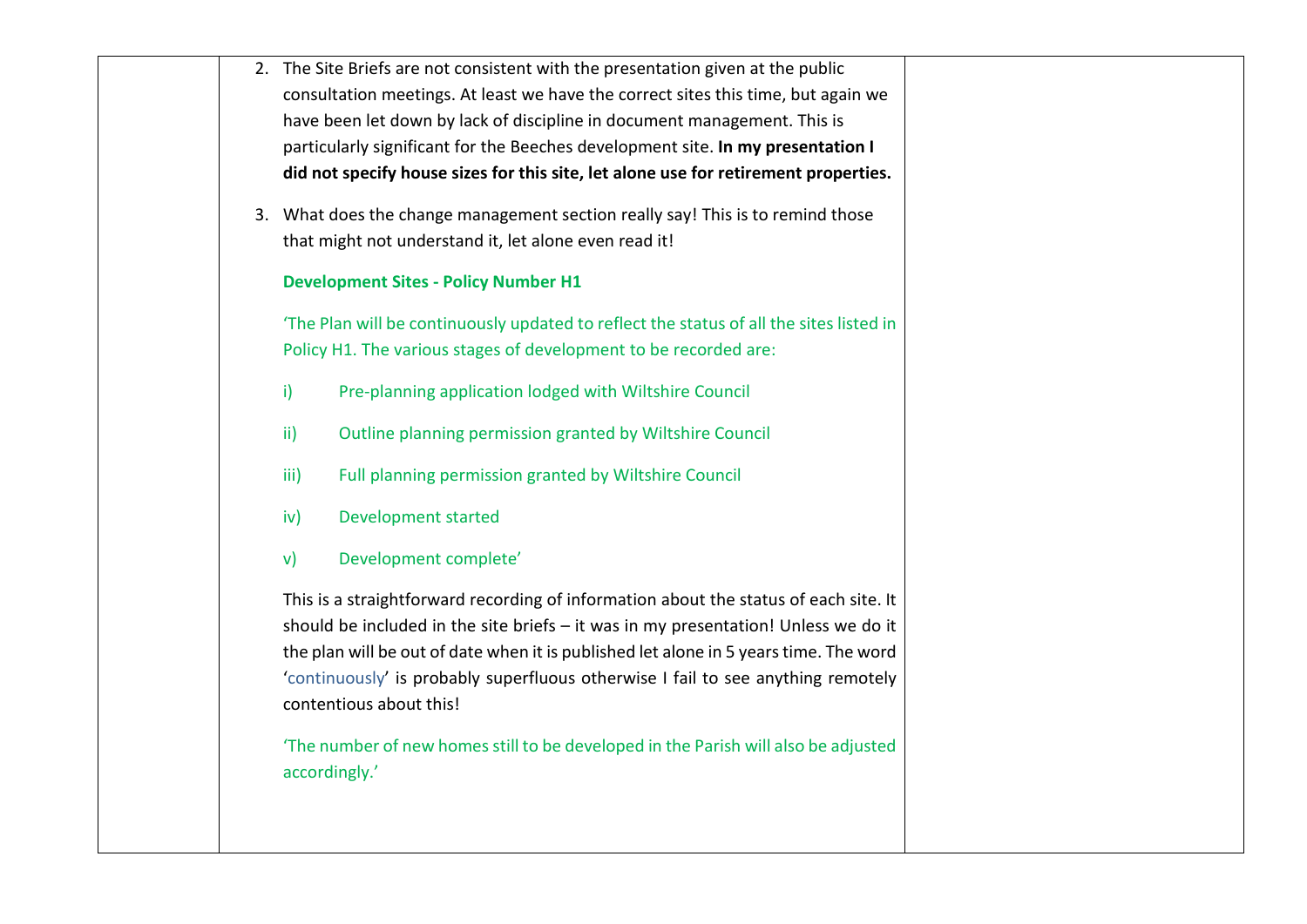Once again a statement of fact and an indicator of our progress against the 37 new homes requirement.

Typical events which may lead to early review of the sites listed in the policy are i) that a site has become undeliverable within the timescales, or ii) when a new site has been identified which on an initial assessment meets our evaluation criteria and has the potential to be achieve a higher score than sites already on the list for which plans have not been submitted for approval by Wiltshire Council.

The following procedures will be followed:

i) When one or more sites listed in Policy H1 are deemed to be undeliverable within the plan timescale, a new site or sites can be added to this list by holding a locally organised assessment and public consultation to determine which of the known potential development sites achieve the highest scores to provide sufficient dwellings to meet the shortfall.

ii) If a previously unidentified site with the potential for 2 or more dwellings becomes available for development a thorough assessment and consultation about the suitability of the site must be carried out. If the scoring suggests that this site is preferable to a site listed in Policy H1 which has not reached stage 1 above, then the owner of the site which could be replaced on the list will be asked to agree to his site being replaced or be given 9 months to submit a pre-planning application. If he agrees to his site being replaced, or fails to submit within the timescales, then the new site will take its place on the list in Policy H1.

Possibly contentious, but we do need something to cover i) if we are to have some element of control over how we achieve our target of 37 sites! Part ii) also gives us some element of control and **has no relationship to the Planning Application process** that Linda refers to. It does not mention building more than the 37 houses already agreed, or building outside the boundary of Urchfont Village (whatever that means!) – a new site would fail to get any further consideration if the current criteria could not be met. The procedure clearly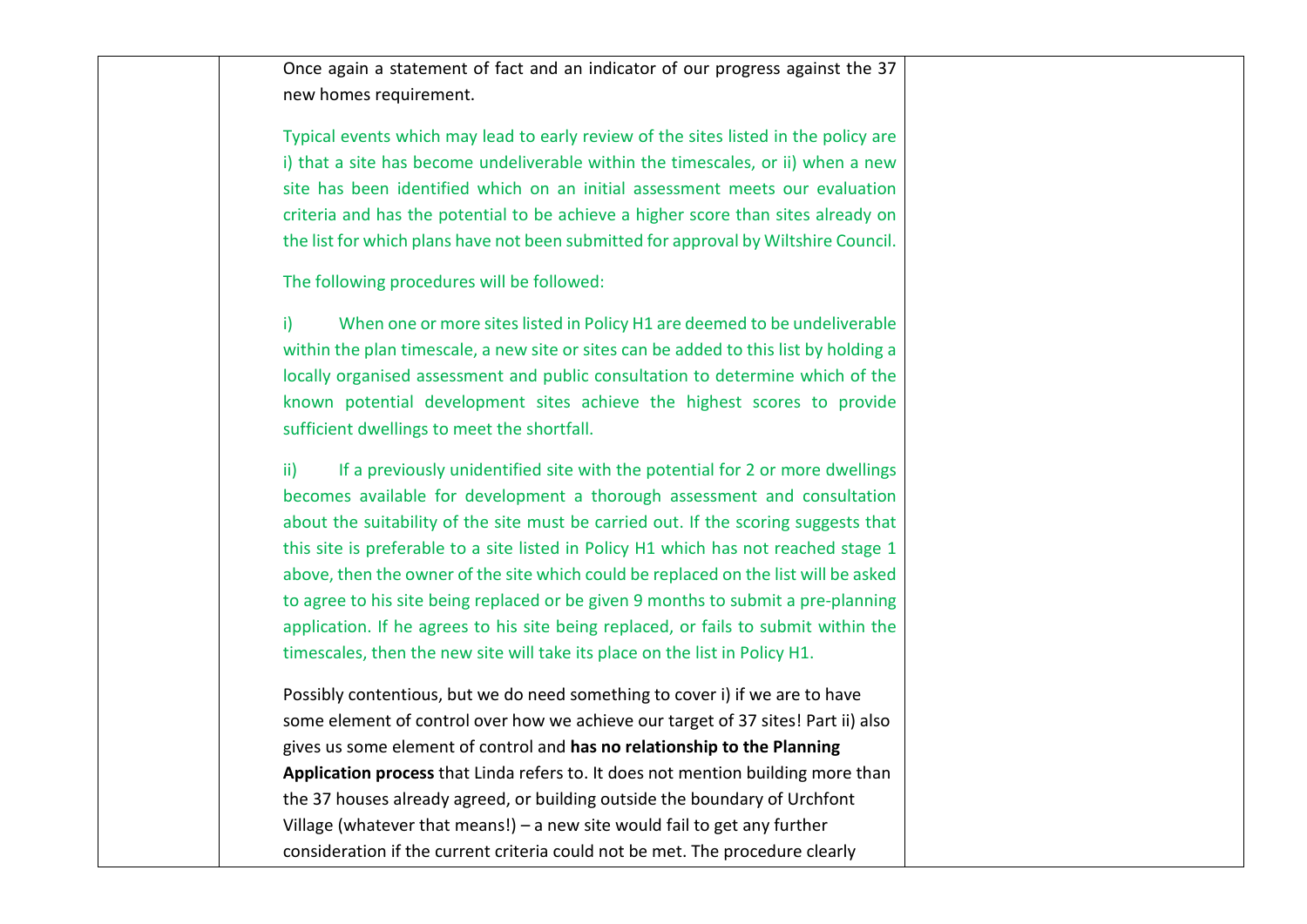states that the new site would have to score higher than a site already on the list.

## **Other Policies**

All the other Policies within the Plan will be reviewed at least every 3 years. The Plan can also be updated earlier to reflect any progress which has been made or to handle unforeseen or major changes that may occur.

## **Infrastructure and Community Facilities**

Throughout the life of the Plan the availability and capacity of all infrastructure and community facilities will be monitored and any issues addressed. Resolution of these issues will inevitably lead to changes to the Plan being necessitated. For instance, the arrival of the new residents of Manor Farmyard will almost certainly have an impact on these facilities. Residents will be made aware of all these potential changes to the Plan so that comments and feedback can be considered before the Plan can be updated.

## **Actions**

The actions contained in the plan will be continuously monitored. Updates to actions, completion of actions, and new actions will all be recorded in the plan.

I would assume that keeping these up to date is common sense, and surely is non contentious?

## **Summary**

The UWLNP will be managed by Urchfont Parish Council (UPC) and all changes to it will have to be approved by UPC and then approved by Wiltshire Council as owners of the Plan. UPC will also ensure that all the procedures described above are followed. It is important that all potential issues such as changes to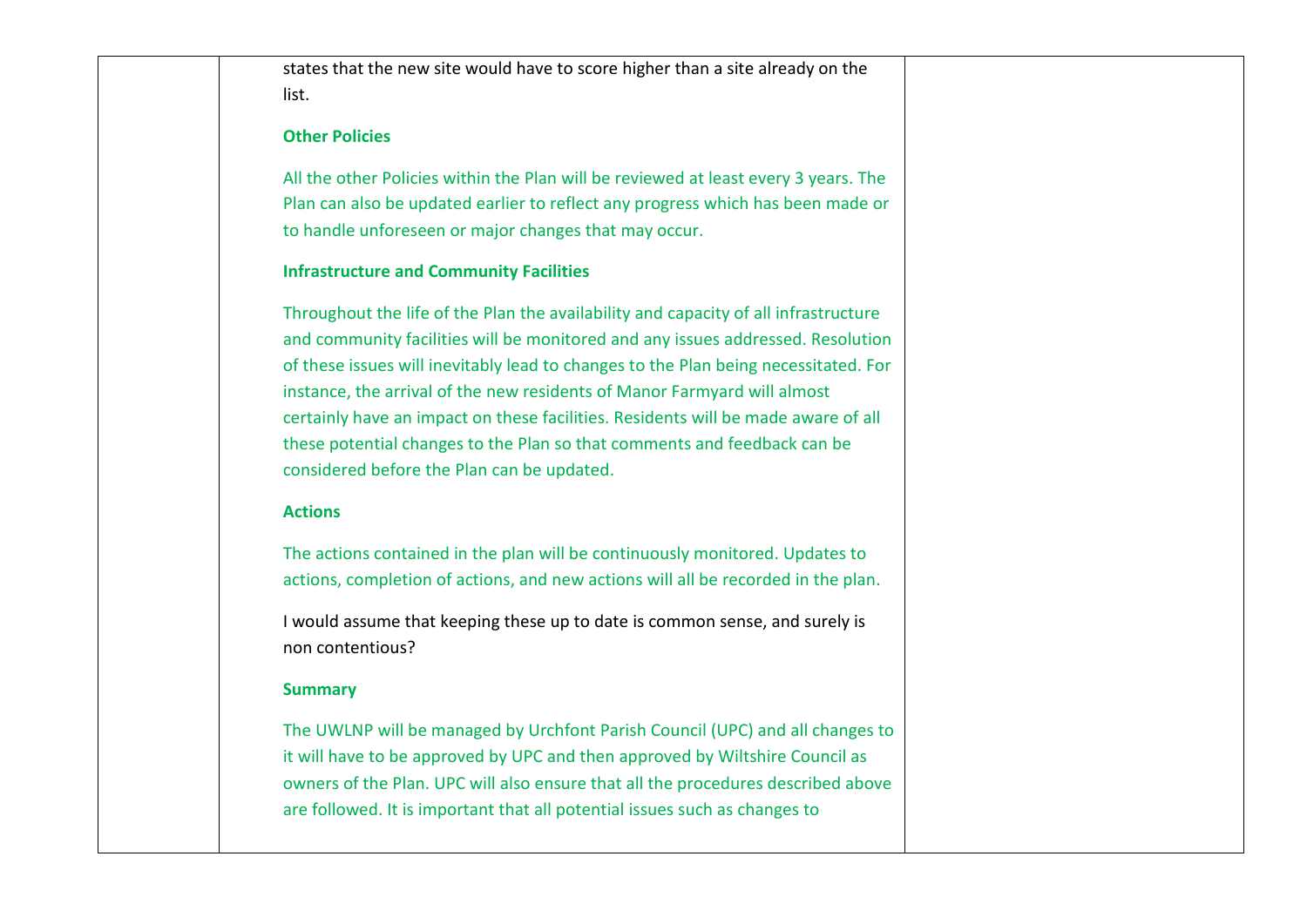|          | Government Policy can be analysed and their impact on the Plan assessed at<br>each review.<br>and this is designed to further protect the Plan from being changed at will!<br>That is the total content of Chapter 8 of our draft plan. I really fail to see what all<br>the fuss is about, and why one member of the 'team' is stirring things up both                                                                                                                                                                                                               |                                                                                                                                                                                                               |
|----------|-----------------------------------------------------------------------------------------------------------------------------------------------------------------------------------------------------------------------------------------------------------------------------------------------------------------------------------------------------------------------------------------------------------------------------------------------------------------------------------------------------------------------------------------------------------------------|---------------------------------------------------------------------------------------------------------------------------------------------------------------------------------------------------------------|
|          | internally and externally.<br>4. There are other things wrong with the draft. These include:<br>Lack of Chapter numbering throughout the document<br>i)<br>The Vision and Objectives appear in both the Plan Overview and<br>ii)<br>Introduction - do we in fact need both these sections?<br>The 'view' from Uphill was promised to be in the updated plan following<br>iii)<br>public consultation and isn't – we must show that we are listening.<br>The Steering Group Terms of Reference are missing from both the<br>iv)<br>website and CD versions - my fault. | Chapter numbering will be inserted.<br>Plan overview and Introduction will<br>remain.<br>The view for Uphill map will be changed.<br>The SG Terms of Reference will be<br>included on the website and on cds. |
| 23/12/15 | <b>Elizabeth and Derek Milner</b>                                                                                                                                                                                                                                                                                                                                                                                                                                                                                                                                     |                                                                                                                                                                                                               |
|          | Simon,<br>Congratulations on the outcome of the plan.<br>Please add us to those "in agreement"<br>We think it covers the major areas which will enable us to grow, while enhancing the<br>village.<br>Regards,<br>Hello Derek & Elizabeth,<br>Thank you for your kind feedback. At the end of this exhausting process it's very<br>gratifying to receive praise.<br>Regards, Simon                                                                                                                                                                                    | Thank you!                                                                                                                                                                                                    |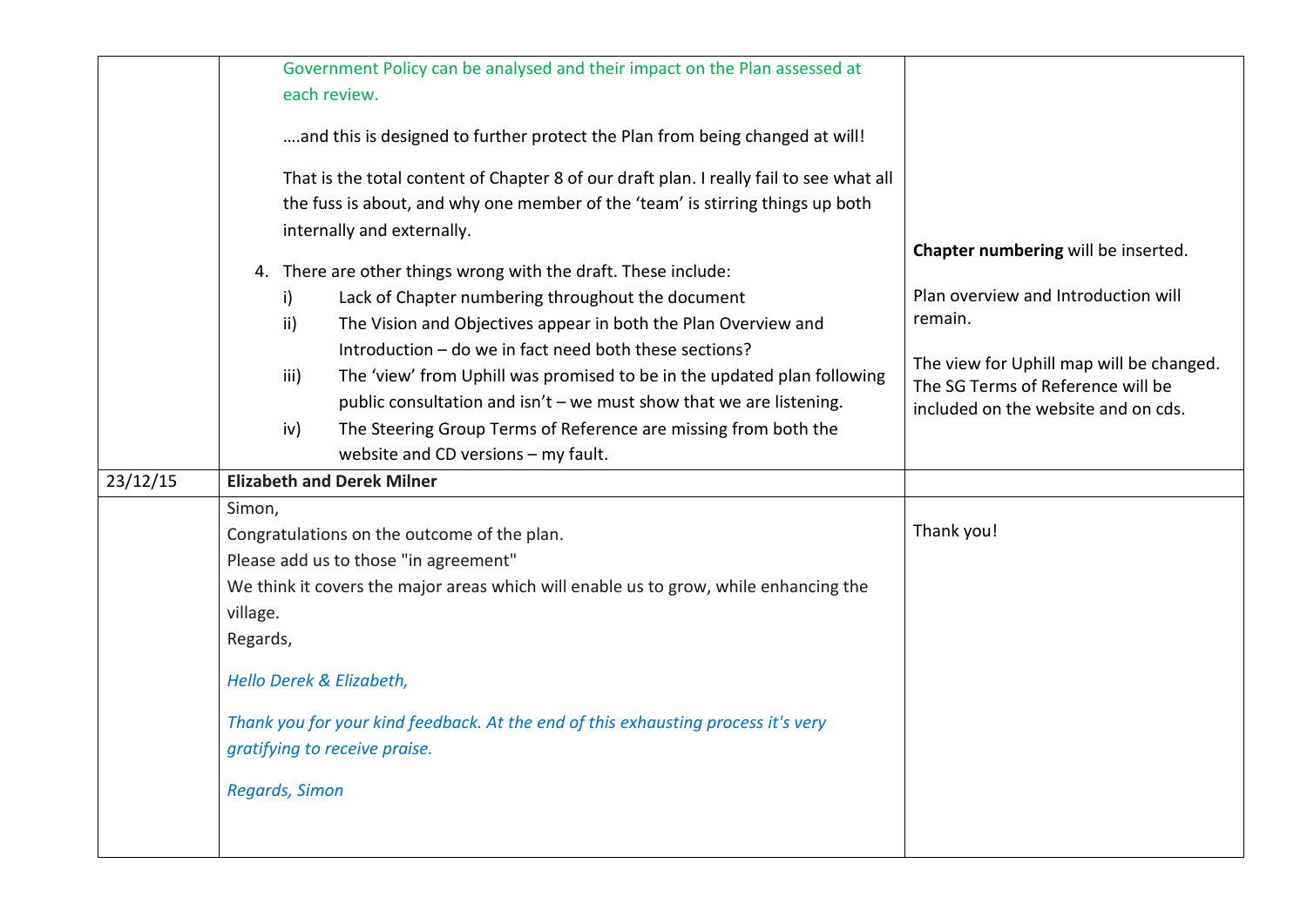| 24/12/15 | <b>Matthew McShane, Land Value Alliances (LVA)</b>                                                                                                                                                                                                                                                                                                                                                                                                                                                                                                                                                                                    |                                                                                                                                                                                                                                                                                  |
|----------|---------------------------------------------------------------------------------------------------------------------------------------------------------------------------------------------------------------------------------------------------------------------------------------------------------------------------------------------------------------------------------------------------------------------------------------------------------------------------------------------------------------------------------------------------------------------------------------------------------------------------------------|----------------------------------------------------------------------------------------------------------------------------------------------------------------------------------------------------------------------------------------------------------------------------------|
|          | Consultation on the Draft Urchfont, Wedhampton and Lydeway Neighbourhood Plan                                                                                                                                                                                                                                                                                                                                                                                                                                                                                                                                                         |                                                                                                                                                                                                                                                                                  |
|          | (UWLNP) Site 11 - Land opposite Ballingers                                                                                                                                                                                                                                                                                                                                                                                                                                                                                                                                                                                            |                                                                                                                                                                                                                                                                                  |
|          | Dear Cllr Holt,                                                                                                                                                                                                                                                                                                                                                                                                                                                                                                                                                                                                                       | This refers to one site only. It was rejected<br>in the site assessment and poorly                                                                                                                                                                                               |
|          | Urchfont LVA LLP write in respect of the emerging UWLNP which is currently in draft<br>form, out for public consultation until 3 January 2016. We wish to raise observations<br>and objections to elements concerning the proposed housing allocations within the<br>Plan. It is our view that 'Site 11 - Land opposite Ballingers' is a better proposition for<br>development than those proposed. Our site is available, developable, technically viable<br>and more importantly deliverable. A level of background technical assessment and<br>environmental work has been undertaken to ensure that the site is both suitable and | supported in voting sessions. It also<br>received very poor pre-application advice<br>when put forward by a previous body.<br>It is outside and does not adjoin the<br>Development Boundary.<br>It lies South of the B3098 which is not<br>favoured for residential development. |
|          | deliverable for residential development, as well as to address any concerns and issues<br>raised through the Neighbourhood Plan process.                                                                                                                                                                                                                                                                                                                                                                                                                                                                                              | Mr McShane's response cut and pasted a                                                                                                                                                                                                                                           |
|          | LVA are happy to provide copies of the reports and documents to the Steering Group<br>and Parish Council. Visual Impact Assessment A Visual Impact Assessment has been<br>prepared. It has been found that:                                                                                                                                                                                                                                                                                                                                                                                                                           | Section from our Sustainability Appraisal<br>as follows:<br>'In discounting 'Site 11 - Land Opposite<br>Ballingers' the Sustainability Appraisal also                                                                                                                            |
|          | • Only views close to the site have any view of it and these are likely to be filtered<br>through the village fabric, existing peripheral hedges and mature trees;                                                                                                                                                                                                                                                                                                                                                                                                                                                                    | states Site 11, Ballingers, performs reasonably<br>well against some objectives and overall, is<br>marginally better than site 5, Land at Uphill'.                                                                                                                               |
|          | • Distant views are unavailable due to heavy screening provided by intervening<br>vegetation pattern and topography;                                                                                                                                                                                                                                                                                                                                                                                                                                                                                                                  | Sadly though he chose to exclude the following<br>which immediately followed his pasted section:<br>However, unlike Uphill, it has significant                                                                                                                                   |
|          | • There are no views from within the Conservation Area The proposed development<br>would be seen in context with properties opposite Ballingers being at the same height<br>and visually read in context with its surrounds. The proposed scheme would fit within<br>the existing landscape pattern such that the development of residential dwellings would<br>assimilate into the village fabric. Preliminary Ecological Appraisal The Preliminary                                                                                                                                                                                  | negative effects: it takes up a large swathe of<br>Grade 1 agricultural land and has an adverse<br>impact on scenic quality. These issues are<br>discussed in the next paragraphs.<br>Furthermore, public consultation has shown<br>that the proposed development of this site   |
|          | Ecological Appraisal concludes that the site is of very limited ecological value and that<br>further ecological survey work is not required. Reasonable and proportionate mitigation                                                                                                                                                                                                                                                                                                                                                                                                                                                  | would be extremely unpopular.                                                                                                                                                                                                                                                    |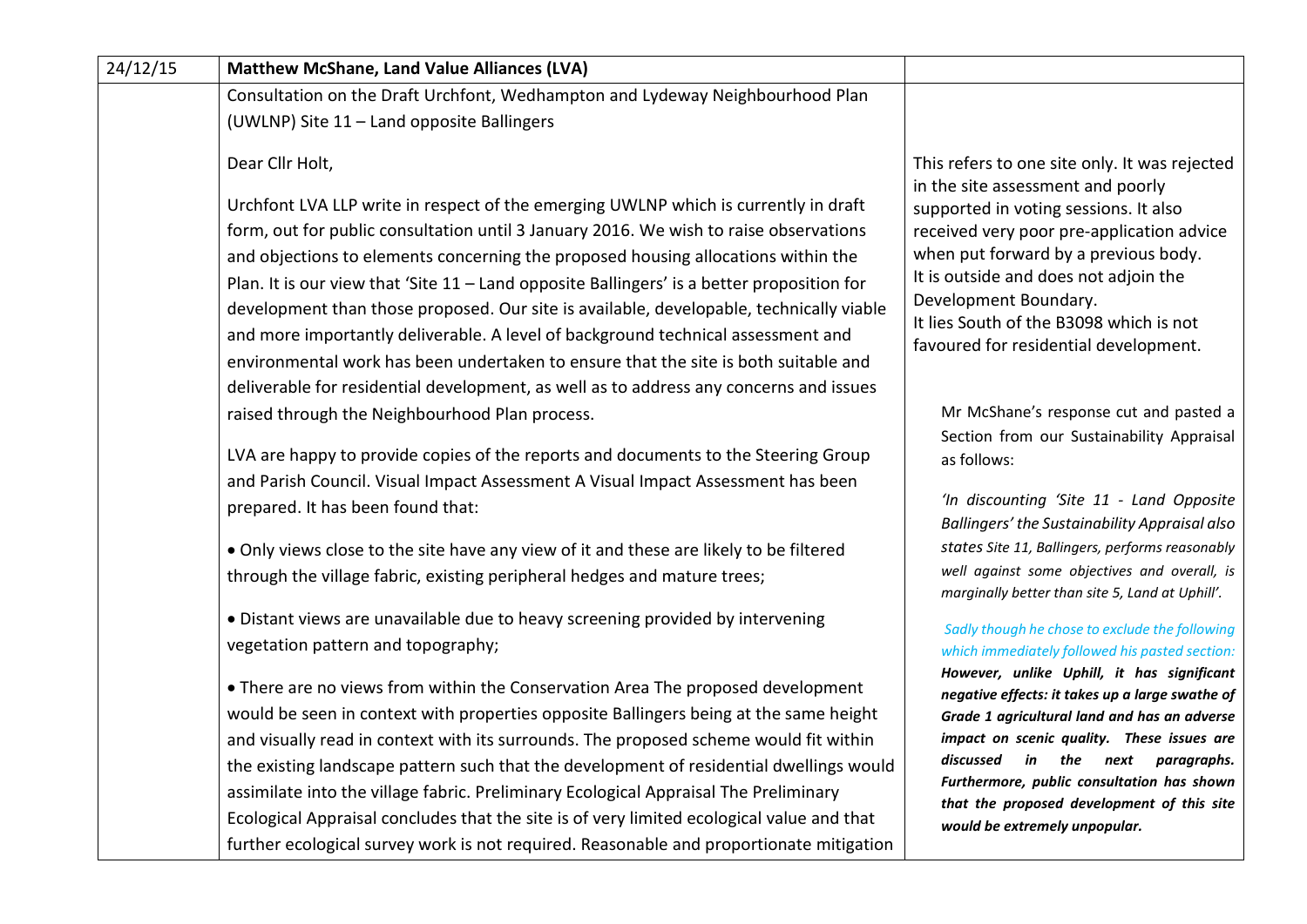and enhancement provisions will be made within the proposed development through sensitive design landscape planting and habitat creation. Access A preliminary access design for a new access point has been prepared which demonstrates the required visibility splays can be accommodated. In comparison to the sites proposed, 'Site 11 - Land opposite Ballingers' performs very well in terms of sustainability and site characteristics / issues:

• The site lies within easy walking distance of both the village hall (approx. 600m) and community shop and post office (less than 500m);

• The site is not constrained by any statutory or non-statutory landscape or ecological constraints;

• The site lies over 700m from the nearest Local Nature Reserve and over 1300m from the SSSI/SAC;

• The site lies within Flood Zone 1 – an area of low risk of flooding suitable for residential development and there are no drainage issues;

• The site is not adjacent to a STW and air quality is good;

• There are no listed buildings in the immediate vicinity and no intervisibility with the Conservation Area;

• The site is currently in low key agricultural use;

• A public footpath runs along its southern boundary offering additional scope for connecting with other parts of the village and surrounding countryside;

• The site has a south facing aspect suitable for maximising the potential for renewable energy;

• There are no Tree Preservation Orders;

*Reading the paragraph in its full context does, in the view of the Steering Group gives a very different impression.*

In addition Wiltshire Council gave very damming pre-app advice to a previous enquirer about land South of Ballingers.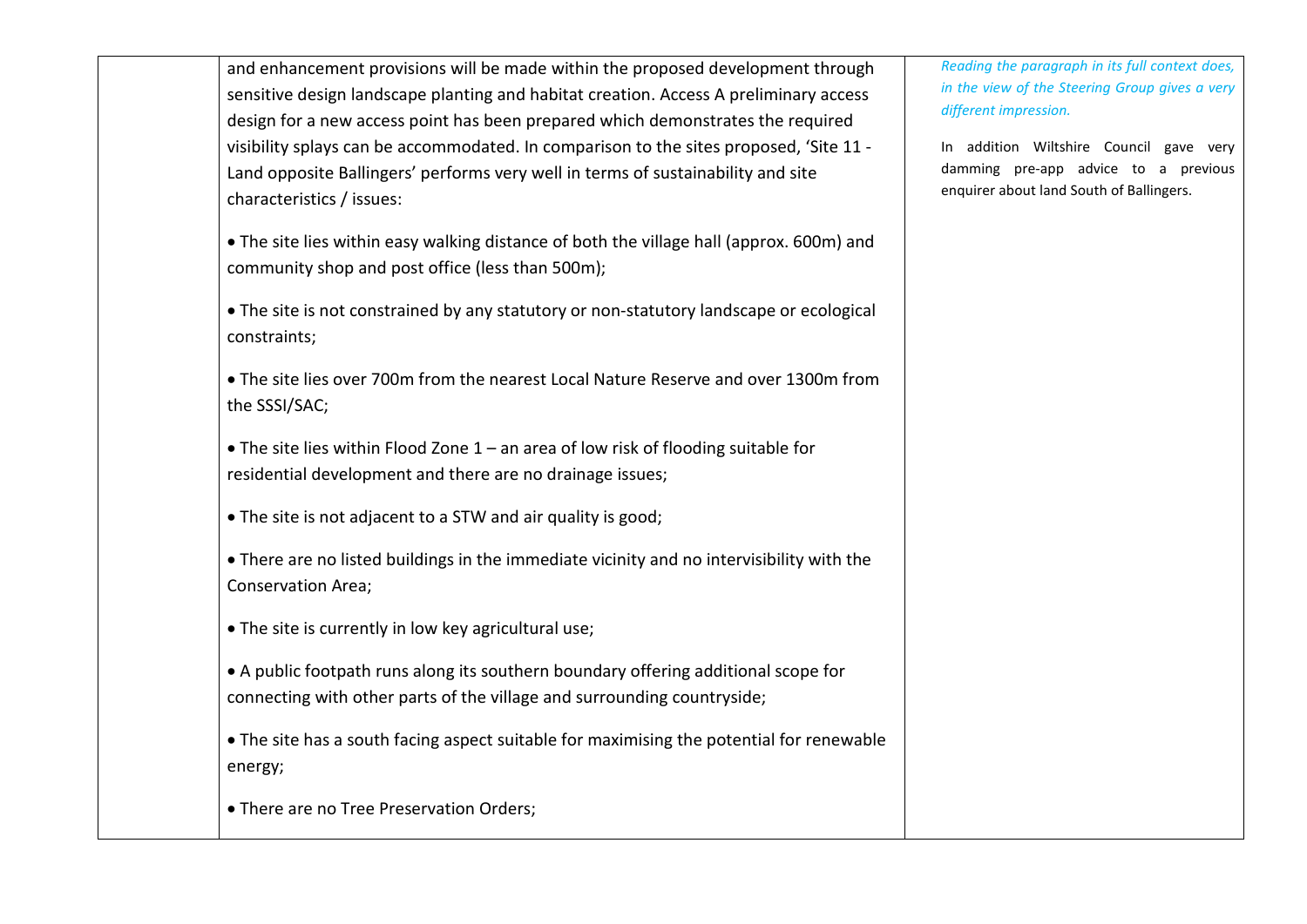• The site could provide access to the adjacent disused allotment site for alternative uses. Furthermore, the Sustainability Appraisal supporting the draft Neighbourhood Plan even states that 'it is evident that for the most part, the most sustainable sites have been proposed for development, with just one exception. Site 11, Ballingers, performs reasonably well against some objectives and overall, is marginally better than site 5, Land at Uphill.' In discounting 'Site 11 - Land Opposite Ballingers' the Sustainability Appraisal also states that 'public consultation has shown that the proposed development of this site would be extremely unpopular.' This is contrary to the October 2013 consultation feedback to 'Question A5: Are there any specific locations which you think are suitable for new houses?' A large amount of responses in fact suggested land opposite Ballingers as shown in the enclosed extract displaying the written feedback and comments. LVA also wishes to express concerns regarding the deliverability of the sites currently proposed in the draft Plan. Our independent research suggests that the majority of the proposed sites are either:

• Not economically viable (effect of business, owner deliverability in question);

• Have significantly more constraints/issues (contamination, access, county wildlife site, Conservation Area, AONB views); or

• Have been subject to a successful planning application and already taken in to account in Wiltshire's housing calculations as commitments/windfalls. There is land available at Urchfont which is suitable, available and deliverable. There is no restriction to 'Site 11 - Land opposite Ballingers' contributing towards meeting the housing needs for Urchfont and Wiltshire, and the site should be allocated for housing within the Neighbourhood Plan. We are open-minded about the form of any potential scheme in terms of dwelling yield and mix, and happy to consider ways as to how this site could contribute to wider community needs. We request that the Parish Council carefully consider these representations when progressing with the Neighbourhood Plan, with particular attention to the approach and delivery of development in Urchfont. Please confirm acknowledgement and receipt of these comments will be taken into account.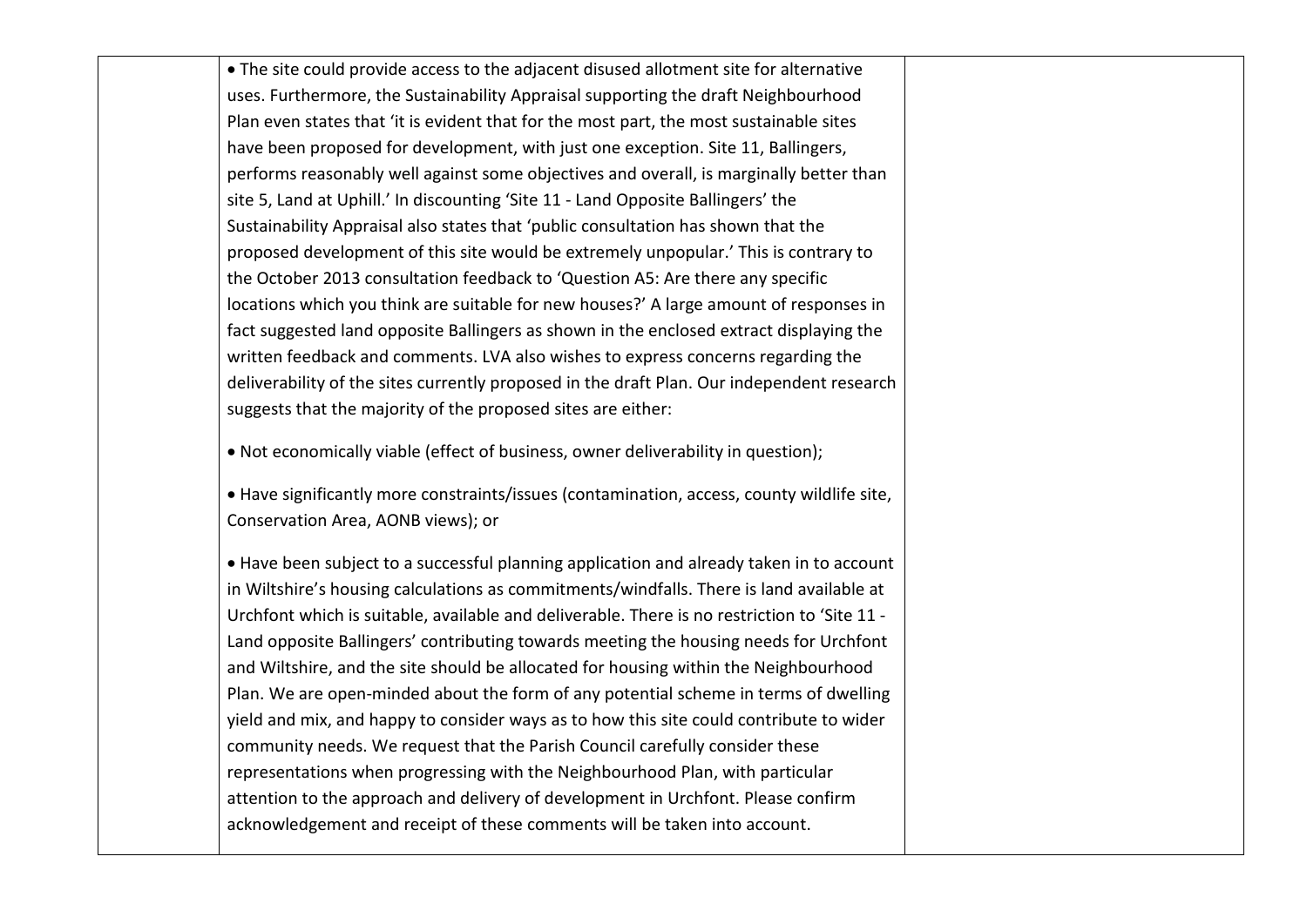|          | Yours Faithfully, Matthew McShane                                                                                                                                                                                             |  |
|----------|-------------------------------------------------------------------------------------------------------------------------------------------------------------------------------------------------------------------------------|--|
|          | Dear Mr McShane,                                                                                                                                                                                                              |  |
|          | I acknowledge receipt of your response.                                                                                                                                                                                       |  |
|          | <b>Simon Holt FRICS</b>                                                                                                                                                                                                       |  |
| 01/01/16 | <b>Stephen &amp; Alison Hodges</b>                                                                                                                                                                                            |  |
|          | Hi Simon                                                                                                                                                                                                                      |  |
|          | Thank you for the opportunity to review and feedback on the Urchfont & Wedhampton<br>Local Neighbourhood Draft Plan.                                                                                                          |  |
|          | Having read and reflected upon the plan, I have some brief comments and questions. I                                                                                                                                          |  |
|          | am not so familiar with Wedhampton, so please review the comments in the context of<br>Urchfont.                                                                                                                              |  |
|          | In my opinion, this is a well thought out, well-structured and well written plan<br>$\mathbf{I}$<br>that is clear and easy to understand for the reader                                                                       |  |
|          | The plan provides a careful balance between these two driving factors:<br>$\mathcal{L}_{\mathcal{A}}$                                                                                                                         |  |
|          | o Preserving the historic and aesthetic character of Urchfont and its<br>environs, which are the very aspects that make it the village so attractive                                                                          |  |
|          | to tourists, visitors and residents alike                                                                                                                                                                                     |  |
|          | Enabling economic development and the absorption of new housing,<br>0<br>which are two important factors in maintaining and growing the vibrant<br>and active community that makes Urchfont such a wonderful place to<br>live |  |
|          |                                                                                                                                                                                                                               |  |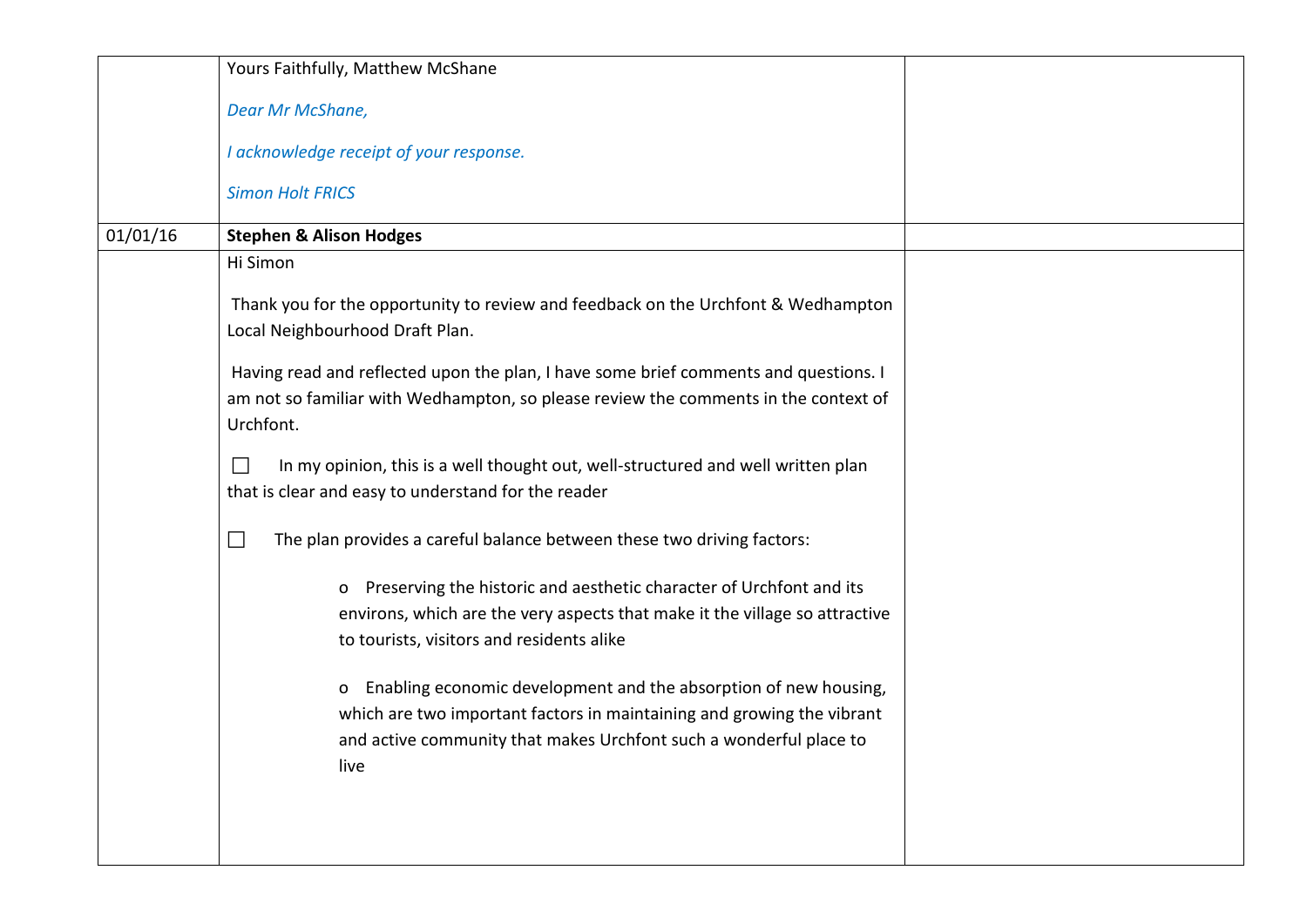| The plan sets out clear parameters and guidelines for delivering and managing<br>$\Box$<br>these two factors and thus securing the future of Urchfont and the landscape within<br>which it sits                                                                                                                                                                                        |                                                                                                                                                                                                 |
|----------------------------------------------------------------------------------------------------------------------------------------------------------------------------------------------------------------------------------------------------------------------------------------------------------------------------------------------------------------------------------------|-------------------------------------------------------------------------------------------------------------------------------------------------------------------------------------------------|
| There are several points which I believe require further emphasis, thinking or<br>answering:                                                                                                                                                                                                                                                                                           | The NP will form part of Wiltshire<br>Council's Development Policy. It should be                                                                                                                |
| The absorption of new housing is clearly described with identified sites and housing<br>1.<br>types. However, and assuming the identified plots are privately owned, how will the<br>differences between what a landowner may apply for in planning consent and what the<br>plan describes be resolved and by whom: for example, does the Parish Council have the<br>power to enforce? | used as a guide for developers seeking<br>planning permission. UPC is only a<br>consultee in planning matters. WC make a<br>decision on applications based on this NP<br>and the Core Strategy. |
| Does the number of new houses to be absorbed include the Manor Farmyard<br>2.<br>development or are these additional to those                                                                                                                                                                                                                                                          | No.                                                                                                                                                                                             |
| The prevention of further vehicle damage to east and west greens and verges, but<br>3.<br>without unsightly prevention measures needs strong consideration and perhaps some<br>innovative thought to achieve                                                                                                                                                                           | This is a UPC matter.                                                                                                                                                                           |
|                                                                                                                                                                                                                                                                                                                                                                                        | Speed limiting measures are in hand.                                                                                                                                                            |
| Reduction of speed limits within the village and to the main B3098 need to be<br>4.                                                                                                                                                                                                                                                                                                    |                                                                                                                                                                                                 |
| achieved (this could help reduce some damage to village greens and verges through<br>drivers having more time to react and pull-over appropriately to allow passage of                                                                                                                                                                                                                 |                                                                                                                                                                                                 |
| vehicles travelling in opposite direction). Enforcement measures need to be included as<br>part of this action                                                                                                                                                                                                                                                                         |                                                                                                                                                                                                 |
| The bypass for farm vehicles is a good idea for addressing the damage to greens<br>5.<br>and verges within the village. However there is no suggestion where a bypass might be                                                                                                                                                                                                         | The bypass is a future aspiration for UPC.                                                                                                                                                      |
| located and what impact this may have on Urchfont's immediate environs. Do we know<br>where farm traffic goes from and to on a regular basis and so which locations a 'bypass'<br>may need to connect. Urchfont is a working village and one expects to see movement of                                                                                                                |                                                                                                                                                                                                 |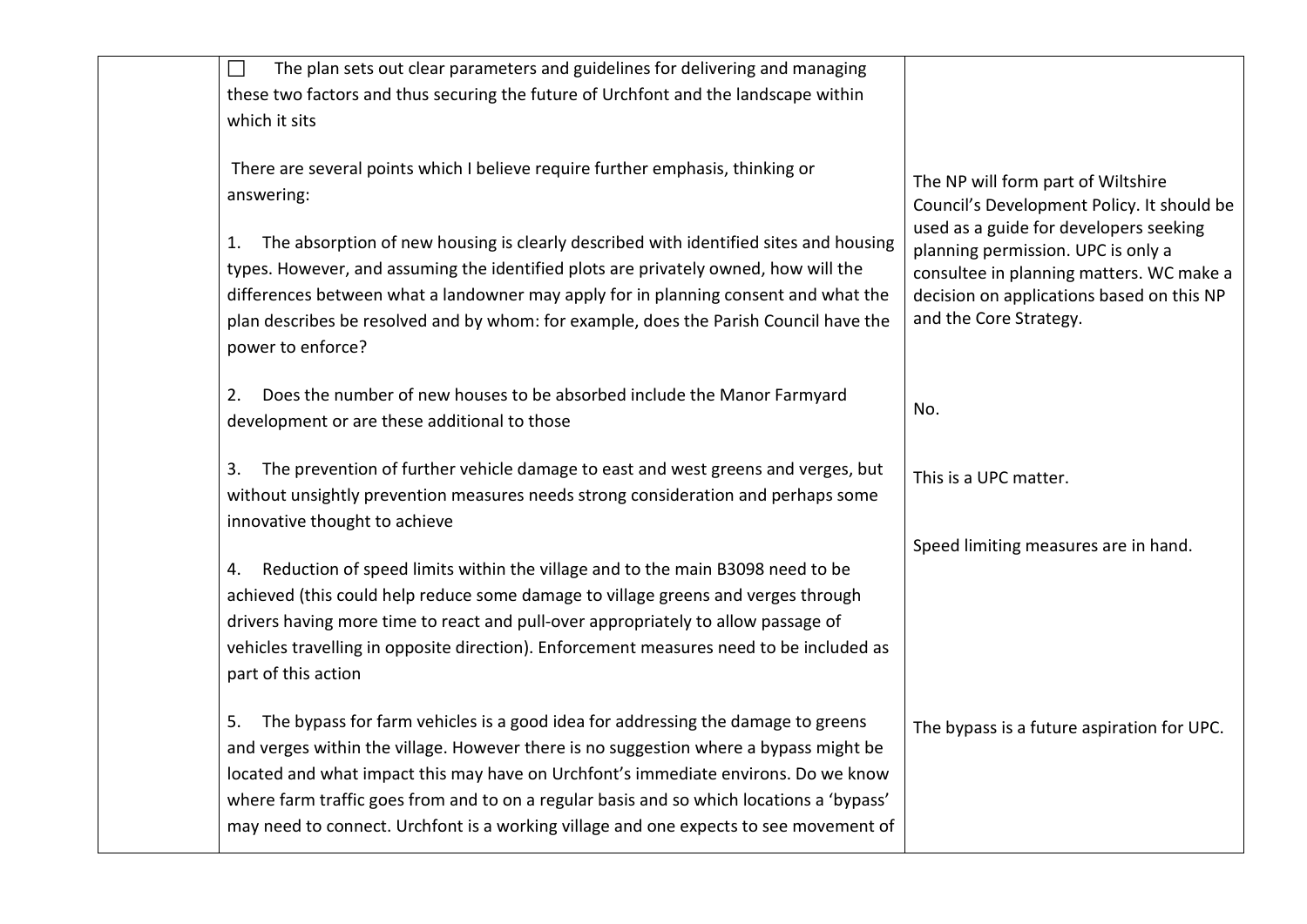| agricultural machinery and other agriculture related activities - but speed limits and       |  |
|----------------------------------------------------------------------------------------------|--|
| further thought on point 3 above may render a 'tractor bypass, irrelevant                    |  |
|                                                                                              |  |
| To reiterate, this is a realistic plan, which if applied well will secure the heritage,      |  |
| economy and community of Urchfont and the surrounding landscapes. Maintaining a              |  |
| vibrant village and area that is attractive to both visitors, residents, and rural employers |  |
| alike.                                                                                       |  |
|                                                                                              |  |
| Many thanks, Stephen & Alison Hodges, 10 Manor Farmyard                                      |  |
| Hi Stephen,                                                                                  |  |
| Thank you for your cogent response. The UWLNP has been 3 years in the making and             |  |
| involved literally thousands of hours of volunteer labour so your considered response is     |  |
| very much appreciated.                                                                       |  |
|                                                                                              |  |
| The Steering group will meet on 12 Jan to consider the responses received (28 to date)       |  |
| and we hope to deliver the Plan to Urchfont Parish Council shortly after that date for       |  |
| them to forward it to Wiltshire Council.                                                     |  |
|                                                                                              |  |
| In particular and with regard to speed limits I understand a 20 mph limit will be            |  |
| introduced through the 'village (excluding the B3098) shortly.                               |  |
|                                                                                              |  |
| <b>Regards, Simon</b>                                                                        |  |
|                                                                                              |  |
| Thanks for the response Simon. All that work was clearly well assimilated!                   |  |
|                                                                                              |  |
| Thanks for the update on speed limits - that sounds a good step.                             |  |
| Cheers, Steve                                                                                |  |
|                                                                                              |  |
|                                                                                              |  |
|                                                                                              |  |
|                                                                                              |  |
|                                                                                              |  |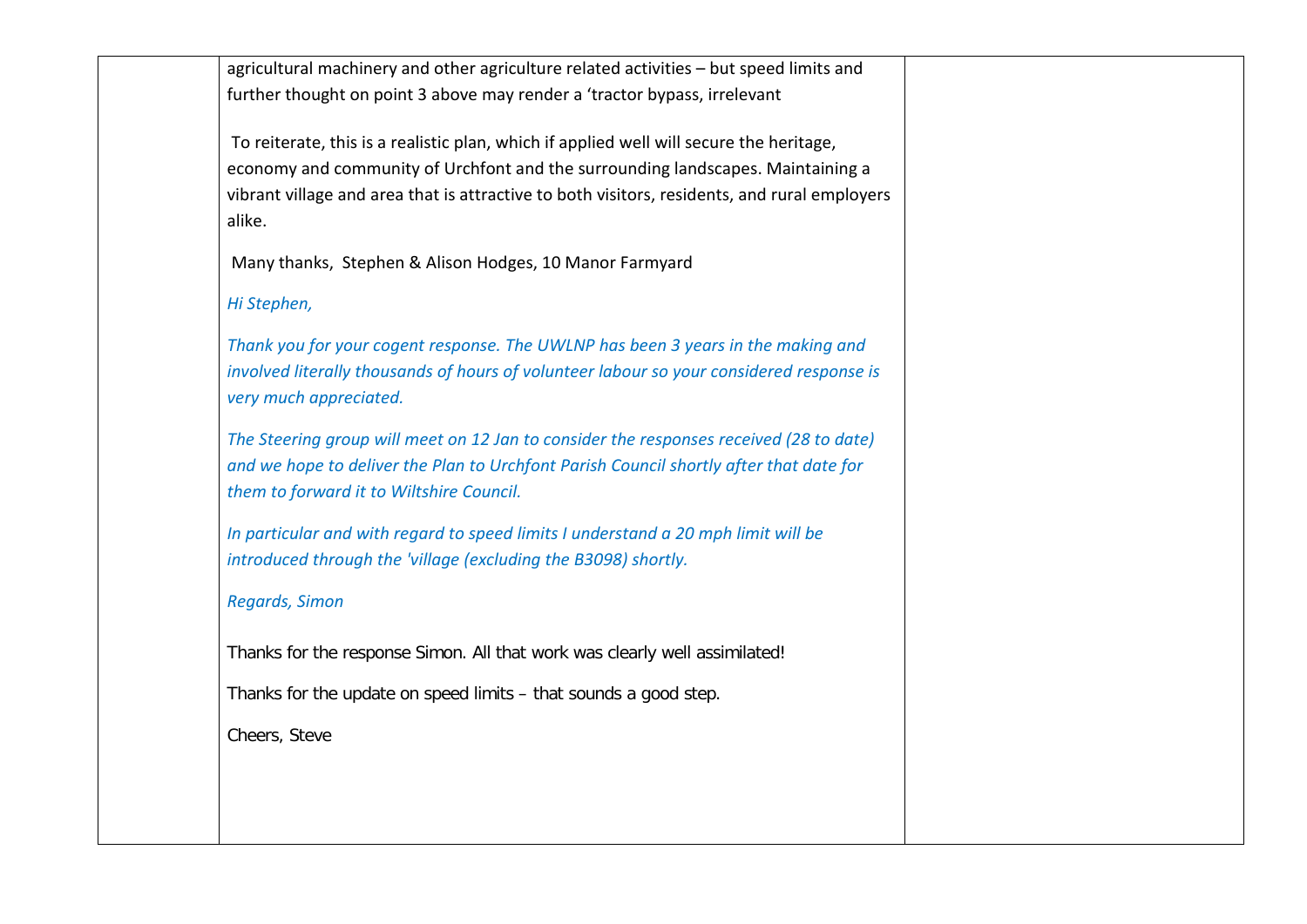| <b>Peter and Rosemary Winckley</b>                                                                                                                                                                                                                                                                                                                                                                                                                                                                                                                                                                                  |                                                                                                                                                                                                                                                                              |
|---------------------------------------------------------------------------------------------------------------------------------------------------------------------------------------------------------------------------------------------------------------------------------------------------------------------------------------------------------------------------------------------------------------------------------------------------------------------------------------------------------------------------------------------------------------------------------------------------------------------|------------------------------------------------------------------------------------------------------------------------------------------------------------------------------------------------------------------------------------------------------------------------------|
| Dear Simon,                                                                                                                                                                                                                                                                                                                                                                                                                                                                                                                                                                                                         |                                                                                                                                                                                                                                                                              |
| Sorry to leave our reflections to rather last minute but we have found time over the<br>Christmas break to have a good look at the Neighbourhood Plan.                                                                                                                                                                                                                                                                                                                                                                                                                                                              |                                                                                                                                                                                                                                                                              |
| First of all we have to congratulate the Steering Group for the fantastic effort made on<br>our behalf to protect our beautiful village and find a balanced way to cater for<br>everyone's needs and views. It cannot have been easy. A fairly radical change seems to<br>have been imposed by the Wiltshire Council's Core Strategy; 37 homes being a big ask<br>when in the previous plan, it was acknowledged that only minimal residential in filling<br>be allowed without harming the character of the village. However, the Group have<br>done a good job in finding suitable sites and protective policies. | <b>Chapter 8:</b> This is being redrafted to<br>reflect expressed views.<br>The community own the NP which UPC<br>manage on its behalf. WC own the Core<br>Strategy which our Plan must comply<br>with. Our Plan once approved will be one<br>of the documents which make up |
| What we do find troubling are the provisions in Chapter 8 under the "UWLNP Change<br>Management Process". This Chapter tucked in at the back of the Plan seems a key for<br>the Council or others to undermine and alter by the back door the excellent Policies put<br>forward by virtue of Consultations with the Community. We appreciate that<br>for practical purposes some updating and adjustments regarding the HI development<br>sites may be needed and there is reference to this Clause 2.                                                                                                              |                                                                                                                                                                                                                                                                              |
| Clause 3 Concerning "Other Policies" appears worryingly vague. Given the incredible<br>time and effort made to consult and craft these policies (which in our view should<br>therefore be virtually written in stone or at least the essence of them) it seems<br>extraordinary that there is a provision in Clause 3 of Chapter 8 for such Policies to be                                                                                                                                                                                                                                                          | Wiltshire Council's Development Plan.                                                                                                                                                                                                                                        |
|                                                                                                                                                                                                                                                                                                                                                                                                                                                                                                                                                                                                                     |                                                                                                                                                                                                                                                                              |
|                                                                                                                                                                                                                                                                                                                                                                                                                                                                                                                                                                                                                     |                                                                                                                                                                                                                                                                              |
| - Reviewed by whom?                                                                                                                                                                                                                                                                                                                                                                                                                                                                                                                                                                                                 |                                                                                                                                                                                                                                                                              |
| - Reviewed in what circumstances? It is not clear what is meant by "progress" or<br>"unforeseen changes".                                                                                                                                                                                                                                                                                                                                                                                                                                                                                                           |                                                                                                                                                                                                                                                                              |
|                                                                                                                                                                                                                                                                                                                                                                                                                                                                                                                                                                                                                     | "reviewed at least every 3 years", a seemingly short time period.<br>We would ask:                                                                                                                                                                                           |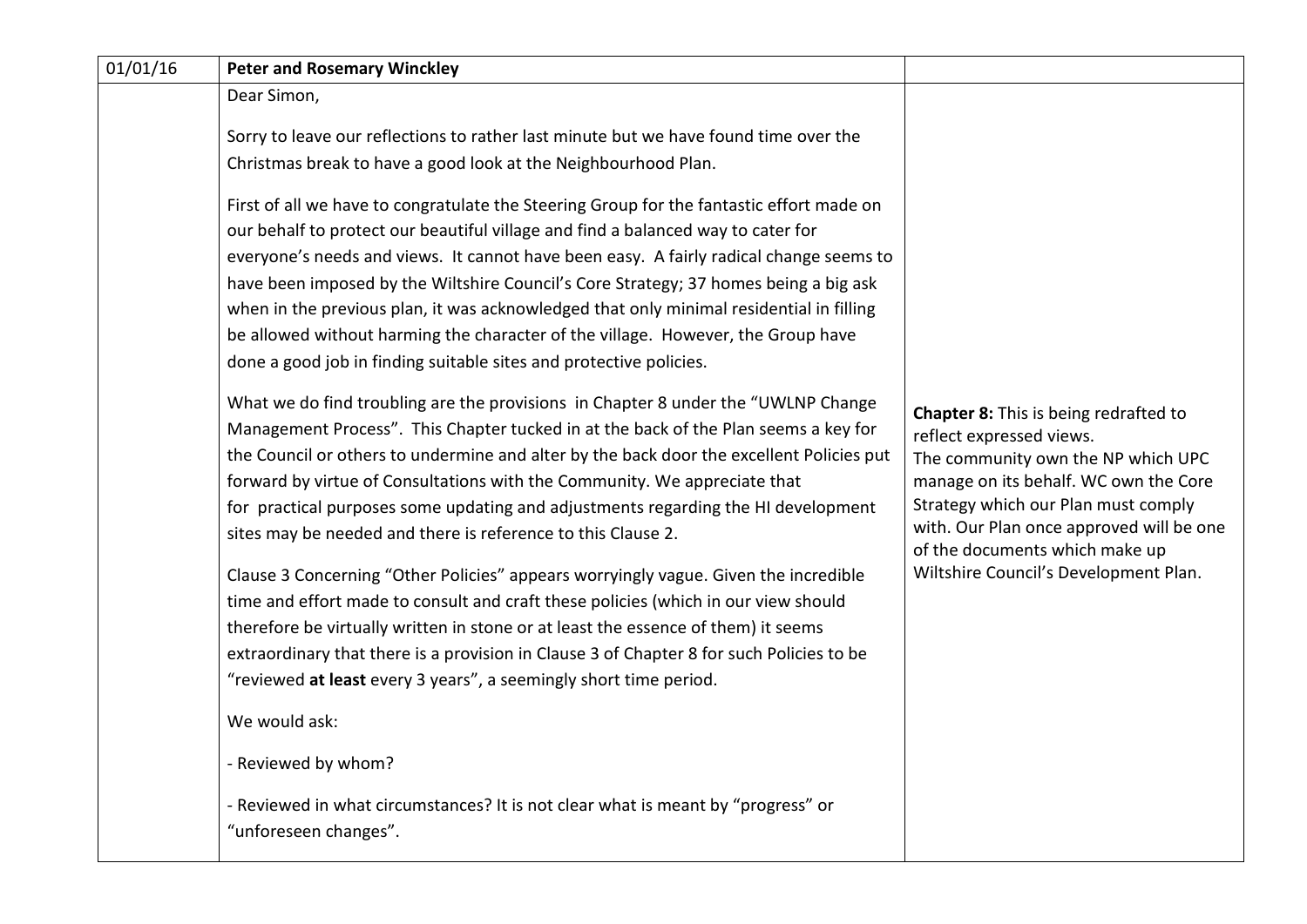- What would the review entail?

- Would the review be subject to another consultation with the Community?

- Would the review lead to a Change of Policy and how major or minor would this be and under whose consultation?

It would seem that as the Policies have been put together by the Steering Group in Consultation with the Community then a review should not bring about a major change to the Policies without the same sort of reference to the Group and the Community and that there should be a proper time frame and procedures for this which the clause does not provide.

.

Our concerns are that with the current wording one might assume there may be a landowner backed by the Council who wants to give permission to a large scale profitable development on a site contrary to the Policies, then such changes under the guise of review could then be rushed through? One also might assume that this allows the Council to pressure the Parish Council to agree reviews to suit them while the local Community is relaxed under the false impression that it is protected by the Policies. Presumably the well armed Steering Group that fashioned the Policies may not be on hand to defend the situation and the Parish Council will have scant protection to defend the community against a radical review if the clause does not make it clear enough how a review or change process works. There are similar vague references to "potential changes to the Plan" in Clause 4. Hopefully this would not be the case and the Council would respect the Policies.

We are further concerned that although the brief summary gives the vague reassurance of Urchfont Parish Council managing the Plan and approving changes, it refers significantly and perhaps ominously to Wiltshire Council "as owners of the Plan". This to all intents and purposes could be construed as the Council rather than the local community having too great a hand in future reshaping of the Policies to their/the governments requirements. It seems clear that any change of legislation could lead to rapid rewriting of the Plan and Policies. The Summary refers to the Parish Council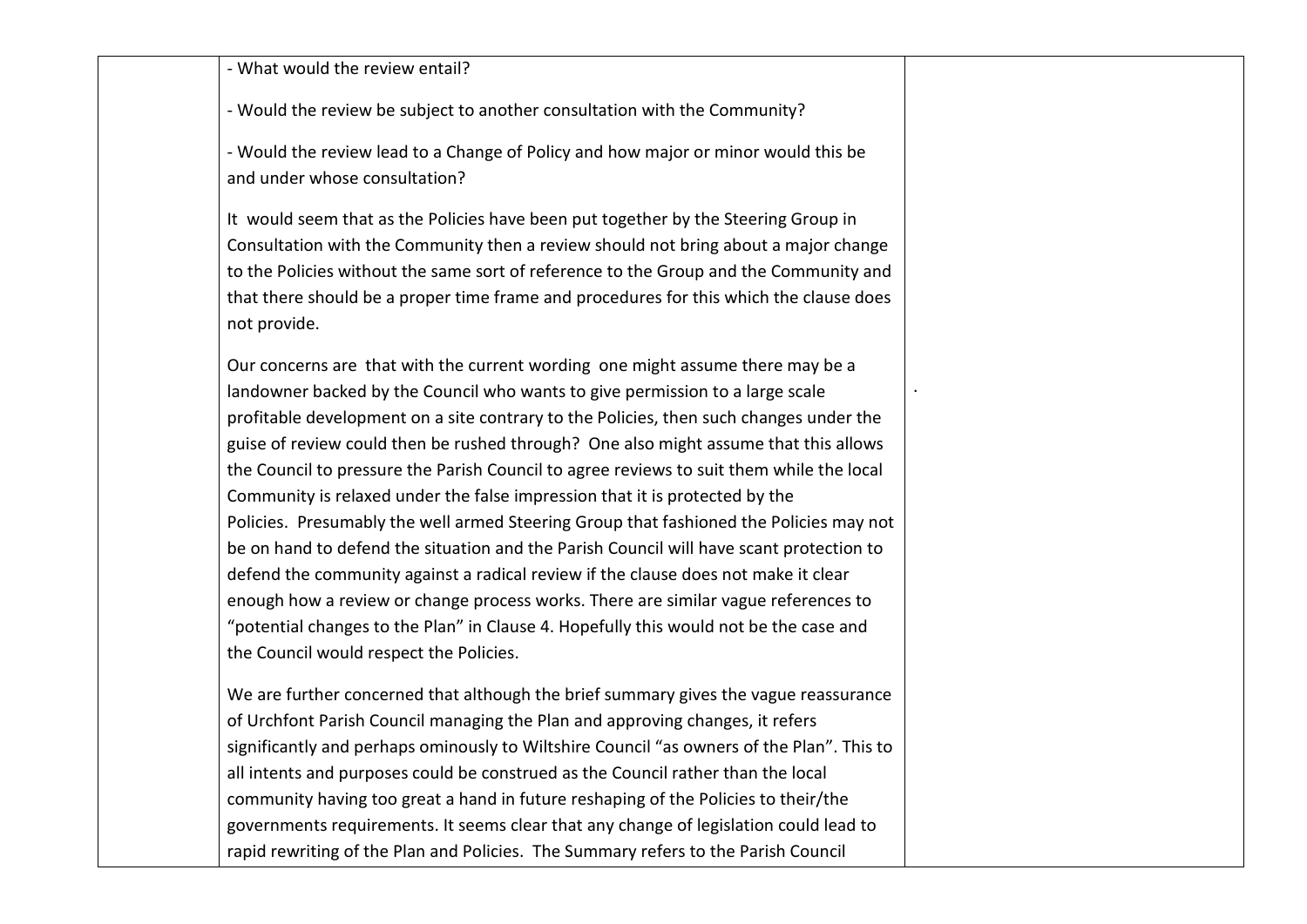|          | ensuring that "all the procedures described above are followed". However, it is unclear                                  |                                                                                     |
|----------|--------------------------------------------------------------------------------------------------------------------------|-------------------------------------------------------------------------------------|
|          | what the procedures are in relation to 3,4 and 5 for monitoring and addressing issues.                                   |                                                                                     |
|          | We appreciate that there is probably pressure from various quarters to include wide                                      |                                                                                     |
|          | flexibility regarding change but if we are truly being allowed to have some right to shape                               |                                                                                     |
|          | our future development at a local level then the provisions in Chapter 8 need to be                                      |                                                                                     |
|          | tightened up to ensure that only significant change and review to the Plan and Policies                                  |                                                                                     |
|          | may be made with proper consultation, following proper procedures in a realistic                                         |                                                                                     |
|          | timescale and this should be the role of The Parish Council/Community Steering Group<br>and not Wiltshire Council alone. |                                                                                     |
|          | This all may seem cynical, but we have seen in Urchfont how willing the Council has                                      |                                                                                     |
|          | been in the past to ignore and ride rough shod through the set Policies. The somewhat                                    |                                                                                     |
|          | brief drafting of Chapter 8 could allow them to do this again. It would be a shame after                                 |                                                                                     |
|          | all the excellent work done to unwittingly permit this through a minor oversight.                                        |                                                                                     |
|          | With best wishes and Happy New Year                                                                                      |                                                                                     |
|          | Peter and Rosemary Winckley                                                                                              |                                                                                     |
|          | Hello Peter & Rosemary,                                                                                                  |                                                                                     |
|          | Thank you for your detailed feedback. Please don't worry about the timing of your                                        |                                                                                     |
|          | response! The Steering Group will meet on 12 Jan to review the feedback (29 responses                                    |                                                                                     |
|          | to date) and the UWLNP will then be forwarded to UPC for onward transmission to                                          |                                                                                     |
|          | <b>Wiltshire Council.</b>                                                                                                |                                                                                     |
|          | Happy New Year to both of you. Simon                                                                                     |                                                                                     |
| 01/01/16 | <b>Richard and Janet Hawkins</b>                                                                                         |                                                                                     |
|          | Much is written in the plan regarding 'supporting proposals which show a predominance                                    |                                                                                     |
|          | of 2 & 3 bedroom houses and/or include small scale housing units for older people'. Also                                 |                                                                                     |
|          | the requirement for smaller houses is certainly overwhelmingly supported by the 'Parish                                  | The need for 2-3 bedroomed homes is<br>already listed in Policy H1. The Site Briefs |
|          | Housing Needs Survey' and is something we consider to be the most important aspect                                       |                                                                                     |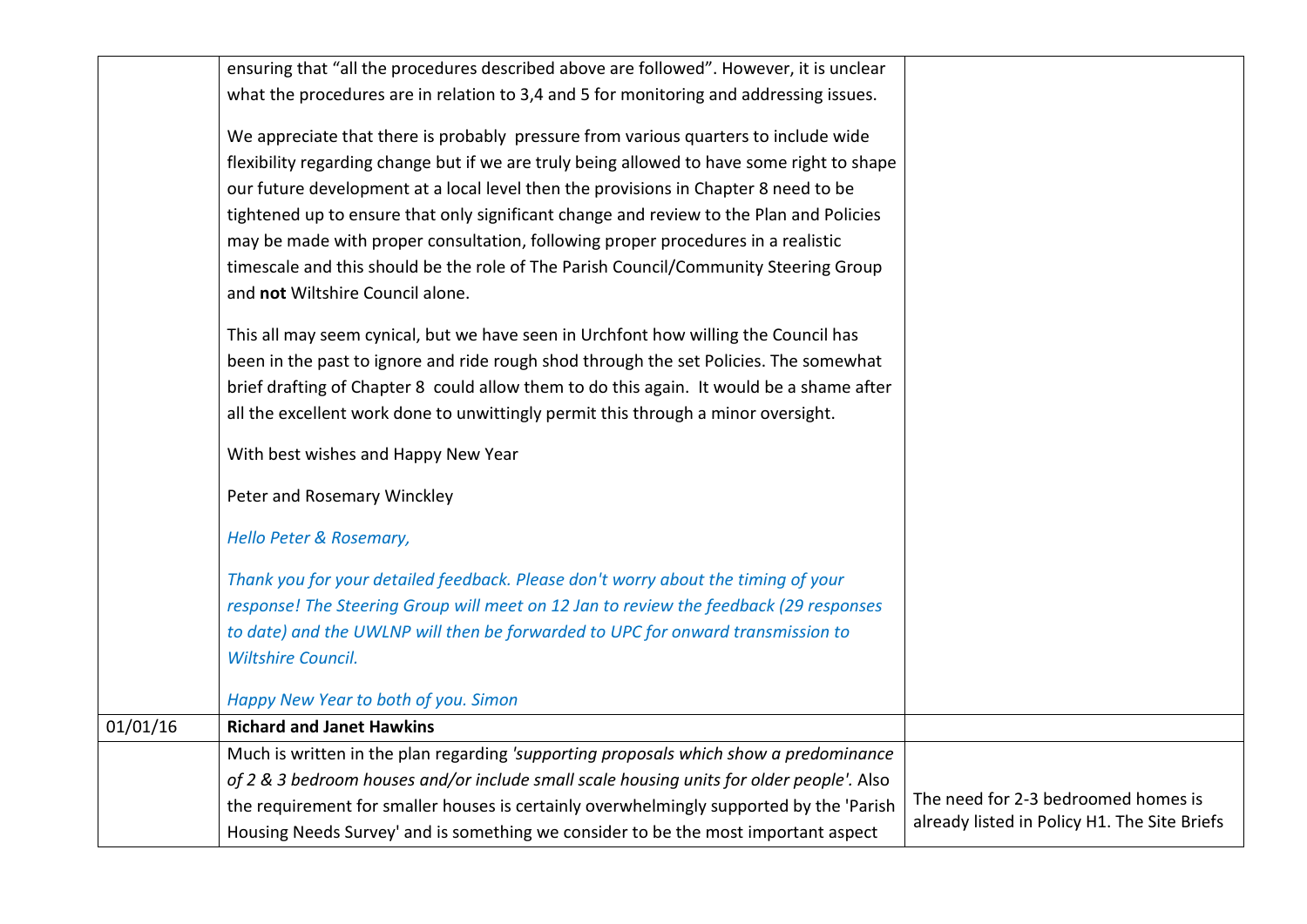with regard to maintaining a vibrant and balanced community and protecting community facilities. We are concerned as to how this will be achieved! The housing site allocations within the plan include 'The Beeches' and 'Peppercombe' which have recently either put in for planning permission or made presentations to the Parish Council. These two sites propose a total of **eight** 4 bedroom houses and **one** luxury 3 bedroom house, which would yield no small scale housing units. Other than 'Land at Hales Farm' where we believe a mix of small scale/affordable and 3 and 4 bedroom houses are proposed, it is difficult to see how any of the sites included in the plan will produce 2 and 3 bedroom houses that are within the price range of young families. The proposal for supporting 2 and 3 bedroom houses will only be achievable if the requirements are rigorously enforced by the Parish Council when considering planning applications. We also note that 'Land at Wildman's Garage' is designated as a housing development site for 5 houses which contradicts Policy LB1 - Protecting existing employment facilities. We further understand that the proposed site 'Land at Uphill' for 7 houses will now interfere with an agreed 'Important View' from the existing dwellings at Uphill. This view is missing from the diagram in the draft plan but has been agreed with the residents. Will this mean that this site is removed from the plan? In summary we think the wording within the document needs to be reinforced to show how a predominance of 2 and 3 bedroom houses will be achieved! The 'UWLNP Change Management Process' section appears unworkable and unnecessary and should be removed from the plan. We cannot believe that the community as a whole would want to get involved in going through a consultation process for just one site and how would an existing site be determined as 'undeliverable'? Surely the best route to ensuring community interest and participation in the process and also removing or adding sites is best done during a general review of the plan? This could be done on a 3, 4 or 5 year cycle which over the 12 year period covered by the plan gives ample time for considered opinion by the whole community. We take this opportunity of thanking the Committee for the time and effort they have put into producing this plan. in Appendix 1 already set desired house sizes. This will refer to larger sites. The Views map will be amended to incorporate the Uphill view. Clearer reference to Site Briefs will be given in the Plan itself. There will actually be two 3 bed houses on the sites referred to, not one. The use of the term luxury is felt to be subjective and difficult to define. **Chapter 8:** This is being redrafted to reflect expressed views.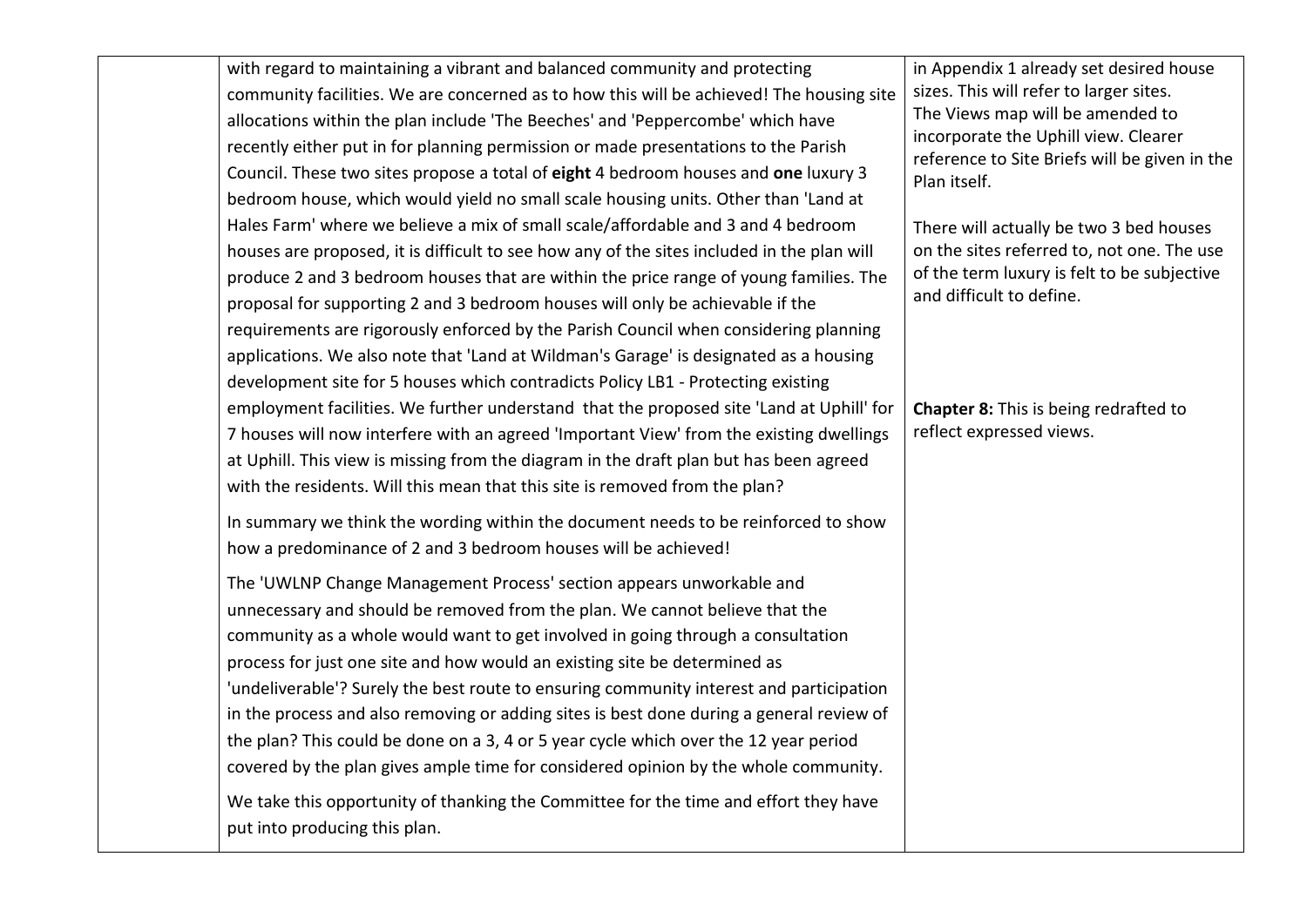|          | <b>Richard and Janet Hawkins</b>                                                                                                                                                                                                                                                                                      |                                                                                                   |
|----------|-----------------------------------------------------------------------------------------------------------------------------------------------------------------------------------------------------------------------------------------------------------------------------------------------------------------------|---------------------------------------------------------------------------------------------------|
|          | Hi Richard,                                                                                                                                                                                                                                                                                                           |                                                                                                   |
|          | Thank you for your feedback. This Final Consultation precess has brought 30 responses                                                                                                                                                                                                                                 |                                                                                                   |
|          | to date which I feel the Steering Group will be very pleased about. We are due to meet                                                                                                                                                                                                                                |                                                                                                   |
|          | on 12 Jan to review the comments received and make relevant amendments. The NP will                                                                                                                                                                                                                                   |                                                                                                   |
|          | then be presented to UPC before its onward transmission to WC.                                                                                                                                                                                                                                                        |                                                                                                   |
|          | <b>Happy New Year, Simon</b>                                                                                                                                                                                                                                                                                          |                                                                                                   |
| 03/01/16 | <b>Mrs Lesley Nash</b>                                                                                                                                                                                                                                                                                                |                                                                                                   |
|          | Dear Sir,                                                                                                                                                                                                                                                                                                             |                                                                                                   |
|          | Thank you for the leaflet mentioning that 'it's your plan - so read, reflect and advise if there are<br>any changes you would like to see incorporated'. I respectfully request that my suggested<br>amendments below be considered by the Steering Group.                                                            | The comments made by Mrs Nash refer to<br>the old edition of the SA Scoping Report<br>not the NP. |
|          | 4.2.11                                                                                                                                                                                                                                                                                                                |                                                                                                   |
|          | <b>Roads and traffic</b><br>'Being rural in nature, the roads and lanes in the Parish are generally narrow and without formal<br>kerbs; they are not designed to cope with modern-day traffic, especially HGVs. The<br>Devizes/Upavon road, the A342, runs north east south west through the Parish, but not directly | Roads and traffic: We will check the                                                              |
|          | through any of the settlements.'                                                                                                                                                                                                                                                                                      | wording.                                                                                          |
|          | * The A342 runs directly through the 'settlement' in which I and my neighbours live, so the above<br>statement is factually incorrect.                                                                                                                                                                                |                                                                                                   |
|          | Given that settlements are 'places where people live' my home, The Bell House, which has been<br>alongside the A342 for well over 300 years has been central to the very small<br>settlement here, which is increasing substantially with the 4 additional properties nearby<br>now almost completed.                 |                                                                                                   |
|          | There is another Lydeway 'settlement' where there are 5 properties close to the railway bridge<br>and a larger number of Park Homes in the area known as 'The Clock' through which the A342                                                                                                                           |                                                                                                   |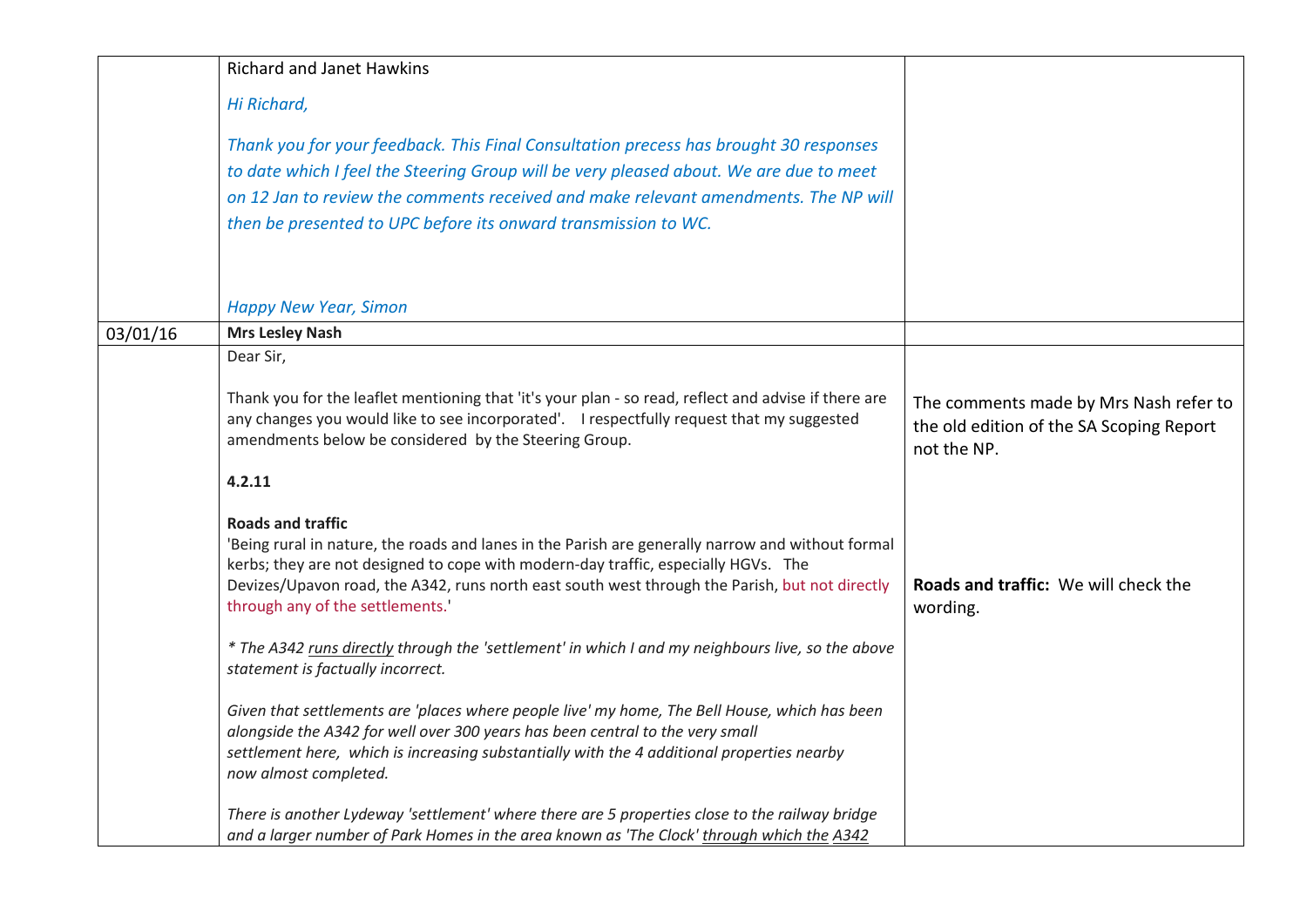| also directly runs.<br>4.2.12. ECONOMY AND ENTERPRISE                                                                                                                                                                                                                                                                                                                                                                                                                                                                                                                                                                                                 | Park Homes and some of the nearby<br>homes are not in our Parish.                                                                                                                                       |
|-------------------------------------------------------------------------------------------------------------------------------------------------------------------------------------------------------------------------------------------------------------------------------------------------------------------------------------------------------------------------------------------------------------------------------------------------------------------------------------------------------------------------------------------------------------------------------------------------------------------------------------------------------|---------------------------------------------------------------------------------------------------------------------------------------------------------------------------------------------------------|
| There is no specific data for economy and enterprise for the UWLNP area. Apart from the Manor<br>Farm complex and garage at Lydeway, and Wildmans garage in Urchfont, much of<br>the business in the Parish is small scale and home based.                                                                                                                                                                                                                                                                                                                                                                                                            | <b>Economy and Enterprise: Garage at</b><br>Lydeway not listed in UWLNP.                                                                                                                                |
| * The garage at Lydeway no longer exists so this reference should be removed                                                                                                                                                                                                                                                                                                                                                                                                                                                                                                                                                                          | Landscape Character Areas: This is a<br>technical term and ownership is not                                                                                                                             |
| Figure 4.6 LANDSCAPE CHARACTER AREAS                                                                                                                                                                                                                                                                                                                                                                                                                                                                                                                                                                                                                  | relevant.                                                                                                                                                                                               |
| This shows 'Amenity Land (caravan/camping)' - this is incorrect. The land is privately owned<br>grounds and garden adjoining the Bell House, Lydeway.                                                                                                                                                                                                                                                                                                                                                                                                                                                                                                 | No Figure 4.6 in UWLNP.                                                                                                                                                                                 |
| Checking with the National Land Use Database: Land Use & Land Cover Classifications there is no<br>reference to 'amenity land'.<br>The definition of Amenity Land appears to be 'to improve the general view and provide open<br>space, the attributes of which can give relief from built development where accessible space is<br>not adequately provided.' Such open spaces of 'Amenity Land' are generally used in the middle<br>of houses/bungalows such as the several in various areas in Urchfont village. This definition<br>cannot pertain to the curtilage of the land which is private gardens and grounds at The Bell<br>House, Lydeway. |                                                                                                                                                                                                         |
| 5.3.2. Land and soil resources                                                                                                                                                                                                                                                                                                                                                                                                                                                                                                                                                                                                                        |                                                                                                                                                                                                         |
| Key Environmental and Sustainability Issues:<br>There is limited scope for brownfield development within the recognised<br>settlement (Urchfont) boundary; it is not clear if there is sufficient to accommodate the<br>Wiltshire Core Strategy target for the area for new homes.                                                                                                                                                                                                                                                                                                                                                                    | Land and Soil resources: The land beyond<br>the settlement boundary of Urchfont is<br>considered as open countryside. As a<br>principal new housing in the countryside<br>is regarded as unsustainable. |
| Wiltshire Core Strategy Policy 2 gives the community the option to identify, and<br>justify, greenfield sites for development, beyond the Urchfont settlement boundary.                                                                                                                                                                                                                                                                                                                                                                                                                                                                               |                                                                                                                                                                                                         |
| * Further to the planning application to build two properties on the land between The Bell                                                                                                                                                                                                                                                                                                                                                                                                                                                                                                                                                            |                                                                                                                                                                                                         |
| House and Lydeway Bungalow, which was supported by the Parish Council, the owners of The<br>Bell House respectfully request for the second time, that the grounds at The Bell House be                                                                                                                                                                                                                                                                                                                                                                                                                                                                |                                                                                                                                                                                                         |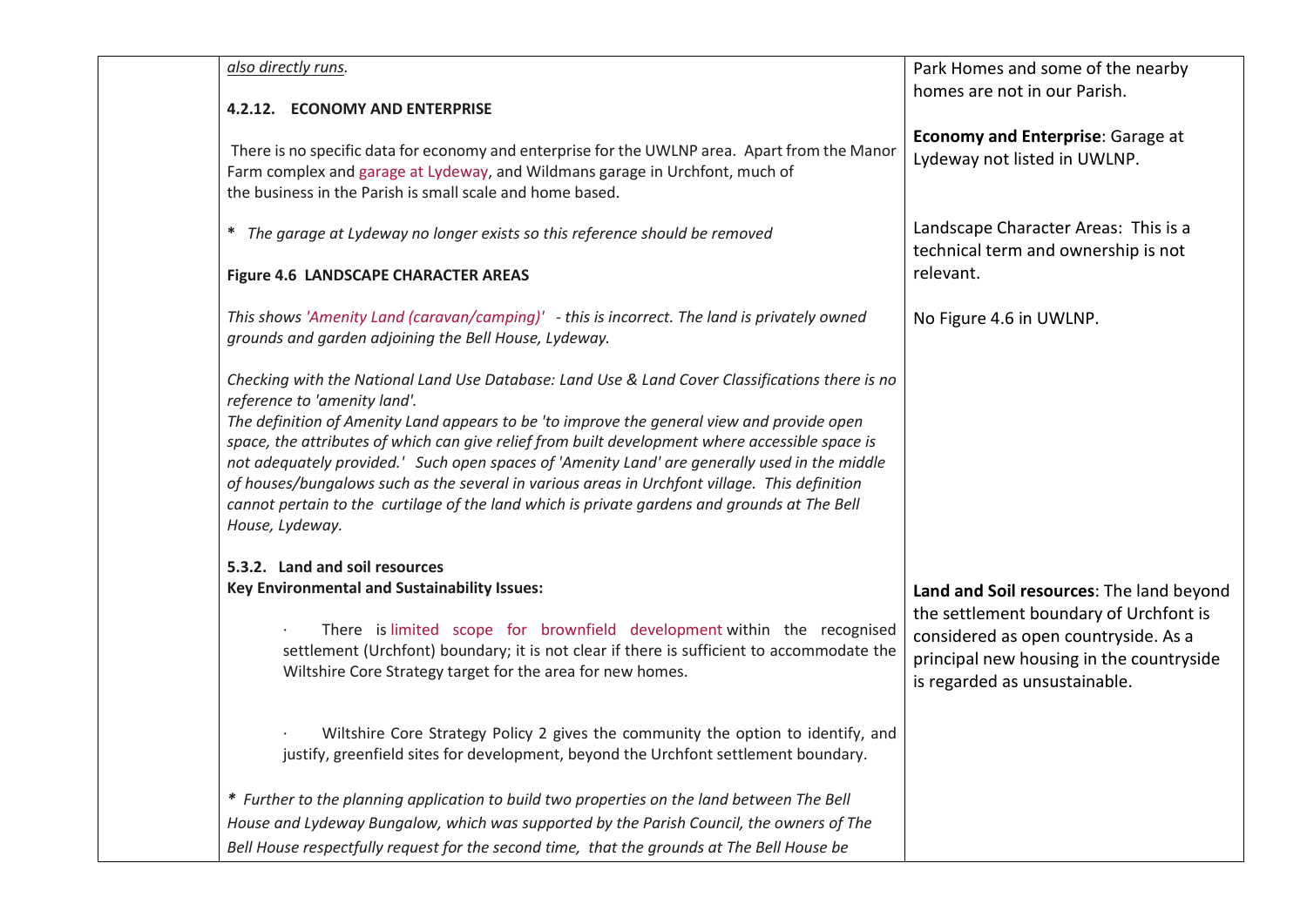|          | identified as a site for development beyond the Urchfont settlement boundary and be included<br>into the Urchfont, Wedhampton and Lydeway Neighbourhood Plan.<br>(We understand that the land should be designated as brownfield; there is an old building used<br>for the business which may be removed in due course to incorporate the space for building at<br>this site.)<br>There is such a lot included in the document and I thank you for this opportunity to put forward<br>my views.<br>Your faithfully, Lesley Nash |                                                                                                       |
|----------|---------------------------------------------------------------------------------------------------------------------------------------------------------------------------------------------------------------------------------------------------------------------------------------------------------------------------------------------------------------------------------------------------------------------------------------------------------------------------------------------------------------------------------|-------------------------------------------------------------------------------------------------------|
|          | Hello Lesley,<br>Thank you for your feedback (yours is the 30th so far!)                                                                                                                                                                                                                                                                                                                                                                                                                                                        |                                                                                                       |
|          | The Steering Group will meet on 12 Jan to consider amendments prior to the Plan being<br>submitted to Urchfont Parish Council for onward transmission to Wiltshire Council.<br>Regards, Simon Holt                                                                                                                                                                                                                                                                                                                              |                                                                                                       |
| 03/01/16 | <b>Frances Wood</b>                                                                                                                                                                                                                                                                                                                                                                                                                                                                                                             |                                                                                                       |
|          | Morning Simon,<br>For some reason I was not able to open all of the documents online (my fault for leaving it so<br>late to look!). Thank you and your committee for all the work that so obviously has gone into<br>this consultation.<br>I have one point to raise and that is why, when the plan is for Urchfont, Wedhampton &<br>Lydeway are there only development sites in Urchfont? Proportionately I completely<br>understand we are the larger community, but proportionately should there not be some                 | Wedhampton and Lydeway are open<br>countryside and therefore development<br>there is not sustainable. |
|          | proposed development at the other locations in the community? I can see other sites were<br>considered.<br>Happy New Year!                                                                                                                                                                                                                                                                                                                                                                                                      |                                                                                                       |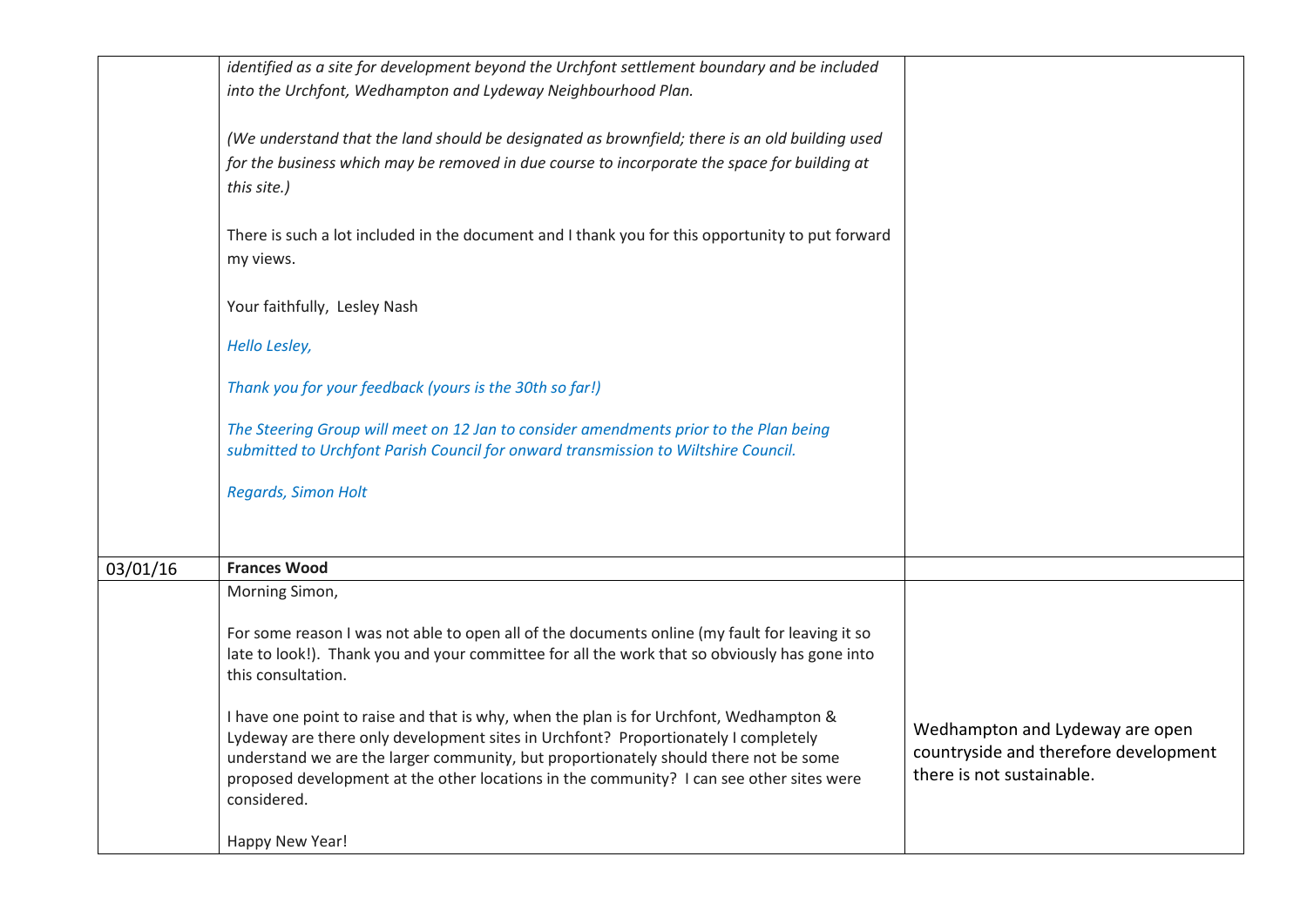| Kind regards,                                                                                                                                                                                                                                                                                                                                                                                        |                                                                    |
|------------------------------------------------------------------------------------------------------------------------------------------------------------------------------------------------------------------------------------------------------------------------------------------------------------------------------------------------------------------------------------------------------|--------------------------------------------------------------------|
| Frances Wood                                                                                                                                                                                                                                                                                                                                                                                         |                                                                    |
| Hi Frances,                                                                                                                                                                                                                                                                                                                                                                                          |                                                                    |
| Thank you for your feedback. We considered sites in Lydeway and Wedhampton but they were<br>rejected                                                                                                                                                                                                                                                                                                 |                                                                    |
| mainly because they are considered by the Core Strategy as 'green space'.                                                                                                                                                                                                                                                                                                                            |                                                                    |
| The Steering Group will meet on 12 Jan to consider the feedback from the 40 or so respondees<br>we have heard from.                                                                                                                                                                                                                                                                                  |                                                                    |
| Happy New Year.                                                                                                                                                                                                                                                                                                                                                                                      |                                                                    |
| <b>Simon</b>                                                                                                                                                                                                                                                                                                                                                                                         |                                                                    |
| Thank you Simon.                                                                                                                                                                                                                                                                                                                                                                                     |                                                                    |
| If the main reason for the rejection of plots at Wedhampton and Lydeway was that they were<br>considered to be 'green space' then we would like to register our objection regarding the<br>selection of the site on the agricultural field at Uphill (site 5), also on this basis.<br>Kind regards,                                                                                                  | The land at Uphill is within the proposed<br>Development Boundary. |
| Frances & Mark Wood                                                                                                                                                                                                                                                                                                                                                                                  |                                                                    |
| Hi Frances,<br>The term 'green space' is a definition of a place which is not a town; local service centre (Market<br>Lavington); large village (Urchfont) or small village (Chirton). The listed sites in Urchfont are all<br>within the proposed development boundary of the large village of Urchfont.<br>I accept this is a little confusing as green space is oft used to denote an open space! |                                                                    |
| Regards,                                                                                                                                                                                                                                                                                                                                                                                             |                                                                    |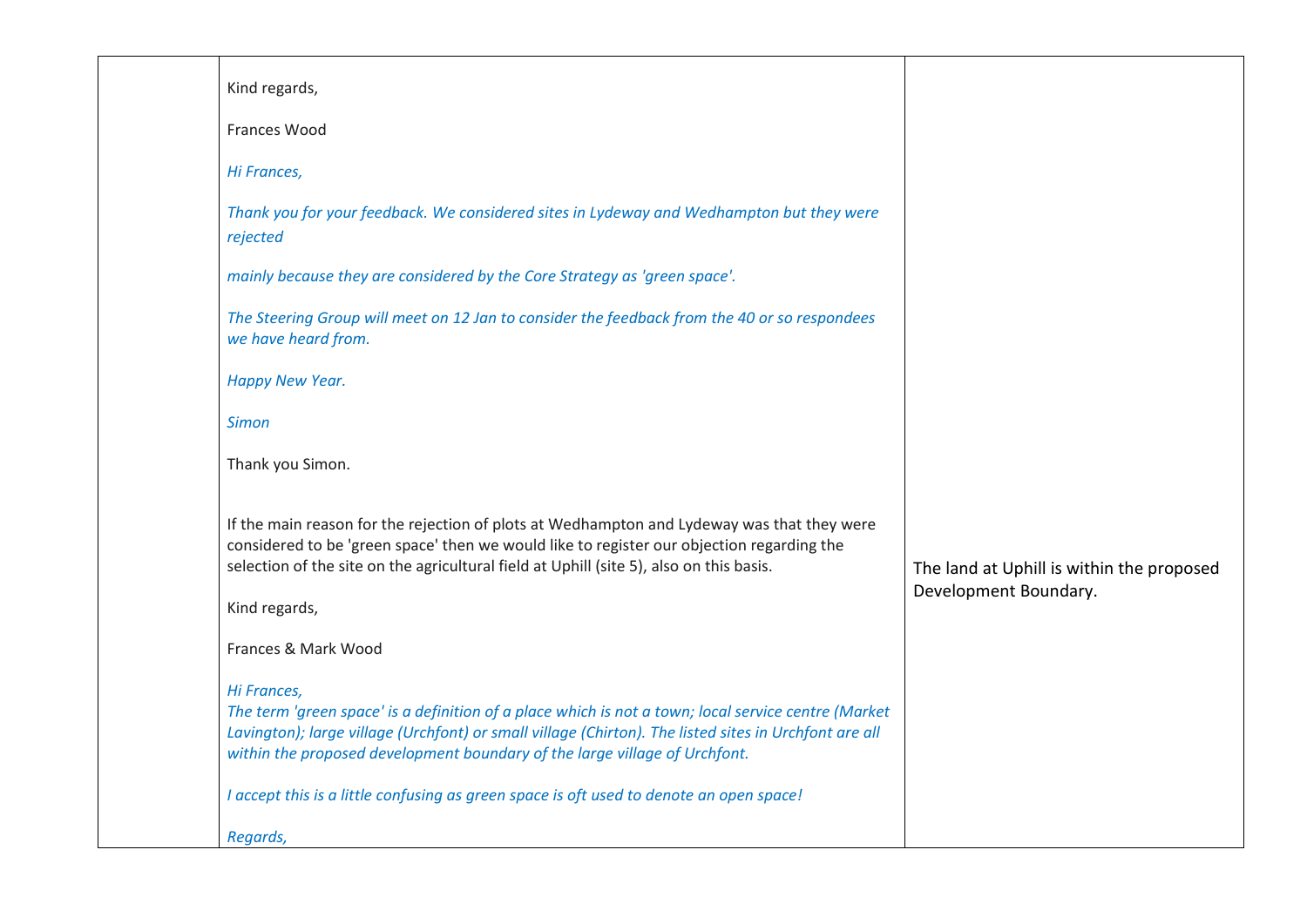|          | Hi Simon,                                                                                                                                                                                                                                                                          |  |
|----------|------------------------------------------------------------------------------------------------------------------------------------------------------------------------------------------------------------------------------------------------------------------------------------|--|
|          | Thank you for this clarification.                                                                                                                                                                                                                                                  |  |
|          | However we would still ask you to register our objection to the agricultural field at Uphill being<br>developed on the basis that it is a green open space currently used for agricultural purposes, as<br>opposed to the other developments that are either brownfield or infill. |  |
|          | Thank you.                                                                                                                                                                                                                                                                         |  |
|          | Frances & mark wood                                                                                                                                                                                                                                                                |  |
|          | Hi Both,                                                                                                                                                                                                                                                                           |  |
|          | Noted! We do though need to consider the public voting sessions and our Site Assessment<br>Matrix.                                                                                                                                                                                 |  |
|          | Thanks Simon.                                                                                                                                                                                                                                                                      |  |
|          | Also duly noted and understood.                                                                                                                                                                                                                                                    |  |
|          | However, I hope you are not saying that it's too late to make a comment, as this is what we<br>have been urged to do in the steering group's publicity by today!                                                                                                                   |  |
|          | Thanks,                                                                                                                                                                                                                                                                            |  |
|          | Frances                                                                                                                                                                                                                                                                            |  |
|          | Frances,                                                                                                                                                                                                                                                                           |  |
|          | Certainly not too late as the Consultation finishes at 24.00 today.                                                                                                                                                                                                                |  |
|          | Regards,                                                                                                                                                                                                                                                                           |  |
|          | <b>Simon</b>                                                                                                                                                                                                                                                                       |  |
| 04/01/16 | David Stuart, Historic Places Adviser South West, Historic England                                                                                                                                                                                                                 |  |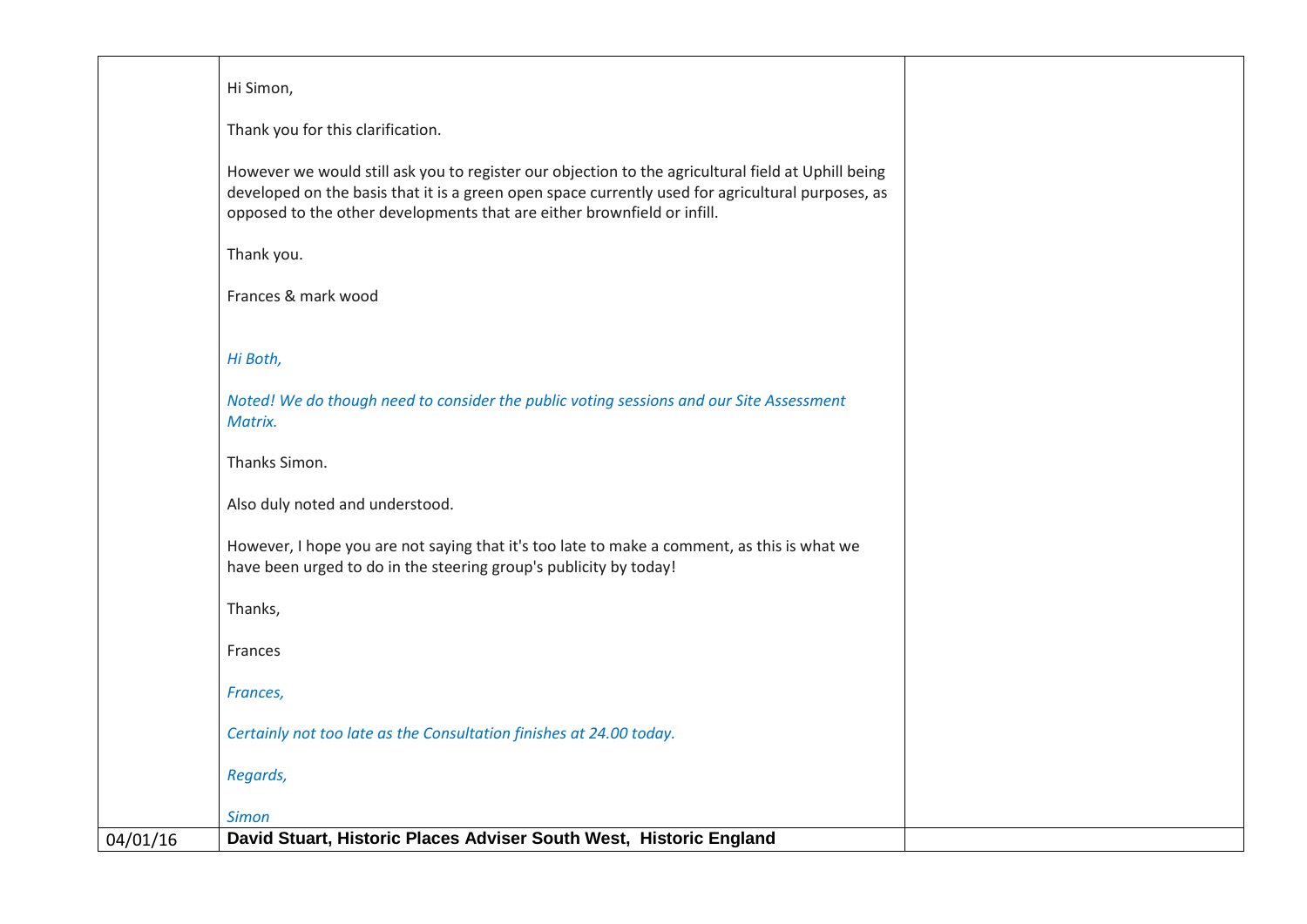| Dear Mr Holt |  |
|--------------|--|

Thank you for your consultation on the Urchfont, Wedhampton & Lydeway Neighbourhood Plan.

We have previously received consultations on Sustainability Appraisal and SEA Screening exercises for the Plan and I attach our responses for your information.

You will see that we have been impressed by the extent to which the Plan recognises and values the existence of the area's historic environment and the positive role this plays in creating its distinctive local character. This is reflected in the Plan's Objectives (p6 & 10) and the policies for the area's comprehensive protection and enhancement (H2, D1TIC1, BE1, CN1, CN3 & LB2). Throughout the Plan the need to respect and take account of the area's historic environment in formulating proposals for change is strongly promoted.

In our response on the SEA screening we highlighted that while the sites proposed for development may indeed have no impact on heritage assets there is a need to provide evidence to this effect in accordance with the provisions of the National Planning Policy Framework (NPPF) and also to be consistent with the stated objectives and policies of the Plan itself. We note that of the allocated sites identified in policy H1 only the Wildmans Garage site appears to straddle the Urchfont Conservation Area though the remainder may lie within its setting or affect views into or out of the area. Equally, the location of other forms of heritage asset, such as Listed Buildings, are not identified in sieve maps in the Plan's section on the Built Environment. As a consequence it is not clear overall how the existence of relevant heritage assets and the need to preserve and enhance them and their settings has influenced the selection of the sites.

Reference is made on p13 to the technical assessment of the sites and Appendix A (not supplied) covers site briefs (although this probably assumes the sites are acceptable for allocation in principle and may not, from a heritage perspective, state why).

The information necessary to substantiate the proposed sites and demonstrate in terms of evidence their compliance with national and local policy has no doubt already been prepared as part of the activity associated with the drafting of the Plan. We would therefore encourage your community to ensure that this need has been addressed in an explicit manner to avoid

**3rd Para:** Noted

**4th Para**: Where heritage assets including Listed buildings and Conservation Areas may be an issue in development of the sites, this is noted in the Site Briefs at Appendix A. (eg Wildman's Garage Site Brief) Listed building and significant Unlisted buildings are set out in Appendix B.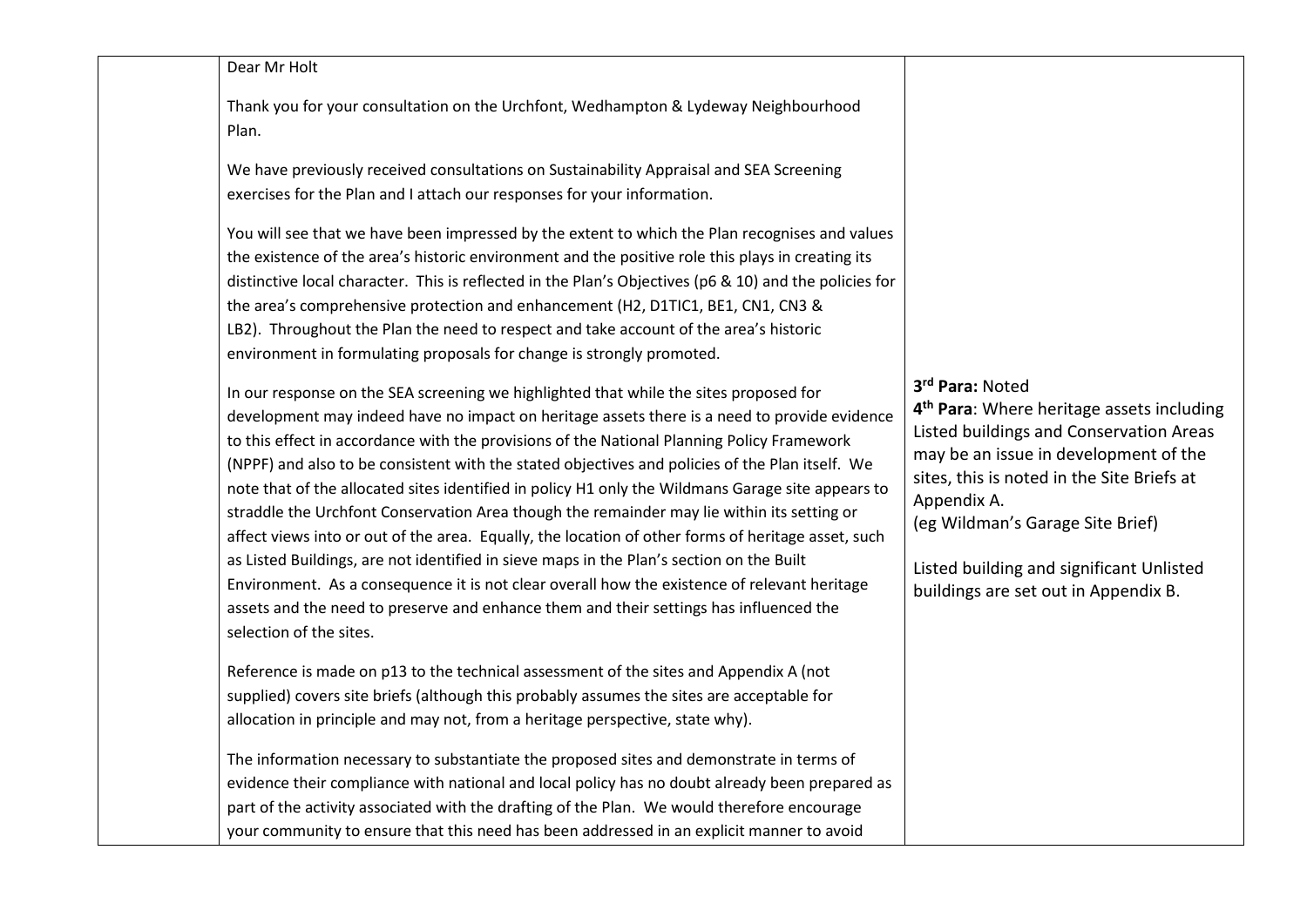|          | inadvertently allocating hostage to fortune sites where the principle of development might                                                                                                                                                                                                                                                                                                                                                                                                                                                                                                                                                                                                                                                                                                                                                                                                                                                                                                                                                                                                                                                                                                                                                                                                                                                                                                                                                                                                                                                                                                                                          |                 |
|----------|-------------------------------------------------------------------------------------------------------------------------------------------------------------------------------------------------------------------------------------------------------------------------------------------------------------------------------------------------------------------------------------------------------------------------------------------------------------------------------------------------------------------------------------------------------------------------------------------------------------------------------------------------------------------------------------------------------------------------------------------------------------------------------------------------------------------------------------------------------------------------------------------------------------------------------------------------------------------------------------------------------------------------------------------------------------------------------------------------------------------------------------------------------------------------------------------------------------------------------------------------------------------------------------------------------------------------------------------------------------------------------------------------------------------------------------------------------------------------------------------------------------------------------------------------------------------------------------------------------------------------------------|-----------------|
|          | cause harm to heritage assets and generate difficulties when bringing them forward with                                                                                                                                                                                                                                                                                                                                                                                                                                                                                                                                                                                                                                                                                                                                                                                                                                                                                                                                                                                                                                                                                                                                                                                                                                                                                                                                                                                                                                                                                                                                             |                 |
|          |                                                                                                                                                                                                                                                                                                                                                                                                                                                                                                                                                                                                                                                                                                                                                                                                                                                                                                                                                                                                                                                                                                                                                                                                                                                                                                                                                                                                                                                                                                                                                                                                                                     |                 |
|          | specific proposals at a subsequent stage.                                                                                                                                                                                                                                                                                                                                                                                                                                                                                                                                                                                                                                                                                                                                                                                                                                                                                                                                                                                                                                                                                                                                                                                                                                                                                                                                                                                                                                                                                                                                                                                           |                 |
|          | Otherwise, we wish your community well in the making of its Plan.                                                                                                                                                                                                                                                                                                                                                                                                                                                                                                                                                                                                                                                                                                                                                                                                                                                                                                                                                                                                                                                                                                                                                                                                                                                                                                                                                                                                                                                                                                                                                                   |                 |
|          | Kind regards                                                                                                                                                                                                                                                                                                                                                                                                                                                                                                                                                                                                                                                                                                                                                                                                                                                                                                                                                                                                                                                                                                                                                                                                                                                                                                                                                                                                                                                                                                                                                                                                                        |                 |
|          | David Stuart, Historic Places Adviser South West, Historic England   29 Queen Square   Bristol  <br><b>BS1 4ND</b>                                                                                                                                                                                                                                                                                                                                                                                                                                                                                                                                                                                                                                                                                                                                                                                                                                                                                                                                                                                                                                                                                                                                                                                                                                                                                                                                                                                                                                                                                                                  |                 |
| 04/01/16 | <b>Cairns Langlands</b>                                                                                                                                                                                                                                                                                                                                                                                                                                                                                                                                                                                                                                                                                                                                                                                                                                                                                                                                                                                                                                                                                                                                                                                                                                                                                                                                                                                                                                                                                                                                                                                                             |                 |
|          | Simon<br>Congratulations to all those responsible for the production of the Neighbourhood Plan. I have<br>read it several times and, in my view, it is outstanding in format, content and professional<br>presentation.<br>The provision of a summary, or index, was a wise move and, I guess, attracted more readers<br>who were interested but found locating the Plan on the website difficult and then returning to<br>study specific elements, frustrating.<br>In your text, words like "vision" and "objective" have a real meaning - such a welcome change<br>from many current quasi political offerings.<br>You made it clear that the Plan's ambitions are our ambitions, a brilliant concept.<br>Making it all work will be hard, particularly ensuring that heavy political hands are kept at bay.<br>This is and ambitious, apolitical, social document. If the Community see it in this light, that it<br>is theirswith the responsibilities that brings, it can become a beacon of hope in a world where<br>such a phenomenon is increasingly rare.<br>One solitary plea. Whilst the inclusion of a foreword by an experienced ex chair is right, to<br>precede those words, by a contribution from the MP for the area devalues the Plan. Claire Perry<br>is known for jumping on to any bandwagon in an attempt to make political capital by<br>association with projects.<br>Pressure will doubtless be exerted tp keep the Perry name. To appear to allow her on board will<br>dilute the credibility of a marvelous piece of community work.<br>Congratulation again and Thanks to you all.<br>Cairns Langlands | Comments noted. |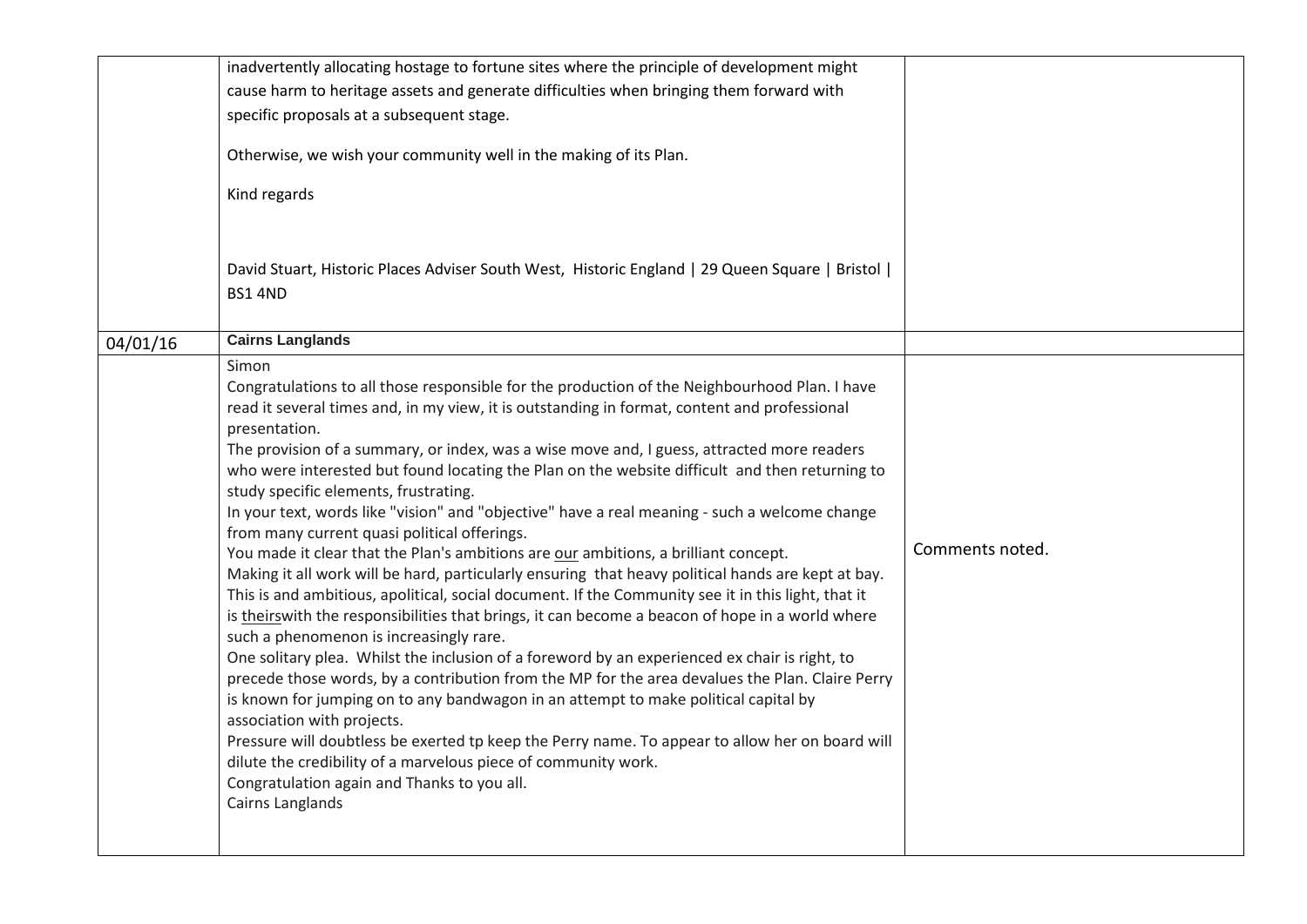|          | Cairns,<br>Thank you for your considered response. To be fair to her, the Steering Group asked Ms Perry for<br>a comment and indeed I had to amend it twice for her but your comment is noted.                                                                                                                                                                                                                                                                                  |                                                                          |
|----------|---------------------------------------------------------------------------------------------------------------------------------------------------------------------------------------------------------------------------------------------------------------------------------------------------------------------------------------------------------------------------------------------------------------------------------------------------------------------------------|--------------------------------------------------------------------------|
|          | Regards,                                                                                                                                                                                                                                                                                                                                                                                                                                                                        |                                                                          |
|          | <b>Simon</b>                                                                                                                                                                                                                                                                                                                                                                                                                                                                    |                                                                          |
| 03/01/16 | <b>Bob Organ</b>                                                                                                                                                                                                                                                                                                                                                                                                                                                                |                                                                          |
|          | Simon, probably to late anyway but                                                                                                                                                                                                                                                                                                                                                                                                                                              |                                                                          |
|          | Having had several attempts to understand the document as presented on the parish web site. I                                                                                                                                                                                                                                                                                                                                                                                   |                                                                          |
|          | have found it extremely difficult to follow and to refer backwards and forwards through the                                                                                                                                                                                                                                                                                                                                                                                     |                                                                          |
|          | various annexes, appendices and documents. The use of jargon was confusing.                                                                                                                                                                                                                                                                                                                                                                                                     |                                                                          |
|          | Regards,                                                                                                                                                                                                                                                                                                                                                                                                                                                                        |                                                                          |
|          | <b>Bob Organ</b>                                                                                                                                                                                                                                                                                                                                                                                                                                                                |                                                                          |
|          | Hello Bob,                                                                                                                                                                                                                                                                                                                                                                                                                                                                      |                                                                          |
|          | It's not too late, as constructive feedback is welcomed from you prior to 12 Jan as you have had some<br>difficulty. To that end there is a paper copy in The Lamb and The Village Hall. Both have a cd inside<br>the rear cover which has the Annexes & Appendices. The Plan itself is the most important document<br>and only 48 pages in total. If there is jargon which you find tricky I am happy to help. The Consultation<br>has though finished for other Parishioners. |                                                                          |
|          | The Steering Group will meet on 12 Jan to consider amendments before submitting the Plan to the<br>Parish Council for onward transmission to Wiltshire Council.                                                                                                                                                                                                                                                                                                                 |                                                                          |
|          | Regards & Happy New Year,                                                                                                                                                                                                                                                                                                                                                                                                                                                       |                                                                          |
|          | <b>Simon</b>                                                                                                                                                                                                                                                                                                                                                                                                                                                                    |                                                                          |
|          | Simon,<br>With reference to Change Management Process H1:<br>1. so the list at H1 is a closed list until either a site is developed or considered too long a wait? Why.<br>Surely the more sites on a list then the density of other sites could be adjusted accordingly. Or are<br>more housing needs to be added at a later date?                                                                                                                                             | <b>Chapter 8:</b> This is being redrafted to<br>reflect expressed views. |
|          | 2. If other polices in the plan are to be reviewed at 3 yearly intervals then why not review the whole<br>plan at a 3 yearly date. Five years is a long time to wait for a review if the plan at H1 is not working.                                                                                                                                                                                                                                                             |                                                                          |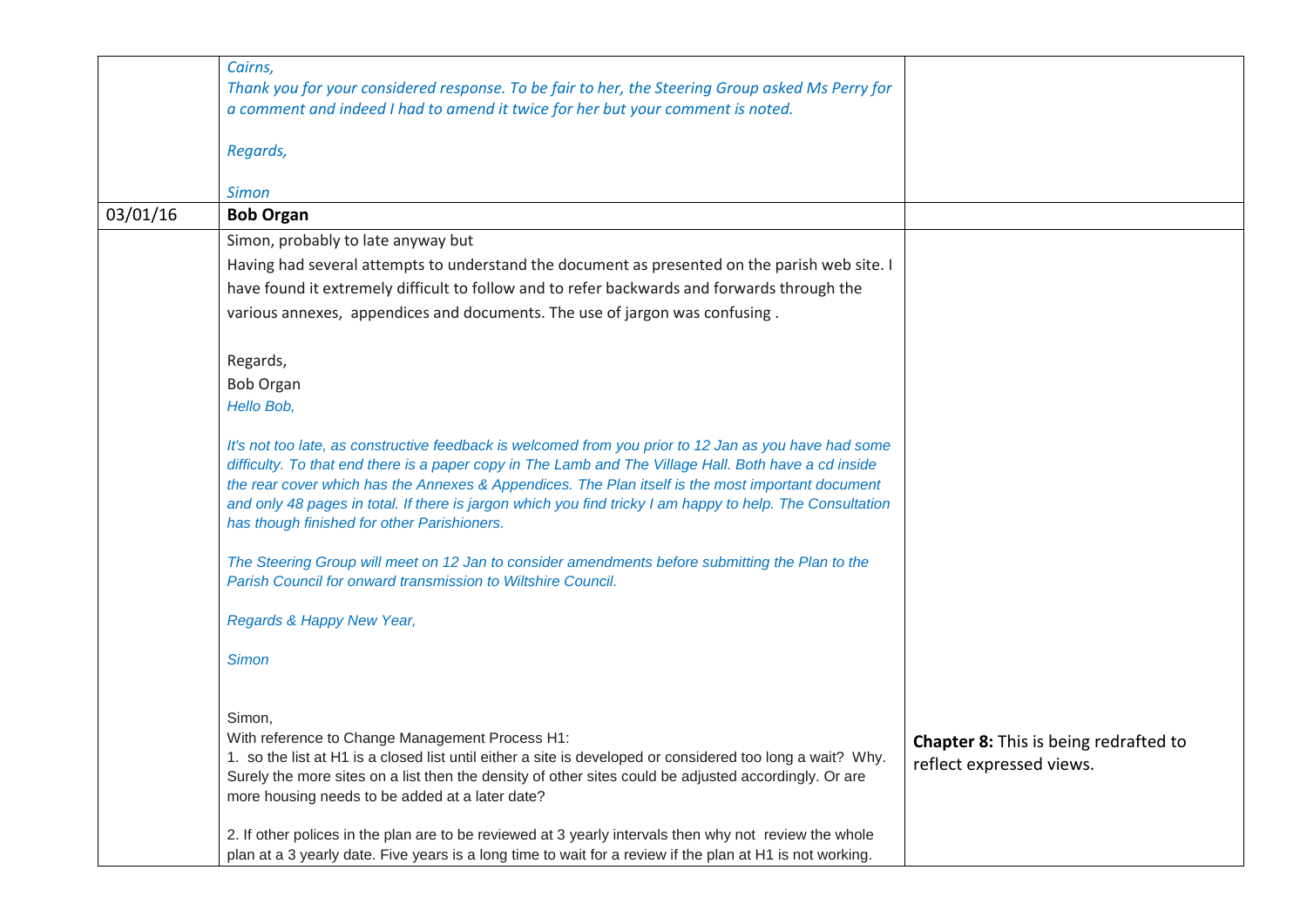|          | 3. The various stages of site development do not mention of the net gain in housing for the village.                                                                                                                                                                                                                                                                                                                                                     |                                                                                                                                                                                                                                                                                        |
|----------|----------------------------------------------------------------------------------------------------------------------------------------------------------------------------------------------------------------------------------------------------------------------------------------------------------------------------------------------------------------------------------------------------------------------------------------------------------|----------------------------------------------------------------------------------------------------------------------------------------------------------------------------------------------------------------------------------------------------------------------------------------|
|          | 4. Perhaps the word continuously needs to be removed from the opening statement in item 2. Surely<br>annual updates, at the UPC ago perhaps.                                                                                                                                                                                                                                                                                                             |                                                                                                                                                                                                                                                                                        |
|          | Thanks again for the extra week,                                                                                                                                                                                                                                                                                                                                                                                                                         |                                                                                                                                                                                                                                                                                        |
|          | Regards,                                                                                                                                                                                                                                                                                                                                                                                                                                                 |                                                                                                                                                                                                                                                                                        |
|          | <b>Bob</b>                                                                                                                                                                                                                                                                                                                                                                                                                                               |                                                                                                                                                                                                                                                                                        |
| 03/01/16 | <b>Steve Osborne</b>                                                                                                                                                                                                                                                                                                                                                                                                                                     |                                                                                                                                                                                                                                                                                        |
|          | Dear Simon and the Urchfont PC Steering Group Committee                                                                                                                                                                                                                                                                                                                                                                                                  |                                                                                                                                                                                                                                                                                        |
|          | I would like to register formal objection to the proposed development on site 5 at Uphill on the<br>grounds that:                                                                                                                                                                                                                                                                                                                                        | The site is already listed in the SHLAA                                                                                                                                                                                                                                                |
|          | • it is 'green space' land and other, similar 'green space' land has been protected<br>• access is already poor and assessment of potential access issues has been inadequate.<br>• crucially, the definition of 'important views' has been very subjective. Indeed, during the<br>consultation process, the 'important view' has been moved from opposite the Brockie<br>residence to north of Coppers Yew and has subsequently disappeared completely. | which was produced before the SG<br>started working on the Plan. Indeed the<br>area of land in the SHLAA is about four<br>times larger than the site consulted and<br>voted on. It is not classified as local Green<br>Space but is countryside.<br>The map of important views will be |
|          | Thank you for your attention to this matter.                                                                                                                                                                                                                                                                                                                                                                                                             | amended to include the view at Uphill.                                                                                                                                                                                                                                                 |
|          | <b>Steve Osborne</b>                                                                                                                                                                                                                                                                                                                                                                                                                                     |                                                                                                                                                                                                                                                                                        |
| 05/01016 | <b>Wiltshire Council</b>                                                                                                                                                                                                                                                                                                                                                                                                                                 |                                                                                                                                                                                                                                                                                        |
|          | Reg 14 UWLNP - Wiltshire Council consultation response (1).pdf                                                                                                                                                                                                                                                                                                                                                                                           | Housing numbers: We have reviewed the<br>rate of historic housing growth in the<br>parish and feel that 37 new homes<br>reflects that growth pattern for the NP<br>period.                                                                                                             |
|          |                                                                                                                                                                                                                                                                                                                                                                                                                                                          | Housing sizes and types: Accepted and<br>change made.                                                                                                                                                                                                                                  |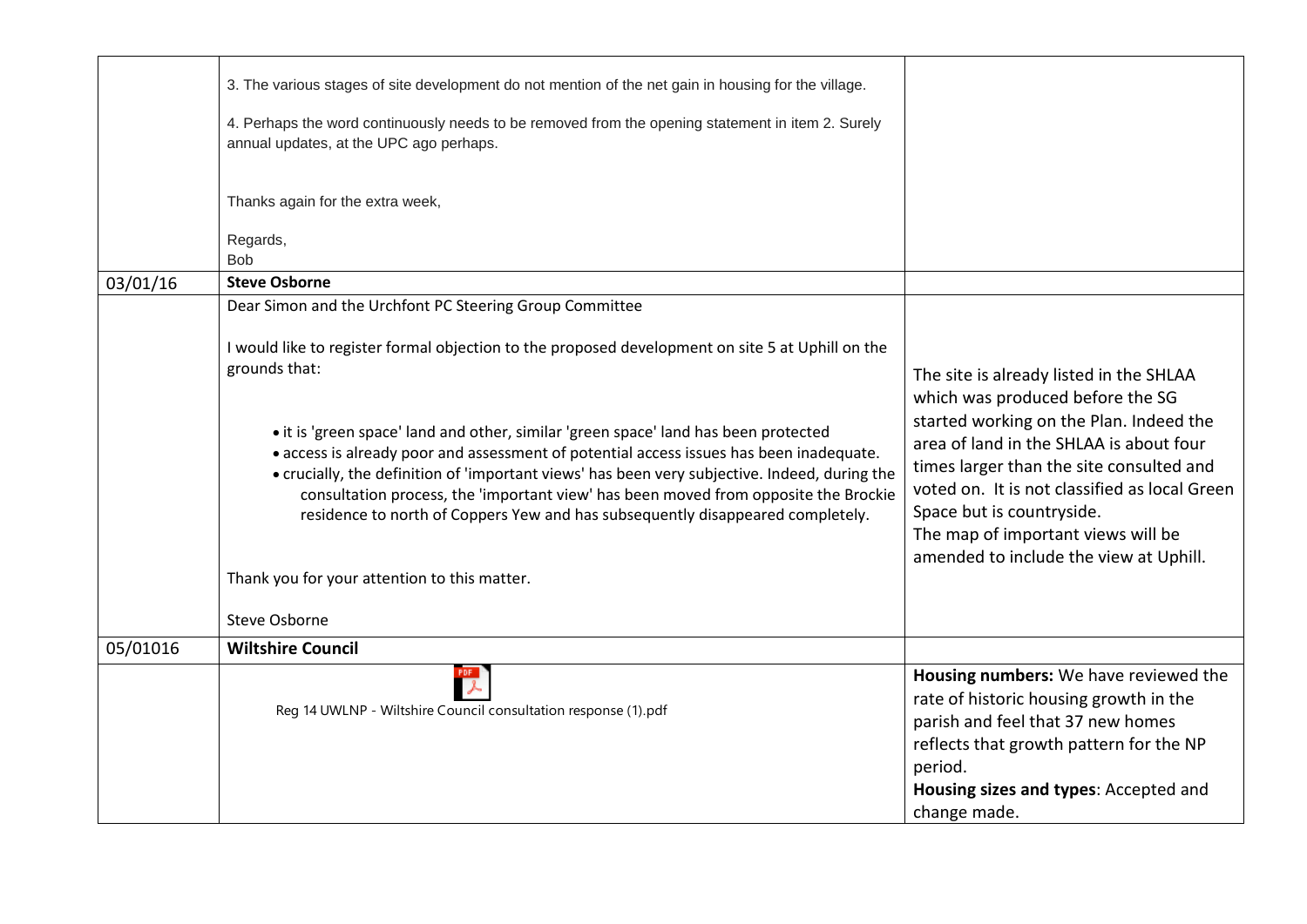|          |                                                                                                                                                                                           | Affordable Housing provision: Policy H3 -    |
|----------|-------------------------------------------------------------------------------------------------------------------------------------------------------------------------------------------|----------------------------------------------|
|          |                                                                                                                                                                                           | criteria accepted. P18 - accepted.           |
|          |                                                                                                                                                                                           | Before the first para on P 18 we will insert |
|          |                                                                                                                                                                                           | 'in most cases'. This should give some       |
|          |                                                                                                                                                                                           | flexibility.                                 |
|          |                                                                                                                                                                                           | Hales Farm proposed housing site:            |
|          |                                                                                                                                                                                           | Accepted that the bungalow will retain its   |
|          |                                                                                                                                                                                           | agricultural restriction.                    |
|          |                                                                                                                                                                                           | <b>Change Management process: Chapter 8</b>  |
|          |                                                                                                                                                                                           | has been rewritten following this public     |
|          |                                                                                                                                                                                           | consultation.                                |
|          |                                                                                                                                                                                           | Sustainability appraisal: Thank you.         |
|          |                                                                                                                                                                                           | <b>Basic Condition Statement: Undertaken</b> |
|          |                                                                                                                                                                                           | <b>Consultation/Appendixes: Review</b>       |
|          |                                                                                                                                                                                           | undertaken.                                  |
|          |                                                                                                                                                                                           | Design Section: Most of these matters        |
|          |                                                                                                                                                                                           | have been included in our Design             |
|          |                                                                                                                                                                                           | Statement.                                   |
|          |                                                                                                                                                                                           | Infrastructure/Utilities: reference to       |
|          |                                                                                                                                                                                           | Wiltshire Council removed and                |
|          |                                                                                                                                                                                           | substituted with 'relevant bodies'.          |
|          |                                                                                                                                                                                           | Policy TIC2/ 3: Comments noted.              |
|          |                                                                                                                                                                                           | The Built Environment: Policy BE1            |
|          |                                                                                                                                                                                           | amended.                                     |
|          |                                                                                                                                                                                           |                                              |
| 08/01/15 | Andrea Kenworthy BSc (Hons) Dip LA CMLI , Landscape & Design Officer (Landscape<br><b>Architect) Wiltshire Council</b>                                                                    |                                              |
|          | Hi David                                                                                                                                                                                  |                                              |
|          |                                                                                                                                                                                           |                                              |
|          | I have reviewed the Draft Urchfont Neighbourhood Plan, and it appears to be very                                                                                                          |                                              |
|          | comprehensive from a landscape and design perspective. It makes reference to the key policies<br>CP 51, CP52 and CP57, NPPF Section 11, and the local Landscape Character Assessments and |                                              |
|          | North Wessex Downs AONB Management Plan.                                                                                                                                                  | No action necessary.                         |
|          |                                                                                                                                                                                           |                                              |
|          | Re. housing site allocations being proposed - of note is the 'Land at Uphill' which is a smaller                                                                                          |                                              |
|          | part of SHLAA Site 598, and therefore will have very limited potential visual impact on the AONB                                                                                          |                                              |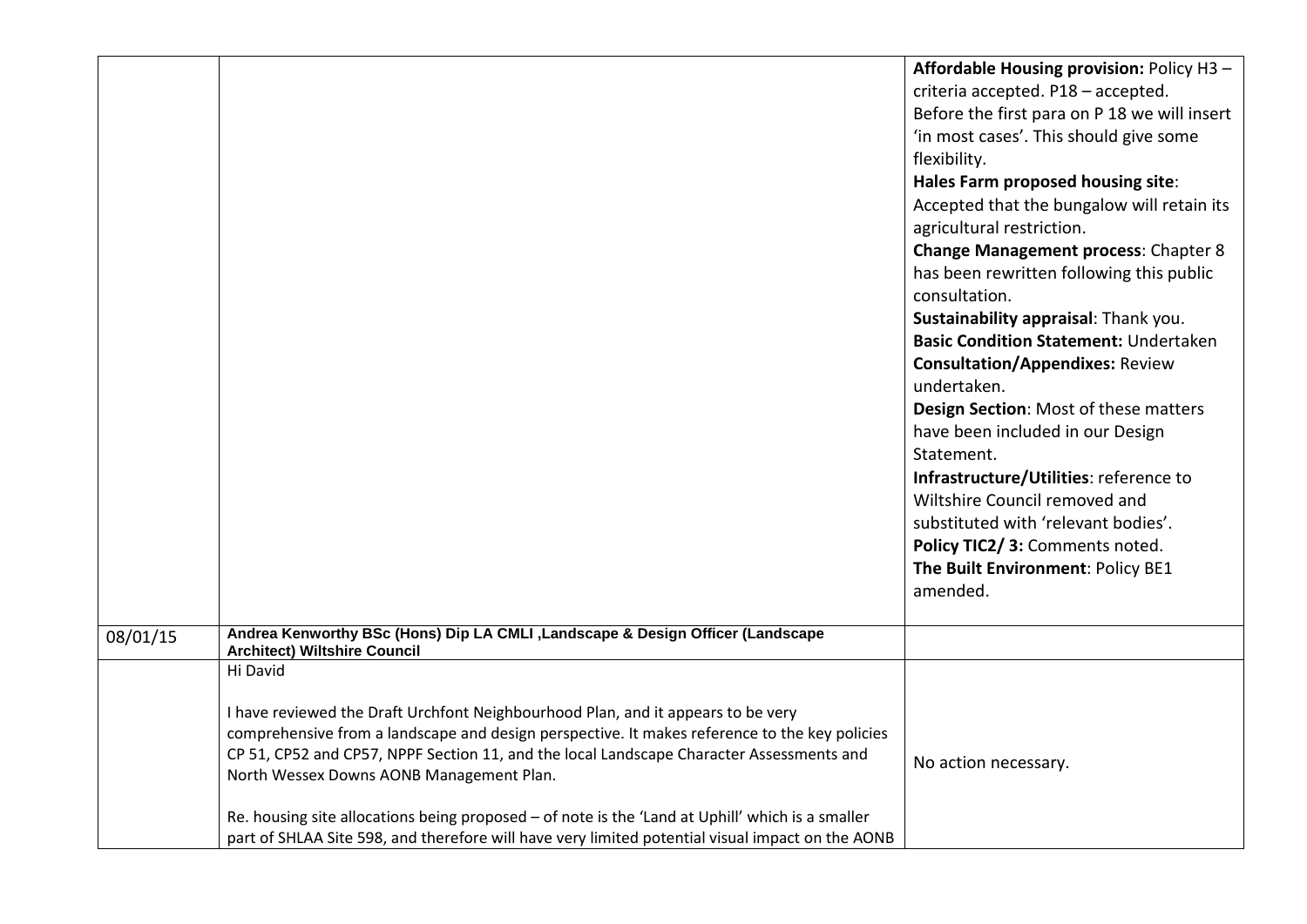|          | that was identified as a landscape constraint for the bigger site in the SHLAA High Level                                                                                                                                                                                                                                                                                               |                                                                                                                                                   |
|----------|-----------------------------------------------------------------------------------------------------------------------------------------------------------------------------------------------------------------------------------------------------------------------------------------------------------------------------------------------------------------------------------------|---------------------------------------------------------------------------------------------------------------------------------------------------|
|          | Landscape Assessment.                                                                                                                                                                                                                                                                                                                                                                   |                                                                                                                                                   |
|          |                                                                                                                                                                                                                                                                                                                                                                                         |                                                                                                                                                   |
|          | Regards                                                                                                                                                                                                                                                                                                                                                                                 |                                                                                                                                                   |
|          | Andrea                                                                                                                                                                                                                                                                                                                                                                                  |                                                                                                                                                   |
|          | Andrea Kenworthy BSc (Hons) Dip LA CMLI<br>Landscape & Design Officer (Landscape Architect)                                                                                                                                                                                                                                                                                             |                                                                                                                                                   |
|          | Landscape & Design Team<br>Economic Development & Planning<br><b>Wiltshire Council</b>                                                                                                                                                                                                                                                                                                  |                                                                                                                                                   |
| 05/01/16 | Development Management Team at Wiltshire Council                                                                                                                                                                                                                                                                                                                                        |                                                                                                                                                   |
|          | "It's a pleasure to see a decent and cogent NP appear that appears to dovetail nicely with the<br>CS and other statements and that includes policies on a wide range of matters".                                                                                                                                                                                                       | Thank you.                                                                                                                                        |
| 05/01/16 | <b>Conservation Officer at Wiltshire Council</b>                                                                                                                                                                                                                                                                                                                                        |                                                                                                                                                   |
|          | The NP "seems to be comprehensive and includes references to the Conservation of the built<br>environment. The site allocations do not raise any immediate concerns in relation to listed<br>buildings and the conservation area".                                                                                                                                                      | Thank you.                                                                                                                                        |
| 01/01/16 | Jason Wildman, Wildmans of Urchfont                                                                                                                                                                                                                                                                                                                                                     |                                                                                                                                                   |
|          | Ref: Urchfont Neighbourhood Plan                                                                                                                                                                                                                                                                                                                                                        |                                                                                                                                                   |
|          | Dear Mr Holt,                                                                                                                                                                                                                                                                                                                                                                           |                                                                                                                                                   |
|          | I am writing to object to the proposal to the use of Wildman's Garage for housing development.                                                                                                                                                                                                                                                                                          | The site is already listed in the SHLAA<br>which was produced before the SG                                                                       |
|          | I am currently the tenant on this site which is home to 3 businesses. Wildmans of Urchfont,<br>Urchfont MOT centre and Finely Tuned Ride. These businesses employ 8 members of staff. All 3<br>businesses provide a service to the local community.                                                                                                                                     | started working on the Plan.<br>At the outset, the aim is to protect                                                                              |
|          | I have lived and worked in the village all my life and feel it is very important to keep the services<br>we provide local. We currently have a lot of customers from the village and surrounding<br>parishes. Although we would encourage further growth as this has recently provided us with<br>new customers, we feel there are other sites in and around the village that should be | employment sites (Policy LB1) which also<br>demands a marketing exercise to go<br>through before the site can be considered<br>for redevelopment. |
|          | considered before the Wildman's site. Relocation for our company would have a massive<br>negative affect resulting in loss of customers, staff and isn't financially viable for us as we are<br>small family run company that has always tried to keep our cost low to provide an affordable<br>service to the local community.                                                         |                                                                                                                                                   |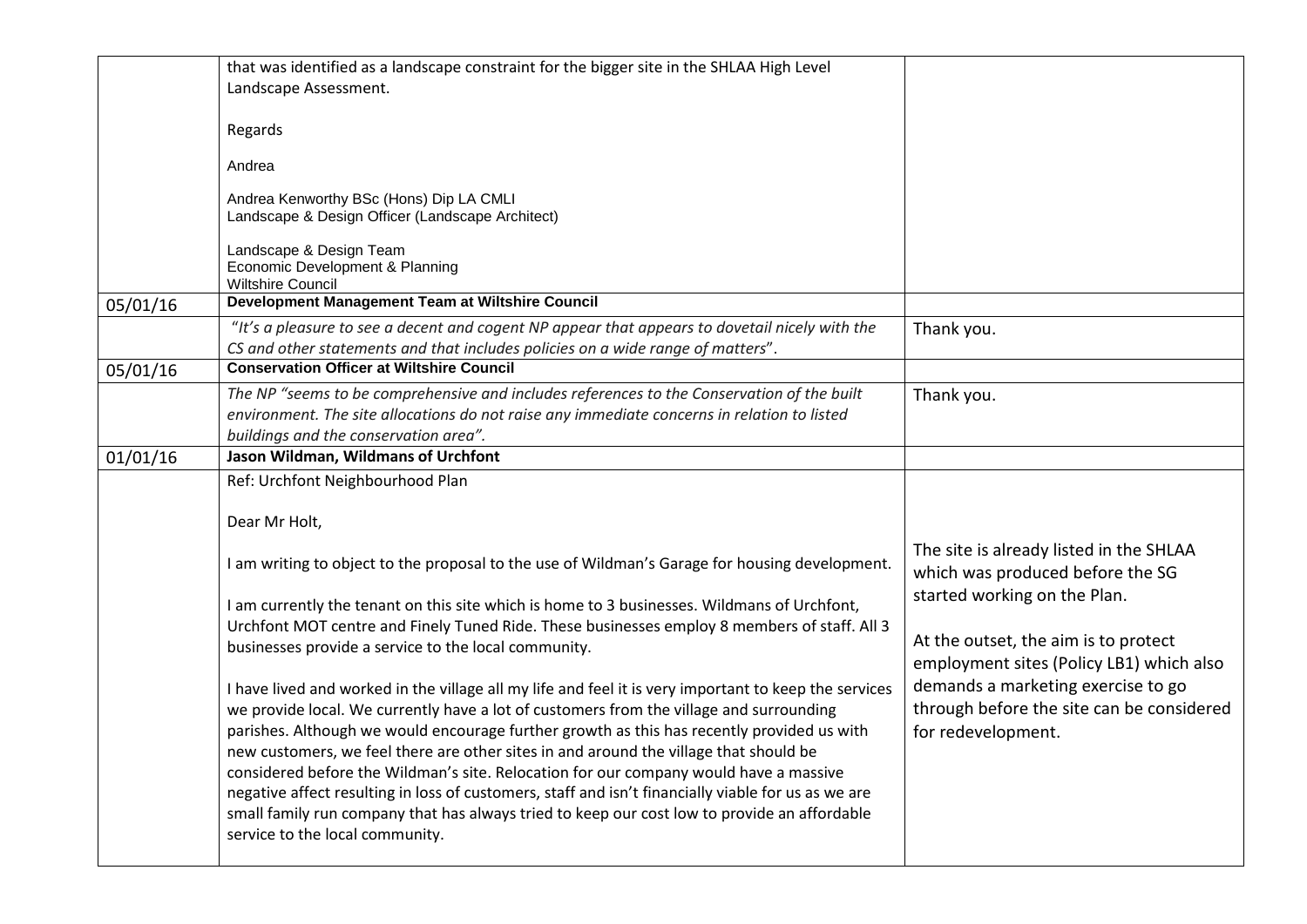|          | Wildman's has been through some very tough times but has gone from strength to strength in<br>the last 2 years through a lot of hard work by myself and my team. We have a very close<br>working relationship with Urchfont MOT centre.                                                                                                                                                                                                                                                                                                                                                                                                                                                                                                                                                                                                                                                                                                                                                                                                                                                                                                                                                                                                                                                                                                                       |                                                                                                                                 |
|----------|---------------------------------------------------------------------------------------------------------------------------------------------------------------------------------------------------------------------------------------------------------------------------------------------------------------------------------------------------------------------------------------------------------------------------------------------------------------------------------------------------------------------------------------------------------------------------------------------------------------------------------------------------------------------------------------------------------------------------------------------------------------------------------------------------------------------------------------------------------------------------------------------------------------------------------------------------------------------------------------------------------------------------------------------------------------------------------------------------------------------------------------------------------------------------------------------------------------------------------------------------------------------------------------------------------------------------------------------------------------|---------------------------------------------------------------------------------------------------------------------------------|
|          | Finely tuned Ride has recently expanded into other units and is continuing to grow.                                                                                                                                                                                                                                                                                                                                                                                                                                                                                                                                                                                                                                                                                                                                                                                                                                                                                                                                                                                                                                                                                                                                                                                                                                                                           |                                                                                                                                 |
|          | We were recently able to assist another local business to expand by providing car parking as<br>their site was too small.                                                                                                                                                                                                                                                                                                                                                                                                                                                                                                                                                                                                                                                                                                                                                                                                                                                                                                                                                                                                                                                                                                                                                                                                                                     |                                                                                                                                 |
|          | Safe and secure storage facilities within our site are available and used regularly by locals.                                                                                                                                                                                                                                                                                                                                                                                                                                                                                                                                                                                                                                                                                                                                                                                                                                                                                                                                                                                                                                                                                                                                                                                                                                                                |                                                                                                                                 |
|          | Within the consultation documents it states that local businesses should be encouraged and<br>supported. Use of this site therefore should not be considered.                                                                                                                                                                                                                                                                                                                                                                                                                                                                                                                                                                                                                                                                                                                                                                                                                                                                                                                                                                                                                                                                                                                                                                                                 |                                                                                                                                 |
|          | Yours Faithfully,                                                                                                                                                                                                                                                                                                                                                                                                                                                                                                                                                                                                                                                                                                                                                                                                                                                                                                                                                                                                                                                                                                                                                                                                                                                                                                                                             |                                                                                                                                 |
|          | Jason Wildman.                                                                                                                                                                                                                                                                                                                                                                                                                                                                                                                                                                                                                                                                                                                                                                                                                                                                                                                                                                                                                                                                                                                                                                                                                                                                                                                                                |                                                                                                                                 |
|          | Simon spoke with Jason Wildman on 11 Jan and advised that the site would stay in the Plan as it<br>is deliverable, but that the existing businesses do get protection from Policy LB1.                                                                                                                                                                                                                                                                                                                                                                                                                                                                                                                                                                                                                                                                                                                                                                                                                                                                                                                                                                                                                                                                                                                                                                        |                                                                                                                                 |
| 08/01/16 | <b>John &amp; Anne Poole</b>                                                                                                                                                                                                                                                                                                                                                                                                                                                                                                                                                                                                                                                                                                                                                                                                                                                                                                                                                                                                                                                                                                                                                                                                                                                                                                                                  |                                                                                                                                 |
|          | Dear Sirs,<br>On New Year's Eve the main sewer down Friars Lane became blocked, causing sewage to flow<br>down the road from the manhole cover near Vale Cottage. Also to cause sewage to flow out of<br>the manhole cover in our drive. Down our drive and all over our back garden, on its way to the<br>stream.<br>The man from the water board arrived quite promptly and cleared the blockage in the road.<br>Having seen the state of our garden, he called out further men who arrived with shovels, black<br>bags and disinfectant. They did the best work they could for us.<br>But we now have a back garden that we are not able to use for the moment as we don't feel we<br>can even let the dogs into it in case of infection.<br>Is this a result of nineteen more houses being connected to this drain? We don't know. But we<br>think that it should be taken into consideration when planning new houses. Although the<br>sewage works may be adequate, the old village drainage system may not be. This is a problem<br>the water board is having. We think builders should be made to take the problem into<br>consideration and put in further drainage where needed; which is something they are not being<br>made to do at the moment.<br>Perhaps you could take this into consideration when planning the new housing in the village. | Drainage/infrastructure taken into<br>account.<br>Infrastructure providers claim systems can<br>accommodate up to 40 new homes. |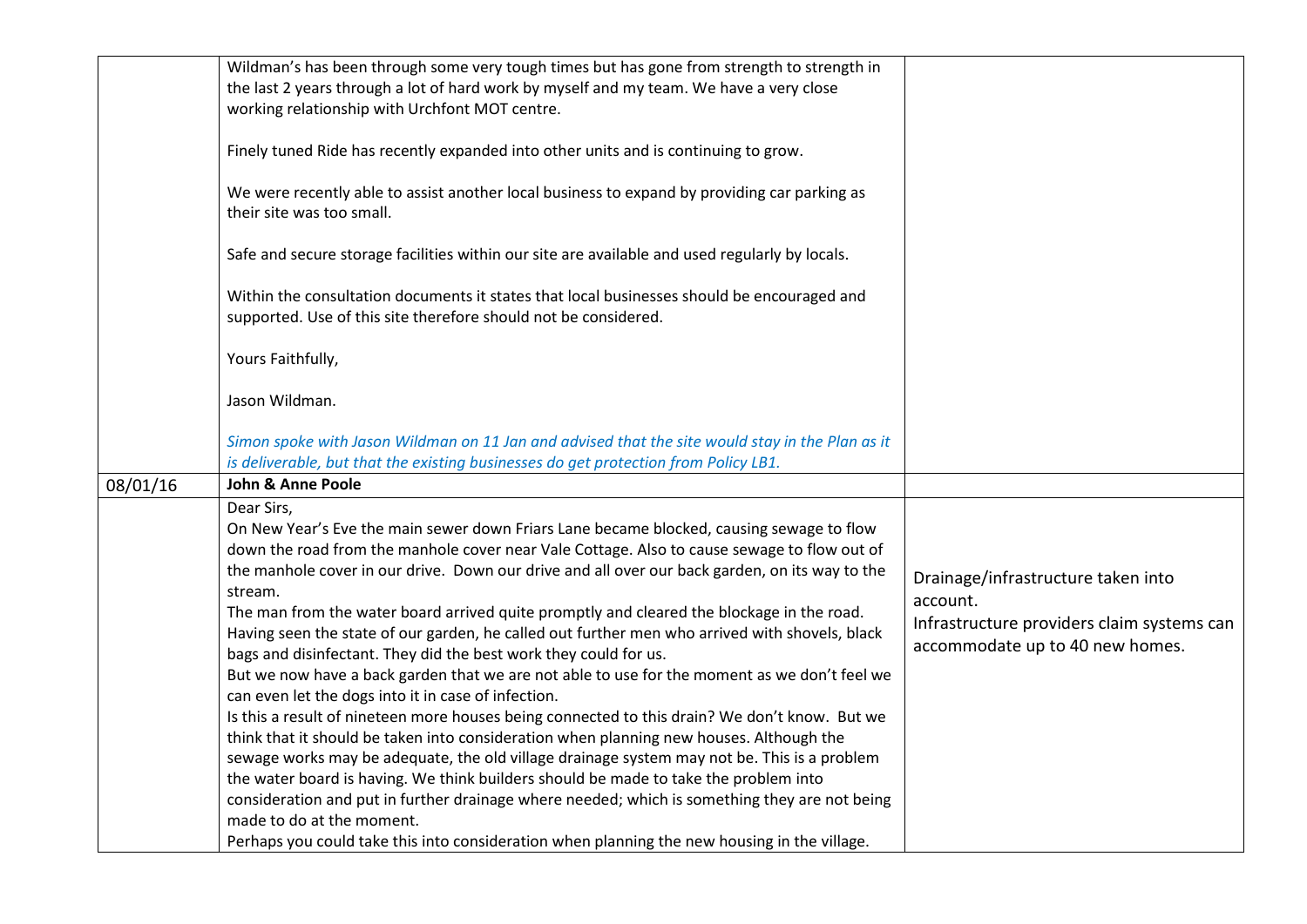|          | Yours truly,                                                                                                                                                                                                                                                                                                                                                                                                                                                                                                                                                                                                                                                                                                                                                          |                                                 |
|----------|-----------------------------------------------------------------------------------------------------------------------------------------------------------------------------------------------------------------------------------------------------------------------------------------------------------------------------------------------------------------------------------------------------------------------------------------------------------------------------------------------------------------------------------------------------------------------------------------------------------------------------------------------------------------------------------------------------------------------------------------------------------------------|-------------------------------------------------|
|          | John and Anne Poole                                                                                                                                                                                                                                                                                                                                                                                                                                                                                                                                                                                                                                                                                                                                                   |                                                 |
|          |                                                                                                                                                                                                                                                                                                                                                                                                                                                                                                                                                                                                                                                                                                                                                                       |                                                 |
| 19/01/16 | Fiona Elphick MSc. Env. Biol. Senior Ecologist, Landscape $\&$ Design Team, Economic                                                                                                                                                                                                                                                                                                                                                                                                                                                                                                                                                                                                                                                                                  |                                                 |
|          | Development & Planning, Wiltshire Council,                                                                                                                                                                                                                                                                                                                                                                                                                                                                                                                                                                                                                                                                                                                            |                                                 |
|          | Dear David,                                                                                                                                                                                                                                                                                                                                                                                                                                                                                                                                                                                                                                                                                                                                                           | Agreed that new sites should contribute         |
|          | Thank you for consulting me on the Urchfont, Wedhampton and Lydeway Neighbourhood Plan in<br>relation to ecology. Melanie Dodd has already carried out the HRA for the plan and found no<br>significant effects on European designated sites for nature conservation, based on the current draft<br>Plan Policies. I would reiterate that if the policies are altered, the plan will need to be re-assessed to<br>ensure that it is still HRA compliant.                                                                                                                                                                                                                                                                                                              | to the Defra Geographic Information<br>Strategy |
|          | More general biodiversity and ecology comments are as follows:                                                                                                                                                                                                                                                                                                                                                                                                                                                                                                                                                                                                                                                                                                        |                                                 |
|          | The section on Green Infrastructure highlights the community's perceived value of green spaces and<br>their wish to conserve and enhance such places is very welcome. I think it is worth adding that future<br>development should seek to not only retain green space but to connect these areas by the use of<br>green corridors wherever possible. These could be lines of trees or planting of copses or larger<br>wooded areas, hedgerows and even rough grass or strips of hay meadow. These corridors will<br>improve the permeability of the landscape for a range of wildlife species, providing them with some<br>seclusion to move between different habitat areas. This tactic also raises the human perception of<br>"green-ness" within the local area. |                                                 |
|          | There are several known bat roosts within Urchfont and surrounding areas and connectivity between<br>their roosting places and foraging areas is key to the success of the local population. They will also<br>benefit from their foraging areas and commuting routes being kept dark, or nearly dark. New<br>developments should not increase light levels at the edges of hedgerows, tree lines and wooded<br>areas. Wherever possible a level of 1 lux should be achieved at these places. This of course benefits<br>other wildlife species commuting along these routes at night by ensuring a level of seclusion in<br>darkness.                                                                                                                                |                                                 |
|          | There is an opportunity for new development to help to achieve this by designing Green Infrastructure<br>into individual sites, whether they are residential or employment sites. New GI should obviously link to<br>existing GI.                                                                                                                                                                                                                                                                                                                                                                                                                                                                                                                                     |                                                 |
|          | Surface water drainage should be addressed for each development through design of SuDS, which in<br>turn can be incorporated into the local GI. Wherever possible SuDS schemes should be above ground<br>rather than crated systems, being much easier and cost effective to maintain and contributing to GI,<br>with benefits for both wildlife and human residents.                                                                                                                                                                                                                                                                                                                                                                                                 |                                                 |
|          | I suggest that either Policy CN2 or CN3 could be augmented to include the desire to connect existing<br>green space and that new housing or employment sites should contribute to the local GI strategy.                                                                                                                                                                                                                                                                                                                                                                                                                                                                                                                                                              |                                                 |
|          | I hope these comments are useful, however if you wish to discuss further, please give me a call.                                                                                                                                                                                                                                                                                                                                                                                                                                                                                                                                                                                                                                                                      |                                                 |
|          | Best wishes,                                                                                                                                                                                                                                                                                                                                                                                                                                                                                                                                                                                                                                                                                                                                                          |                                                 |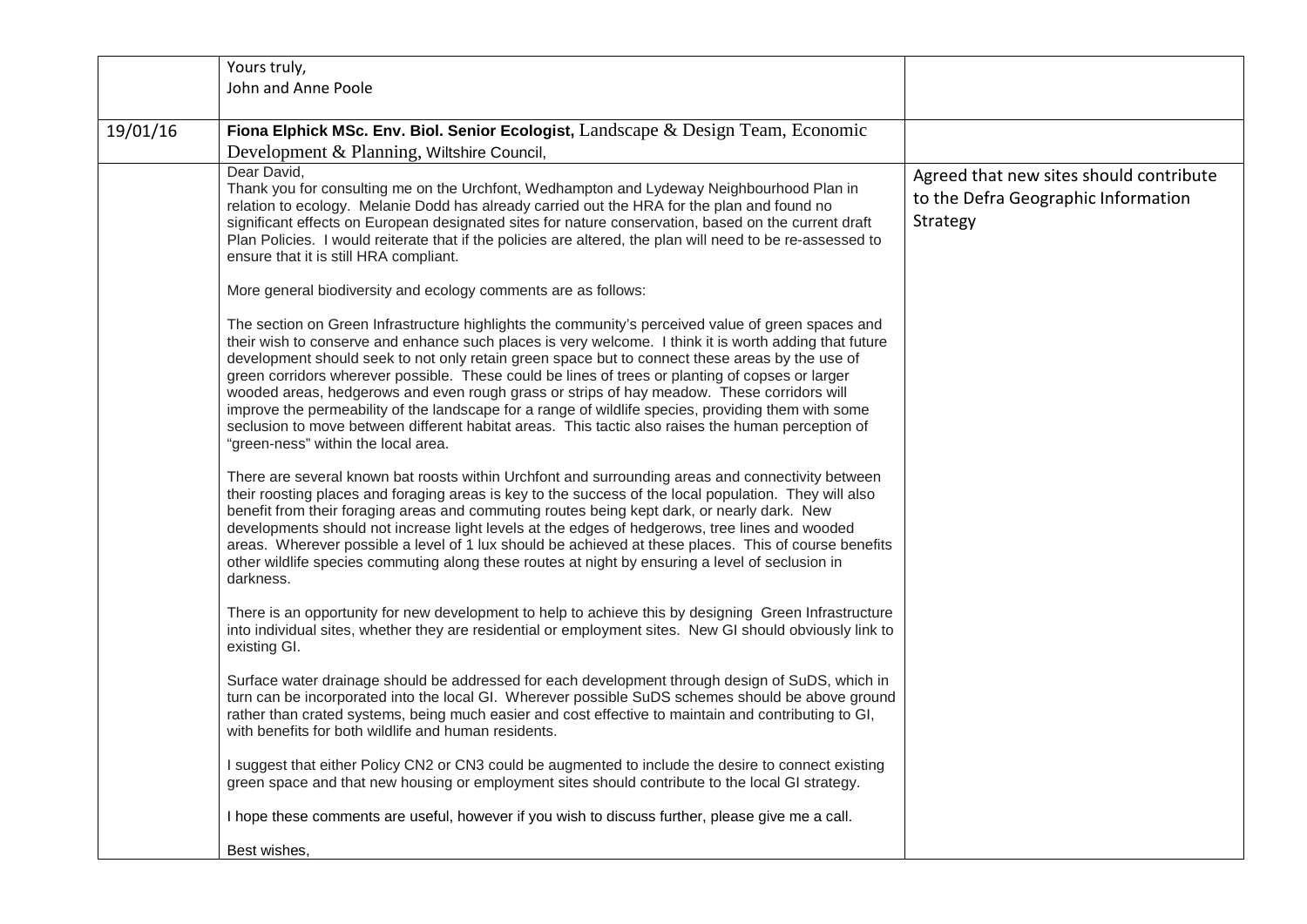|                                                         | Fiona.                                                                                                                                                                                                                                                                                                                                                                                                                                                                                                                                                                                                                                                                                                                                                                                                                                                                                                                                                                                                                                                                                                                                                                     |  |
|---------------------------------------------------------|----------------------------------------------------------------------------------------------------------------------------------------------------------------------------------------------------------------------------------------------------------------------------------------------------------------------------------------------------------------------------------------------------------------------------------------------------------------------------------------------------------------------------------------------------------------------------------------------------------------------------------------------------------------------------------------------------------------------------------------------------------------------------------------------------------------------------------------------------------------------------------------------------------------------------------------------------------------------------------------------------------------------------------------------------------------------------------------------------------------------------------------------------------------------------|--|
| <b>Overall</b><br>review<br>of<br>responses<br>received | This Final Public Consultation has produced 41 responses. They can be roughly analysed as:<br>22 responses (54%) were unqualified or qualified statements of support.                                                                                                                                                                                                                                                                                                                                                                                                                                                                                                                                                                                                                                                                                                                                                                                                                                                                                                                                                                                                      |  |
| 15/02/2016 to                                           | Regulation 16 Consultation undertaken                                                                                                                                                                                                                                                                                                                                                                                                                                                                                                                                                                                                                                                                                                                                                                                                                                                                                                                                                                                                                                                                                                                                      |  |
| 30/03/2016<br>20/03/17                                  | I am writing to complain about the recent actions of the Urchfont Parish Council (UPC)<br>with regard to their recently submitted Neighbourhood Plan.<br>In the original draft of the plan, the house types defined for each of the proposed<br>development areas was either unspecified, or contained a lot of 4+ bed homes. After the<br>subsequent public consultation, it became clear that residents overwhelmingly wanted<br>more 2 and 3 bed homes to be built. The second draft of the plan duly reflected this, and<br>the house types specified were changed accordingly. However, in a third draft of the<br>plan, submitted to WCC but not subject to any consultation, many of the house types<br>were reverted back to the originals. That is, they were changed back again to favour<br>developers rather than residents.<br>This action by UPC is an absolutely travesty, and may well be illegal. If this was an<br>election it would be considered vote rigging and fraudulent.<br>The UPC should be investigated and forced to submit the version of the plan which was<br>actually approved by residents through the consultation process.<br>Regards, |  |
| 30/03/17                                                | Chris Smith.<br>I wish to add my name to those who are calling into issue the validity of the above plan,<br>submitted to you by Urchfont Parish Council (UPC).<br>There's been much correspondence concerning this and the fact that the document<br>you've received does not agree with that on which we, the residents, were consulted.<br>At the original presentations, we were asked to vote on various sites which were<br>considered to have potential for development at some time; we were not asked to<br>consider how those sites could be developed, i.e. the exact number and types of<br>houses, although ideas were given within the illustrations.                                                                                                                                                                                                                                                                                                                                                                                                                                                                                                        |  |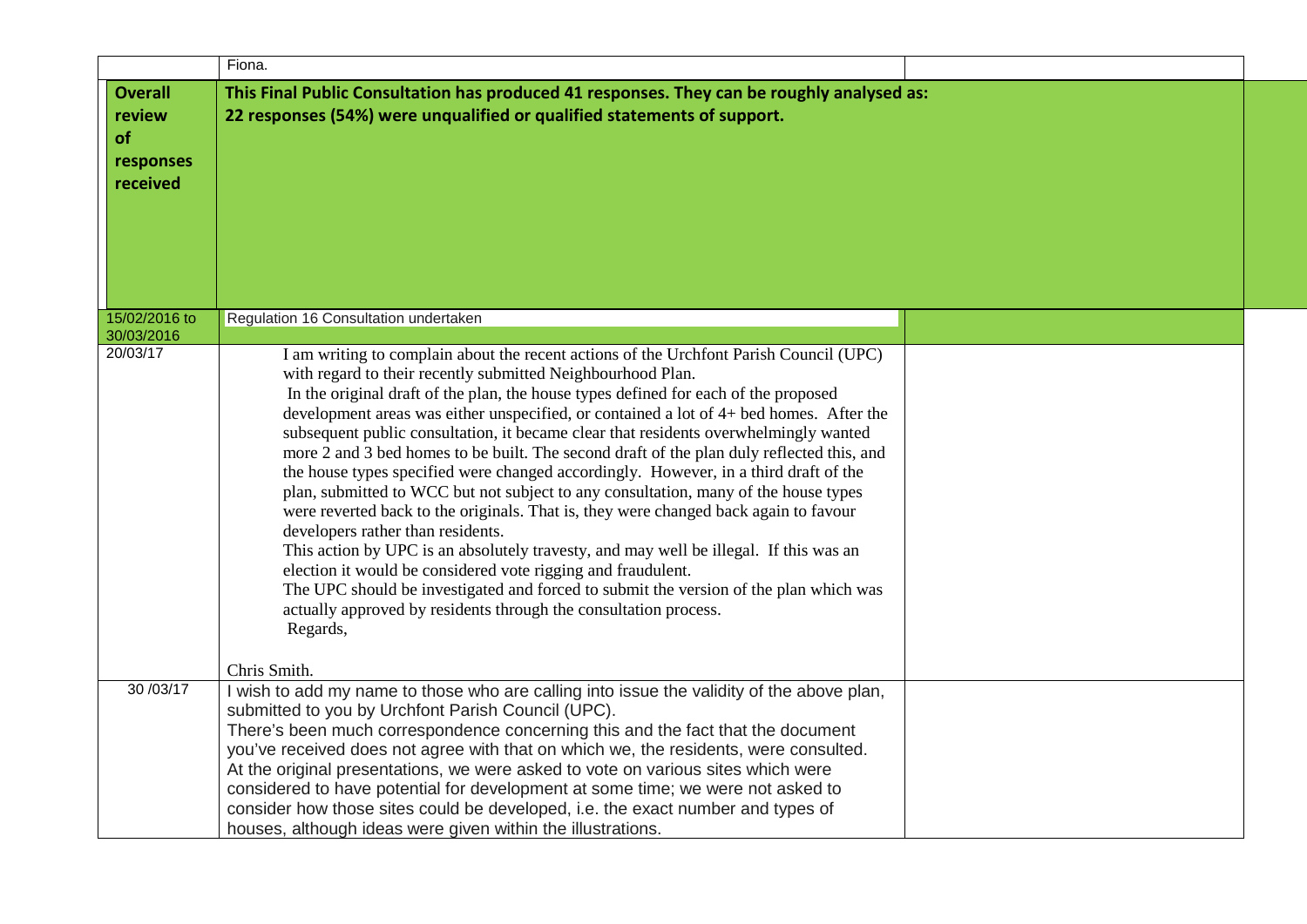|          | In due course, a detailed Consultation Document, containing specifics as to numbers<br>and sizes (bedrooms) for each possible development, was produced and our comments<br>were invited. Following the consultation period, some amendments were made to the<br>document.<br>It then appears that the Steering Group decided to make changes which were (and I<br>quote) "necessary to ensure that the information contained in the approved copy of the<br>UWLNP (third presentation) is aligned to that information presented to the public and |  |
|----------|----------------------------------------------------------------------------------------------------------------------------------------------------------------------------------------------------------------------------------------------------------------------------------------------------------------------------------------------------------------------------------------------------------------------------------------------------------------------------------------------------------------------------------------------------|--|
|          | voted upon during the three public presentations held at the Village Hall.", even though<br>those presentations weren't considering HOW sites could be developed but WHICH<br>sites could be developed.                                                                                                                                                                                                                                                                                                                                            |  |
|          | It could be that a majority of the people who responded to the consultation did not<br>accept the level of development proposed and preferred what had been alluded to in the<br>original presentations, but no evidence has been given to corroborate this. Indeed, since<br>the general consensus seems to be that smaller houses are what's required to<br>encourage younger people into the villages, it's highly unlikely they voted for larger                                                                                               |  |
|          | properties!<br>What seems more certain is that, for whatever reason(s), the members of the Steering<br>Group (by majority, not unanimously!) decided to ignore the results of the Consultation<br>and vote in a way that favours the developer.                                                                                                                                                                                                                                                                                                    |  |
|          | Quite clearly, the consultation was a waste of everyone's time and taxpayers' money<br>and one questions if the results were ever going to be used!<br>Powered by Objective Online 4.2 - page 1                                                                                                                                                                                                                                                                                                                                                    |  |
|          | UPC endorsed the Plan and submitted it to Wiltshire Council; it's interesting to note that<br>of the 12 members of the Steering Group, FOUR are Parish Councillors, including the<br>Chairman, Vice-Chairman and previous Lead Councillor for Planning. They're hardly<br>likely to vote against their own proposals!<br>David Myers.                                                                                                                                                                                                              |  |
| 31/03/17 | I would like to register a concern over the section on "Site brief - home sizes" which has<br>been inserted as the first page in the site briefs appendix (A) of the plan. Specifically:<br>- what discussion and governance was applied to to justify the insertion of this section as<br>this was not included in the consultation version?                                                                                                                                                                                                      |  |
|          | - I believe the wording and line of argument is not consistent with the plan and arguably<br>contradicts /undermines policy H2 which has the specific clause "show a predominance<br>of 2 & 3 bedroomed houses and /or include small scale housing units for older people"                                                                                                                                                                                                                                                                         |  |
|          | as:<br>item 3) below implies that 2/3 bed homes are best provided by building 4 bed homes, via<br>"upscaling", and not building 2/3 bed homes as H2 would encourage                                                                                                                                                                                                                                                                                                                                                                                |  |
|          | items 4) and 5) argues against elements of the 2/3 bed home policy<br>- item 3 below makes specific reference to expressions of interest to the Beeches<br>developer without detail. It is not possible to determine whether this is hearsay or how                                                                                                                                                                                                                                                                                                |  |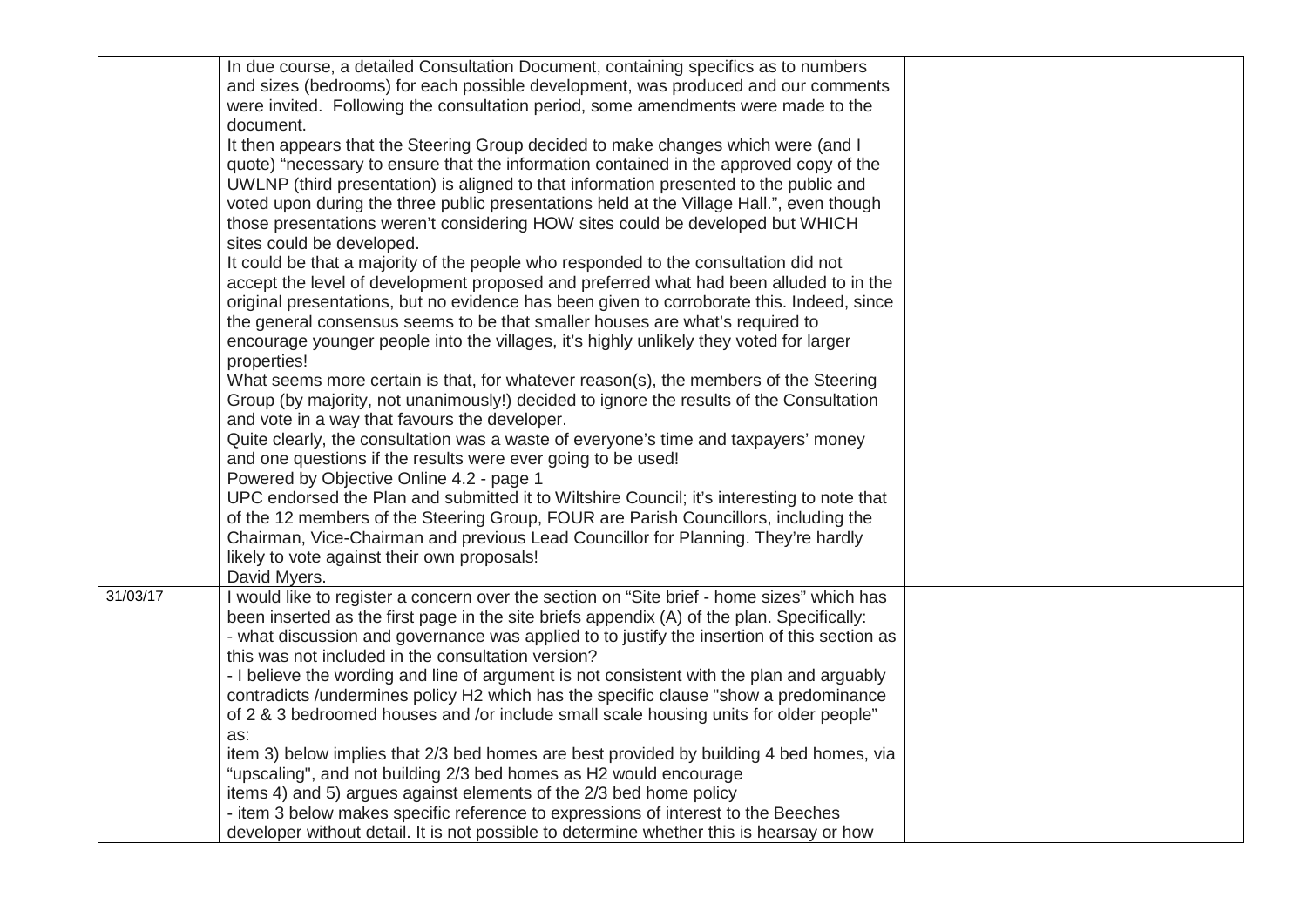| independent this interest is. The plan is not the place to make arguments for a specific                                                                                           |  |
|------------------------------------------------------------------------------------------------------------------------------------------------------------------------------------|--|
| developer or development<br>- item 4 appears to have a typo (surely the argument is that 4/5 bed homes could be                                                                    |  |
| provided by extending 2/3 bed homes). Again, why is an opinion being expressed here?                                                                                               |  |
| One could equally argue that the small size of proposed gardens will prevent extension                                                                                             |  |
| or planning restrictions / covenants could be applied? Also, why document a route for                                                                                              |  |
| circumventing policy H2 in the plan itself?                                                                                                                                        |  |
| - item 5 points out a risk of over-supply that can be straightforwardly managed by                                                                                                 |  |
| monitoring what has been delivered and what will be delivered in the future. It doesn't                                                                                            |  |
| mean the starting plan is unrealistic.                                                                                                                                             |  |
| I believe policy H2 and the plan has strong support within the neighbourhood and I'm                                                                                               |  |
| concerned that this section appears contradictory in style and content, and gives too                                                                                              |  |
| much ammunition to developers. I hope Wiltshire Council will take my points into                                                                                                   |  |
| consideration as part of their consultation.                                                                                                                                       |  |
| For reference, this is the section, as I'm not sure how widely publicised this has been:                                                                                           |  |
| SITE BRIEF - HOME SIZES                                                                                                                                                            |  |
| Powered by Objective Online 4.2 - page 1                                                                                                                                           |  |
| One of the challenges being faced as the UWLNP is implemented, is to ensure the right                                                                                              |  |
| balance of house sizes to meet market needs. The 9 sites will be developed over a<br>period of time, so monitoring the number and size of houses on each development will          |  |
| give an indication of our ability to deliver our target of a predominance of 2-3 bedroom                                                                                           |  |
| houses. Some of the factors that will be fed into the monitoring process are:                                                                                                      |  |
| 1 The sites we have chosen will give a predominance of smaller homes with 3 sites                                                                                                  |  |
| having a mix of sizes of accommodation. 2 The need for 2/3 bed homes was evidenced                                                                                                 |  |
| by the HNA where plainly the need for 2/3 bed homes would be greater than if the whole                                                                                             |  |
| community had been asked for their preference. 3 The building of 4 bed homes might                                                                                                 |  |
| result in second hand 2/3 bed homes coming to market as Parishioners move 'up the                                                                                                  |  |
| ladder'. This has already been evidenced in the Beeches where two parties have already                                                                                             |  |
| made enquiries about the new homes who live in smaller homes in the Parish. The other                                                                                              |  |
| two interested parties are looking to 'down size' where a chain of Parish movers might                                                                                             |  |
| also result in smaller 2/3 bed second hand homes becoming available 4 If, for instance,                                                                                            |  |
| 2/3 beds are demanded for single house sites I suspect owners will simply extend the                                                                                               |  |
| house after construction to get the 'right size of house' for the garden. Indeed until 2019                                                                                        |  |
| a home owner can extend a house by up to half of the garden area without consent                                                                                                   |  |
| (subject to some restrictions). This could result in no control at all being exerted by                                                                                            |  |
| Urchfont Parish Council or Wiltshire Council if 2/3 bed houses were to be extended. 5 If                                                                                           |  |
| 9 sites were to be built with 2/3 bed houses there might be an excess of supply over                                                                                               |  |
| demand which could result in sites not being built. If some of these sites fail to deliver                                                                                         |  |
| enough houses, we may need to include other sites which through the public                                                                                                         |  |
| consultation were deemed less acceptable to the majority of the parishioners who took<br>part. The individual site briefs below are based on the information given to parishioners |  |
|                                                                                                                                                                                    |  |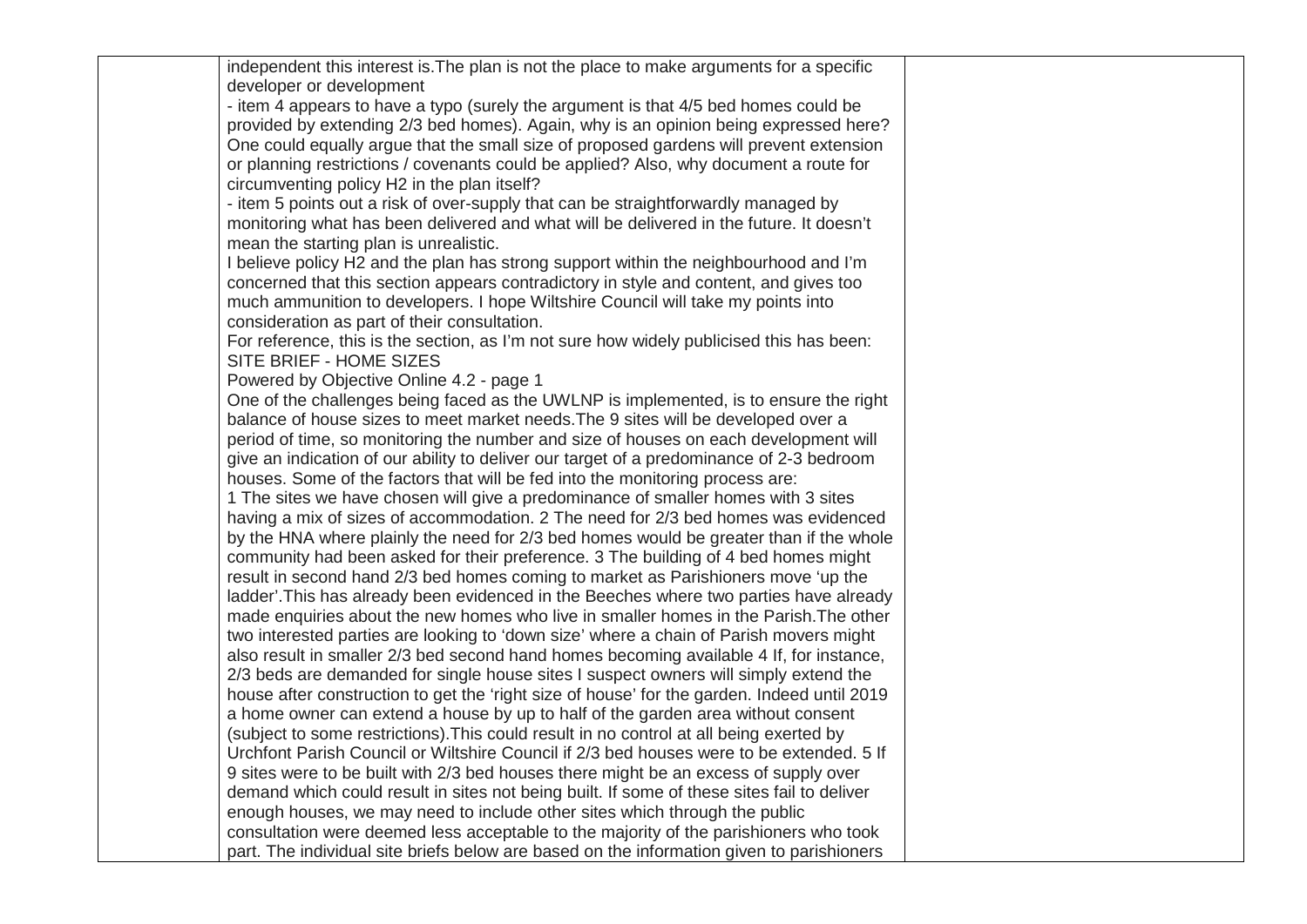|          | at the public consultation sessions in late 2104 / early 2015. Planning applications made<br>by owners / developers may vary from these briefs, but it is the overall position that is<br>important, and needs monitoring.<br>Regards,<br>Declan Lyttle                                                                                                                                   |  |
|----------|-------------------------------------------------------------------------------------------------------------------------------------------------------------------------------------------------------------------------------------------------------------------------------------------------------------------------------------------------------------------------------------------|--|
| 01/04/17 | Dear Neighbourhood Planning<br>Urchfont, Wedhampton and Lydeway Neighbourhood Plan                                                                                                                                                                                                                                                                                                        |  |
|          | Thank you for consulting the Environment Agency on the above plan.<br>We have no comments to make on the Urchfont, Wedhampton and Lydeway<br>Neighbourhood Plan.<br>Yours sincerely                                                                                                                                                                                                       |  |
|          | Ms Ellie Challans                                                                                                                                                                                                                                                                                                                                                                         |  |
| 29/03/17 | Sustainable Places - Planning Advisor<br>Dear Sir / Madam                                                                                                                                                                                                                                                                                                                                 |  |
|          | Thank you for your consultation this neighbourhood plan.                                                                                                                                                                                                                                                                                                                                  |  |
|          | We have in previous consultation responses highlighted the need for evidence to demonstrate that<br>sites proposed for development do not cause harm to heritage assets and that the Plan is therefore<br>in conformity with national and local planning policies.                                                                                                                        |  |
|          | In response to our comments on the Regulation 14 consultation (below) the Statement of Public<br>Consultation states:                                                                                                                                                                                                                                                                     |  |
|          | "3rd Para: Noted                                                                                                                                                                                                                                                                                                                                                                          |  |
|          | 4th Para: Where heritage assets including Listed buildings and Conservation Areas may be an<br>issue in development of the sites, this is noted in the Site Briefs at Appendix A.                                                                                                                                                                                                         |  |
|          | (eg Wildman's Garage Site Brief)                                                                                                                                                                                                                                                                                                                                                          |  |
|          | Listed building and significant Unlisted buildings are set out in Appendix B."                                                                                                                                                                                                                                                                                                            |  |
|          | Having looked at these Appendices on the Parish Council's website we can confirm that the site<br>briefs do refer to heritage assets where they are considered relevant considerations. This does<br>suggest that development may have the potential for impact upon them but the briefs do not<br>identify what the significance of the heritage assets in question might be or what the |  |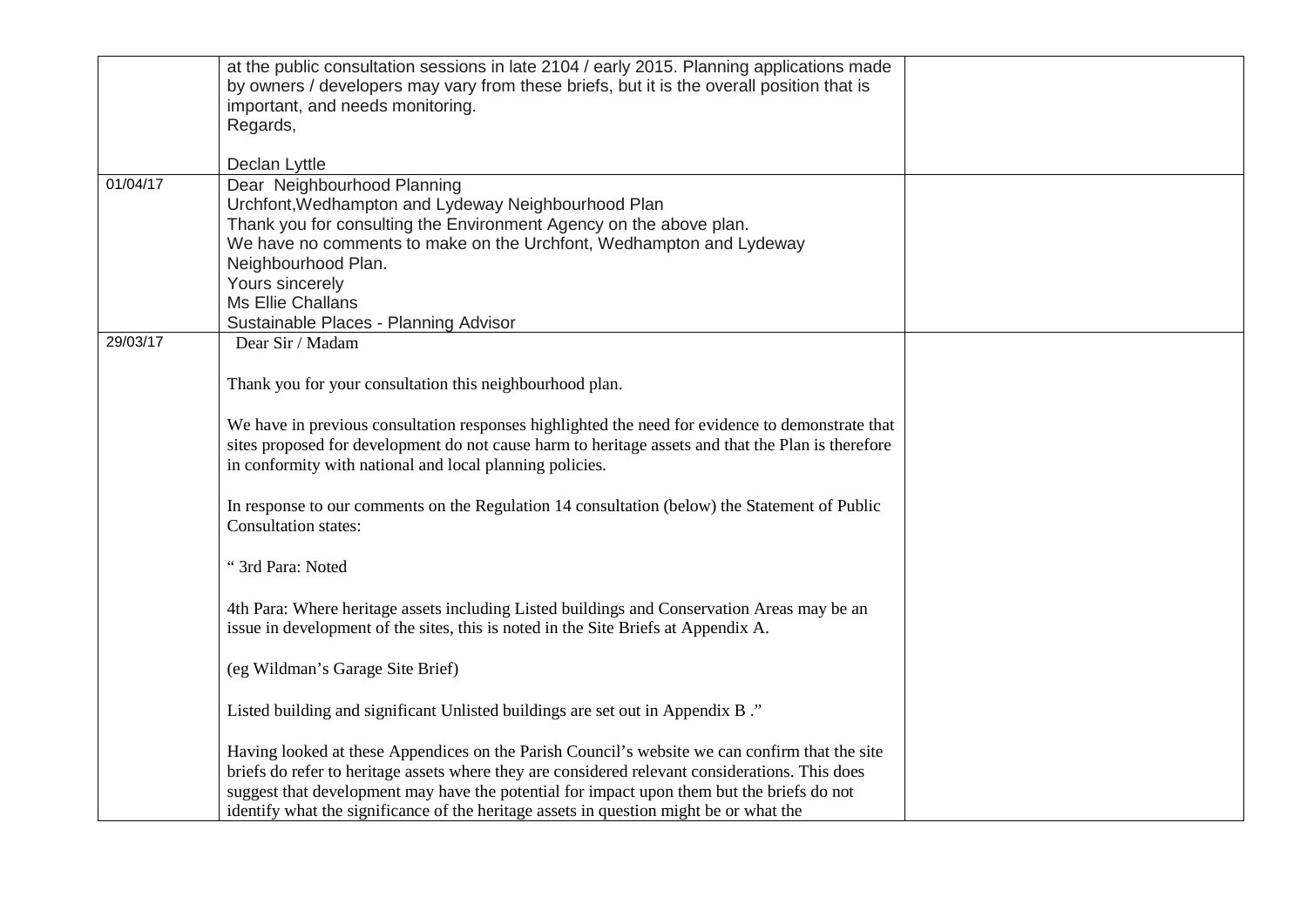| consequences of preserving or enhancing this aspect of their character might be on the delivery of<br>the housing sites in question.                                                                                                                                                                                                                                                                                                                                                                                                                                     |  |
|--------------------------------------------------------------------------------------------------------------------------------------------------------------------------------------------------------------------------------------------------------------------------------------------------------------------------------------------------------------------------------------------------------------------------------------------------------------------------------------------------------------------------------------------------------------------------|--|
| It is still not entirely clear whether caveats and safeguards in the Plan will be sufficient to prevent<br>development which could cause harm to heritage assets. Or, conversely, whether the necessary<br>accommodation of heritage assets will allow the delivery of the sites to the extent which is<br>intended.                                                                                                                                                                                                                                                     |  |
| In the circumstances we therefore are obliged to defer to your authority in the determination of<br>whether conformity with national and local policy in the protection and enhancement of heritage<br>assets is satisfactory.                                                                                                                                                                                                                                                                                                                                           |  |
| Kind regards                                                                                                                                                                                                                                                                                                                                                                                                                                                                                                                                                             |  |
| Powered by Objective Online 4.2 - page 1                                                                                                                                                                                                                                                                                                                                                                                                                                                                                                                                 |  |
| David Stuart                                                                                                                                                                                                                                                                                                                                                                                                                                                                                                                                                             |  |
| David Stuart   Historic Places Adviser South West                                                                                                                                                                                                                                                                                                                                                                                                                                                                                                                        |  |
| Dear Mr Holt                                                                                                                                                                                                                                                                                                                                                                                                                                                                                                                                                             |  |
| Thank you for your consultation on the Urchfont, Wedhampton & Lydeway Neighbourhood<br>Plan.                                                                                                                                                                                                                                                                                                                                                                                                                                                                             |  |
| We have previously received consultations on Sustainability Appraisal and SEA Screening<br>exercises for the Plan and I attach our responses for your information.                                                                                                                                                                                                                                                                                                                                                                                                       |  |
| You will see that we have been impressed by the extent to which the Plan recognises and values<br>the existence of the area's historic environment and the positive role this plays in creating its<br>distinctive local character. This is reflected in the Plan's Objectives ( $p6 \& 10$ ) and the policies for<br>the area's comprehensive protection and enhancement (H2, D1TIC1, BE1, CN1, CN3 & LB2).<br>Throughout the Plan the need to respect and take account of the area's historic environment in<br>formulating proposals for change is strongly promoted. |  |
| In our response on the SEA screening we highlighted that while the sites proposed for<br>development may indeed have no impact on heritage assets there is a need to provide evidence to<br>this effect in accordance with the provisions of the National Planning Policy Framework (NPPF)<br>and also to be consistent with the stated objectives and policies of the Plan itself. We note that of<br>the allocated sites identified in policy H1 only the Wildmans Garage site appears to straddle the                                                                 |  |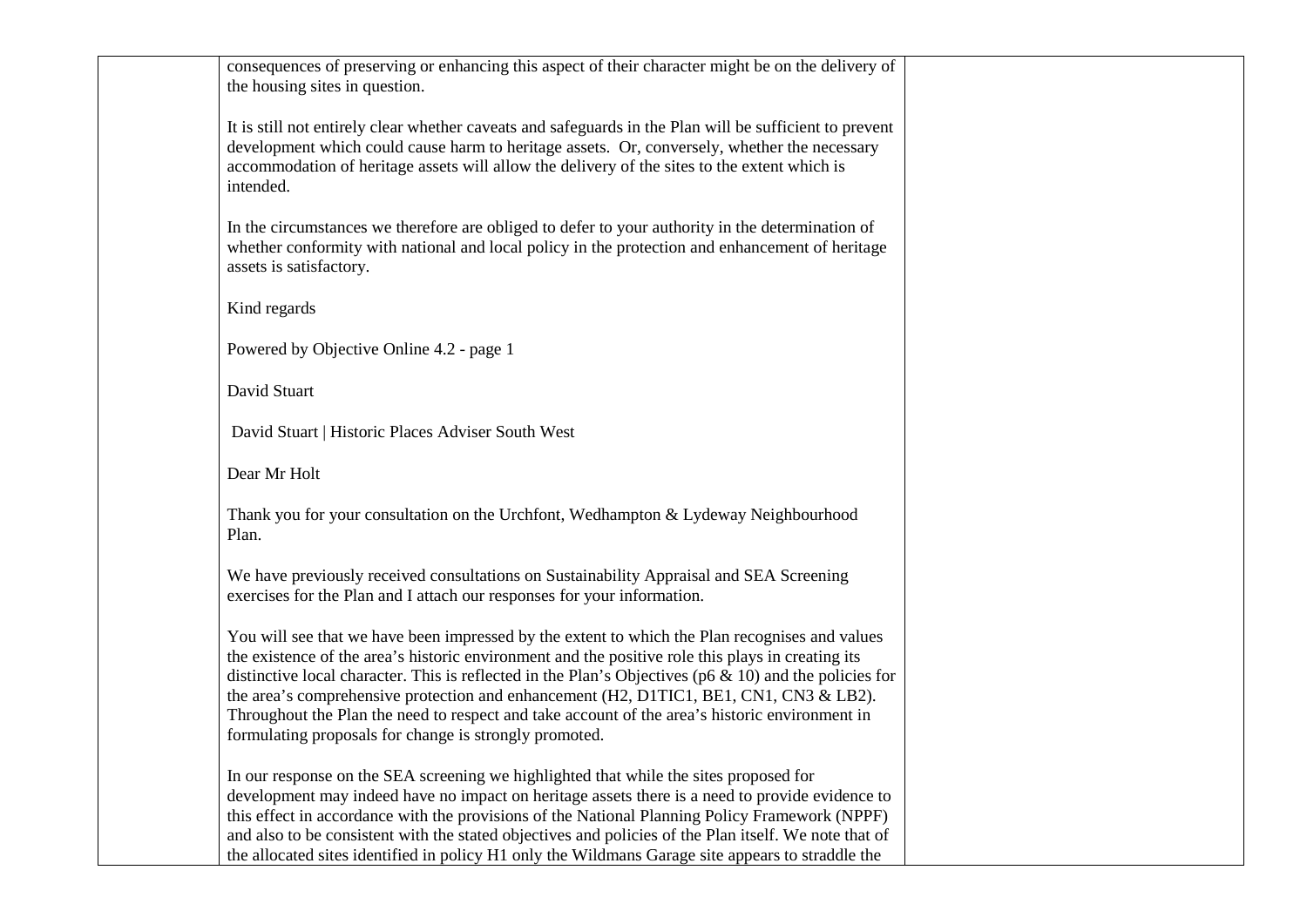|          | Urchfont Conservation Area though the remainder may lie within its setting or affect views into       |  |
|----------|-------------------------------------------------------------------------------------------------------|--|
|          | or out of the area. Equally, the location of other forms of heritage asset, such as Listed Buildings, |  |
|          | are not identified in sieve maps in the Plan's section on the Built Environment. As a                 |  |
|          |                                                                                                       |  |
|          | consequence it is not clear overall how the existence of relevant heritage assets and the need to     |  |
|          | preserve and enhance them and their settings has influenced the selection of the sites.               |  |
|          |                                                                                                       |  |
|          | Reference is made on p13 to the technical assessment of the sites and Appendix A (not supplied)       |  |
|          | covers site briefs (although this probably assumes the sites are acceptable for allocation in         |  |
|          | principle and may not, from a heritage perspective, state why).                                       |  |
|          |                                                                                                       |  |
|          | The information necessary to substantiate the proposed sites and demonstrate in terms of              |  |
|          | evidence their compliance with national and local policy has no doubt already been prepared as        |  |
|          | part of the activity associated with the drafting of the Plan. We would therefore encourage your      |  |
|          | community to ensure that this need has been addressed in an explicit manner to avoid                  |  |
|          | inadvertently allocating hostage to fortune sites where the principle of development might cause      |  |
|          | harm to heritage assets and generate difficulties when bringing them forward with specific            |  |
|          | proposals at a subsequent stage.                                                                      |  |
|          |                                                                                                       |  |
|          | Otherwise, we wish your community well in the making of its Plan.                                     |  |
|          |                                                                                                       |  |
|          | Kind regards                                                                                          |  |
|          |                                                                                                       |  |
|          | David Stuart                                                                                          |  |
|          |                                                                                                       |  |
|          |                                                                                                       |  |
| 30/03/17 | David Stuart   Historic Places Adviser South West                                                     |  |
|          | The following representations are set out under the relevant headings or policy                       |  |
|          | references:                                                                                           |  |
|          | Development Principles. First bullet . It is impractical and unreasonably restrictive to set          |  |
|          | an absolute figure for the quantum of development in such a way. The Wiltshire Core                   |  |
|          | Strategy (Core Policy CP2) seeks the provision of housing on a range of small sites of                |  |
|          | fewer than ten dwellings within large villages such as Urchfont. The actual yield from                |  |
|          | each site will depend upon a range of factors which may not have been appreciated or                  |  |
|          | taken into account during the preparation of the draft Plan. These may include say                    |  |
|          | physical, ecological, archaeological or other constraints not revealed within the allocation          |  |
|          | process but wghich would become apparent as applications are prepared. The other aspect               |  |
|          | which may not have been fully appreciated is the financial viability of each site or indeed           |  |
|          | the anticpated land value expectations of each site's individual owner(s). Good practice              |  |
|          | guidance suggests that the Plan should not introduce any "cap" but a guidance range of                |  |
|          | say between 35-50 dwellings subject to the policies of the Core Strategy regarding design             |  |
|          | etc.                                                                                                  |  |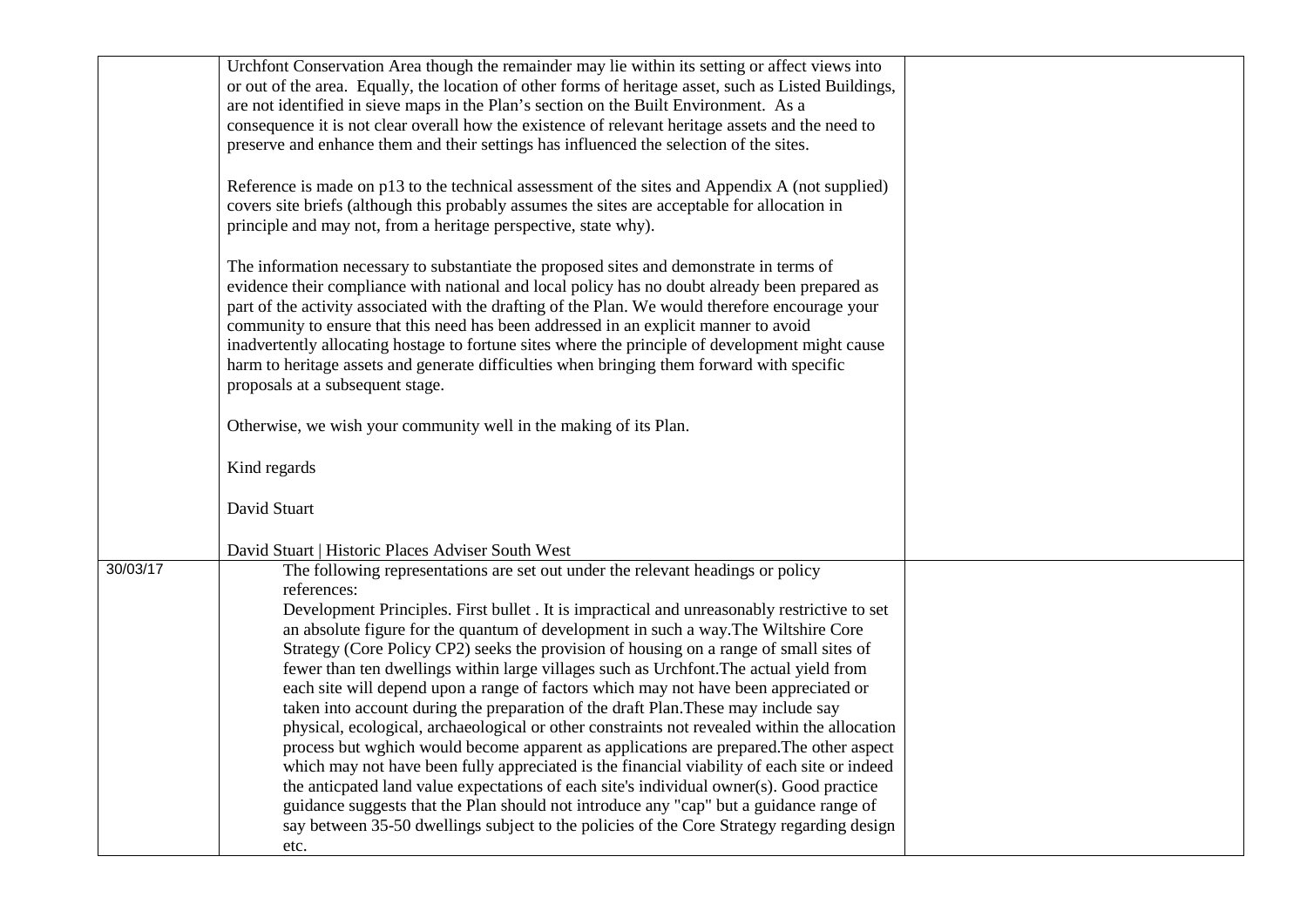| Section 2.0 Housing Policy H1 : The yield from each site should not be so specfically        |  |
|----------------------------------------------------------------------------------------------|--|
| identified for the reasons idenified above. For instance in the cases of site c) The Beeches |  |
| and site i) Land at Uphill, application preparation has revealed that in the case of c) the  |  |
| presence of on-site constraints (TPO'd trees) meant that the yield had to be reduced and     |  |
| type of accommodation amended (as a consequence of housing land value factors which          |  |
| work against smaller scaled housing on this site) resulting in no more than 4No.             |  |
| dwellings being feasible. In the case of site i) a preliminary layout and fesibility         |  |
| assessment has revealed that both the number and range and mix of house types feasible       |  |
| could be achieved with potentially some 9 plots as contrasted with the 7 identified. This    |  |
| would include the provision of affordable housing.                                           |  |
| Again it is considered that the site specfic numerical allocations within Policy H1 are      |  |
| overly prescriptive and it is recommended that this be revised to reflect a range with no    |  |
| site specific detailed yield associated with each beyond approximation.                      |  |
| It would appear that the primary concern of the draft Plan is to ensure that an adequate     |  |
| range of house types is delivered across the 9 allocated sites. That philospohy is supported |  |
| however without far greater dialogue with the individual land owners and feasibility         |  |
| testing (including constraints and financial                                                 |  |
| Powered by Objective Online 4.2 - page 1                                                     |  |
| viability appraisals) the simple designation of numbers and house types is too crude         |  |
| particularly where such relatively small scaled sites are concerned.                         |  |
| The distribution of the allocated sites' yield or density is therefore brought into question |  |
| as is the reasoning for determining which sites should accomodate lower density housing      |  |
| whilst other higher. Aesthetic considerations aside this would appear to disadvantage        |  |
| those land owners whos land is not identified as suitable for low density housing. The       |  |
| consequence may be that some sites simply do not come forward at all as the incentive to     |  |
| bring the site to the market and develop the site is not there.                              |  |
| This would therefore suggest that either an "equalisation" arrangement between the site      |  |
| owners would have to be arrived at ensuring that there is a fair distribution of land value  |  |
| across all sites or revert to the Core Strategy's Policy 43 which seeks affordable housing   |  |
| provision where the yield exceeds 5 or more dwellings. This is the subject of draft Policy   |  |
| H3 which would seem the more acceptable way of meeting the need for affordable               |  |
| homes.                                                                                       |  |
| In order to achieve a deliverable mix of house types it is unlikely that a range of          |  |
| relatively small sites with only two even exceeding the threhold for the provision of        |  |
| affordable housing $(5+)$ under the terms of Core Policy 43 will achieve what the            |  |
| community is essentially seeking. It is recommended that the Plan identifies say an          |  |
| additional site of say nine dwellings which together with site a) Land at Hales Farm         |  |
| (allocated for 12) may have sufficient scope and scale to accommodate a more varied          |  |
| mix of house types including affordable homes. At present the scale of the identified sites  |  |
| appears generally too small to achieve the mix sought.                                       |  |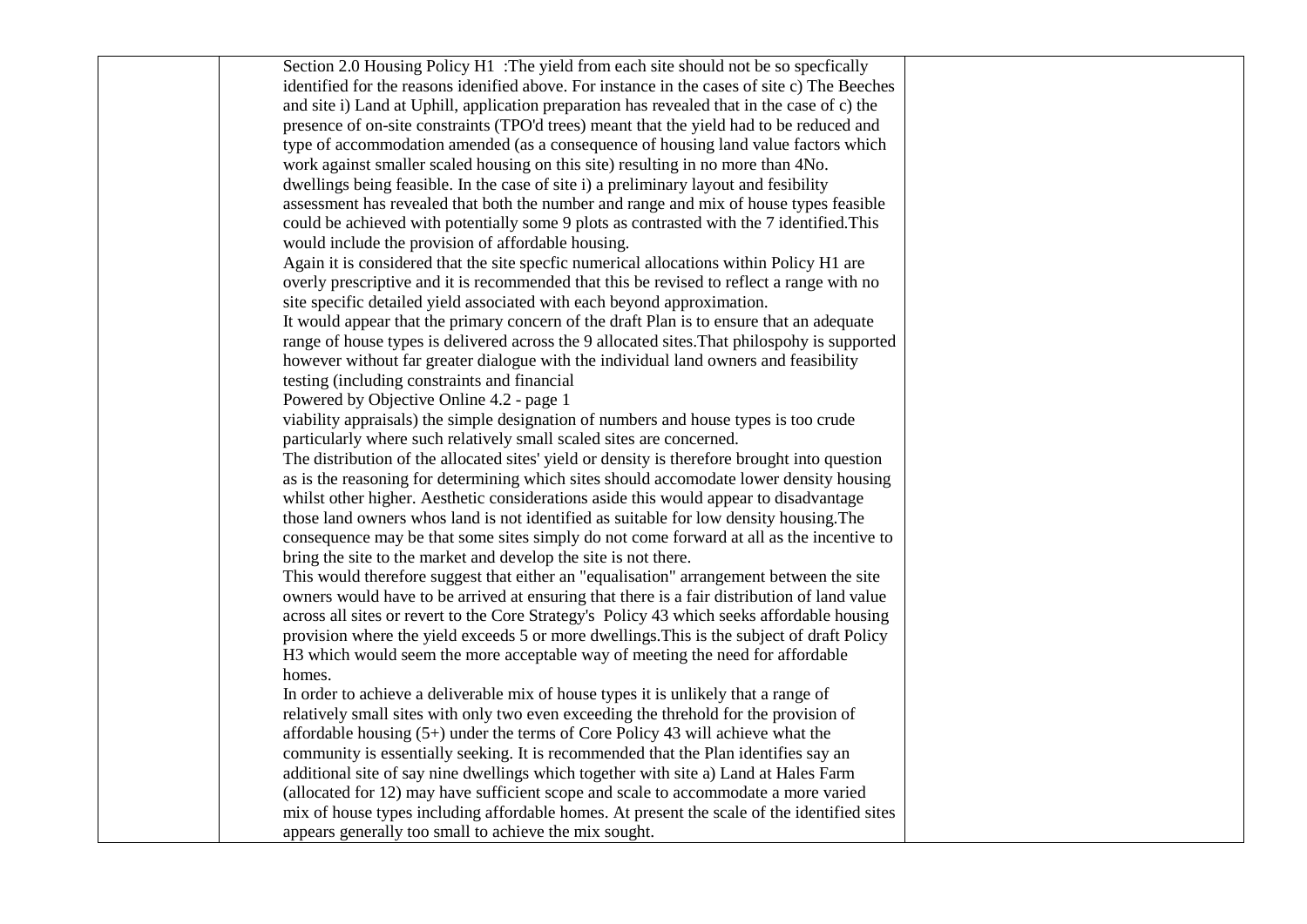|          | Mix and Density: The concerns expressed apply together with the fact that a minimum             |  |
|----------|-------------------------------------------------------------------------------------------------|--|
|          | density requirement is no longer in accordance with national planning policy and                |  |
|          | previously resulted in concerns regarding "town cramming" and inappropriate                     |  |
|          | development patterns and scale, environmental or physical constraints, particularly in the      |  |
|          | context of sensive landscapes or conservation areas including their settings.                   |  |
|          | Draft Policy H2. Concerns are raised regarding the suggested predoinance of $2 \& 3$            |  |
|          | bedroomed houses on all sites without this having been established as feasible through          |  |
|          | detailed development appraisals for each site and distributional matters refered to above.      |  |
|          | Draft Policy H3 .The occupancy criteria applicable to affordable housing are                    |  |
|          | conventionally the subject of a section 106 agreement (1990 Act) and delivered through          |  |
|          | the involvement of Registered Providers (RPs). The qualification critrieria need to be          |  |
|          | consistent with those typically applied within the nomination process. The criteria should      |  |
|          | therefore be revised as they appear to go beyond those being applied at present. Criterion      |  |
|          | 4) is at odds with national policy concerning the "right-to-buy". It will not therefore be      |  |
|          | acceptable to RPs.                                                                              |  |
|          | Car Parking PolicyH4 : It is unclear as to whether the car parking spaces sought include        |  |
|          | or exclude that associated with any garage accommodation. Many garages are used for             |  |
|          | domestic storage purposes with the resultant ant decanting of the car parking into the          |  |
|          | street. Clarification is needed.                                                                |  |
|          | The requirements of crtieria a) and b) are unclear. The minimum level of parking required       |  |
|          | should accord with the Wiltshire Council's own (on-site) standards in any event and             |  |
|          | which also allows for exceptions to be made in certain circumstances.                           |  |
|          | Policy D1 Design : This policy is overly prescriptive and does not reflect national             |  |
|          | planning policy as set out within the National Planning Policy Framework (NPPF). Whilst         |  |
|          | those proposals within the Conservation Area must protect or enhance the character or           |  |
|          | appearance of the designated Area, or respond to the setting (including any associatyed         |  |
|          | with Listed Buildings) the draft Policy can at most only seek to protect identified "local      |  |
|          | distinctiveness". It should not go beyond such a characteristic and impose any particular       |  |
|          | taste, style or say prevent innovative or high quality contemporary design unnecessarily.       |  |
|          |                                                                                                 |  |
|          | Policy TIC 1 Local Traffic and Movement: The requirements must not go beyong the tests of       |  |
|          | Regulation 122 of the Community Infrastructure Regulations and the text needs to cross refer to |  |
|          | these or make clear the relationship.                                                           |  |
|          |                                                                                                 |  |
|          | <b>Robert Gillespie</b>                                                                         |  |
| 13/03/17 | I am contacting you to raise my concerns about an element of the Urchfont                       |  |
|          | Neighbourhood Plan. Having an interest in the proposed development of The Beeches,              |  |
|          | we have used the Neighbourhood Plan and the details contained within it as part of the          |  |
|          | objection to the proposed development. The Plan always stated that, following public            |  |
|          | consultation, the consensus was that that the properties to be built on The Beeches should      |  |
|          | be in keeping with the surrounding properties and be 2/3 bedroomed houses suitable for          |  |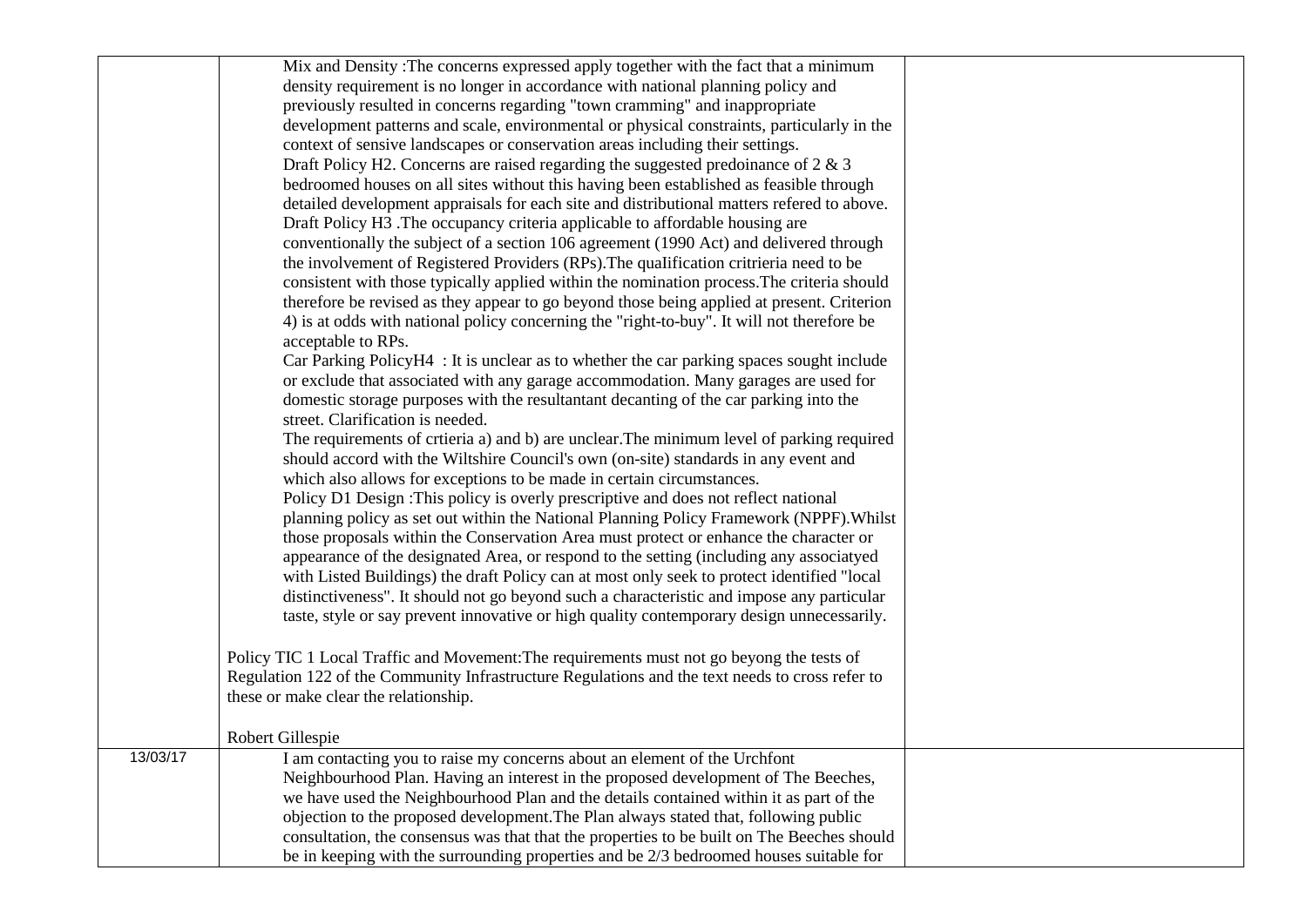|          | young families or retirement properties. (See Planning Report on the Planning Portal<br>where it is instanced) There is now the suggestion that the Plan submitted to yourselves<br>has been changed after the public consultation where the above details were agreed, to<br>"no details" against these sites. This suggestion is from a reliable source and gives me<br>great cause for concern if it is true. The current situation is that a local developer, QDOS<br>Homes, is applying for planning permission for 4.3 and 4 bedroomed houses on The<br>Beeches, none of which meet the aspirations of the plan. If those aspirations have been<br>arbitrarily removed after they were agreed at the public consultation, then there is no<br>guidance as to the type of properties that the community would like to see on the<br>development.                                                                                                                                                                                                                                                                                                                                                                        |  |
|----------|------------------------------------------------------------------------------------------------------------------------------------------------------------------------------------------------------------------------------------------------------------------------------------------------------------------------------------------------------------------------------------------------------------------------------------------------------------------------------------------------------------------------------------------------------------------------------------------------------------------------------------------------------------------------------------------------------------------------------------------------------------------------------------------------------------------------------------------------------------------------------------------------------------------------------------------------------------------------------------------------------------------------------------------------------------------------------------------------------------------------------------------------------------------------------------------------------------------------------|--|
|          | I would be delighted to be proven wrong on this; if, however, the wording has been changed prior<br>to submitting to yourselves, can you please advise what course of action we (or you) can take?                                                                                                                                                                                                                                                                                                                                                                                                                                                                                                                                                                                                                                                                                                                                                                                                                                                                                                                                                                                                                           |  |
|          | Linda Clow                                                                                                                                                                                                                                                                                                                                                                                                                                                                                                                                                                                                                                                                                                                                                                                                                                                                                                                                                                                                                                                                                                                                                                                                                   |  |
| 29/03/17 | I would ask the examiner to look at a discrepancy between Policy in the main body of the<br>UWLNP, and information in Appendix A: viz - the need for 2/3 bedroomed or small-<br>scale homes in Urchfont village as confirmed in Policy H2 and its accompanying text,<br>and, the house size/type information contained within the site briefs at Appendix A.<br>Under the Reg 14 consultation, the site briefs put out for the public contained a point<br>"desirable development" and for the sites, with one exception, this was 2/3 bedroomed<br>or small scale homes. Subsequently, the site briefs section was amended by the UWLNP<br>Steering Group, deleting the phrase "desired development" and inserting in its place<br>"breakdown as presented". This revised version of the Plan and its Appendices has not<br>been the subject of further public consultation; hence the confusion about the Regulation<br>16 version in the community.<br>"Breakdown as presented" refers to a set of slides, which were put up on a screen during                                                                                                                                                                           |  |
|          | 3 public presentations on the UWLNP in Nov/Dec 2014 and Jan 2015. At this time, those<br>present were asked to vote on each site as a preference for housing development. At no<br>point during the presentations were the community asked to focus on, or to vote on, the<br>detail of house sizes/types or numbers. However, the development principles including<br>"seek small scale homes to meet identified local need" etc were displayed on an AO<br>sized poster in the same room.<br>During the plan development process, there has been a consistent message – the aim is to<br>deliver small scale housing so that there are more affordable options in and around<br>Urchfont to suit younger people and the elderly. A survey of housing stock carried out by<br>the Steering Group, showed a relative lack of small homes; with this information, the<br>housing objective (allocate sufficient land for small scale housing etc) and the<br>development principles were formulated. Then, Policy H2 was devised to seek such<br>housing and the Regulation 14 site briefs followed up with this message. Now, the<br>Appendix A submitted to Wiltshire Council for the Regulation 16 consultation includes a |  |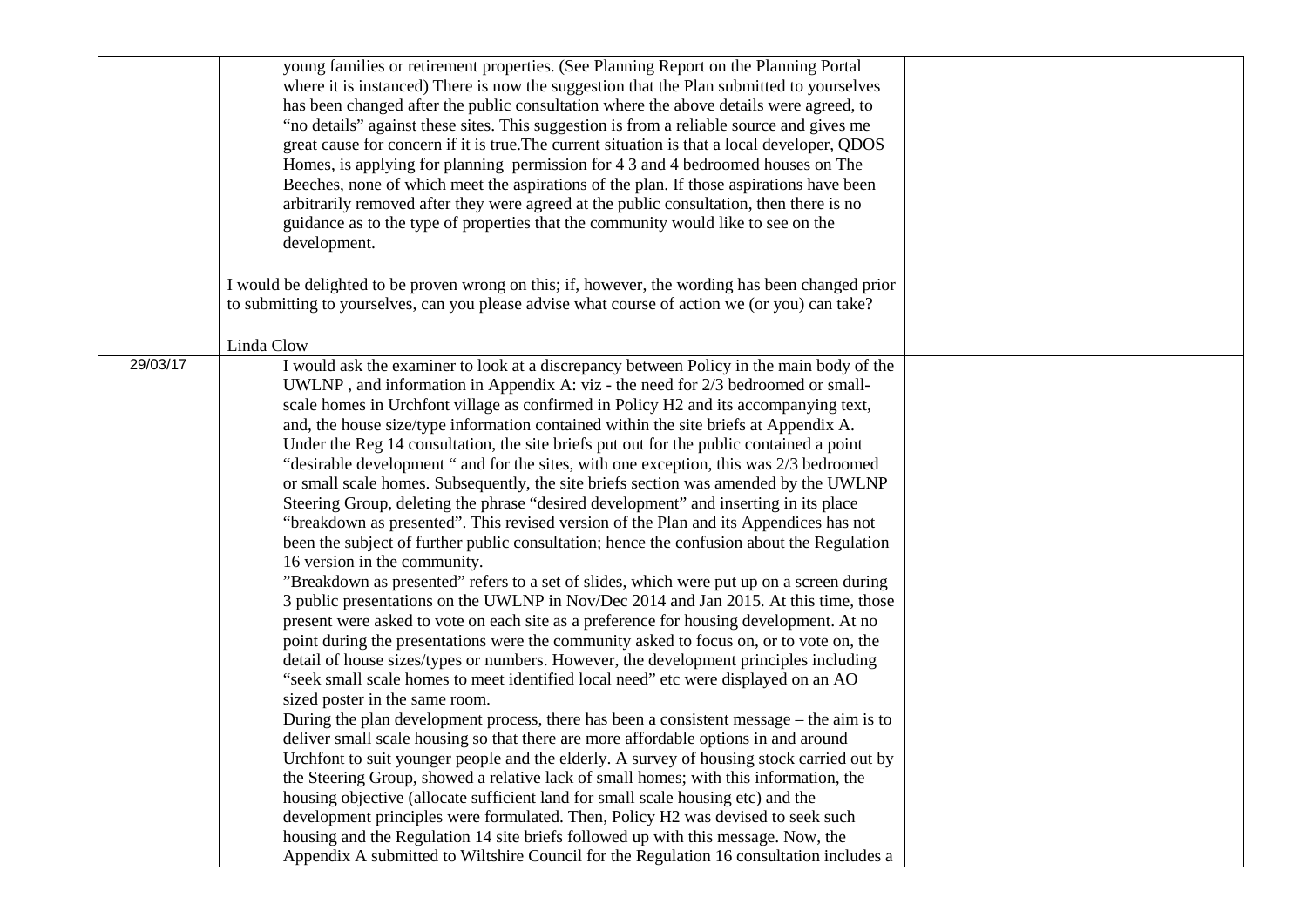|          | preamble and some site briefs that differ from those in the Regulation 14 consultation<br>with which the community are familiar.<br>I would ask that the examiner considers the need to change the site briefs to reflect<br>desired development as being 2/3 Bedroomed or small scale homes in line with Policy<br>H2, so that at least the community's needs can be the start point for negotiations on<br>development. At the end of the day, in the context<br>Powered by Objective Online 4.2 - page 1                                                                                                                                                                                                                                                                                                                                                                                                                                                                                                                                                                                                                                                                                                                                                                                                                                                                                                                                                                                                                                                                                                                                                                                                                                                                                                                                                                                                                                                                                           |  |
|----------|-------------------------------------------------------------------------------------------------------------------------------------------------------------------------------------------------------------------------------------------------------------------------------------------------------------------------------------------------------------------------------------------------------------------------------------------------------------------------------------------------------------------------------------------------------------------------------------------------------------------------------------------------------------------------------------------------------------------------------------------------------------------------------------------------------------------------------------------------------------------------------------------------------------------------------------------------------------------------------------------------------------------------------------------------------------------------------------------------------------------------------------------------------------------------------------------------------------------------------------------------------------------------------------------------------------------------------------------------------------------------------------------------------------------------------------------------------------------------------------------------------------------------------------------------------------------------------------------------------------------------------------------------------------------------------------------------------------------------------------------------------------------------------------------------------------------------------------------------------------------------------------------------------------------------------------------------------------------------------------------------------|--|
|          | of the whole Plan this discrepancy may appear relatively minor. However, this is a rural area<br>where small scale, more affordable housing is at a premium and the latest site briefs could affect<br>what materially is built on the ground.                                                                                                                                                                                                                                                                                                                                                                                                                                                                                                                                                                                                                                                                                                                                                                                                                                                                                                                                                                                                                                                                                                                                                                                                                                                                                                                                                                                                                                                                                                                                                                                                                                                                                                                                                        |  |
|          | Linda Jennings, Urchfont Resident                                                                                                                                                                                                                                                                                                                                                                                                                                                                                                                                                                                                                                                                                                                                                                                                                                                                                                                                                                                                                                                                                                                                                                                                                                                                                                                                                                                                                                                                                                                                                                                                                                                                                                                                                                                                                                                                                                                                                                     |  |
| 30/03/17 | Dear Sir/Madam<br>Planning consultation: Urchfont, Wedhampton and Lydeway Neighbourhood Plan<br>Thank you for your consultation on the above dated and received by Natural England on 11 February 2016.<br>Natural England is a non-departmental public body. Our statutory purpose is to ensure that the natural<br>environment is conserved, enhanced, and managed for the benefit of present and future generations, thereby<br>contributing to sustainable development.<br>Natural England made comments to the neighbourhood steering group in our letter dated 18 December 2015.<br>We are pleased to see the inclusion of enhancing existing ecology, along with green infrastructure, in policy<br>H2, section G, following our previous comments.<br>We also advised that the housing allocation at Peppercombe is adjacent to Peppercombe Copse/Wood Local<br>Wildlife Sites, therefore consideration should be given to the design of this site so it does not impact the<br>woodland. The consultation statement says the Peppercombe Site Brief lists the impact as an issue to address<br>and recommends contact with the Wiltshire Wildlife Trust, which Natural England supports.<br>We would be happy to comment further should the need arise but if in the meantime you have any queries<br>please do not hesitate to contact us.<br>For any queries relating to the specific advice in this letter only please contact Kayleigh Cheese on 0300 060<br>1411. For any new consultations, or to provide further information on this consultation please send your<br>correspondences to<br>consultations@naturalengland.org.uk.<br>We really value your feedback to help us improve the service we offer. We have attached a feedback form to<br>this letter and welcome any comments you might have about our service.<br>Powered by Objective Online 4.2 - page 1<br>Yours faithfully<br>Miss Kayleigh Cheese<br>Sustainable Development Team<br>Somerset, Avon and Wiltshire Area |  |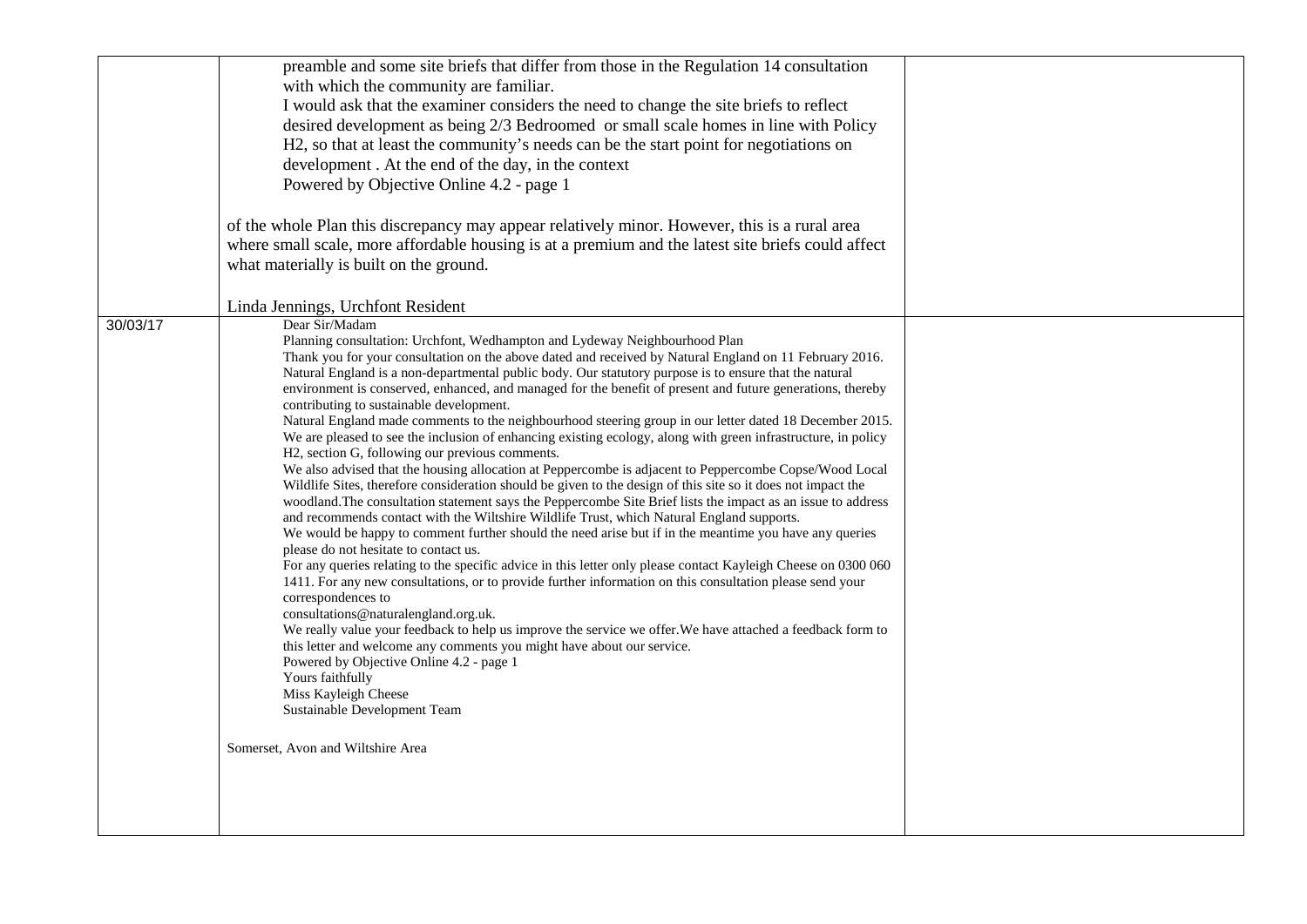| 30/03/17 | Dear Sir/Madam                                                                                                                                                                                                                                                                                                                                                                                                                                                                                                                                 |  |
|----------|------------------------------------------------------------------------------------------------------------------------------------------------------------------------------------------------------------------------------------------------------------------------------------------------------------------------------------------------------------------------------------------------------------------------------------------------------------------------------------------------------------------------------------------------|--|
|          | Network Rail has been consulted by Wiltshire Council on the Urchfont, Wedhampton<br>and Lydeway Neighbourhood plan (Regulation 16). Thank you for providing us with this<br>opportunity to comment on this Planning Policy document.                                                                                                                                                                                                                                                                                                           |  |
|          | Network Rail are aware of a local aspiration for a new station at Lydeway, however, we<br>are not aware that this is currently being actively promoted. I attach a copy of Network<br>Rail's Investment in Stations document, which explains to third parties and promoters of<br>new stations the processes which need to be followed.                                                                                                                                                                                                        |  |
|          | Network Rail is a statutory undertaker responsible for maintaining and operating the<br>country's railway infrastructure and associated estate. Network Rail owns, operates,<br>maintains and develops the main rail network. This includes the railway tracks, stations,<br>signalling systems, bridges, tunnels, level crossings and viaducts. The preparation of<br>development plan policy is important in relation to the protection and enhancement of<br>Network Rail's infrastructure. In this regard, please find our comments below. |  |
|          | Network Rail would draw the council's attention to the following (which applies to<br>England only):                                                                                                                                                                                                                                                                                                                                                                                                                                           |  |
|          | The Town and Country Planning (Development Management Procedure) (England)<br><b>Order 2015</b>                                                                                                                                                                                                                                                                                                                                                                                                                                                |  |
|          | Publicity for applications for planning permission within 10 metres of relevant railway<br>land                                                                                                                                                                                                                                                                                                                                                                                                                                                |  |
|          | 16. - (1) This article applies where the development to which the application relates is<br>situated within 10 metres of relevant railway land.                                                                                                                                                                                                                                                                                                                                                                                                |  |
|          | (2) The local planning authority must, except where paragraph (3) applies, publicise an<br>application for planning permission by serving requisite notice on any infrastructure<br>manager of relevant railway land.                                                                                                                                                                                                                                                                                                                          |  |
|          | (3) Where an infrastructure manager has instructed the local planning authority in writing<br>that they do not require notification in relation to a particular description of development,<br>type of building operation                                                                                                                                                                                                                                                                                                                      |  |
|          | Powered by Objective Online 4.2 - page 1                                                                                                                                                                                                                                                                                                                                                                                                                                                                                                       |  |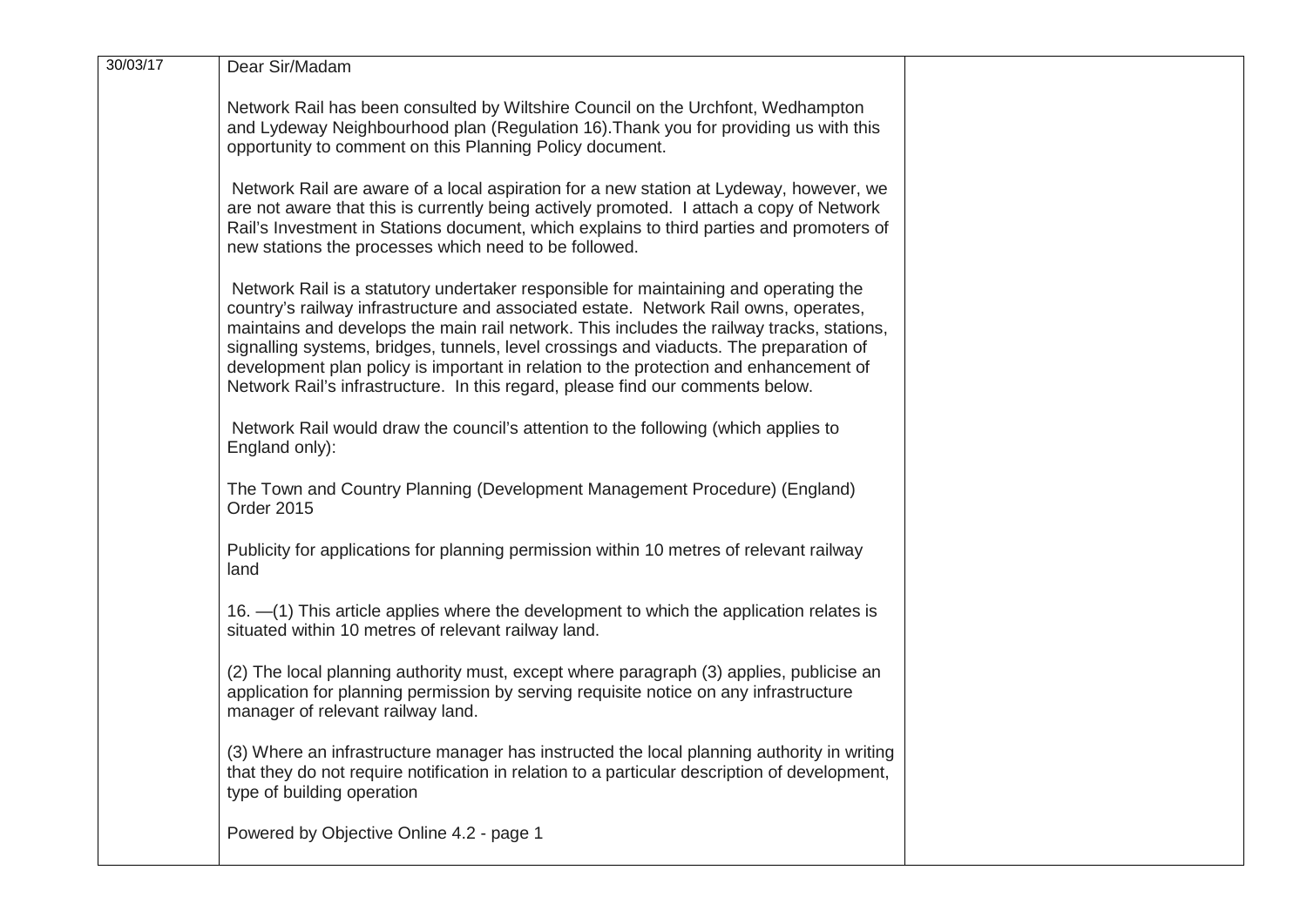| or in relation to specified sites or geographical areas ("the instruction"), the local<br>planning authority is not required to notify that infrastructure manager.<br>(4) The infrastructure manager may withdraw the instruction at any time by notifying the<br>local planning authority in writing.<br>(5) In paragraph (2) "requisite notice" means a notice in the appropriate form as set out<br>in Schedule 3 or in a form substantially to the same effect.<br><b>Developer Contributions</b><br>The Urchfont, Wedhampton and Lydeway Neighbourhood plan should set a strategic<br>context requiring developer contributions towards rail infrastructure where growth areas<br>or significant housing allocations are identified close to existing rail infrastructure.<br>Many stations and routes are already operating close to capacity and a significant<br>increase in patronage may create the need for upgrades to the existing infrastructure<br>including improved signalling, passing loops, car parking, improved access<br>arrangements or platform extensions.<br>As Network Rail is a publicly funded organisation with a regulated remit it would not be<br>reasonable to require Network Rail to fund rail improvements necessitated by<br>commercial development. It is therefore appropriate to require developer contributions<br>to fund such improvements.<br>Specifically, we request that a Policy is included within the document which requires<br>developers to fund any qualitative improvements required in relation to existing facilities<br>and infrastructure as a direct result of increased patronage resulting from new<br>development.<br>The likely impact and level of improvements required will be specific to each station and<br>each development meaning standard charges and formulae may not be appropriate.<br>Therefore in order to fully assess the potential impacts, and the level of developer<br>contribution required, it is essential that where a Transport Assessment is submitted in<br>support of a planning application that this quantifies in detail the likely impact on the rail<br>network. |  |  |
|-----------------------------------------------------------------------------------------------------------------------------------------------------------------------------------------------------------------------------------------------------------------------------------------------------------------------------------------------------------------------------------------------------------------------------------------------------------------------------------------------------------------------------------------------------------------------------------------------------------------------------------------------------------------------------------------------------------------------------------------------------------------------------------------------------------------------------------------------------------------------------------------------------------------------------------------------------------------------------------------------------------------------------------------------------------------------------------------------------------------------------------------------------------------------------------------------------------------------------------------------------------------------------------------------------------------------------------------------------------------------------------------------------------------------------------------------------------------------------------------------------------------------------------------------------------------------------------------------------------------------------------------------------------------------------------------------------------------------------------------------------------------------------------------------------------------------------------------------------------------------------------------------------------------------------------------------------------------------------------------------------------------------------------------------------------------------------------------------------------------------------------------------------------------------|--|--|
|                                                                                                                                                                                                                                                                                                                                                                                                                                                                                                                                                                                                                                                                                                                                                                                                                                                                                                                                                                                                                                                                                                                                                                                                                                                                                                                                                                                                                                                                                                                                                                                                                                                                                                                                                                                                                                                                                                                                                                                                                                                                                                                                                                       |  |  |
|                                                                                                                                                                                                                                                                                                                                                                                                                                                                                                                                                                                                                                                                                                                                                                                                                                                                                                                                                                                                                                                                                                                                                                                                                                                                                                                                                                                                                                                                                                                                                                                                                                                                                                                                                                                                                                                                                                                                                                                                                                                                                                                                                                       |  |  |
|                                                                                                                                                                                                                                                                                                                                                                                                                                                                                                                                                                                                                                                                                                                                                                                                                                                                                                                                                                                                                                                                                                                                                                                                                                                                                                                                                                                                                                                                                                                                                                                                                                                                                                                                                                                                                                                                                                                                                                                                                                                                                                                                                                       |  |  |
|                                                                                                                                                                                                                                                                                                                                                                                                                                                                                                                                                                                                                                                                                                                                                                                                                                                                                                                                                                                                                                                                                                                                                                                                                                                                                                                                                                                                                                                                                                                                                                                                                                                                                                                                                                                                                                                                                                                                                                                                                                                                                                                                                                       |  |  |
|                                                                                                                                                                                                                                                                                                                                                                                                                                                                                                                                                                                                                                                                                                                                                                                                                                                                                                                                                                                                                                                                                                                                                                                                                                                                                                                                                                                                                                                                                                                                                                                                                                                                                                                                                                                                                                                                                                                                                                                                                                                                                                                                                                       |  |  |
|                                                                                                                                                                                                                                                                                                                                                                                                                                                                                                                                                                                                                                                                                                                                                                                                                                                                                                                                                                                                                                                                                                                                                                                                                                                                                                                                                                                                                                                                                                                                                                                                                                                                                                                                                                                                                                                                                                                                                                                                                                                                                                                                                                       |  |  |
|                                                                                                                                                                                                                                                                                                                                                                                                                                                                                                                                                                                                                                                                                                                                                                                                                                                                                                                                                                                                                                                                                                                                                                                                                                                                                                                                                                                                                                                                                                                                                                                                                                                                                                                                                                                                                                                                                                                                                                                                                                                                                                                                                                       |  |  |
|                                                                                                                                                                                                                                                                                                                                                                                                                                                                                                                                                                                                                                                                                                                                                                                                                                                                                                                                                                                                                                                                                                                                                                                                                                                                                                                                                                                                                                                                                                                                                                                                                                                                                                                                                                                                                                                                                                                                                                                                                                                                                                                                                                       |  |  |
|                                                                                                                                                                                                                                                                                                                                                                                                                                                                                                                                                                                                                                                                                                                                                                                                                                                                                                                                                                                                                                                                                                                                                                                                                                                                                                                                                                                                                                                                                                                                                                                                                                                                                                                                                                                                                                                                                                                                                                                                                                                                                                                                                                       |  |  |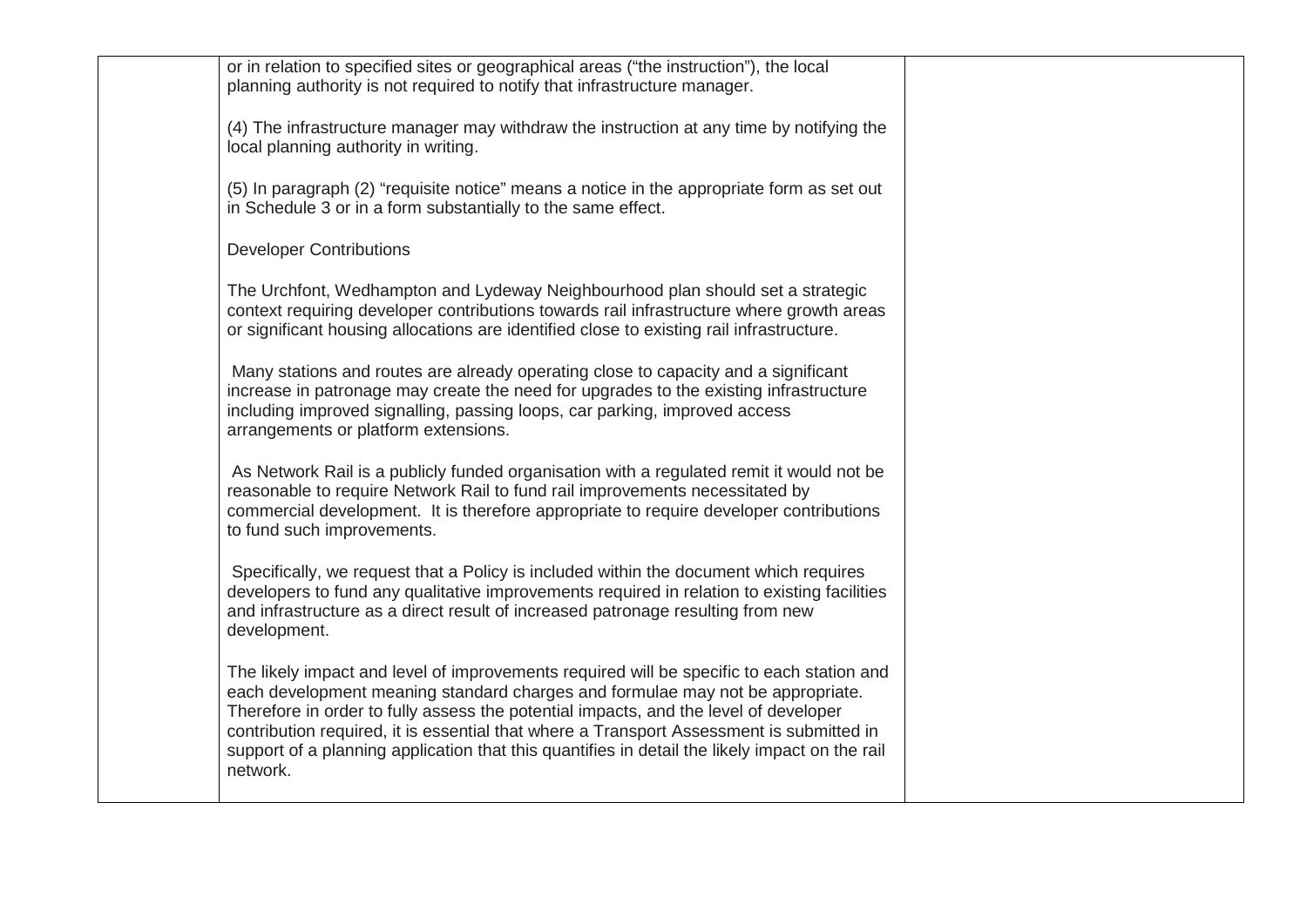To ensure that developer contributions can deliver appropriate improvements to the rail network we would recommend that Developer Contributions should include provisions for rail and should include the following:

A requirement for development contributions to deliver improvements to the rail network where appropriate.

1 A requirement for Transport Assessments to take cognisance of impacts to existing rail infrastructure to allow any necessary developer contributions towards rail to be calculated. 2 A commitment to consult Network Rail where development may impact on the rail network and may require rail infrastructure improvements. In order to be reasonable these improvements would be restricted to a local level and would be necessary to make the development acceptable. We would not seek contributions towards major enhancement projects which are already programmed as part of Network Rail's remit. Level Crossings

Development proposals' affecting the safety of level crossings is an extremely important consideration for emerging planning policy to address. The impact from development can result in a significant increase in the vehicular and/or pedestrian traffic utilising a crossing which in turn impacts upon safety and service provision.

As a result of increased patronage, Network Rail could be forced to reduce train line speed in direct correlation to the increase in vehicular and pedestrian traffic using a crossing. This would have severe consequences for the timetabling of trains and would also effectively frustrate any future train service improvements. This would be in direct conflict with strategic and government aims of improving rail services.

In this regard, we would request that the potential impacts from development affecting Network Rail's level crossings, is specifically addressed through planning policy as there have been instances whereby Network Rail has not been consulted as statutory undertaker where a proposal has impacted on a level crossing. We request that a policy is provided confirming that:

Powered by Objective Online 4.2 - page 2

Wiltshire Council has a statutory responsibility under planning legislation ( Schedule 5 (f)(ii) of the Town & Country Planning (Development Management Procedure) order, 2010)to consult the statutory rail undertaker where a proposal for development is likely to result in a material increase in the volume or a material change in the character of traffic using a level crossing over the railway. Therefore, as Urchfont Parish Council will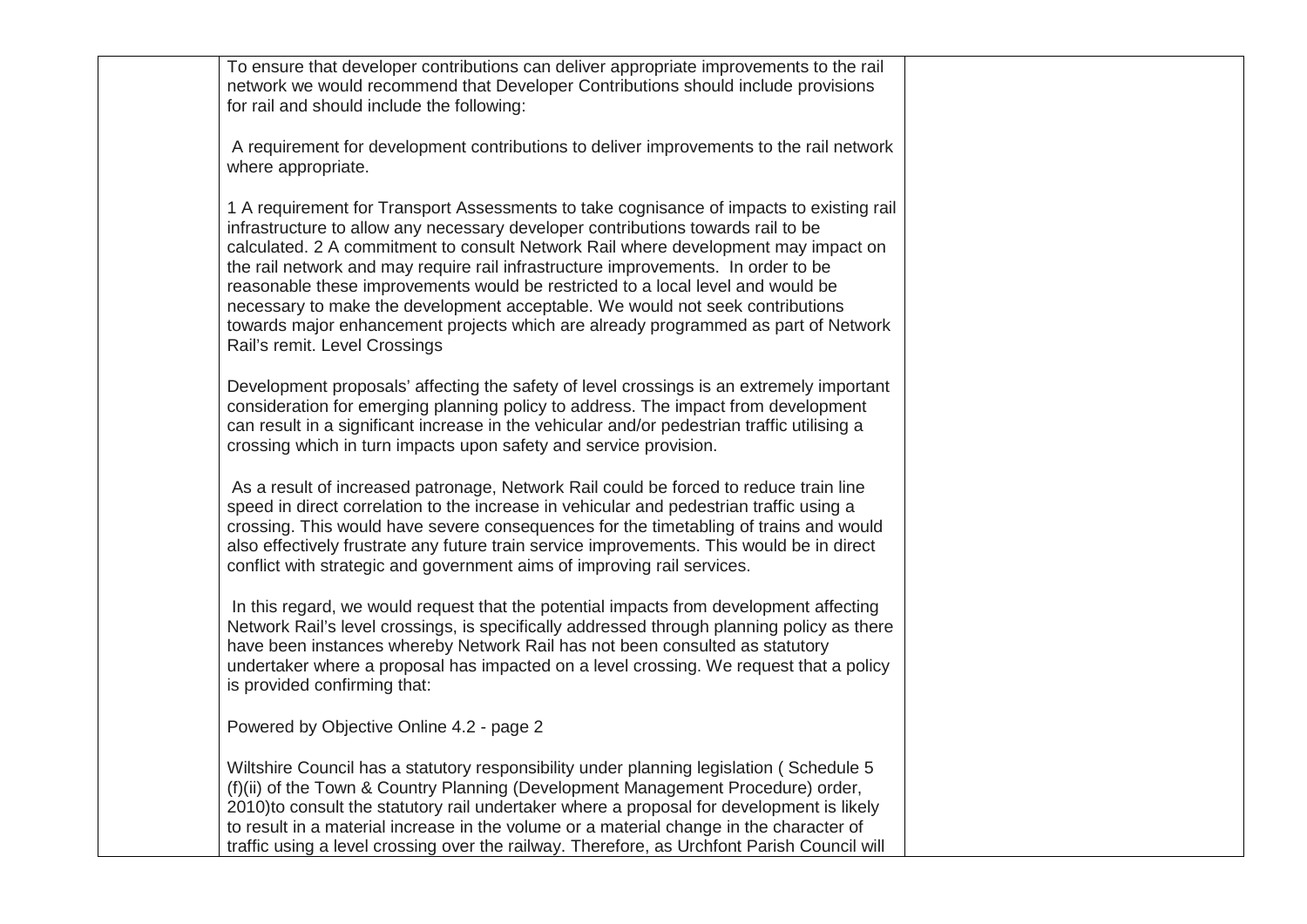|                             | be the authority in this case they will still need to consult with Network Rail under<br>schedule 5 on their proposals to determine if they impact upon the above mentioned<br>level crossings.                                                                                                                      |                             |
|-----------------------------|----------------------------------------------------------------------------------------------------------------------------------------------------------------------------------------------------------------------------------------------------------------------------------------------------------------------|-----------------------------|
|                             | Any planning application which may increase the level of pedestrian and/or vehicular<br>usage at a level crossing should be supported by a full Transport Assessment assessing<br>such impact: and                                                                                                                   |                             |
|                             | 1 The developer is required to fund any required qualitative improvements to the level<br>crossing as a direct result of the development proposed. Planning Applications                                                                                                                                             |                             |
|                             | We would appreciate the Parish Council providing Network Rail with an opportunity to<br>comment on any future planning applications should they be submitted for sites<br>adjoining the railway, or within close proximity to the railway as we may have more<br>specific comments to make (further to those above). |                             |
|                             | We trust these comments will be considered in your preparation of the forthcoming<br>Neighbourhood development Plan document.                                                                                                                                                                                        |                             |
|                             | Barbara Morgan, Network Rail                                                                                                                                                                                                                                                                                         |                             |
|                             | 10 responses copied from Wiltshire Council document received on08 March 2017                                                                                                                                                                                                                                         |                             |
|                             |                                                                                                                                                                                                                                                                                                                      |                             |
| 22/11/2016 to<br>06/01/2017 | Consultation on the Non-Tech Summary of the Sustainability Appraisal undertaken.                                                                                                                                                                                                                                     | No responses received.      |
| 27/01/2017                  | Final Report produced by the external Examiner. 56 modifications recommended.                                                                                                                                                                                                                                        |                             |
| 13/02/2017                  | Decision Statement received from Wiltshire Council. This formally stated that the UWLNP can proceed<br>to Referendum. Appended to this Statement was a schedule of modifications needed to ensure the<br>UWLNP meets the Basic Conditions.                                                                           |                             |
| 28/2/17                     | Wiltshire Council listed a small number of modifications which were still needed or script needed to be<br>altered.                                                                                                                                                                                                  | Undertaken on 05March 2017. |
| 08/03/2017                  | Urchfont Parish Council voted unanimously to send the Referendum version of the UWLNP back to<br><b>Wiltshire Council</b>                                                                                                                                                                                            |                             |
| 20/04/2017                  | Formal Referendum to be held.                                                                                                                                                                                                                                                                                        |                             |
| <b>TBC</b>                  | Wiltshire Council issued a post-referendum Decision Statement confirming that the UWLNP is a<br>'made' document forming a part of the Development Plan for Wiltshire.                                                                                                                                                |                             |
| <b>TBC</b>                  | A final period of 6 weeks, during which time legal challenges could be made.                                                                                                                                                                                                                                         |                             |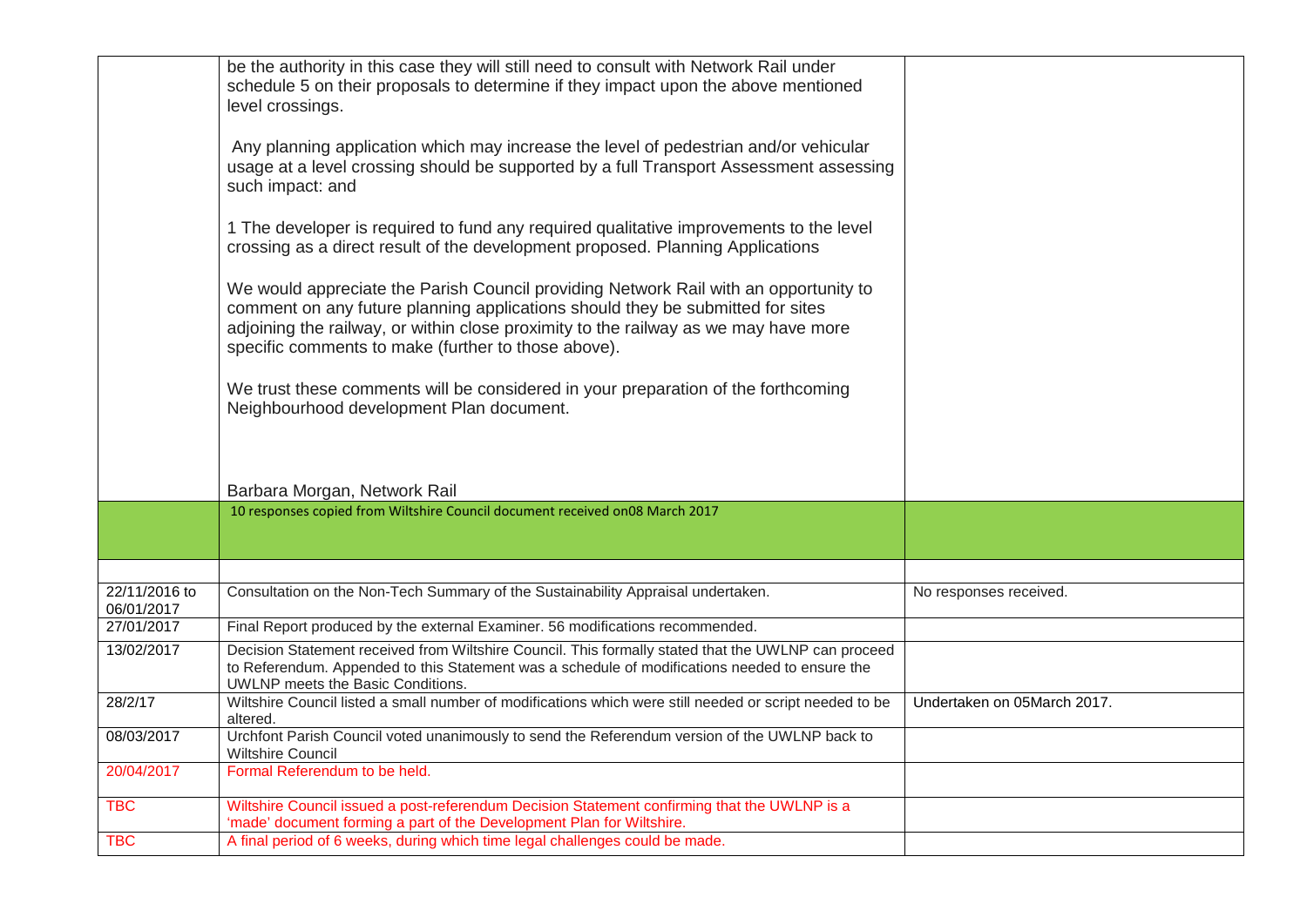#### 5. **Written Consultations via Questionnaires.**

The Steering Group recognised very early on that Consultation was of paramount importance to ensure that the developing Neighbourhood Plan would adequately reflect the views of Parishioners and those Consultations should ensure a high turnout and a positive vote for our Plan. Members of the Steering Group were particularly heartened by the fact that production of the Neighbourhood Plan would be a 'bottom up' rather than a 'top down' process which would encourage residents to take part and crucially seek to ensure that the Plan reflected the views of Parishioners.

We have publicised meetings by using: notifications in our Parish magazine (Redhorn News); placing posters around the Parish (including eye catching photos of the village with the 'Gherkin' and 'Shard' built behind Mulberry House to encourage residents to attend Public Consultation meetings; posting hundreds of flyers through letter boxes; sending reports to the Gazette & Herald which have been published and having dedicated web pages developed by a company on the Parish Council's own website.

We suspect that we were slightly naive about just how much work would be involved particularly in hand delivering and collecting Questionnaires and that there would need to be up to three visits made to some properties to collect Questionnaires. The later visits involved posting reminder slips requesting that residents complete the Questionnaires. Thankfully some Questionnaires were delivered to the Community Shop. In addition A5 posters were delivered to some specific areas mentioning individual matters which we felt those residents might be particularly concerned about.

Our first written two sided A4 Questionnaire was hand delivered to all homes in the Parish in Spring 2012. Questionnaires were also collected by hand, with forms returned from approximately 30% of homes. All comments were recorded verbatim on a spreadsheet and responses were also analysed to observe trends in respondents' Questionnaire returns.

The members of the Steering Group who completed the spreadsheets of verbatim responses and scores from the second written Consultation entirely understood what a time intensive process they had undertaken with 26 tick box sections to analyse and 14 boxes for comments to be made. They did though accept the task without complaint as the analysis of Questionnaires was of paramount import in ensuring that all views were recorded and reflected on.

Pupils at Urchfont Primary School (years 8 and 9) were asked to give feedback on what they liked about living in the Parish and what they felt was missing.

Our self produced draft Sustainability Appraisal Scoping Report was sent to Wiltshire Council, Natural England & English Heritage as part of its own Consultation process. Copies were also left in the village Shop and a number of residents gave detailed written feedback on this document.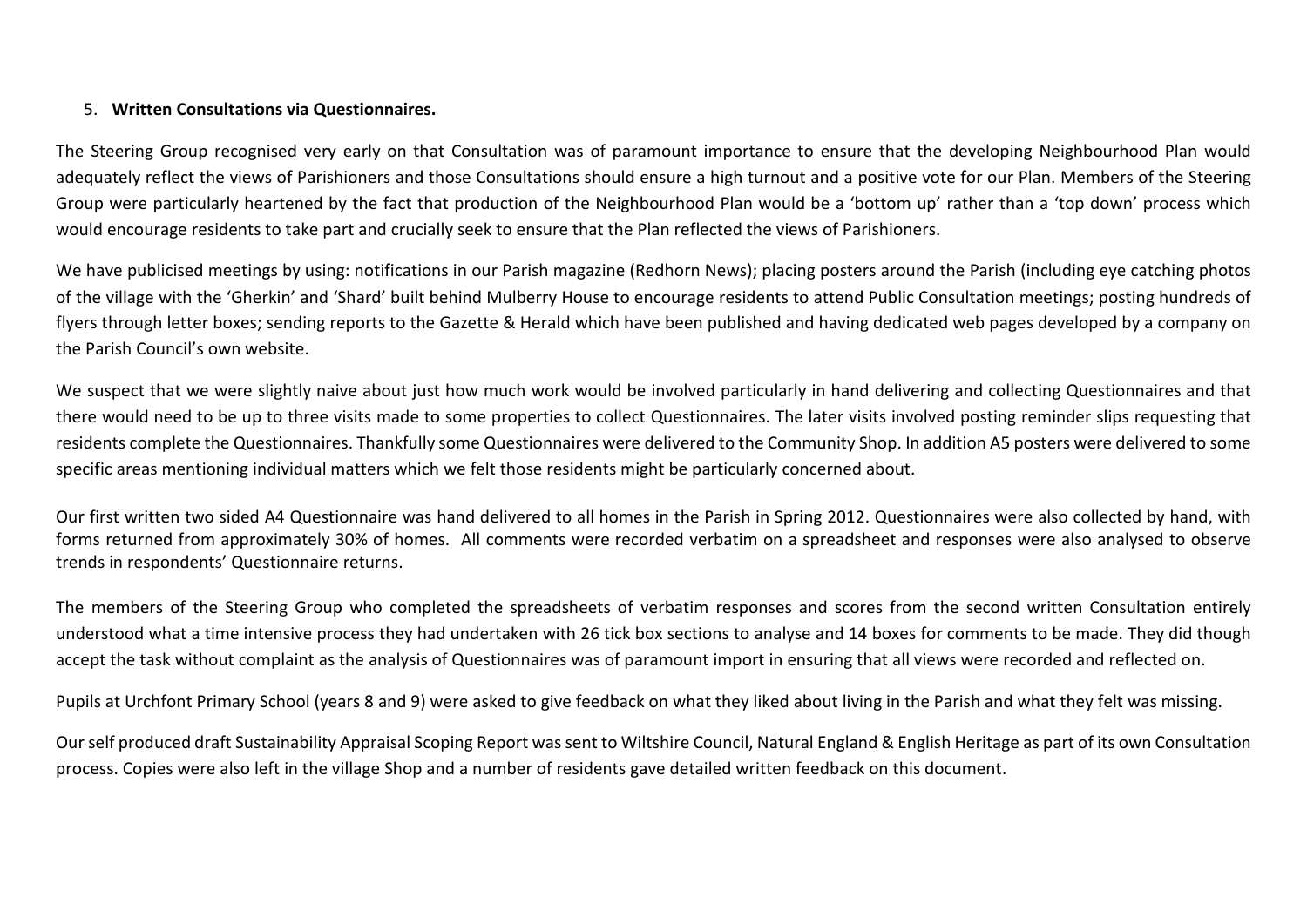

This photo shows a chase up poster which were placed around the Parish reminding parishioners who had not completed Questionnaires that we wanted them to complete their Questionnaires and deliver them to the Community Shop.



Our second written Consultation was a more detailed sixteen page Public Consultation document was produced by a local graphic designer and distributed in early October 2013. Responses were received from approximately 43% of households. The right hand photo is a Questionnaire which interested a dog! This Questionnaire delved deeper into the ideas developed by Parishioners at the first Public Consultation. Questionnaires were analysed on spreadsheets with all comments from the 230 returned Questionnaires again being logged verbatim (29810 words) in November. This took approx 200 hours.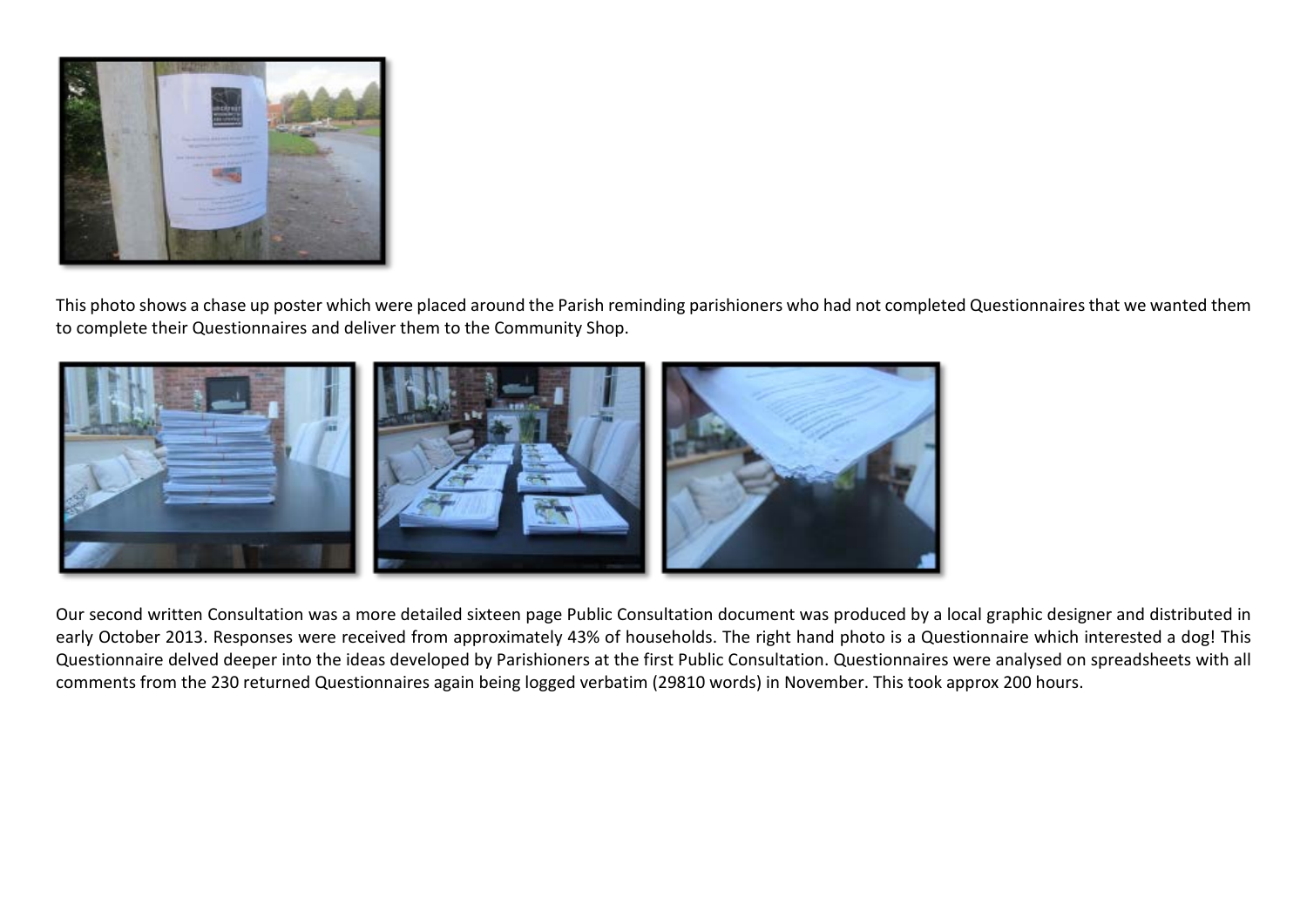#### **1. Public Consultations & Focus Groups.**



We further developed a Vision & Objectives for the Neighbourhood Plan based on the three matters which underpinned our first Public Consultation on 12/4/2012, namely: Protect, Improve & Develop. This photo shows groups who were asked to consider these three matters and find factors on which they might all agree. (The cynics on the Steering Group also gave out Post It notes which attendees could use to show matters on which they couldn't agree!)

The results of written Consultations were discussed at Public Consultations in April 2012 & April 2014. A Public Consultation meeting was held on 16/9/12, which included a PowerPoint Presentation of progress made to date. Approximately 60 residents attended this meeting. Again all comments were transferred onto a spreadsheet. Feedback sheets were completed by residents and their feedback was taken into account when the draft Site Assessment Form was consulted on publicly in April 2014. The Steering Group used two example sites to show how the Site Assessment Form would score them.

Updated PowerPoint presentations of progress were given at the annual Parish Meetings in April 2013 & April 2014.

Estate Agents in Devizes were consulted in 2013 for their impressions of the Parish and they reported that Urchfont properties command a premium of 10% to 20% over and above similar properties set in the town of Devizes.

A flyer was distributed at the bus stop advising Comprehensive School pupils that a meeting was to be held for them to give feedback about their wishes for the Parish. Sadly this event was not well attended.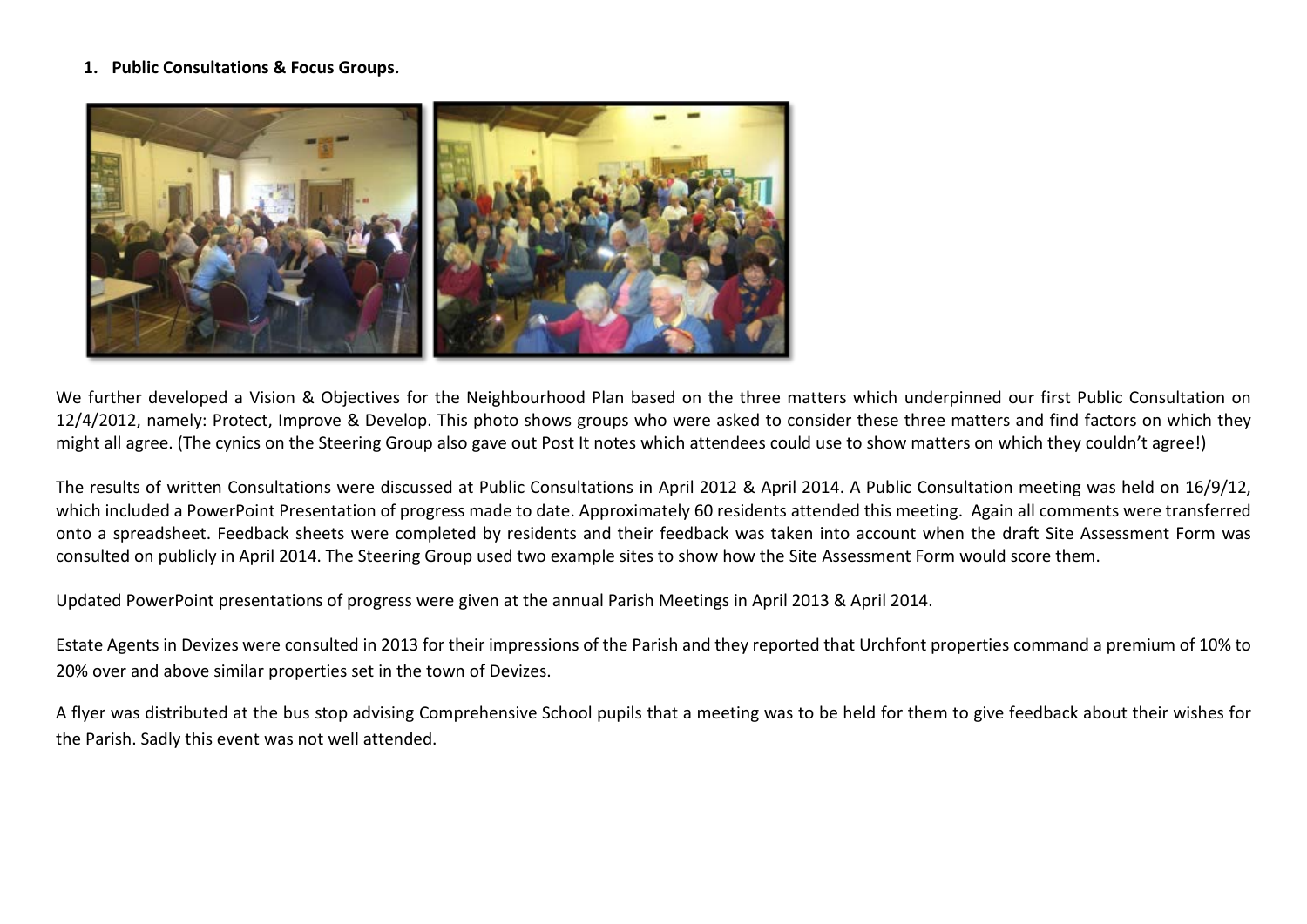

As the response to the the meeting mentioned in the above sentence was so poor, members of the Steering Group hung up washing lines of blank luggage labels at 2 bus stops in Urchfont and school children were asked to fill them with ideas of what they would like to see in the village. Completed luggage labels were collected when the buses returned. This produced a much better response. The idea was borrowed from a Locality Workshop which 2 Steering Group members attended in 2014

The Steering Group has regularly consulted with Urchfont Parish Council to give updates of progress and in particular on one occasion reported to UPC that it had made some minor alterations to the Terms of Reference, which were accepted by UPC.



Further Public Consultation meetings were held on 25 October 2014 (40 attendees) & 01 November 2014 (120 attendees). A PowerPoint presentation was given which showed progress to date and potential development sites were displayed with photos and a resumé of their characteristics. Our SEA was also discussed together with cherished views and Green Spaces. Photos of these were also shown. Attendees were given red amber & green voting cards and votes were counted for each site. The Site Assessment criteria findings were displayed and the voting numbers were also shown together with the change which parishioners' votes had made to the overall ranking of the sites (all done in the twinkling of an eye while parishioners enjoyed a second hot drink).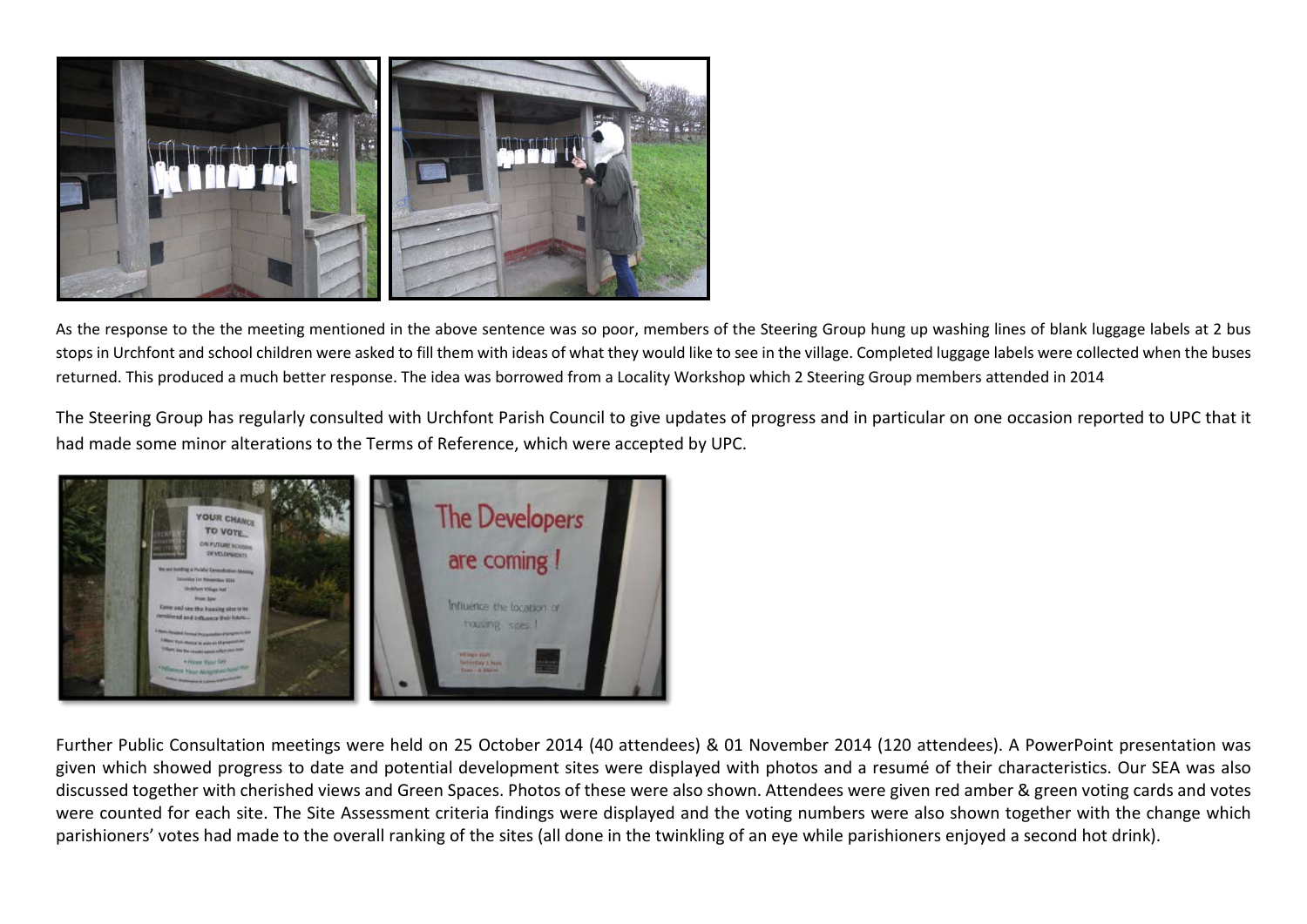Attendees were generally very pleased to have an influence on the assessment of sites and the voting session was very lively. Steering Group members felt that parishioners had taken the whole meeting and in particular the voting very seriously. Some attendees who could not stay to vote were emailed with postal votes to complete and return later. The voting papers were also lodged on the Parish Council website. During the first Consultation meeting the Steering Group were criticised for not publishing the times of the Formal Presentation or voting. The Steering Group held a short meeting and in response decided to fly post the Parish again with a more detailed poster and hand deliver A6 copies of the new poster to all houses in the Parish. One of our critics undertook some of the hand deliveries for us and posters were delivered to every house four days before the second Consultation.



This photo shows yet another poster attached to a telegraph pole in the Parish advertising the 3<sup>rd</sup> public meeting where Parishioners were given the chance to vote on sites.



The left hand photo shows attendees at The Lamb Inn who inspected the displays when they were in the pub from the 3<sup>rd</sup> to 6<sup>th</sup> January whilst the middle photo shows visitors to the Coffee & Cakes session in the village hall on 6<sup>th</sup> January looking at the displays.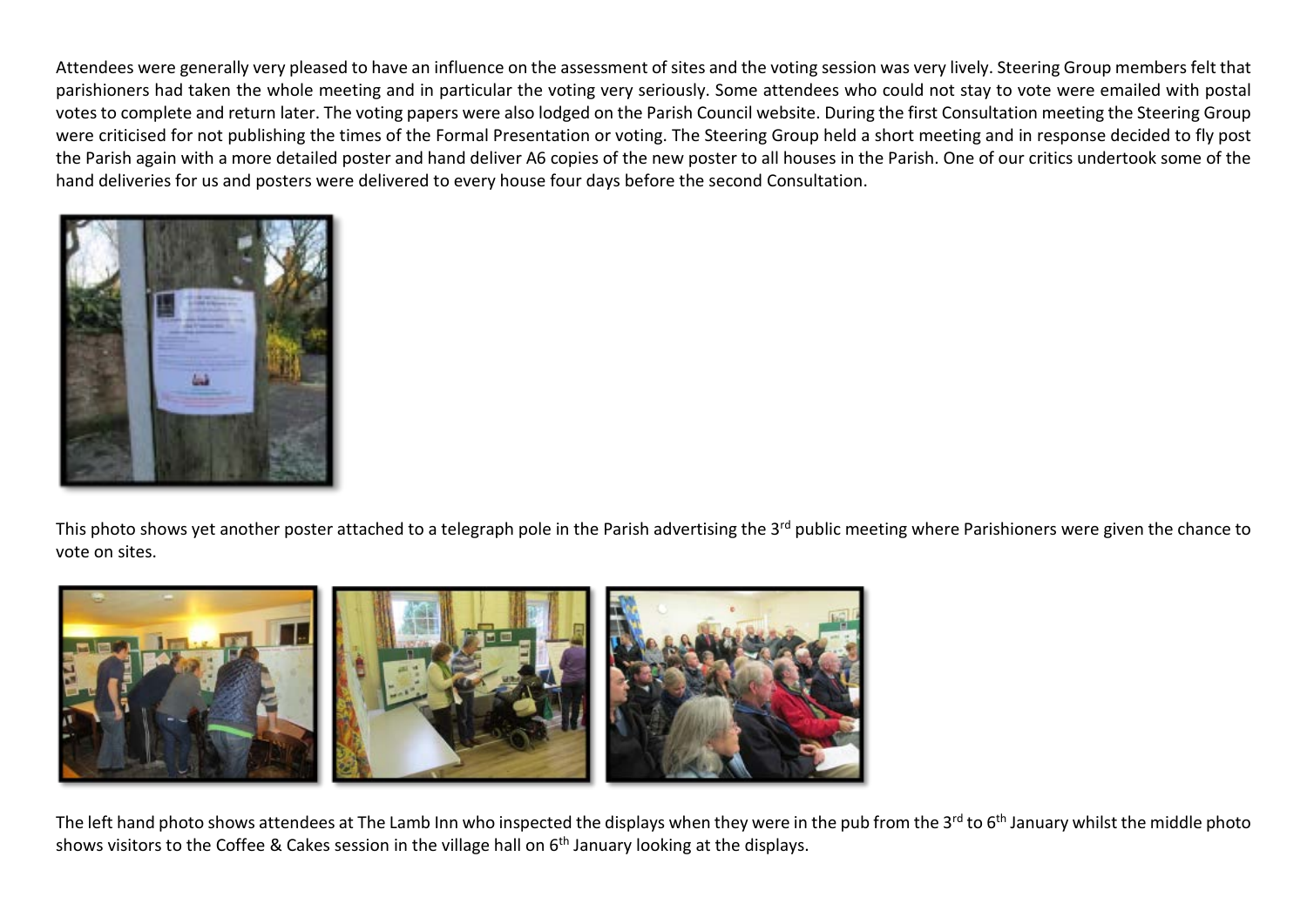The right hand photo showed Parishioners, who could not previously fit into the Village Hall, having another chance to attend and vote on building sites. 42 attendees came to the meeting and the same PowerPoint Presentation was shown with attendees voting on the possible building sites. Two who were wary of the public ballot took paper voting forms with them as did others for members of their family to complete. Around 200 residents afforded themselves the opportunity to vote on sites.

 A washing line was available for parishioners to tie luggage labels onto with any other comments or feelings which they wished to express. Some 6 luggage labels were written on and tied to the washing line at the three meetings to vote on sites.

Our Link Officer from Wiltshire Council had expressed concerns that a question in our second written Consultation could be misconstrued as referring to building sites rather than homes built. We conducted a vote and all voted (green cards) that they had felt it referred to homes rather than building sites except for two out of about 120 who felt there might be a slight element of doubt (yellow cards). As the second Consultation had been so well attended some parishioners had been unable to enter the village hall so a further Consultation meeting was arranged on Jan 6th 2015. The order of slides was changed and better detail given in the slides of potential building sites to aid understanding of where they are situated.

A further written Consultation with school children was arranged with luggage labels being distributed at two bus stops with a washing line provided on the same and following day to collect the thoughts of the younger generation. A good number of responses were collated.

The draft Policies were delivered to all houses in the Parish and about 20 responded in writing using the tear off page provided.



This poster was displayed around the Parish on telegraph poles and hand delivered to every household which resulted in over 30 respondees offering their thoughts on the draft NP.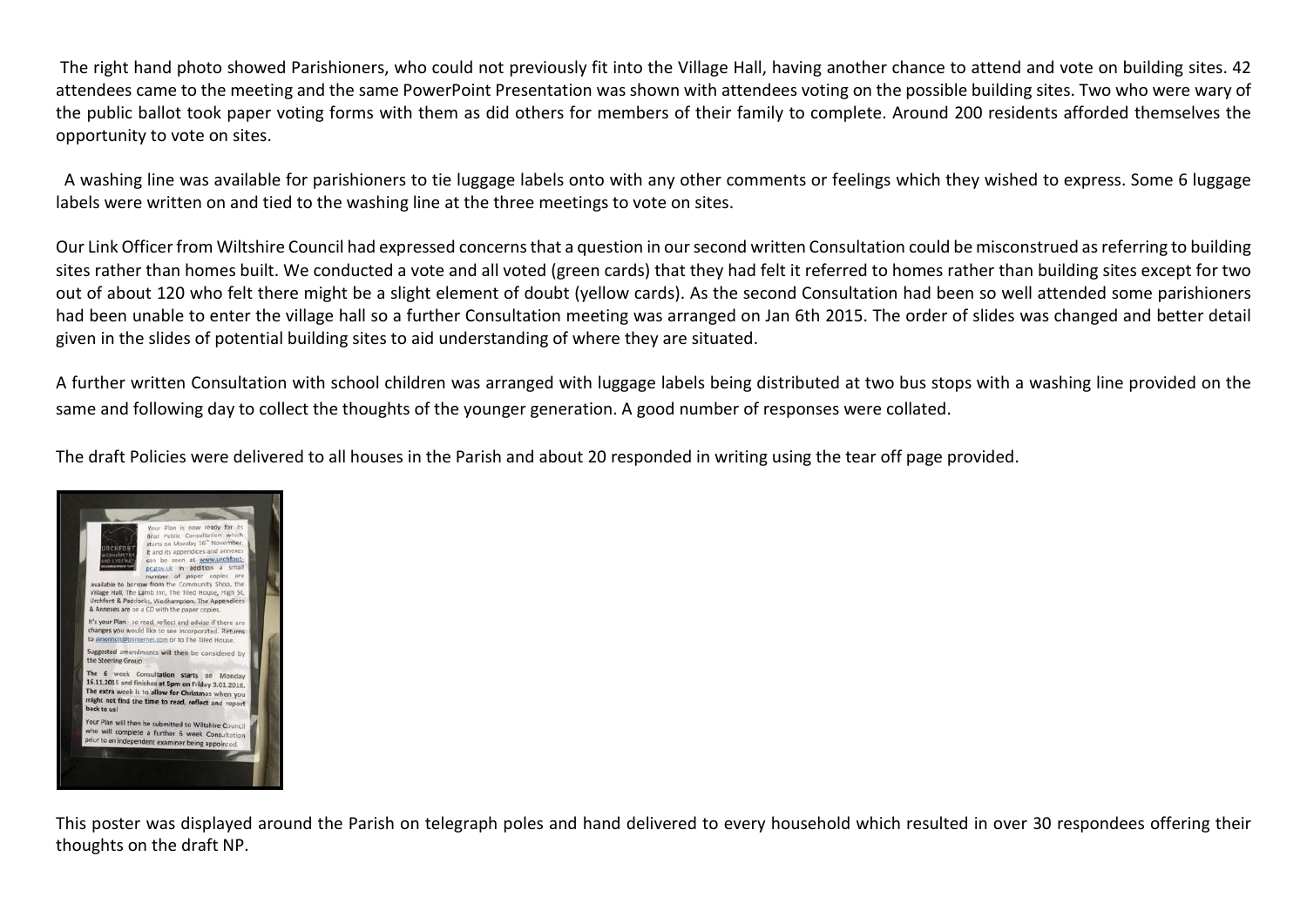Consultation has been exhaustive and has taken approximately 500-600 hours to complete. Our thanks go to parishioners who have been kind enough to take part in this detailed process. Our thanks also go to UW&LNP Steering Group members who have given their time (and shoe leather) so graciously.

*This Consultation Statement is considered to comply with Section 15(2) of part 5 of the 2012 Neighbourhood Planning Regulations.*

## **2. Appendices.**

## **Below is a list of other sample documents and posters used during the production of UWLNP**